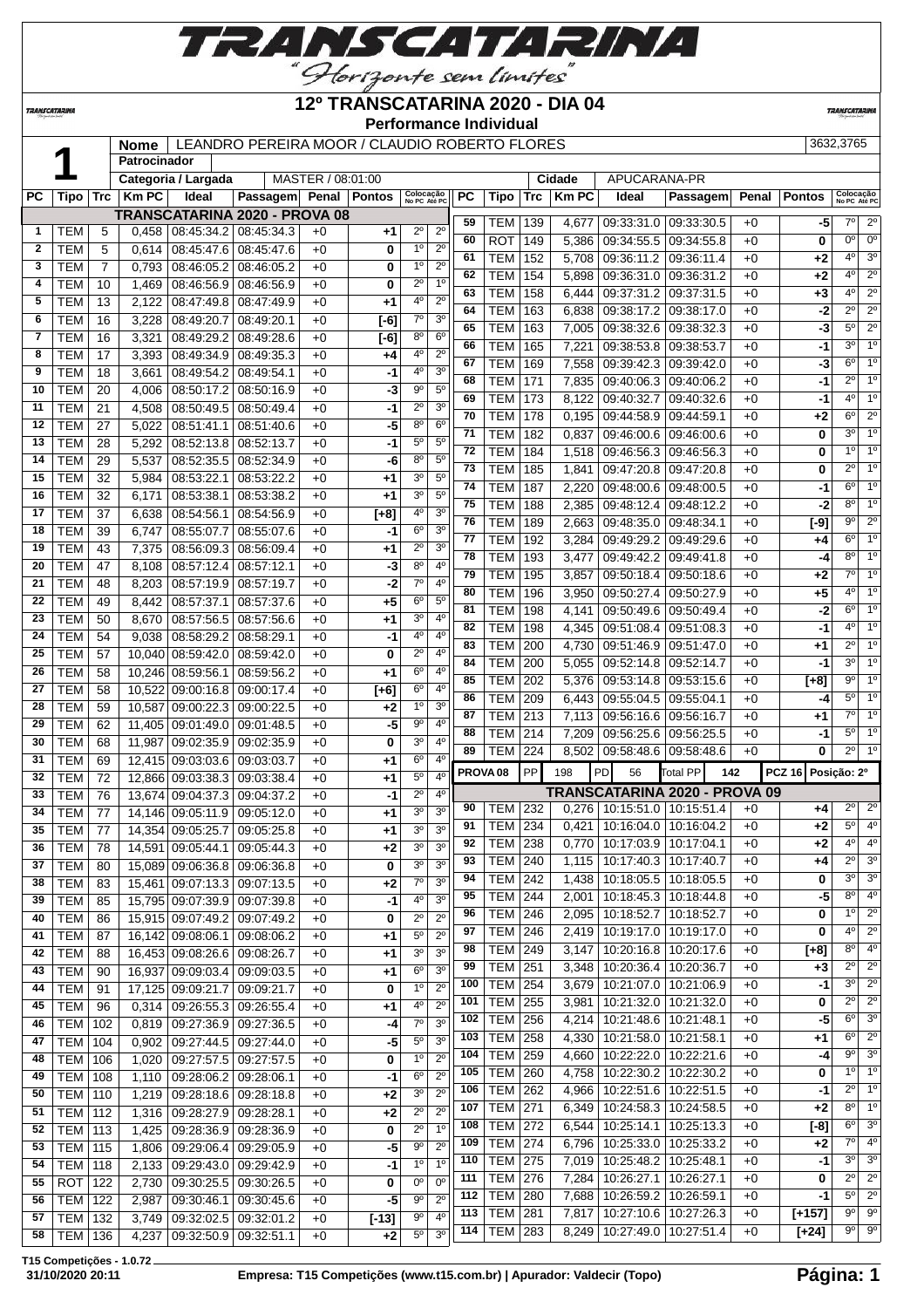

#### **12º TRANSCATARINA 2020 - DIA 04**

**Performance Individual**

**TRANSCATAR** 

 **Nome** LEANDRO PEREIRA MOOR / CLAUDIO ROBERTO FLORES 3632,3765 **Patrocinador Categoria / Largada** MASTER / 08:01:00 **Cidade** APUCARANA-PR **PC Tipo Trc Km PC Ideal Passagem Penal Pontos Colocação No PC Até PC PC Tipo Trc Km PC Ideal Passagem Penal Pontos Colocação No PC Até PC** TEM 283 8,565 10:28:12.7 10:28:12.7 +0 **0** 2º 9º TEM 285 8,906 10:28:39.7 10:28:39.5 +0 **-2** 8º 9º TEM 287 9,397 10:29:43.5 10:29:43.2 +0 **-3** 6º 9º TEM 290 9,528 10:30:06.1 10:30:06.3 +0 **+2** 5º 9º | **TEM** | 294 | 9,643 | 10:30:19.3 | 10:30:20.1 | +0 | +8 | 5<sup>°</sup> 9<sup>°</sup> | TEM | 296 | 9,885 | 10:30:42.4 | 10:30:42.9 | +0 | +5 | 9<sup>o</sup> | 9<sup>o</sup> TEM 304 10,559 10:32:18.9 10:32:18.8 +0 **-1** 4º 9º TEM 306 10,775 10:32:39.2 10:32:39.1 +0 **-1** 3º 9º TEM 310 11,207 10:33:16.6 10:33:16.5 +0 **-1** 5º 9º TEM 315 12,352 10:34:41.0 10:34:40.6 +0 **-4** 8º 9º | TEM | 318 | 12,959 | 10:35:29.5 | 10:35:29.9 | +0 | +4 | 8<sup>o</sup> | 9<sup>o</sup> TEM 342 16,039 10:40:45.8 10:40:45.9 +0 **+1** 3º 9º TEM 344 16,217 10:41:03.7 10:41:03.9 +0 **+2** 5º 9º TEM 345 16,412 10:41:20.3 10:41:20.6 +0 **+3** 8º 9º TEM 345 16,588 10:41:33.5 10:41:33.3 +0 **-2** 4º 9º TEM 346 16,868 10:41:51.5 10:41:51.1 +0 **-4** 6º 9º TEM 350 17,210 10:42:21.6 10:42:21.6 +0 **0** 1º 9º TEM 356 18,005 10:43:28.4 10:43:28.4 +0 **0** 1º 9º TEM 357 18,323 10:43:54.0 10:43:54.3 +0 **+3** 6º 9º TEM 359 18,832 10:44:46.5 10:44:47.2 +0 **+7** 7º 8º TEM 361 19,036 10:45:03.6 10:45:03.7 +0 **+1** 6º 8º TEM 362 19,285 10:45:23.1 10:45:21.7 +0 **[-14]** 7º 8º TEM 366 19,680 10:46:05.3 10:46:05.3 +0 **0** 2º 8º TEM 368 20,001 10:46:34.5 10:46:33.7 +0 **-8** 8º 8º TEM 370 20,193 10:46:56.3 10:46:56.8 +0 **+5** 7º 8º TEM 374 20,442 10:47:34.4 10:47:34.7 +0 **+3** 4º 8º TEM 385 22,186 10:50:13.9 10:50:14.0 +0 **+1** 3º 8º TEM 386 22,778 10:50:54.3 10:50:54.0 +0 **-3** 7º 8º TEM 389 23,313 10:51:45.5 10:51:45.7 +0 **+2** 5º 8º TEM 391 23,734 10:52:18.2 10:52:18.1 +0 **-1** 4º 8º TEM 392 23,972 10:52:39.8 10:52:39.2 +0 **-6** 8º 8º TEM 394 24,246 10:53:03.0 10:53:02.8 +0 **-2** 5º 8º TEM 396 24,687 10:53:43.8 10:53:43.7 +0 **-1** 4º 8º TEM 397 24,811 10:54:04.2 10:54:04.2 +0 **0** 1º 8º TEM 399 24,947 10:54:22.7 10:54:23.4 +0 **+7** 5º 8º TEM 400 25,136 10:54:41.3 10:54:41.4 +0 **+1** 4º 8º | TEM | 403 | 25,361 | 10:55:20.8 | 10:55:22.0 | +0 | **[+12]** | 6<sup>°</sup> | 8<sup>°</sup> | TEM | 404 | 25,580 | 10:55:34.9 | 10:55:34.9 | +0 | **0** | 2<sup>°</sup> 8<sup>°</sup> TEM 407 0,187 11:31:02.5 11:31:02.6 +0 **+1** 5º 8º TEM 408 0,297 11:31:16.6 11:31:16.4 +0 **-2** 6º 8º TEM 410 0,480 11:31:41.5 11:31:41.4 +0 **-1** 4º 8º TEM 412 0,658 11:31:56.7 11:31:56.6 +0 **-1** 7º 8º TEM 416 1,091 11:33:04.7 11:33:04.8 +0 **+1** 4º 8º TEM 421 1,583 11:33:50.3 11:33:50.4 +0 **+1** 4º 8º TEM 422 1,650 11:33:56.9 11:33:57.0 +0 **+1** 2º 8º TEM 425 1,838 11:34:16.9 11:34:16.8 +0 **-1** 3º 8º TEM 426 1,948 11:34:27.2 11:34:27.1 +0 **-1** 3º 8º | TEM | 428 | 2,047 | 11:34:39.5 | 11:34:39.8 | +0 | +3 | 8<sup>o</sup> | 8<sup>o</sup> TEM 430 2,259 11:34:58.6 11:34:58.6 +0 **0** 3º 8º TEM 436 2,877 11:36:17.6 11:36:17.7 +0 **+1** 3º 8º TEM 440 3,069 11:36:44.9 11:36:45.7 +0 **+8** 8º 8º TEM 442 3,300 11:37:11.1 11:37:11.1 +0 **0** 3º 8º TEM 443 3,588 11:37:54.3 11:37:54.4 +0 **+1** 2º 8º TEM 444 3,689 11:38:05.9 11:38:05.9 +0 **0** 3º 8º TEM 446 3,813 11:38:19.5 11:38:19.5 +0 **0** 2º 8º TEM 451 4,228 11:40:09.7 11:40:09.9 +0 **+2** 5º 8º TEM 456 4,561 11:40:51.1 11:40:50.9 +0 **-2** 7º 8º TEM 461 5,014 11:41:41.6 11:41:41.7 +0 **+1** 2º 8º TEM 465 5,417 11:42:29.3 11:42:29.7 +0 **+4** 6º 8º | TEM | 473 | 6,037 | 11:43:44.3 | 11:43:44.5 | +0 | +2 | 4<sup>o</sup> | 8<sup>o</sup> TEM 474 6,246 11:43:59.8 11:44:08.1 +0 **+83** 8º 8º TEM 479 6,533 11:44:29.3 11:44:33.2 +0 **+39** 8º 7º TEM 481 6,828 11:45:01.5 11:45:01.8 +0 +3 5° 7° TEM 488 7,399 11:46:19.2 11:46:19.3 +0 **+1** 4º 7º TEM 489 7,456 11:46:25.1 11:46:25.2 +0 **+1** 4º 7º TEM 492 7,828 11:47:03.6 11:47:03.5 +0 **-1** 4º 7º TEM 494 8,032 11:47:23.4 11:47:24.3 +0 **[+9]** 6º 7º | TEM | 495 | 8,173 | 11:47:36.3 | 11:47:37.0 | +0 | +7 | 5<sup>°</sup> | 7<sup>°</sup> | TEM | 496 | 8,491 | 11:48:26.4 | 11:48:26.5 | +0 | +1 | <sup>10</sup> | 7<sup>0</sup> **PROVA 09** PP 539 PD 232 Total PP **307 PCZ 16 Posição: 7º TRANSCATARINA 2020 - PROVA 10** TEM 3 0,348 12:46:04.1 12:46:04.1 +0 **0** 1º 1º TEM 3 0,443 12:46:11.2 12:46:11.2 +0 **0** 3<sup>°</sup> 2<sup>°</sup> TEM 6 0,849 12:46:42.3 12:46:42.5 +0 **+2** 6º 3º TEM 7 1,236 12:47:09.2 12:47:09.3 +0 **+1** 6º 2º TEM 8 1,438 12:47:23.9 12:47:24.0 +0 +1 8° 3 TEM 11 1,752 12:47:47.7 12:47:48.1 +0 **+4** 7º 6º TEM 11 2,037 12:48:05.7 12:48:05.4 +0 **-3** 6º 6º TEM 12 2,376 12:48:30.9 12:48:30.7 +0 **-2** 7º 7º TEM 14 2,679 12:48:58.1 12:48:58.1 +0 **0** 4º 6º TEM 16 2,776 12:49:07.9 12:49:06.2 +0 **[-17]** 9º 7º TEM 17 2,864 12:49:18.9 12:49:18.8 +0 **-1** 4º 6º TEM 18 3,202 12:49:41.4 12:49:41.5 +0 **+1** 3º 5º TEM 20 3,557 12:50:12.9 12:50:12.8 +0 **-1** 3º 4º TEM 22 3,802 12:50:32.7 12:50:32.9 +0 **+2** 7º 4º TEM 24 4,501 12:51:21.1 12:51:21.2 +0 **+1** 3º 4º TEM 27 4,911 12:52:36.8 12:52:36.3 +0 **-5** 8º 4º TEM 28 5,054 12:52:52.3 12:52:52.3 +0 **0** 2º 3º TEM 35 5,680 12:53:56.9 12:53:57.3 +0 **+4** 3º 2º TEM 42 6,979 12:55:40.4 12:55:40.3 +0 **-1** 3º 2º TEM 44 7,571 12:56:22.0 12:56:22.2 +0 **+2** 3º 2º TEM 44 7,718 12:56:34.6 12:56:34.8 +0 **+2** 2º 2º TEM 45 7,977 12:56:58.4 12:56:58.3 +0 **-1** 2º 2º TEM 46 8,252 12:57:23.2 12:57:23.0 +0 **-2** 3º 2º TEM 48 8,610 12:57:50.1 12:57:50.0 +0 **-1**  $4^{\circ}$  2 TEM 53 0,159 13:31:22.7 13:31:23.1 +0 **+4** 3º 2º TEM 58 0,438 13:32:11.9 13:32:11.0 +0 -9 8<sup>o</sup> 3<sup>o</sup> TEM 61 0,635 13:32:34.9 13:32:34.8 +0 **-1** 1º 3º TEM 62 0.725 13:32:47.9 13:32:47.7 +0 -2 1<sup>o</sup> 1 TEM 66 1,059 13:33:31.3 13:33:30.8 +0 **-5** 1<sup>o</sup> 1 TEM 75 1,798 13:36:05.0 13:36:05.2 +0 +2 2<sup>°</sup> 1 TEM 76 1,931 13:36:22.8 13:36:22.7 +0 **-1** 2<sup>°</sup> 1 TEM 77 2,054 13:36:45.5 13:36:45.2 +0 -3 3<sup>°</sup> 1 TEM 79 2,182 13:37:05.8 13:37:06.9 +0 **+11** 1º 1º TEM 82 2,330 13:37:28.2 13:37:29.0 +0 +8 1<sup>o</sup> 1 TEM 84 2,408 13:37:37.4 13:37:39.3 +0 **[+19]** 1º 1º TEM 86 2,611 13:37:58.7 13:37:58.7 +0 **0** 1<sup>o</sup> 1 TEM 89 2,858 13:38:30.2 13:38:30.3 +0 **+1** 2º 1º TEM 92 3,091 13:39:01.2 13:39:01.2 +0 **0** 1º 1º TEM 98 3,375 13:39:52.0 13:39:53.7 +0 **[+17]** 2º 1º TEM 106 4,007 13:41:35.9 13:41:36.3 +0 **+4** 1º 1º TEM 107 4,162 13:42:02.2 13:42:01.9 +0 **-3** 3<sup>°</sup> 1 TEM 109 4,261 13:42:20.6 13:42:20.6 +0 **0** 2º 1º

**T15 Competições - 1.0.72**

*TRANSCATARINA* 

 TEM 457 4,812 11:41:17.2 11:41:17.6 +0 **+4** 5º 8º TEM 459 4,938 11:41:33.2 11:41:33.3 +0 **+1** 2º 8º  TEM 110 4,373 13:42:31.6 13:42:31.7 +0 **+1** 2º 1º TEM 115 4,675 13:43:31.5 13:43:29.9 +0 **[-16]** 5º 1º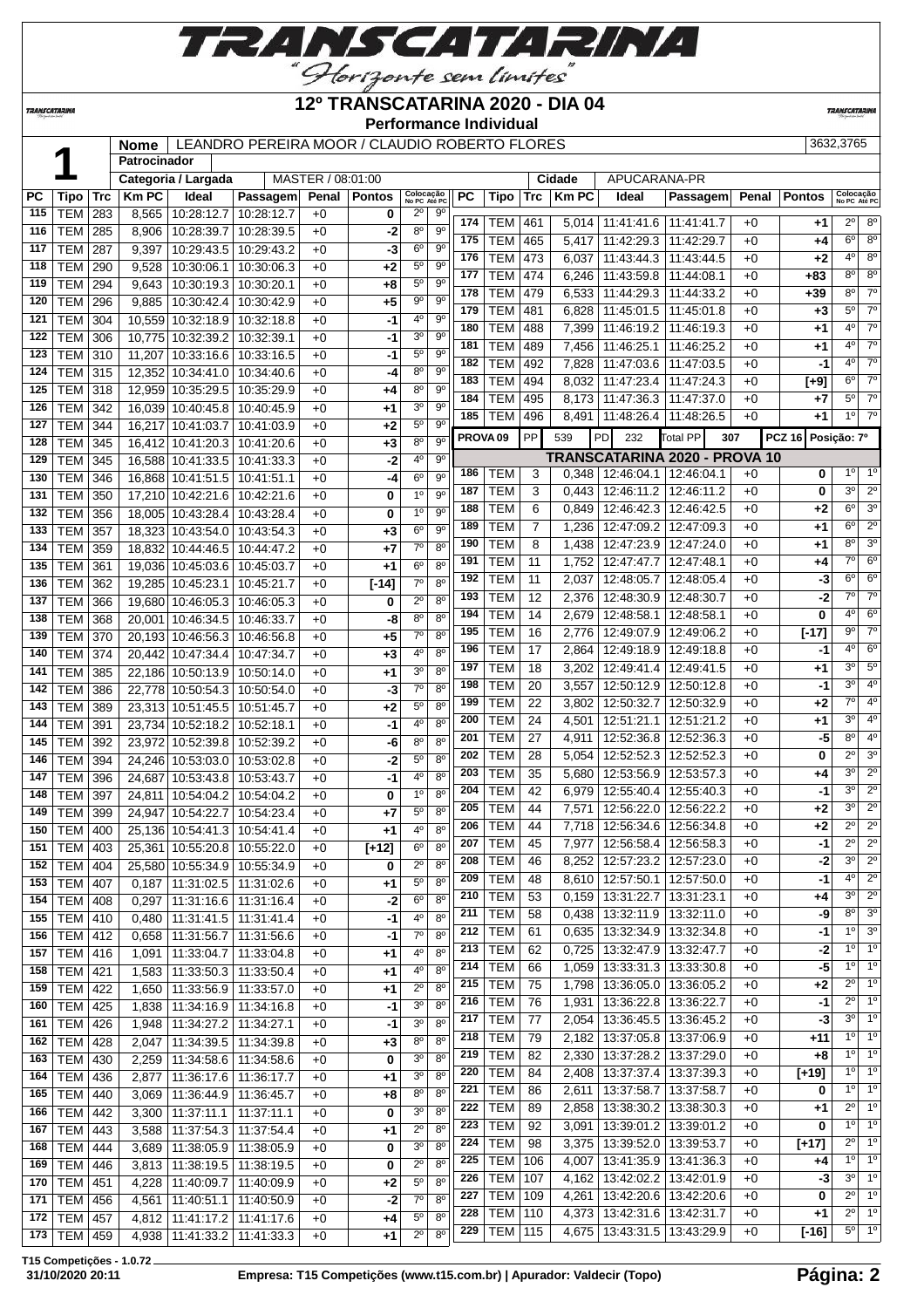

**TRANSCATARINA** 

#### **12º TRANSCATARINA 2020 - DIA 04 Performance Individual**

**TRANSCATARIN** 

**Nome LEANDRO PEREIRA MOOR / CLAUDIO ROBERTO FLORES** 

|                     | Й               |            | norme<br>Patrocinador |            |                                 |       |      | LEAINDRU FEREIRA MUUR / ULAUDIU RUBERTU FLURES |                |                           |           |      |     |        |       |                 |       |               | ວບວ∠,ວ≀ບວ                 |
|---------------------|-----------------|------------|-----------------------|------------|---------------------------------|-------|------|------------------------------------------------|----------------|---------------------------|-----------|------|-----|--------|-------|-----------------|-------|---------------|---------------------------|
|                     |                 |            |                       |            |                                 |       |      |                                                |                |                           |           |      |     |        |       | APUCARANA-PR    |       |               |                           |
|                     |                 |            | Categoria / Largada   |            |                                 |       |      | MASTER / 08:01:00                              |                |                           |           |      |     | Cidade |       |                 |       |               |                           |
| <b>PC</b>           | <b>Tipo</b>     | <b>Trc</b> | <b>Km PC</b>          | Ideal      | Passagem                        |       |      | Penal   Pontos                                 |                | Colocação<br>No PC Até PC | <b>PC</b> | Tipo | Trc | Km PC  | Ideal | <b>Passagem</b> | Penal | <b>Pontos</b> | Colocação<br>No PC Até PC |
| 230                 | <b>TEM</b>      | 119        | 5,052                 |            | 13:44:15.4   13:44:15.0         |       | $+0$ | -4                                             | $1^{\circ}$    | 1 <sup>0</sup>            |           |      |     |        |       |                 |       |               |                           |
| 231                 | <b>TEM</b>      | 123        | 0,454                 |            | 13:51:37.8   13:51:37.8         |       | $+0$ | 0                                              | 3 <sup>o</sup> | 1 <sup>0</sup>            |           |      |     |        |       |                 |       |               |                           |
| 232                 | <b>TEM</b>      | 125        | 0,751                 | 13:52:08.7 | 13:52:08.2                      |       | $+0$ | -5                                             | $8^{\circ}$    | 1 <sup>0</sup>            |           |      |     |        |       |                 |       |               |                           |
| 233                 | <b>TEM</b>      | 127        | 1,010                 |            | 13:52:32.9 13:52:32.9           |       | $+0$ | 0                                              | $1^{\circ}$    | 1 <sup>0</sup>            |           |      |     |        |       |                 |       |               |                           |
| 234                 | TEM             | 130        | 1,239                 |            | 13:53:18.6   13:53:18.4         |       | $+0$ | -2                                             | $2^{\circ}$    | 1 <sup>0</sup>            |           |      |     |        |       |                 |       |               |                           |
| 235                 | <b>TEM</b>      | 133        |                       |            | 1,513   13:54:00.0   13:53:59.9 |       | $+0$ | $-1$                                           | 4 <sup>0</sup> | $1^{\circ}$               |           |      |     |        |       |                 |       |               |                           |
| 236                 | TEM             | 136        | 1,807                 | 13:54:27.7 | 13:54:28.1                      |       | $+0$ | +4                                             | $5^{\circ}$    | 1 <sup>0</sup>            |           |      |     |        |       |                 |       |               |                           |
| 237                 | TEM             | 140        | 2,228                 | 13:55:02.8 | 13:55:02.8                      |       | $+0$ | 0                                              | 1 <sup>0</sup> | 1 <sup>0</sup>            |           |      |     |        |       |                 |       |               |                           |
| 238                 | <b>TEM</b>      | 142        | 2,497                 | 13:55:38.1 | 13:55:36.9                      |       | $+0$ | $[-12]$                                        | $6^{\circ}$    | $1^{\circ}$               |           |      |     |        |       |                 |       |               |                           |
| 239                 | <b>TEM</b>      | 142        | 2,581                 | 13:55:48.2 | 13:55:48.3                      |       | $+0$ | +1                                             | 1 <sup>0</sup> | 1 <sup>0</sup>            |           |      |     |        |       |                 |       |               |                           |
| 240                 | <b>TEM</b>      | 143        | 2,694                 |            | 13:56:00.8   13:55:59.7         |       | $+0$ | -11                                            | 40             | 1 <sup>0</sup>            |           |      |     |        |       |                 |       |               |                           |
| 241                 | <b>TEM</b>      | 145        | 2,961                 | 13:56:21.0 | 13:56:20.4                      |       | $+0$ | -6                                             | $2^{\circ}$    | 1 <sup>0</sup>            |           |      |     |        |       |                 |       |               |                           |
| 242                 | <b>TEM</b>      | 147        | 3,456                 |            | 13:58:18.6   13:58:18.8         |       | $+0$ | $+2$                                           | $5^{\circ}$    | 1 <sup>0</sup>            |           |      |     |        |       |                 |       |               |                           |
| 243                 | TEM             | 149        | 3,630                 | 13:58:40.1 | 13:58:40.3                      |       | $+0$ | +2                                             | 3 <sup>o</sup> | 1 <sup>0</sup>            |           |      |     |        |       |                 |       |               |                           |
| 244                 | <b>TEM</b>      | 151        | 3,802                 | 13:58:59.0 | 13:58:59.1                      |       | $+0$ | +1                                             | 3 <sup>0</sup> | $1^{\circ}$               |           |      |     |        |       |                 |       |               |                           |
| 245                 | TEM             | 151        | 3,898                 |            | 13:59:07.2 13:59:07.1           |       | $+0$ | -1                                             | $2^{\circ}$    | $1^{\circ}$               |           |      |     |        |       |                 |       |               |                           |
| 246                 | TEM             | 153        | 4,050                 | 13:59:21.7 | 13:59:22.3                      |       | $+0$ | $+6$                                           | $2^{\circ}$    | 1 <sup>0</sup>            |           |      |     |        |       |                 |       |               |                           |
| 247                 | TEM             | 154        | 4,110                 |            | 13:59:27.0   13:59:27.9         |       | $+0$ | $+9$                                           | 3 <sup>o</sup> | 1 <sup>0</sup>            |           |      |     |        |       |                 |       |               |                           |
| 248                 | <b>TEM</b>      | 159        | 4,809                 |            | 14:00:43.5   14:00:45.7         |       | $+0$ | $[+22]$                                        | $2^{\circ}$    | 1 <sup>0</sup>            |           |      |     |        |       |                 |       |               |                           |
| 249                 | <b>TEM</b>      | 162        | 5,019                 |            | 14:01:09.4   14:01:08.7         |       | $+0$ | -7                                             | $1^{\circ}$    | 1 <sup>0</sup>            |           |      |     |        |       |                 |       |               |                           |
| 250                 | <b>TEM</b>      | 165        | 5,260                 |            | 14:01:37.5   14:01:37.5         |       | $+0$ | 0                                              | $1^{\circ}$    | 1 <sup>0</sup>            |           |      |     |        |       |                 |       |               |                           |
| 251                 | <b>TEM</b>      | 166        | 5,428                 |            | 14:01:49.6   14:01:50.1         |       | $+0$ | +5                                             | $2^{\circ}$    | $1^{\circ}$               |           |      |     |        |       |                 |       |               |                           |
| 252                 | TEM             | 168        | 5,504                 |            | 14:01:57.4   14:01:57.5         |       | $+0$ | $^{+1}$                                        | 1 <sup>0</sup> | 1 <sup>0</sup>            |           |      |     |        |       |                 |       |               |                           |
| 253                 | TEM             | 172        | 5,854                 |            | 14:02:37.6   14:02:37.7         |       | $+0$ | $^{+1}$                                        | 3 <sup>0</sup> | 1 <sup>0</sup>            |           |      |     |        |       |                 |       |               |                           |
| 254                 | TEM             | 174        |                       |            | 6,160   14:03:08.0   14:03:08.3 |       | $+0$ | +3                                             | $2^{\circ}$    | 1 <sup>0</sup>            |           |      |     |        |       |                 |       |               |                           |
| 255                 | <b>TEM 175</b>  |            | 6,392                 |            | 14:03:33.9 14:03:33.7           |       | $+0$ | $-2$                                           | $2^{\circ}$    | 1 <sup>0</sup>            |           |      |     |        |       |                 |       |               |                           |
| 256                 | TEM             | 179        | 6,745                 |            | 14:04:31.9 14:04:31.8           |       | $+0$ | -1                                             | 1 <sup>0</sup> | 1 <sup>o</sup>            |           |      |     |        |       |                 |       |               |                           |
| 257                 | TEM             | 180        | 6,952                 |            | 14:04:50.0   14:04:48.8         |       | $+0$ | -12                                            | 3 <sup>o</sup> | 1 <sup>0</sup>            |           |      |     |        |       |                 |       |               |                           |
| 258                 | <b>TEM</b>      | 186        | 7,740                 |            | 14:06:07.9 14:06:06.7           |       | $+0$ | $-12$                                          | $2^{\circ}$    | 1 <sup>0</sup>            |           |      |     |        |       |                 |       |               |                           |
| 259                 | <b>TEM</b>      | 188        | 7,889                 |            | 14:06:29.0 14:06:28.0           |       | $+0$ | -10                                            | $2^{\circ}$    | 1 <sup>0</sup>            |           |      |     |        |       |                 |       |               |                           |
| 260                 | <b>TEM</b>      | 194        | 8,294                 | 14:07:23.8 | 14:07:24.9                      |       | $+0$ | +11                                            | $2^{\circ}$    | $1^{\circ}$               |           |      |     |        |       |                 |       |               |                           |
| 261                 | TEM             | 197        | 8,460                 |            | 14:07:49.8   14:07:49.9         |       | $+0$ | +1                                             | 1 <sup>0</sup> | 1 <sup>0</sup>            |           |      |     |        |       |                 |       |               |                           |
| 262                 | TEM             | 201        | 8,779                 |            | 14:08:37.5   14:08:37.5         |       | $+0$ | 0                                              | 1 <sup>0</sup> | 1 <sup>0</sup>            |           |      |     |        |       |                 |       |               |                           |
| 263                 | TEM             | 203        | 8,938                 | 14:08:53.7 | 14:08:53.9                      |       | $+0$ | +2                                             | $2^{\circ}$    | $1^{\circ}$               |           |      |     |        |       |                 |       |               |                           |
| 264                 | TEM             | 207        | 9,426                 | 14:09:47.3 | 14:09:48.3                      |       | $+0$ | +10                                            | $7^\circ$      | $1^{\circ}$               |           |      |     |        |       |                 |       |               |                           |
| 265                 | TEM             | 209        | 9,671                 |            | 14:10:10.4 14:10:10.7           |       | $+0$ | $+3$                                           | $1^{\circ}$    | 1 <sup>0</sup>            |           |      |     |        |       |                 |       |               |                           |
|                     | 266   TEM   209 |            |                       |            | 9,706   14:10:17.4   14:10:17.4 |       | $+0$ | 0                                              | $\overline{6}$ | 1 <sup>0</sup>            |           |      |     |        |       |                 |       |               |                           |
| 267                 | <b>TEM 210</b>  |            |                       |            | 9,750 14:10:22.9 14:10:22.7     |       | $+0$ | $-2$                                           | $5^{\circ}$    | $1^{\circ}$               |           |      |     |        |       |                 |       |               |                           |
| 268                 | <b>TEM 215</b>  |            | 10,162 14:11:28.0     |            | 14:11:42.3                      |       | $+0$ | $+143$                                         | 70             | $2^{\circ}$               |           |      |     |        |       |                 |       |               |                           |
|                     | 269   TEM   219 |            | 10,304 14:11:48.1     |            | 14:12:02.7                      |       | $+0$ | +146                                           | 70             | $2^{\circ}$               |           |      |     |        |       |                 |       |               |                           |
|                     | 270   TEM   220 |            | 10,450 14:11:59.1     |            | 14:12:10.9                      |       | $+0$ | $+118$                                         | 7 <sup>o</sup> | $2^{\circ}$               |           |      |     |        |       |                 |       |               |                           |
|                     | 271   TEM   222 |            |                       |            | 10,633 14:12:21.5 14:12:44.2    |       | $+0$ | $[+227]$                                       | $7^\circ$      | $2^{\circ}$               |           |      |     |        |       |                 |       |               |                           |
|                     | 272   TEM   232 |            |                       |            | 11,512 14:14:09.9 14:14:10.0    |       | $+0$ | +1                                             | $2^{\circ}$    | $2^{\circ}$               |           |      |     |        |       |                 |       |               |                           |
|                     | 273 TEM 234     |            |                       |            | 11,798 14:14:44.2 14:14:43.3    |       | $+0$ | -9                                             | $5^{\circ}$    | $2^{\circ}$               |           |      |     |        |       |                 |       |               |                           |
|                     | 274 TEM 236     |            |                       |            | 11,929 14:14:59.5 14:14:59.2    |       | $+0$ | $-3$                                           | $4^{\circ}$    | $2^{\circ}$               |           |      |     |        |       |                 |       |               |                           |
|                     | 275   TEM   237 |            |                       |            | 12,046 14:15:16.3 14:15:16.1    |       | $+0$ | -2                                             | $1^{\circ}$    | $2^{\circ}$               |           |      |     |        |       |                 |       |               |                           |
|                     | 276   TEM       | 240        | 12,455 14:16:22.7     |            | 14:16:22.6                      |       | $+0$ | -1                                             | 1 <sup>0</sup> | $2^{\circ}$               |           |      |     |        |       |                 |       |               |                           |
|                     |                 |            |                       |            |                                 |       |      |                                                |                |                           |           |      |     |        |       |                 |       |               |                           |
| PROVA <sub>10</sub> |                 | PP         | 983                   | PD<br>330  | <b>Total PP</b>                 | 653   |      | PCZ 13 Posição: 2º                             |                |                           |           |      |     |        |       |                 |       |               |                           |
| <b>TOTAL</b>        |                 | PP         | 1.720                 | PD<br>618  | <b>Total PP</b>                 | 1.102 |      | <b>PCZ 45</b>                                  |                |                           |           |      |     |        |       |                 |       |               |                           |
|                     |                 |            |                       |            |                                 |       |      |                                                |                |                           |           |      |     |        |       |                 |       |               |                           |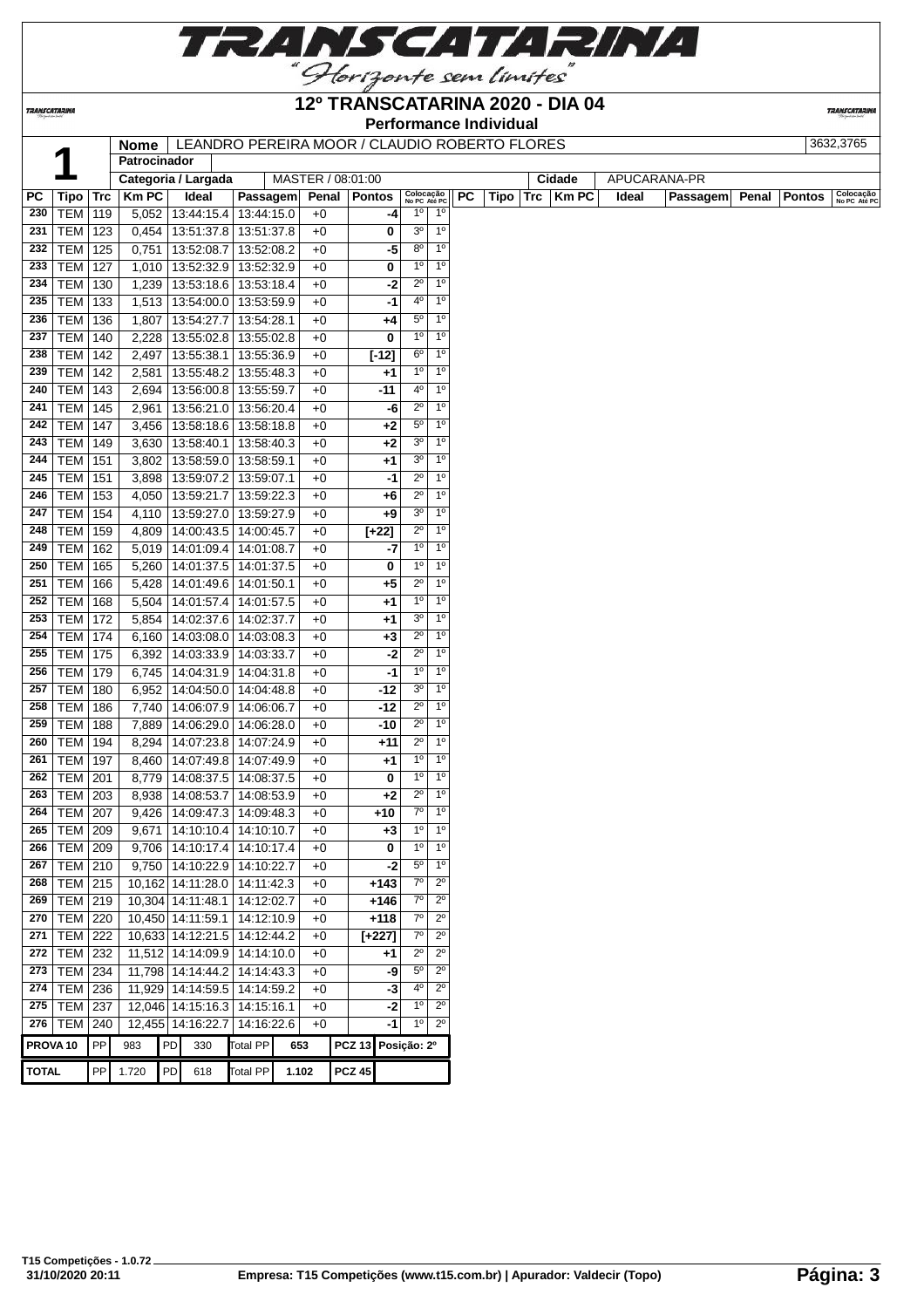

### **12º TRANSCATARINA 2020 - DIA 04**

**TRANSCATARIN** 

**TRANSCATARINA** 

 $\Omega$ 

#### **Performance Individual**

| <b>Nome</b> | LEANDRO RODRIGO RIFFEL / MICHAEL DA SILVEIRA MASSON | 3526.3739 |
|-------------|-----------------------------------------------------|-----------|

|           |                  |                | Patrocinador |                     |                                      |                   |         |                                  |                                  |                     |                |     |              |                                          |                                 |       |                    |                           |                  |
|-----------|------------------|----------------|--------------|---------------------|--------------------------------------|-------------------|---------|----------------------------------|----------------------------------|---------------------|----------------|-----|--------------|------------------------------------------|---------------------------------|-------|--------------------|---------------------------|------------------|
|           |                  |                |              | Categoria / Largada |                                      | MASTER / 08:03:00 |         |                                  |                                  |                     |                |     | Cidade       | PIRATUBA-SC                              |                                 |       |                    |                           |                  |
| <b>PC</b> | Tipo             | Trc            | <b>Km PC</b> | Ideal               | Passagem Penal Pontos                |                   |         | Colocação<br>No PC Até PC        |                                  | <b>PC</b>           | Tipo           | Trc | <b>Km PC</b> | Ideal                                    | Passagem                        | Penal | <b>Pontos</b>      | Colocação<br>No PC Até PC |                  |
|           |                  |                |              |                     | <b>TRANSCATARINA 2020 - PROVA 08</b> |                   |         |                                  |                                  |                     |                |     |              |                                          |                                 |       |                    |                           |                  |
| 1         | TEM              | 5              | 0,458        | 08:47:34.2          | 08:47:34.3                           | $+0$              | +1      | $5^{\circ}$                      | 5 <sup>0</sup>                   | 59                  | <b>TEM</b>     | 139 | 4,677        | 09:35:31.0                               | 09:35:31.2                      | $+0$  | $+2$               | $4^{\circ}$               | 4 <sup>0</sup>   |
| 2         | TEM              | 5              | 0,614        | 08:47:47.6          | 08:47:47.6                           | $+0$              | 0       | $2^{\circ}$                      | 3 <sup>o</sup>                   | 60                  | <b>ROT</b>     | 149 | 5,386        | 09:36:55.5                               | 09:36:56.3                      | $+0$  | 0                  | 0 <sup>o</sup>            | $0^{\circ}$      |
| 3         | TEM              | $\overline{7}$ | 0,793        | 08:48:05.2          | 08:48:05.1                           | $+0$              | -1      | $4^{\circ}$                      | 4 <sup>0</sup>                   | 61                  | <b>TEM</b>     | 152 | 5,708        | 09:38:11.2                               | 09:38:11.8                      | $+0$  | [+6]               | $8^{\circ}$               | $7^\circ$        |
| 4         | <b>TEM</b>       | 10             | 1,469        | 08:48:56.9          | 08:48:56.5                           | $+0$              | -4      | $9^{\circ}$                      | 7 <sup>0</sup>                   | 62                  | <b>TEM</b>     | 154 | 5,898        | 09:38:31.0                               | 09:38:30.8                      | $+0$  | -2                 | 7°                        | $6^{\circ}$      |
| 5         | <b>TEM</b>       | 13             | 2,122        | 08:49:49.8          | 08:49:49.9                           | $+0$              | +1      | 3 <sup>o</sup>                   | 5 <sup>0</sup>                   | 63                  | <b>TEM</b>     | 158 | 6,444        | 09:39:31.2                               | 09:39:31.4                      | $+0$  | +2                 | $1^{\circ}$               | $5^{\circ}$      |
| 6         | <b>TEM</b>       | 16             | 3,228        | 08:51:20.7          | 08:51:20.3                           | $+0$              | -4      | $5^{\rm o}$                      | 7 <sup>0</sup>                   | 64                  | <b>TEM</b>     | 163 | 6,838        | 09:40:17.2                               | 09:40:16.8                      | $+0$  | -4                 | $7^{\circ}$               | $6^{\circ}$      |
| 7         | <b>TEM</b>       | 16             | 3,321        | 08:51:29.2          | 08:51:28.9                           | $+0$              | -3      | 3 <sup>o</sup>                   | 3 <sup>o</sup>                   | 65                  | <b>TEM</b>     | 163 |              | 7,005   09:40:32.6   09:40:32.5          |                                 | $+0$  | -1                 | 20                        | $5^{\circ}$      |
| 8         | <b>TEM</b>       | 17             | 3,393        | 08:51:34.9          | 08:51:35.5                           | $+0$              | $+6$    | $6^{\circ}$                      | $5^{\circ}$                      | 66                  | <b>TEM</b>     | 165 | 7,221        | 09:40:53.8 09:40:54.3                    |                                 | $+0$  | $+5$               | $6^{\circ}$               | 4 <sup>o</sup>   |
| 9         | <b>TEM</b>       | 18             | 3,661        | 08:51:54.2          | 08:51:54.1                           | $+0$              | -1      | 3 <sup>o</sup>                   | $5^{\circ}$                      | 67                  | <b>TEM</b>     | 169 | 7,558        | 09:41:42.3 09:41:42.7                    |                                 | $+0$  | +4                 | $7^{\circ}$               | 4 <sup>o</sup>   |
| 10        | <b>TEM</b>       |                |              |                     |                                      |                   |         | $5^{\rm o}$                      | 3 <sup>o</sup>                   | 68                  | <b>TEM</b>     | 171 | 7,835        | 09:42:06.3 09:42:06.0                    |                                 | $+0$  | -3                 | $\overline{7^\circ}$      | 3 <sup>o</sup>   |
| 11        |                  | 20             | 4,006        | 08:52:17.2          | 08:52:17.3<br>08:52:49.4             | $+0$              | +1      | $6^{\circ}$                      | $4^{\circ}$                      | 69                  | <b>TEM</b>     | 173 | 8,122        | 09:42:32.7                               | 09:42:32.7                      | $+0$  | 0                  | 1°                        | 3 <sup>o</sup>   |
|           | TEM              | 21             | 4,508        | 08:52:49.5          |                                      | $+0$              | -1      | $7^\circ$                        | $5^{\circ}$                      | 70                  | <b>TEM</b>     | 178 | 0,195        | 09:46:58.9 09:46:58.6                    |                                 | $+0$  | -3                 | $8^{\circ}$               | 4 <sup>0</sup>   |
| 12        | <b>TEM</b>       | 27             | 5,022        | 08:53:41.1          | 08:53:40.7                           | $+0$              | -4      |                                  |                                  | 71                  | <b>TEM</b>     | 182 | 0,837        | 09:48:00.6   09:48:00.6                  |                                 | $+0$  | 0                  | $1^{\circ}$               | 4 <sup>0</sup>   |
| 13        | <b>TEM</b>       | 28             | 5,292        | 08:54:13.8          | 08:54:13.7                           | $+0$              | -1      | 3 <sup>o</sup><br>7 <sup>o</sup> | 4 <sup>0</sup><br>4 <sup>0</sup> | 72                  | <b>TEM</b>     | 184 | 1,518        | 09:48:56.3 09:48:56.4                    |                                 | $+0$  | +1                 | $6^{\circ}$               | $4^{\circ}$      |
| 14        | <b>TEM</b>       | 29             | 5,537        | 08:54:35.5          | 08:54:35.0                           | $+0$              | -5      |                                  |                                  | 73                  | <b>TEM</b>     | 185 | 1,841        | $\overline{09:49:20.8}$                  | 09:49:21.1                      | $+0$  | $+3$               | $6^{\circ}$               | 4 <sup>0</sup>   |
| 15        | <b>TEM</b>       | 32             | 5,984        | 08:55:22.1          | 08:55:22.0                           | $+0$              | $-1$    | $5^{\rm o}$                      | 4 <sup>0</sup>                   | 74                  | <b>TEM</b>     | 187 | 2,220        | 09:50:00.6 09:50:00.6                    |                                 | $+0$  | 0                  | 1 <sup>°</sup>            | $4^{\circ}$      |
| 16        | <b>TEM</b>       | 32             | 6,171        | 08:55:38.1          | 08:55:38.3                           | $+0$              | +2      | $5^{\circ}$                      | $4^{\circ}$                      | 75                  | <b>TEM</b>     | 188 | 2,385        | 09:50:12.4 09:50:12.5                    |                                 | $+0$  | $+1$               | $2^{\circ}$               | $4^{\circ}$      |
| 17        | <b>TEM</b>       | 37             | 6,638        | 08:56:56.1          | 08:56:57.1                           | $+0$              | $[+10]$ | $7^\circ$                        | 5 <sup>0</sup>                   | 76                  | <b>TEM</b>     | 189 | 2,663        | 09:50:35.0 09:50:35.3                    |                                 | $+0$  | $+3$               | $3^{\circ}$               | 4 <sup>o</sup>   |
| 18        | <b>TEM</b>       | 39             | 6,747        | 08:57:07.7          | 08:57:07.7                           | $+0$              | 0       | 1 <sup>0</sup>                   | $2^{\circ}$                      | $7\overline{7}$     | <b>TEM</b>     | 192 | 3,284        | 09:51:29.2 09:51:29.3                    |                                 | $+0$  | +1                 | $3^{\circ}$               | 4 <sup>o</sup>   |
| 19        | <b>TEM</b>       | 43             | 7,375        | 08:58:09.3          | 08:58:09.6                           | $+0$              | $+3$    | $6^{\circ}$                      | $4^{\circ}$                      | 78                  | <b>TEM</b>     | 193 | 3,477        | 09:51:42.2                               | 09:51:41.8                      | $+0$  | -4                 | $6^{\circ}$               | $4^{\circ}$      |
| 20        | <b>TEM</b>       | 47             | 8,108        | 08:59:12.4          | 08:59:12.4                           | $+0$              | 0       | $2^{\circ}$                      | 3 <sup>o</sup>                   | 79                  | <b>TEM</b>     | 195 | 3,857        | 09:52:18.4 09:52:18.4                    |                                 | $+0$  | 0                  | 3º                        | 3 <sup>o</sup>   |
| 21        | <b>TEM</b>       | 48             | 8,203        | 08:59:19.9          | 08:59:20.0                           | $+0$              | +1      | $5^{\circ}$                      | 3 <sup>o</sup>                   | 80                  | <b>TEM</b>     | 196 | 3,950        | 09:52:27.4                               | 09:52:27.0                      | $+0$  | -4                 | $2^{\circ}$               | $\overline{2^0}$ |
| 22        | <b>TEM</b>       | 49             | 8,442        | 08:59:37.1          | 08:59:37.2                           | $+0$              | +1      | 1 <sup>0</sup>                   | $2^{\circ}$                      | 81                  | <b>TEM</b>     | 198 | 4,141        | 09:52:49.6 09:52:50.0                    |                                 | $+0$  | +4                 | 7°                        | $\overline{2^0}$ |
| 23        | <b>TEM</b>       | 50             | 8,670        | 08:59:56.5          | 08:59:56.4                           | $+0$              | -1      | $6^{\circ}$                      | 3 <sup>o</sup>                   | 82                  | <b>TEM</b>     | 198 | 4,345        | 09:53:08.4                               | 09:53:08.5                      | $+0$  | +1                 | 3 <sup>o</sup>            | $2^{\circ}$      |
| 24        | <b>TEM</b>       | 54             | 9,038        | 09:00:29.2          | 09:00:29.3                           | $+0$              | +1      | 1 <sup>0</sup>                   | 2 <sup>0</sup>                   | 83                  | <b>TEM</b>     | 200 | 4,730        | 09:53:46.9                               | 09:53:47.0                      | $+0$  | +1                 | 1°                        | $\overline{2^0}$ |
| 25        | <b>TEM</b>       | 57             | 10,040       | 09:01:42.0          | 09:01:42.1                           | $+0$              | +1      | 4°                               | $2^{\circ}$                      | 84                  | <b>TEM</b>     | 200 |              | 5,055   09:54:14.8   09:54:15.0          |                                 | $+0$  | $+2$               | $8^{\circ}$               | $2^{\circ}$      |
| 26        | <b>TEM</b>       | 58             | 10,246       | 09:01:56.1          | 09:01:56.1                           | $+0$              | 0       | $2^{\circ}$                      | $2^{\circ}$                      | 85                  | <b>TEM</b>     | 202 |              | 5,376 09:55:14.8                         | 09:55:15.3                      | $+0$  | +5                 | $7^\circ$                 | $\overline{2^0}$ |
| 27        | <b>TEM</b>       | 58             | 10,522       | 09:02:16.8          | 09:02:17.9                           | $+0$              | $[+11]$ | $8^{\circ}$                      | 3 <sup>o</sup>                   | 86                  | <b>TEM</b>     | 209 | 6,443        | 09:57:04.5 09:57:03.8                    |                                 | $+0$  | $[-7]$             | $9^{\circ}$               | $\overline{3^0}$ |
| 28        | <b>TEM</b>       | 59             | 10,587       | 09:02:22.3          | 09:02:22.8                           | $+0$              | +5      | $5^{\rm o}$                      | $4^{\circ}$                      | 87                  | <b>TEM</b>     | 213 | 7,113        | 09:58:16.6                               | 09:58:16.6                      | $+0$  | 0                  | 4 <sup>o</sup>            | 3 <sup>o</sup>   |
| 29        | <b>TEM</b>       | 62             | 11,405       | 09:03:49.0          | 09:03:49.0                           | $+0$              | 0       | 1 <sup>0</sup>                   | 3 <sup>o</sup>                   | 88                  | <b>TEM</b>     | 214 | 7,209        | 09:58:25.6 09:58:26.2                    |                                 | $+0$  | $[+6]$             | 7°                        | $4^{\circ}$      |
| 30        | <b>TEM</b>       | 68             | 11,987       | 09:04:35.9          | 09:04:35.9                           | $+0$              | 0       | $2^{\circ}$                      | 3 <sup>o</sup>                   | 89                  | <b>TEM</b>     | 224 |              |                                          |                                 | $+0$  | 0                  | 1 <sup>°</sup>            | $2^{\circ}$      |
| 31        | <b>TEM</b>       | 69             | 12.415       | 09:05:03.6          | 09:05:03.7                           | $+0$              | +1      | $7^\circ$                        | 3 <sup>o</sup>                   |                     |                |     |              | 8,502   10:00:48.6   10:00:48.6          |                                 |       |                    |                           |                  |
| 32        | <b>TEM</b>       | 72             | 12,866       | 09:05:38.3          | 09:05:38.4                           | $+0$              | +1      | $4^{\circ}$                      | 3 <sup>0</sup>                   | PROVA <sub>08</sub> |                | PP  | 209          | <b>PD</b><br>53                          | <b>Total PP</b><br>156          |       | PCZ 15 Posição: 7º |                           |                  |
| 33        | <b>TEM</b>       | 76             |              | 13,674 09:06:37.3   | 09:06:37.5                           | $+0$              | +2      | 3 <sup>o</sup>                   | 3 <sup>o</sup>                   |                     |                |     |              |                                          | TRANSCATARINA 2020 - PROVA 09   |       |                    |                           |                  |
| 34        | <b>TEM</b>       | 77             | 14,146       | 09:07:11.9          | 09:07:12.4                           | $+0$              | $+5$    | $8^{\circ}$                      | $4^{\circ}$                      | 90                  | <b>TEM</b>     | 232 |              | $0.276$   10:17:51.0   10:17:51.6        |                                 | $+0$  | +6                 | 7°                        | $7^\circ$        |
| 35        | <b>TEM</b>       | 77             |              | 14,354 09:07:25.7   | 09:07:26.0                           | $+0$              | $+3$    | $8^{\circ}$                      | 4 <sup>0</sup>                   | 91                  | <b>TEM</b>     | 234 | 0,421        | 10:18:04.0   10:18:04.4                  |                                 | $+0$  | $+4$               | $9^{\circ}$               | $9^{\circ}$      |
| 36        | TEM              | 78             |              |                     | 14,591 09:07:44.1 09:07:44.7         | $+0$              | $+6$    | qo                               | 6 <sup>o</sup>                   | 92                  | <b>TEM</b>     | 238 |              | $\overline{0,770}$ 10:19:03.9 10:19:04.1 |                                 | $+0$  | +2                 | $6^{\circ}$               | $7^\circ$        |
| 37        | TEM              | 80             |              |                     | 15,089 09:08:36.8 09:08:36.9         | $+0$              | +1      | 6 <sup>o</sup>                   | 6 <sup>o</sup>                   | 93                  | <b>TEM 240</b> |     |              | 1,115   10:19:40.3   10:19:40.8          |                                 | $+0$  | $+5$               | $6^{\circ}$               | $7^\circ$        |
| 38        | TEM              | 83             | 15,461       | 09:09:13.3          | 09:09:13.9                           | $+0$              | $[+6]$  | 9 <sup>o</sup>                   | $7^\circ$                        | 94                  | <b>TEM 242</b> |     |              | 1,438 10:20:05.5 10:20:05.5              |                                 | $+0$  | 0                  | $2^{\circ}$               | $5^{\circ}$      |
| 39        | <b>TEM</b>       | 85             |              | 15,795 09:09:39.9   | 09:09:40.0                           | $+0$              | +1      | 3 <sup>o</sup>                   | 6 <sup>o</sup>                   | 95                  | <b>TEM 244</b> |     |              | 2,001   10:20:45.3   10:20:45.2          |                                 | $+0$  | -1                 | $3^{\circ}$               | $5^{\circ}$      |
| 40        | <b>TEM</b>       | 86             |              | 15,915 09:09:49.2   | 09:09:49.1                           | $+0$              | $-1$    | 4 <sup>0</sup>                   | $6^{\circ}$                      | 96                  | TEM            | 246 |              | 2,095   10:20:52.7   10:20:53.2          |                                 | $+0$  | +5                 | $8^{\circ}$               | $7^\circ$        |
| 41        | <b>TEM</b>       | 87             |              | 16,142 09:10:06.1   | 09:10:06.3                           | $+0$              | $+2$    | $8^{\circ}$                      | $7^\circ$                        | 97                  | <b>TEM</b>     | 246 |              | 2,419   10:21:17.0   10:21:17.3          |                                 | $+0$  | $+3$               | $9^{\circ}$               | $7^\circ$        |
| 42        | TEM              | 88             |              |                     | 16,453 09:10:26.6 09:10:26.8         | $+0$              | $+2$    | $7^\circ$                        | $7^\circ$                        | 98                  | <b>TEM</b>     | 249 | 3,147        | 10:22:16.8   10:22:17.1                  |                                 | $+0$  | $+3$               | $3^{\circ}$               | $7^\circ$        |
| 43        | TEM              | 90             | 16,937       | 09:11:03.4          | 09:11:03.5                           | $+0$              | $+1$    | $7^\circ$                        | $7^{\circ}$                      | 99                  | <b>TEM</b>     | 251 | 3,348        | 10:22:36.4   10:22:36.8                  |                                 | $+0$  | +4                 | $4^{\circ}$               | 6 <sup>o</sup>   |
| 44        | TEM              | 91             |              | 17,125 09:11:21.7   | 09:11:22.3                           | $+0$              | $+6$    | $8^{\circ}$                      | $7^\circ$                        | 100                 | <b>TEM</b>     | 254 |              | 3,679   10:23:07.0   10:23:06.6          |                                 | $+0$  | -4                 | $9^{\circ}$               | $6^{\circ}$      |
| 45        | TEM              | 96             | 0,314        | 09:28:55.3          | 09:28:55.4                           | $+0$              | $+1$    | $2^{\circ}$                      | $7^{\circ}$                      | 101                 | <b>TEM</b>     | 255 | 3,981        | 10:23:32.0   10:23:32.2                  |                                 | $+0$  | +2                 | 9º                        | $7^\circ$        |
| 46        | <b>TEM   102</b> |                | 0,819        | 09:29:36.9          | 09:29:37.0                           | $+0$              | +1      | $4^{\circ}$                      | $7^\circ$                        | 102                 | <b>TEM</b>     | 256 |              | 4,214   10:23:48.6   10:23:48.1          |                                 | $+0$  | -5                 | $7^\circ$                 | $8^{\circ}$      |
| 47        | <b>TEM 104</b>   |                | 0,902        |                     | 09:29:44.5   09:29:44.0              | $+0$              | $-5$    | $7^\circ$                        | $7^{\circ}$                      | 103                 | <b>TEM</b>     | 258 | 4,330        | 10:23:58.0   10:23:58.2                  |                                 | $+0$  | +2                 | $7^\circ$                 | 8 <sup>o</sup>   |
| 48        | <b>TEM   106</b> |                | 1,020        | 09:29:57.5          | 09:29:57.0                           | $+0$              | -5      | $6^{\circ}$                      | $7^\circ$                        | 104                 | <b>TEM</b>     | 259 |              | 4,660   10:24:22.0   10:24:22.1          |                                 | $+0$  | $+1$               | $4^{\circ}$               | $8^{\circ}$      |
| 49        | TEM              | 108            | 1,110        | 09:30:06.2          | 09:30:06.1                           | $+0$              | -1      | 4°                               | $7^\circ$                        | 105                 | <b>TEM</b>     | 260 |              | 4,758   10:24:30.2   10:24:30.6          |                                 | $+0$  | +4                 | $5^{\circ}$               | $8^{\circ}$      |
| 50        | TEM              | 110            | 1,219        |                     | 09:30:18.6 09:30:18.5                | $+0$              | -1      | $2^{\circ}$                      | $7^\circ$                        | 106                 | <b>TEM</b>     | 262 |              | 4,966   10:24:51.6   10:24:51.5          |                                 | $+0$  | -1                 | $4^{\circ}$               | $7^\circ$        |
| 51        | <b>TEM 112</b>   |                | 1,316        |                     | 09:30:27.9 09:30:28.0                | $+0$              | +1      | $1^{\circ}$                      | 7 <sup>0</sup>                   | 107                 | <b>TEM</b>     | 271 | 6,349        | 10:26:58.3   10:26:58.3                  |                                 | $+0$  | 0                  | $2^{\circ}$               | $7^\circ$        |
| 52        | <b>TEM 113</b>   |                | 1,425        |                     | 09:30:36.9 09:30:36.9                | $+0$              | 0       | 4°                               | $7^\circ$                        | 108                 | <b>TEM</b>     | 272 | 6,544        | 10:27:14.1   10:27:14.1                  |                                 | $+0$  | 0                  | $2^{\circ}$               | $4^{\circ}$      |
| 53        | <b>TEM 115</b>   |                | 1,806        | 09:31:06.4          | 09:31:06.3                           | $+0$              | -1      | $5^{\circ}$                      | $7^\circ$                        | 109                 | <b>TEM</b>     | 274 |              | 6,796   10:27:33.0   10:27:32.9          |                                 | $+0$  | -1                 | $4^{\circ}$               | $5^{\circ}$      |
| 54        | <b>TEM 118</b>   |                | 2,133        | 09:31:43.0          | 09:31:43.1                           | $+0$              | +1      | $2^{\circ}$                      | $7^\circ$                        | 110                 | <b>TEM</b>     | 275 | 7,019        | 10:27:48.2   10:27:48.0                  |                                 | $+0$  | -2                 | $4^{\circ}$               | $4^{\circ}$      |
| 55        | ROT              | 122            | 2,730        | 09:32:25.5          | 09:32:25.9                           | $+0$              | 0       | $0^{\circ}$                      | $0^{\circ}$                      | 111                 | <b>TEM</b>     | 276 | 7,284        | 10:28:27.1   10:28:27.0                  |                                 | $+0$  | -1                 | $3^{\circ}$               | 3 <sup>o</sup>   |
| 56        | <b>TEM 122</b>   |                | 2,987        | 09:32:46.1          | 09:32:46.2                           | $+0$              | $+1$    | 4 <sup>0</sup>                   | $7^{\circ}$                      | 112                 | <b>TEM</b>     | 280 | 7,688        | 10:28:59.2   10:28:59.2                  |                                 | $+0$  | 0                  | $1^{\circ}$               | 3 <sup>o</sup>   |
| 57        | TEM   132        |                | 3,749        | 09:34:02.5          | 09:34:01.8                           | $+0$              | $[-7]$  | $7^\circ$                        | $7^\circ$                        | 113                 | TEM            | 281 |              | 7,817   10:29:10.6   10:29:10.6          |                                 | $+0$  | 0                  | $1^{\circ}$               | $2^{\circ}$      |
|           |                  |                |              |                     |                                      |                   |         |                                  |                                  | 114                 |                | 283 |              |                                          | 8,249   10:29:49.0   10:29:49.0 | $+0$  | 0                  | $2^{\circ}$               | $1^{\circ}$      |
| 58        | <b>TEM 136</b>   |                | 4,237        | 09:34:50.9          | 09:34:51.0                           | $+0$              | +1      | $4^{\circ}$                      | $5^{\circ}$                      |                     | TEM            |     |              |                                          |                                 |       |                    |                           |                  |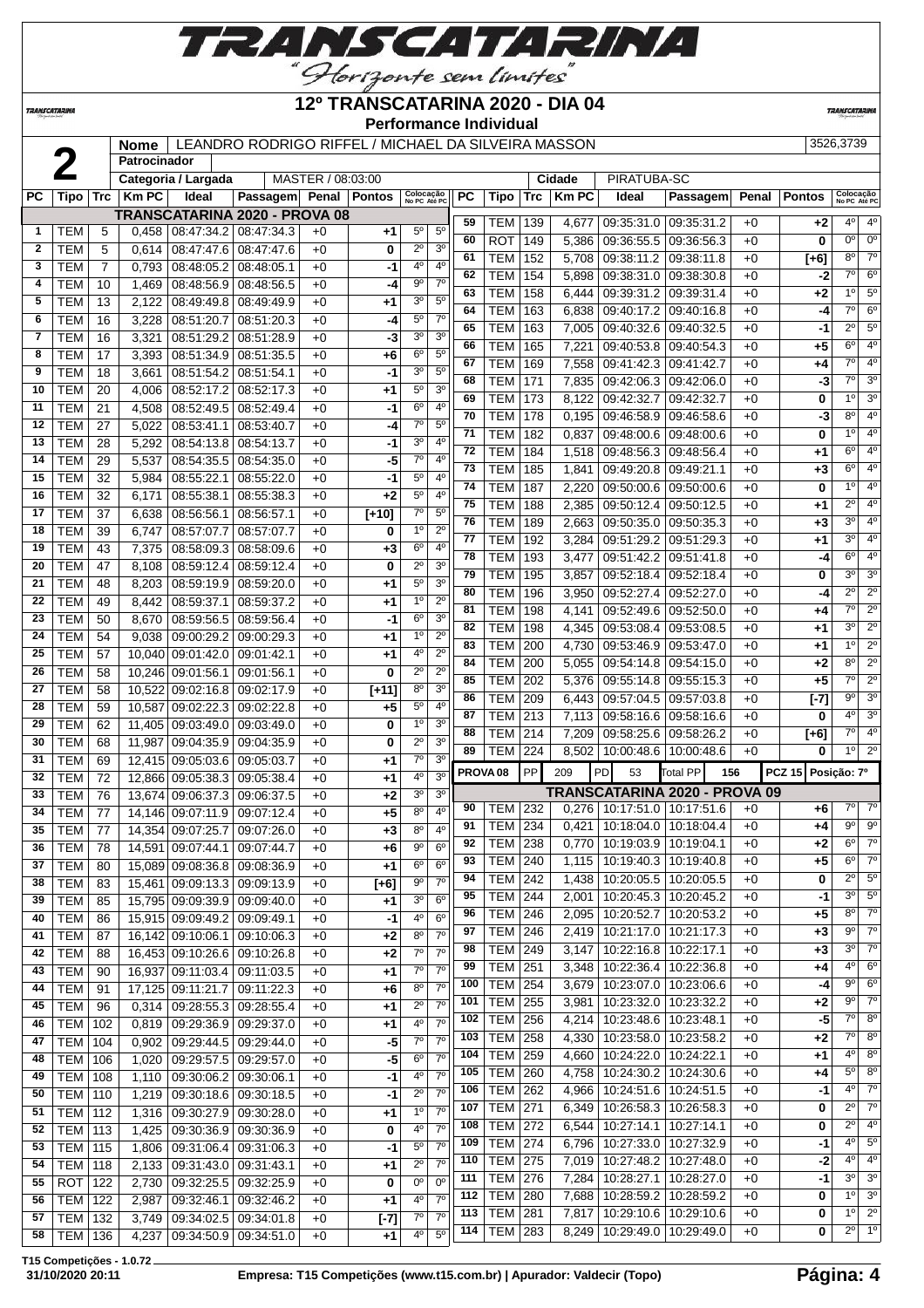

### **12º TRANSCATARINA 2020 - DIA 04**

**Performance Individual**

**TRANSCATARIN** 

**TRANSCATARINA** 

### **Nome** LEANDRO RODRIGO RIFFEL / MICHAEL DA SILVEIRA MASSON 3526,3739 3526,3739

|           |                |            | <b>NOME</b>    |                                  | LEAINDRO RODRIGO RIFFEL/ MIIONAEL DA SILVEIRA MASSON |                   |            |                            |                  |                     |                |                |             |                                 |                               |       |                              | ວວ∠ບ,ວ≀ ວອ                 |                |
|-----------|----------------|------------|----------------|----------------------------------|------------------------------------------------------|-------------------|------------|----------------------------|------------------|---------------------|----------------|----------------|-------------|---------------------------------|-------------------------------|-------|------------------------------|----------------------------|----------------|
|           |                |            | Patrocinador   |                                  |                                                      | MASTER / 08:03:00 |            |                            |                  |                     |                |                |             | PIRATUBA-SC                     |                               |       |                              |                            |                |
|           |                |            |                | Categoria / Largada              |                                                      |                   |            |                            |                  |                     |                |                | Cidade      |                                 |                               |       |                              |                            |                |
| <b>PC</b> | <b>Tipo</b>    | <b>Trc</b> | <b>Km PC</b>   | Ideal                            | Passagem                                             | Penal             | Pontos     | Colocação<br>No PC Até PC  |                  | <b>PC</b>           | Tipo           |                | $Trc$ Km PC | Ideal                           | Passagem                      | Penal | <b>Pontos</b>                | Colocação<br>No PC Até PC  |                |
| 115       | <b>TEM</b>     | 283        | 8,565          | 10:30:12.7                       | 10:30:12.9                                           | $+0$              | $+2$       | $7^\circ$                  | $2^{\circ}$      | 174                 | TEM            | 461            | 5,014       | 11:43:41.6   11:43:42.3         |                               | $+0$  | +7                           | $6^{\circ}$                | $1^{\circ}$    |
| 116       | <b>TEM</b>     | 285        | 8,906          | 10:30:39.7                       | 10:30:39.7                                           | $+0$              | 0          | $2^{\circ}$                | $2^{\circ}$      | 175                 | <b>TEM</b>     | 465            | 5,417       | 11:44:29.3                      | 11:44:29.4                    | $+0$  | +1                           | $2^{\circ}$                | 1 <sup>°</sup> |
| 117       | <b>TEM</b>     | 287        | 9,397          | 10:31:43.5                       | 10:31:43.7                                           | $+0$              | +2         | 4 <sup>0</sup>             | $\overline{2^0}$ | 176                 | <b>TEM</b>     | 473            | 6,037       | 11:45:44.3                      | 11:45:44.4                    | $+0$  | +1                           | $2^{\circ}$                | $1^{\circ}$    |
| 118       | <b>TEM</b>     | 290        | 9,528          | 10:32:06.1                       | 10:32:05.9                                           | $+0$              | $-2$       | 40                         | 2 <sup>0</sup>   | 177                 | <b>TEM</b>     | 474            | 6,246       | 11:45:59.8   11:46:00.0         |                               | $+0$  | +2                           | $3^\circ$                  | 1 <sup>0</sup> |
| 119       | <b>TEM</b>     | 294        | 9,643          | 10:32:19.3 10:32:19.4            |                                                      | $+0$              | $+1$       | 1 <sup>0</sup>             | 1 <sup>0</sup>   | 178                 | TEM            | 479            | 6,533       | 11:46:29.3   11:46:29.5         |                               | $+0$  | +2                           | $3^{\circ}$                | 1 <sup>°</sup> |
| 120       | <b>TEM</b>     | 296        | 9,885          | 10:32:42.4                       | 10:32:42.3                                           | $+0$              | -1         | 4°                         | 2 <sup>0</sup>   | 179                 | <b>TEM</b>     | 481            | 6,828       | 11:47:01.5   11:47:02.2         |                               | $+0$  | $+7$                         | 7°                         | 1 <sup>°</sup> |
| 121       | <b>TEM</b>     | 304        |                | 10,559 10:34:18.9                | 10:34:18.9                                           | $+0$              | 0          | $2^{\circ}$                | 1 <sup>0</sup>   | 180                 | <b>TEM</b>     | 488            | 7,399       | 11:48:19.2 11:48:19.3           |                               | $+0$  | +1                           | $2^{\circ}$                | 1 <sup>°</sup> |
| 122       | <b>TEM</b>     | 306        |                | 10,775 10:34:39.2                | 10:34:39.6                                           | $+0$              | +4         | $6^{\circ}$                | $1^{\circ}$      | 181                 | <b>TEM</b>     | 489            | 7,456       | 11:48:25.1                      | 11:48:25.3                    | $+0$  | $+2$                         | $6^{\circ}$                | 1 <sup>0</sup> |
| 123       | <b>TEM</b>     | 310        | 11,207         | 10:35:16.6                       | 10:35:16.5                                           | $+0$              | -1         | 3 <sup>o</sup>             | 1 <sup>0</sup>   | 182                 | <b>TEM</b>     | 492            | 7,828       | 11:49:03.6                      | 11:49:03.6                    | $+0$  | 0                            | $3^{\circ}$                | 1 <sup>0</sup> |
| 124       | <b>TEM</b>     | 315        |                | 12,352 10:36:41.0                | 10:36:41.0                                           | $+0$              | 0          | 1 <sup>0</sup>             | 1 <sup>0</sup>   | 183                 | <b>TEM</b>     | 494            | 8,032       | 11:49:23.4                      | 11:49:24.3                    | $+0$  | $[+9]$                       | $9^{\circ}$                | 1 <sup>°</sup> |
| 125       | <b>TEM</b>     | 318        |                | 12,959 10:37:29.5                | 10:37:30.3                                           | $+0$              | $[+8]$     | $9^{\rm o}$                | $\overline{2^0}$ | 184                 | <b>TEM</b>     | 495            | 8,173       | 11:49:36.3                      | 11:49:37.2                    | $+0$  | $[+9]$                       | $7^\circ$                  | $2^{\circ}$    |
| 126       | <b>TEM</b>     | 342        |                | 16,039 10:42:45.8                | 10:42:46.0                                           | $+0$              | $+2$       | $6^{\circ}$                | $2^{\circ}$      | 185                 | <b>TEM</b>     | 496            | 8,491       | 11:50:26.4   11:50:27.5         |                               | $+0$  | $[+11]$                      | $6^{\circ}$                | $2^{\circ}$    |
| 127       | <b>TEM</b>     | 344        | 16,217         | 10:43:03.7                       | 10:43:03.7                                           | $+0$              | 0          | 1 <sup>0</sup>             | 1 <sup>0</sup>   | PROVA <sub>09</sub> |                | PP             | 226         | PD<br>61                        | <b>Total PP</b><br>165        |       | <b>PCZ 21</b><br>Posição: 2º |                            |                |
| 128       | <b>TEM</b>     | 345        |                | 16,412 10:43:20.3 10:43:20.4     |                                                      | $+0$              | $+1$       | $2^{\circ}$                | 10               |                     |                |                |             |                                 |                               |       |                              |                            |                |
| 129       | <b>TEM</b>     | 345        |                | 16,588 10:43:33.5 10:43:32.8     |                                                      | $+0$              | $[ -7]$    | 90                         | $2^{\circ}$      |                     |                |                |             |                                 | TRANSCATARINA 2020 - PROVA 10 |       |                              | $5^{\circ}$                | $5^{\circ}$    |
| 130       | <b>TEM</b>     | 346        |                | 16,868 10:43:51.5                | 10:43:51.4                                           | $+0$              | -1         | 50                         | 1 <sup>0</sup>   | 186                 | TEM            | 3              | 0,348       | 12:48:04.1 12:48:04.2           |                               | $+0$  | +1                           |                            |                |
| 131       | <b>TEM</b>     | 350        |                | 17,210 10:44:21.6                | 10:44:21.7                                           | $+0$              | $+1$       | $2^{\circ}$                | 1 <sup>0</sup>   | 187                 | <b>TEM</b>     | 3              | 0,443       | 12:48:11.2                      | 12:48:11.1                    | $+0$  | -1                           | $7^\circ$                  | $5^\circ$      |
| 132       | <b>TEM</b>     | 356        |                | 18,005 10:45:28.4                | 10:45:28.4                                           | $+0$              | 0          | $2^{\circ}$                | 1 <sup>0</sup>   | 188                 | <b>TEM</b>     | 6              | 0,849       | 12:48:42.3   12:48:42.6         |                               | $+0$  | +3                           | $8^{\circ}$                | $7^\circ$      |
| 133       | <b>TEM</b>     | 357        |                | 18,323 10:45:54.0                | 10:45:54.1                                           | $+0$              | $+1$       | 4 <sup>0</sup>             | 1 <sup>0</sup>   | 189                 | TEM            | $\overline{7}$ | 1,236       | 12:49:09.2   12:49:09.3         |                               | $+0$  | +1                           | $7^{\circ}$                | $7^\circ$      |
| 134       | <b>TEM</b>     | 359        |                | 18,832 10:46:46.5                | 10:46:46.9                                           | $+0$              | $+4$       | 30                         | 1 <sup>0</sup>   | 190                 | <b>TEM</b>     | 8              | 1,438       |                                 | 12:49:23.9   12:49:23.9       | $+0$  | 0                            | $3^{\circ}$                | $6^{\circ}$    |
| 135       | <b>TEM</b>     | 361        |                | 19,036 10:47:03.6 10:47:03.8     |                                                      | $+0$              | +2         | $7^\circ$                  | 1 <sup>0</sup>   | 191                 | <b>TEM</b>     | 11             | 1,752       |                                 | 12:49:47.7   12:49:47.9       | $+0$  | +2                           | $4^{\circ}$                | $5^\circ$      |
| 136       | <b>TEM</b>     | 362        |                | 19,285 10:47:23.1                | 10:47:22.8                                           | $+0$              | -3         | 4°                         | 1 <sup>0</sup>   | 192                 | <b>TEM</b>     | 11             | 2,037       | 12:50:05.7                      | 12:50:05.8                    | $+0$  | +1                           | $2^{\circ}$                | $3^{\circ}$    |
| 137       | <b>TEM</b>     | 366        |                | 19,680 10:48:05.3                | 10:48:05.3                                           | $+0$              | 0          | 1 <sup>0</sup>             | 1 <sup>0</sup>   | 193                 | <b>TEM</b>     | 12             | 2,376       |                                 | 12:50:30.9   12:50:31.0       | $+0$  | +1                           | $5^{\circ}$                | 5 <sup>0</sup> |
| 138       | <b>TEM</b>     | 368        |                | 20,001 10:48:34.5 10:48:35.0     |                                                      | $+0$              | $+5$       | $5^{\rm o}$                | 1 <sup>0</sup>   | 194                 | <b>TEM</b>     | 14             | 2,679       | 12:50:58.1                      | 12:50:58.1                    | $+0$  | 0                            | 1 <sup>°</sup>             | 3 <sup>o</sup> |
| 139       | <b>TEM</b>     | 370        |                | 20,193 10:48:56.3                | 10:48:56.0                                           | $+0$              | -3         | 4°                         | 1 <sup>0</sup>   | 195                 | <b>TEM</b>     | 16             | 2,776       |                                 | 12:51:07.9 12:51:06.4         | $+0$  | $[-15]$                      | $7^\circ$                  | $4^{\circ}$    |
| 140       | <b>TEM</b>     | 374        |                | 20,442 10:49:34.4                | 10:49:35.2                                           | $+0$              | $[+8]$     | $7^\circ$                  | $2^{\circ}$      | 196                 | <b>TEM</b>     | 17             | 2,864       |                                 | 12:51:18.9   12:51:19.0       | $+0$  | +1                           | $1^{\circ}$                | 3 <sup>o</sup> |
| 141       | <b>TEM</b>     | 385        |                | 22,186 10:52:13.9                | 10:52:13.8                                           | $+0$              | -1         | 4 <sup>0</sup>             | $2^{\circ}$      | 197                 | <b>TEM</b>     | 18             | 3,202       |                                 | 12:51:41.4   12:51:41.3       | $+0$  | -1                           | $5^\circ$                  | 3 <sup>o</sup> |
| 142       | <b>TEM</b>     | 386        |                | 22,778 10:52:54.3 10:52:54.4     |                                                      | $+0$              | $+1$       | 50                         | $\overline{2^0}$ | 198                 | <b>TEM</b>     | 20             | 3,557       | 12:52:12.9   12:52:12.7         |                               | $+0$  | -2                           | $6^{\circ}$                | 3 <sup>0</sup> |
| 143       | <b>TEM</b>     | 389        |                | 23,313 10:53:45.5                | 10:53:45.7                                           | $+0$              | $+2$       | 40                         | $2^{\circ}$      | 199                 | <b>TEM</b>     | 22             | 3,802       |                                 | 12:52:32.7   12:52:32.8       | $+0$  | +1                           | $4^{\circ}$                | 3 <sup>o</sup> |
| 144       | <b>TEM</b>     | 391        |                | 23,734 10:54:18.2                | 10:54:18.2                                           | $+0$              | 0          | 1 <sup>0</sup>             | 2 <sup>0</sup>   | 200                 | <b>TEM</b>     | 24             | 4,501       |                                 | 12:53:21.1   12:53:21.3       | $+0$  | +2                           | $5^\circ$                  | 3 <sup>o</sup> |
| 145       | <b>TEM</b>     | 392        | 23,972         | 10:54:39.8                       | 10:54:39.8                                           | $+0$              | 0          | 1 <sup>0</sup>             | $\overline{2^0}$ | 201                 | <b>TEM</b>     | 27             | 4,911       | 12:54:36.8                      | 12:54:36.8                    | $+0$  | 0                            | 1 <sup>0</sup>             | 3 <sup>o</sup> |
| 146       | <b>TEM</b>     | 394        |                | 24.246 10:55:03.0                | 10:55:02.7                                           | $+0$              | -3         | $8^{\circ}$                | $2^{\circ}$      | 202                 | <b>TEM</b>     | 28             | 5,054       |                                 | 12:54:52.3 12:54:53.3         | $+0$  | +10                          | $8^{\circ}$                | 4 <sup>0</sup> |
| 147       | <b>TEM</b>     | 396        | 24,687         | 10:55:43.8                       | 10:55:43.7                                           | $+0$              | $-1$       | $5^{\circ}$                | 2 <sup>0</sup>   | 203                 | <b>TEM</b>     | 35             | 5,680       | 12:55:56.9                      | 12:55:57.7                    | $+0$  | +8                           | $6^{\circ}$                | 3 <sup>o</sup> |
| 148       | <b>TEM</b>     | 397        | 24,811         | 10:56:04.2                       | 10:56:04.2                                           | $+0$              | 0          | $2^{\circ}$                | 1 <sup>0</sup>   | 204                 | <b>TEM</b>     | 42             | 6,979       | 12:57:40.4                      | 12:57:40.3                    | $+0$  | -1                           | $2^{\circ}$                | 3 <sup>o</sup> |
| 149       | <b>TEM</b>     | 399        | 24,947         | 10:56:22.7                       | 10:56:23.1                                           | $+0$              | +4         | 4º                         | 1 <sup>0</sup>   | 205                 | <b>TEM</b>     | 44             | 7,571       | 12:58:22.0                      | 12:58:21.7                    | $+0$  | -3                           | $6^{\circ}$                | 3 <sup>0</sup> |
| 150       | <b>TEM 400</b> |            |                | 25,136 10:56:41.3 10:56:41.4     |                                                      | $+0$              | $+1$       | 30                         | 1 <sup>0</sup>   | 206                 | <b>TEM</b>     | 44             | 7,718       | 12:58:34.6   12:58:34.6         |                               | $+0$  | 0                            | 1 <sup>0</sup>             | 3 <sup>o</sup> |
| 151       | TEM   403      |            |                | 25,361   10:57:20.8   10:57:21.7 |                                                      | $+0$              | $[+9]$     | $5^{\circ}$                | $2^{\circ}$      | 207                 | <b>TEM</b>     | 45             | 7,977       | 12:58:58.4 12:58:58.2           |                               | $+0$  | $-2$                         |                            | $6^{\circ}$ 3° |
| 152       | <b>TEM 404</b> |            |                | 25,580 10:57:34.9 10:57:34.8     |                                                      | $+0$              | -1         | 4°                         | $2^{\circ}$      | 208                 | <b>TEM</b>     | 46             |             | 8,252   12:59:23.2   12:59:22.8 |                               | $+0$  | $-4$                         | $5^{\circ}$                | $3^{\circ}$    |
| 153       | <b>TEM 407</b> |            |                | 11:33:02.5                       | 11:33:02.5                                           | $+0$              | 0          | $1^{\circ}$                | $2^{\circ}$      | 209                 | <b>TEM</b>     | 48             |             | 8,610   12:59:50.1   12:59:50.1 |                               | +0    | 0                            | $2^{\circ}$                | 3 <sup>o</sup> |
| 154       | <b>TEM 408</b> |            | 0,187          | 11:33:16.6                       |                                                      |                   |            | 30                         | $\overline{2^0}$ | 210                 | <b>TEM</b>     | 53             | 0,159       | 13:33:22.7   13:33:23.0         |                               | +0    | +3                           | $2^{\circ}$                | 3 <sup>o</sup> |
| 155       | TEM 410        |            | 0,297<br>0,480 | 11:33:41.5                       | 11:33:16.7<br>11:33:41.7                             | $+0$<br>$+0$      | +1<br>$+2$ | 6 <sup>o</sup>             | 1 <sup>0</sup>   | 211                 | TEM            | 58             | 0,438       |                                 | 13:34:11.9   13:34:12.0       | $+0$  | +1                           | $5^{\circ}$                | $2^{\circ}$    |
| 156       | TEM 412        |            |                | 11:33:56.7 11:33:56.7            |                                                      |                   | 0          | 3 <sup>o</sup>             | 1 <sup>0</sup>   | 212                 | <b>TEM</b>     | 61             | 0,635       | 13:34:34.9 13:34:35.2           |                               | $+0$  | +3                           | $2^{\circ}$                | $2^{\circ}$    |
| 157       |                |            | 0,658          |                                  |                                                      | $+0$              |            | 3 <sup>o</sup>             | 1 <sup>0</sup>   | 213                 | <b>TEM</b>     | 62             | 0,725       | 13:34:47.9   13:34:49.8         |                               | $+0$  | $[+19]$                      | $3^{\circ}$                | 3 <sup>o</sup> |
|           | <b>TEM 416</b> |            | 1,091          | 11:35:04.7                       | 11:35:04.7                                           | $+0$              | 0          | $2^{\circ}$                | 1 <sup>0</sup>   | 214                 | TEM            | 66             | 1,059       | 13:35:31.3   13:35:32.3         |                               | +0    | $+10$                        | $3^{\circ}$                | 3 <sup>o</sup> |
| 158       | TEM   421      |            | 1,583          | 11:35:50.3   11:35:50.4          |                                                      | $+0$              | $+1$       |                            | 1 <sup>0</sup>   | 215                 | <b>TEM</b>     | 75             | 1,798       | 13:38:05.0   13:38:07.0         |                               | +0    | $[+20]$                      | $4^{\circ}$                | $3^{\circ}$    |
| 159       | $TEM$ 422      |            | 1,650          | 11:35:56.9                       | 11:35:57.3                                           | $+0$              | +4         | $8^{\circ}$<br>$5^{\circ}$ | 1 <sup>0</sup>   | 216                 | <b>TEM</b>     | 76             | 1,931       | 13:38:22.8   13:38:24.2         |                               | $+0$  | $[+14]$                      | $5^{\circ}$                | $3^\circ$      |
| 160       | TEM 425        |            | 1,838          | 11:36:16.9   11:36:17.0          |                                                      | $+0$              | $+1$       |                            |                  | 217                 | <b>TEM</b>     | 77             | 2,054       | 13:38:45.5   13:38:45.2         |                               | $+0$  | -3                           | $4^{\circ}$                | $3^{\circ}$    |
| 161       | <b>TEM 426</b> |            | 1,948          | 11:36:27.2 11:36:27.5            |                                                      | $+0$              | $+3$       | $8^{\circ}$                | 1 <sup>0</sup>   | 218                 | <b>TEM</b>     | 79             |             | 2,182   13:39:05.8   13:39:08.4 |                               | $+0$  | $[+26]$                      | $3^{\circ}$                | 3 <sup>o</sup> |
| 162       | <b>TEM 428</b> |            | 2,047          | 11:36:39.5                       | 11:36:39.6                                           | $+0$              | +1         | 40                         | 1 <sup>0</sup>   | 219                 | <b>TEM</b>     | 82             | 2,330       | 13:39:28.2   13:39:31.8         |                               | $+0$  | +36                          | $3^{\circ}$                | $3^{\circ}$    |
| 163       | TEM 430        |            | 2,259          | 11:36:58.6                       | 11:36:58.4                                           | $+0$              | $-2$       | $6^{\circ}$                | 1 <sup>0</sup>   | 220                 | <b>TEM</b>     | 84             | 2,408       |                                 | 13:39:37.4   13:39:44.8       | $+0$  | $[+74]$                      | $3^{\circ}$                | 3 <sup>o</sup> |
| 164       | <b>TEM 436</b> |            | 2,877          | 11:38:17.6                       | 11:38:17.5                                           | $+0$              | $-1$       | $6^{\circ}$                | 1 <sup>0</sup>   | 221                 | <b>TEM</b>     | 86             | 2,611       |                                 | 13:39:58.7   13:40:04.0       | $+0$  | $+53$                        | $3^{\circ}$                | 3 <sup>o</sup> |
| 165       | <b>TEM 440</b> |            | 3,069          | 11:38:44.9   11:38:45.2          |                                                      | $+0$              | $+3$       | 4°                         | 1 <sup>0</sup>   | 222                 |                |                |             |                                 |                               |       |                              | $1^{\circ}$                | 3 <sup>o</sup> |
| 166       | <b>TEM 442</b> |            | 3,300          | 11:39:11.1   11:39:11.1          |                                                      | $+0$              | 0          | $2^{\circ}$                | 1 <sup>0</sup>   |                     | <b>TEM</b>     | 89             | 2,858       | 13:40:30.2   13:40:30.2         |                               | $+0$  | 0                            | 3 <sup>0</sup>             | 3 <sup>o</sup> |
| 167       | $TEM$ 443      |            | 3,588          | 11:39:54.3                       | 11:39:54.3                                           | $+0$              | 0          | $1^{\circ}$                | 1 <sup>0</sup>   | 223                 | TEM            | 92             | 3,091       |                                 | 13:41:01.2   13:41:00.8       | $+0$  | -4                           | 0 <sup>0</sup>             | 0 <sup>o</sup> |
| 168       | <b>TEM 444</b> |            | 3,689          | 11:40:05.9   11:40:06.0          |                                                      | $+0$              | $+1$       | $5^{\circ}$                | 1 <sup>0</sup>   | 224                 | <b>TEM</b>     | 98             | 3,375       | 13:41:52.0   00:00:00.0         |                               | $+0$  | *6.000                       |                            |                |
| 169       | TEM 446        |            | 3,813          | 11:40:19.5   11:40:19.6          |                                                      | $+0$              | $+1$       | 3 <sup>o</sup>             | 1 <sup>0</sup>   | 225                 | TEM            | 106            | 4,007       |                                 | 13:43:35.9   13:43:41.3       | +0    | +54                          | $3^{\circ}$<br>$1^{\circ}$ | $7^\circ$      |
| 170       | TEM   451      |            | 4,228          | 11:42:09.7                       | 11:42:10.0                                           | $+0$              | $+3$       | $7^\circ$                  | 1 <sup>0</sup>   | 226                 | <b>TEM</b>     | 107            | 4,162       | 13:44:02.2   13:44:02.2         |                               | $+0$  | 0                            |                            | $7^\circ$      |
| 171       | <b>TEM 456</b> |            | 4,561          | 11:42:51.1   11:42:51.2          |                                                      | $+0$              | +1         | 30                         | 1 <sup>0</sup>   | 227                 | <b>TEM</b>     | 109            |             | 4,261   13:44:20.6   13:44:20.6 |                               | $+0$  | 0                            | $1^{\circ}$                | $7^\circ$      |
| 172       | <b>TEM 457</b> |            | 4,812          | 11:43:17.2                       | 11:43:17.8                                           | $+0$              | +6         | 70                         | 1 <sup>0</sup>   | 228                 | <b>TEM</b>     | 110            | 4,373       | 13:44:31.6   13:44:31.3         |                               | +0    | -3                           | $4^{\circ}$                | $7^\circ$      |
| 173       | <b>TEM 459</b> |            |                | 4,938   11:43:33.2   11:43:33.7  |                                                      | $+0$              | $+5$       | $5^{\circ}$                | 10               | 229                 | <b>TEM 115</b> |                |             | 4,675   13:45:31.5   13:45:32.5 |                               | $+0$  | $+10$                        | $3^{\circ}$                | $7^\circ$      |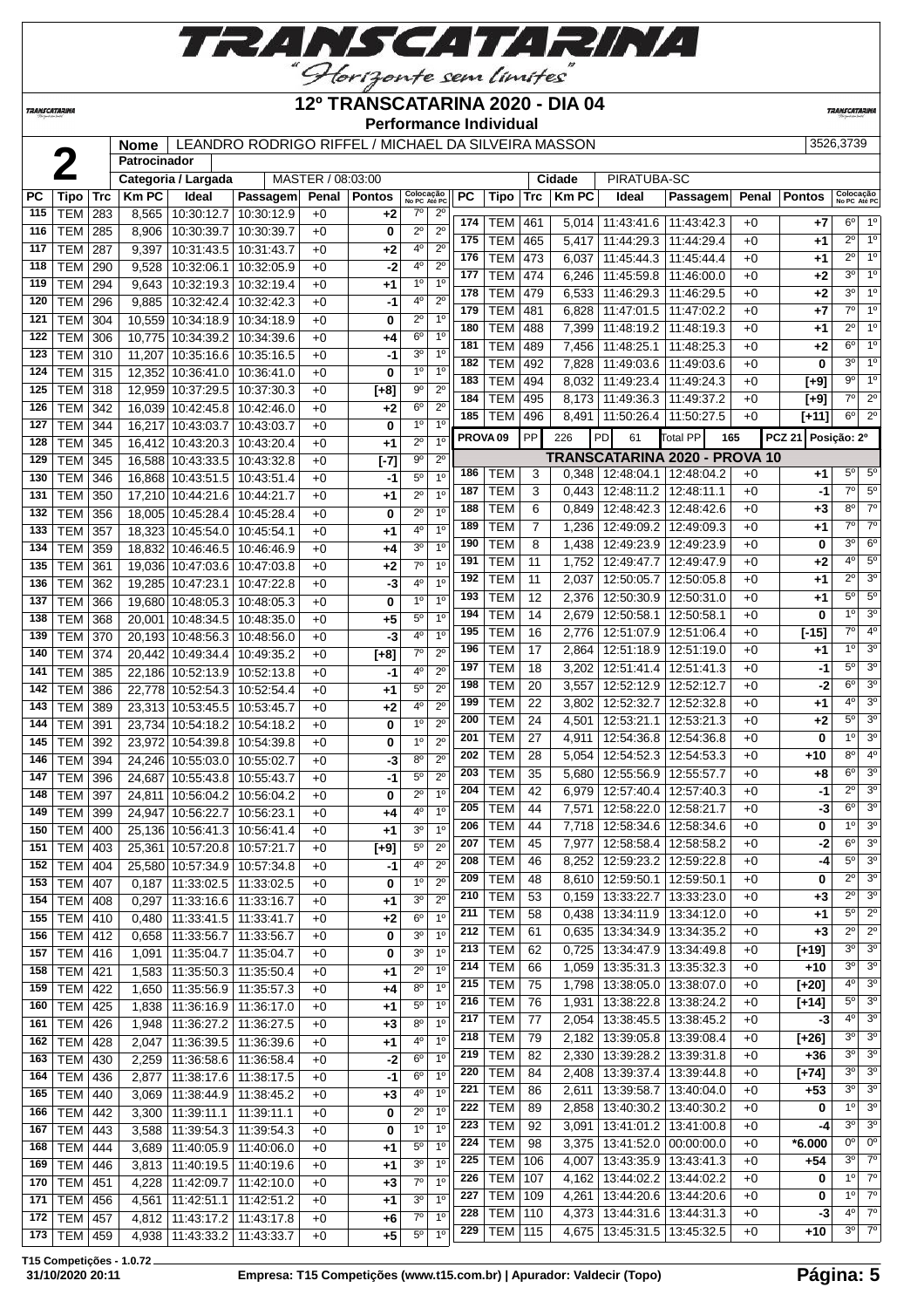

TRANSCATARINA

#### **12º TRANSCATARINA 2020 - DIA 04 Performance Individual**

**TRANSCATARINA** 

**Nome** LEANDRO RODRIGO RIFFEL / MICHAEL DA SILVEIRA MASSON

| 26,3739 |
|---------|
|         |

|              |                     |            | Nome l<br>Patrocinador | LEAINDRO RODRIGO RIFFEL/ MIIGHAEL DA SILVEIRA MASSON |            |                   |                   |       |                                  |             |    |      |     |        |             |          |       |               | ວວ∠ບ,ວ <i>≀</i> ວອ        |
|--------------|---------------------|------------|------------------------|------------------------------------------------------|------------|-------------------|-------------------|-------|----------------------------------|-------------|----|------|-----|--------|-------------|----------|-------|---------------|---------------------------|
|              | $\overline{2}$      |            |                        |                                                      |            |                   |                   |       |                                  |             |    |      |     |        |             |          |       |               |                           |
|              |                     |            |                        | Categoria / Largada                                  |            | MASTER / 08:03:00 |                   |       |                                  |             |    |      |     | Cidade | PIRATUBA-SC |          |       |               |                           |
| PC           | <b>Tipo</b>         | <b>Trc</b> | <b>KmPC</b>            | Ideal                                                | Passagem   | Penal             | <b>Pontos</b>     |       | Colocação<br>No PC Até PC        |             | PC | Tipo | Trc | Km PC  | Ideal       | Passagem | Penal | <b>Pontos</b> | Colocação<br>No PC Até PC |
| 230          | <b>TEM</b>          | 119        |                        | 5,052   13:46:15.4   13:46:17.8                      |            | $+0$              | $[+24]$           |       | $4^{\circ}$                      | $7^\circ$   |    |      |     |        |             |          |       |               |                           |
| 231          | <b>TEM</b>          | 123        |                        | 0,454 13:53:37.8                                     | 13:53:38.1 | +0                |                   | +3    | $8^{\circ}$                      | $7^\circ$   |    |      |     |        |             |          |       |               |                           |
| 232          | <b>TEM</b>          | 125        | 0,751                  | 13:54:08.7                                           | 13:54:09.0 | +0                |                   | $+3$  | $5^{\circ}$                      | $7^\circ$   |    |      |     |        |             |          |       |               |                           |
| 233          | <b>TEM</b>          | 127        |                        | 1,010 13:54:32.9                                     | 13:54:33.6 | $+0$              |                   | $+7$  | $5^{\circ}$                      | $7^{\circ}$ |    |      |     |        |             |          |       |               |                           |
| 234          | TEM                 | 130        |                        | 1,239 13:55:18.6                                     | 13:55:19.1 | $+0$              |                   | +5    | 5 <sup>o</sup><br>7 <sup>o</sup> |             |    |      |     |        |             |          |       |               |                           |
| 235          | TEM                 | 133        |                        | 1,513   13:56:00.0   13:56:00.1                      |            | $+0$              |                   | $+1$  | $2^{\circ}$                      | $7^\circ$   |    |      |     |        |             |          |       |               |                           |
| 236          | TEM                 | 136        |                        | 1,807 13:56:27.7                                     | 13:56:27.8 | $+0$              |                   | +1    | $2^{\circ}$                      | $7^{\circ}$ |    |      |     |        |             |          |       |               |                           |
| 237          | <b>TEM</b>          | 140        |                        | 2,228 13:57:02.8                                     | 13:57:02.6 | $+0$              |                   | $-2$  | 3 <sup>o</sup>                   | $7^{\circ}$ |    |      |     |        |             |          |       |               |                           |
| 238          | <b>TEM</b>          | 142        |                        | 2,497 13:57:38.1                                     | 13:57:37.8 | $+0$              |                   | -3    | 3 <sup>o</sup>                   | $7^\circ$   |    |      |     |        |             |          |       |               |                           |
| 239          | <b>TEM</b>          | 142        | 2,581                  | 13:57:48.2                                           | 13:57:49.6 | $+0$              |                   | $+14$ | 4°                               | $7^{\circ}$ |    |      |     |        |             |          |       |               |                           |
| 240          | <b>TEM</b>          | 143        | 2,694                  | 13:58:00.8                                           | 13:58:00.3 | $+0$              |                   | -5    | $2^{\circ}$                      | $7^{\circ}$ |    |      |     |        |             |          |       |               |                           |
| 241          | <b>TEM</b>          | 145        | 2,961                  | 13:58:21.0                                           | 13:58:20.2 | $+0$              |                   | -8    | 3 <sup>o</sup>                   | $7^{\circ}$ |    |      |     |        |             |          |       |               |                           |
| 242          | <b>TEM</b>          | 147        | 3,456                  | 14:00:18.6                                           | 14:00:18.5 | $+0$              |                   | -1    | 3 <sup>o</sup>                   | $7^{\circ}$ |    |      |     |        |             |          |       |               |                           |
| 243          | TEM                 | 149        |                        | 3,630 14:00:40.1                                     | 14:00:41.3 | $+0$              |                   | +12   | $5^{\circ}$                      | $7^\circ$   |    |      |     |        |             |          |       |               |                           |
| 244          | TEM                 | 151        |                        | 3,802 14:00:59.0                                     | 14:00:59.7 | $+0$              |                   | $+7$  | $6^{\circ}$                      | $7^\circ$   |    |      |     |        |             |          |       |               |                           |
| 245          | <b>TEM</b>          | 151        |                        | 3,898 14:01:07.2                                     | 14:01:07.2 | $+0$              |                   | 0     | 1 <sup>0</sup>                   | $7^{\circ}$ |    |      |     |        |             |          |       |               |                           |
| 246          | <b>TEM</b>          | 153        |                        | 4,050 14:01:21.7                                     | 14:01:22.6 | $+0$              |                   | +9    | 4°                               | $7^{\circ}$ |    |      |     |        |             |          |       |               |                           |
| 247          | <b>TEM</b>          | 154        |                        | 4,110 14:01:27.0                                     | 14:01:28.0 | $+0$              |                   | $+10$ | $4^{\circ}$                      | $7^\circ$   |    |      |     |        |             |          |       |               |                           |
| 248          | TEM                 | 159        | 4,809                  | 14:02:43.5                                           | 14:02:49.5 | $+0$              |                   | $+60$ | 3 <sup>o</sup>                   | $7^{\circ}$ |    |      |     |        |             |          |       |               |                           |
| 249          | <b>TEM</b>          | 162        |                        | $5,019$   14:03:09.4                                 | 14:03:14.2 | $+0$              |                   | $+48$ | 3 <sup>o</sup>                   | $7^{\circ}$ |    |      |     |        |             |          |       |               |                           |
| 250          | <b>TEM</b>          | 165        | 5,260                  | 14:03:37.5                                           | 14:03:41.6 | +0                |                   | +41   | 40                               | $7^\circ$   |    |      |     |        |             |          |       |               |                           |
| 251          | <b>TEM</b>          | 166        |                        | 5,428 14:03:49.6                                     | 14:03:55.5 | $+0$              |                   | $+59$ | $5^{\circ}$                      | $7^\circ$   |    |      |     |        |             |          |       |               |                           |
| 252          | <b>TEM</b>          | 168        |                        | 5,504 14:03:57.4                                     | 14:22:53.2 | +0                | $+6.000$          |       | $8^{\circ}$                      | $7^{\circ}$ |    |      |     |        |             |          |       |               |                           |
| 253          | TEM                 | 172        |                        | 5,854   14:04:37.6                                   | 14:24:01.8 | $+0$              | $+6.000$          |       | 8 <sup>0</sup>                   | $7^\circ$   |    |      |     |        |             |          |       |               |                           |
| 254          | TEM                 | 174        |                        | 6,160 14:05:08.0                                     | 14:24:52.1 | $+0$              | $+6.000$          |       | $8^{\circ}$                      | $7^\circ$   |    |      |     |        |             |          |       |               |                           |
| 255          | TEM                 | 175        |                        | 6,392 14:05:33.9                                     | 14:25:19.3 | $+0$              | $+6.000$          |       | $8^{\circ}$                      | $7^\circ$   |    |      |     |        |             |          |       |               |                           |
| 256          |                     |            |                        |                                                      |            |                   |                   |       | $0^{\circ}$                      | $0^{\circ}$ |    |      |     |        |             |          |       |               |                           |
|              | <b>TEM</b>          | 179        |                        | 6,745 14:06:31.9                                     | 00:00:00.0 | $+0$              | $*6.000$          |       | $0^{\circ}$                      | $0^{\circ}$ |    |      |     |        |             |          |       |               |                           |
| 257          | <b>TEM</b>          | 180        | 6,952                  | 14:06:50.0                                           | 00:00:00.0 | $+0$              | $*6.000$          |       | $0^{\circ}$                      | $0^{\circ}$ |    |      |     |        |             |          |       |               |                           |
| 258          | <b>TEM</b>          | 186        | 7,740                  | 14:08:07.9                                           | 00:00:00.0 | $+0$              | $*6.000$          |       | $0^{\circ}$                      | $0^{\circ}$ |    |      |     |        |             |          |       |               |                           |
| 259          | <b>TEM</b>          | 188        | 7,889                  | 14:08:29.0                                           | 00:00:00.0 | $+0$              | $*6.000$          |       |                                  |             |    |      |     |        |             |          |       |               |                           |
| 260          | <b>TEM</b>          | 194        | 8,294                  | 14:09:23.8                                           | 00:00:00.0 | +0                | $*6.000$          |       | $0^{\circ}$                      | $0^{\circ}$ |    |      |     |        |             |          |       |               |                           |
| 261          | <b>TEM</b>          | 197        | 8,460                  | 14:09:49.8                                           | 00:00:00.0 | $+0$              | $*6.000$          |       | $0^{\circ}$                      | $0^{\circ}$ |    |      |     |        |             |          |       |               |                           |
| 262          | <b>TEM</b>          | 201        | $\overline{8,779}$     | 14:10:37.5                                           | 00:00:00.0 | $+0$              | $*6.000$          |       | $0^{\circ}$                      | $0^{\circ}$ |    |      |     |        |             |          |       |               |                           |
| 263          | TEM 203             |            | 8,938                  | 14:10:53.7                                           | 00:00:00.0 | $+0$              | $*6.000$          |       | 0°                               | 0°          |    |      |     |        |             |          |       |               |                           |
| 264          | TEM                 | 207        |                        | 9,426   14:11:47.3                                   | 00:00:00.0 | $+0$              | $*6.000$          |       | 0°                               | $0^{\circ}$ |    |      |     |        |             |          |       |               |                           |
| 265          | $TEM$ 209           |            |                        | $9,671$   14:12:10.4   00:00:00.0                    |            | $+0$              | $*6.000$          |       | 0°                               | $0^{\circ}$ |    |      |     |        |             |          |       |               |                           |
| 266          | TEM   209           |            |                        | $9,706$   14:12:17.4   00:00:00.0                    |            | $+0$              | *6.000            |       | $0^{\circ}$                      | $0^{\circ}$ |    |      |     |        |             |          |       |               |                           |
| 267          | <b>TEM 210</b>      |            |                        | 9,750 14:12:22.9                                     | 00:00:00.0 | +0                | $*6.000$          |       | 0°                               | $0^{\circ}$ |    |      |     |        |             |          |       |               |                           |
| 268          | <b>TEM 215</b>      |            |                        | 10,162 14:13:28.0                                    | 00:00:00.0 | +0                | $*6.000$          |       | 0°                               | 0°          |    |      |     |        |             |          |       |               |                           |
| 269          | TEM 219             |            |                        | 10,304 14:13:48.1                                    | 00:00:00.0 | $+0$              | $*6.000$          |       | 0°                               | 0°          |    |      |     |        |             |          |       |               |                           |
| 270          | <b>TEM 220</b>      |            |                        | 10,450 14:13:59.1                                    | 00:00:00.0 | $+0$              | $*6.000$          |       | 0°<br>$0^{\circ}$                |             |    |      |     |        |             |          |       |               |                           |
|              | 271   TEM   222     |            |                        | 10,633 14:14:21.5                                    | 00:00:00.0 | $+0$              | $*6.000$          |       | 0°                               | $0^{\circ}$ |    |      |     |        |             |          |       |               |                           |
|              | 272   TEM   232     |            |                        | 11,512 14:16:09.9                                    | 00:00:00.0 | $+0$              | $*6.000$          |       | $0^{\circ}$                      | 0°          |    |      |     |        |             |          |       |               |                           |
|              | 273   TEM $ $       | 234        |                        | 11,798 14:16:44.2                                    | 00:00:00.0 | $+0$              | $*6.000$          |       | $0^{\circ}$                      | $0^{\circ}$ |    |      |     |        |             |          |       |               |                           |
|              | <b>274 TEM</b>      | 236        |                        | 11,929 14:16:59.5                                    | 00:00:00.0 | $+0$              | $*6.000$          |       | $0^{\circ}$<br>$0^{\circ}$       |             |    |      |     |        |             |          |       |               |                           |
|              | 275 TEM 237         |            |                        | 12,046 14:17:16.3                                    | 00:00:00.0 | $+0$              | $*6.000$          |       | $0^{\circ}$                      | $0^{\circ}$ |    |      |     |        |             |          |       |               |                           |
|              | 276   TEM $ $       | 240        |                        | 12,455 14:18:22.7                                    | 00:00:00.0 | $+0$              | *6.000            |       | 0°                               | 0°          |    |      |     |        |             |          |       |               |                           |
|              | PROVA <sub>10</sub> |            | PP 156.716 PD          | 192                                                  | Total PP   | 156.524           | PCZ 9 Posição: 8º |       |                                  |             |    |      |     |        |             |          |       |               |                           |
|              |                     |            |                        |                                                      |            |                   |                   |       |                                  |             |    |      |     |        |             |          |       |               |                           |
| <b>TOTAL</b> |                     |            | PP 157.151             | PD<br>306                                            | Total PP   | 156.845           | <b>PCZ 45</b>     |       |                                  |             |    |      |     |        |             |          |       |               |                           |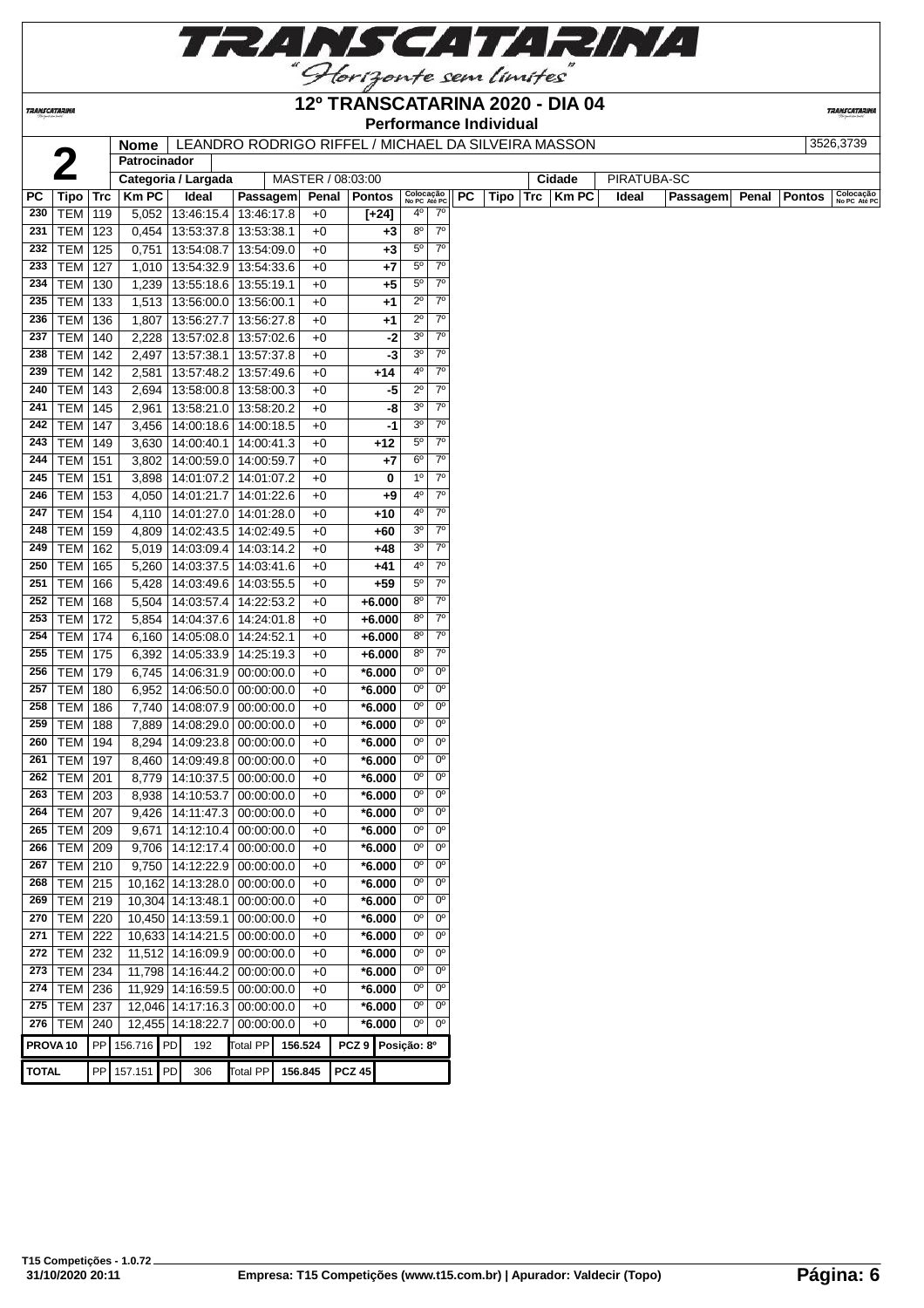

#### **12º TRANSCATARINA 2020 - DIA 04**

**Performance Individual**

**TRANSCATARI** 

**TRANSCATARINA** 

|              |                          |                 | Nome           |                              | FLAVIO ROBERTO KATH / RAFAIN WALENDOWSKY |                   |                   |                           |                               |     |                     |     |        |                                       |                                       |       |               | 3717,3618                 |                        |
|--------------|--------------------------|-----------------|----------------|------------------------------|------------------------------------------|-------------------|-------------------|---------------------------|-------------------------------|-----|---------------------|-----|--------|---------------------------------------|---------------------------------------|-------|---------------|---------------------------|------------------------|
|              |                          |                 | Patrocinador   |                              |                                          |                   |                   |                           |                               |     |                     |     |        |                                       |                                       |       |               |                           |                        |
|              |                          |                 |                | Categoria / Largada          |                                          | MASTER / 08:02:00 |                   |                           |                               |     |                     |     | Cidade | <b>BLUMENAU-SC</b>                    |                                       |       |               |                           |                        |
| РC           | Tipo                     | Trc             | <b>KmPC</b>    | Ideal                        | <b>Passagem</b>                          |                   | Penal   Pontos    | Colocação<br>No PC Até PC |                               | PC  | Tipo                | Trc | Km PC  | Ideal                                 | Passagem                              | Penal | <b>Pontos</b> | Colocação<br>No PC Até PC |                        |
|              |                          |                 |                |                              | TRANSCATARINA 2020 - PROVA 08            |                   |                   |                           |                               | 59  | <b>TEM 139</b>      |     | 4,677  |                                       | 09:34:31.0 09:34:31.3                 | $+0$  | $+3$          | $6^{\circ}$               | $6^{\circ}$            |
| 1            | <b>TEM</b>               | 5               | 0,458          | 08:46:34.2                   | 08:46:33.8                               | $+0$              | -4                | $8^{\circ}$               | $8^{\circ}$                   | 60  | <b>ROT</b>          | 149 | 5,386  |                                       | 09:35:55.509:35:55.2                  | $+0$  | 0             | 0°                        | $0^{\circ}$            |
| $\mathbf{2}$ | <b>TEM</b>               | 5               | 0,614          | 08:46:47.6                   | 08:46:47.7                               | $+0$              | +1                | $7^\circ$                 | 7 <sup>0</sup>                | 61  | <b>TEM</b>          | 152 | 5,708  |                                       | 09:37:11.2 09:37:10.9                 | $+0$  | -3            | $6^{\circ}$               | 6 <sup>o</sup>         |
| 3            | <b>TEM</b>               | $\overline{7}$  | 0,793          | 08:47:05.2                   | 08:47:05.1                               | $+0$              | $-1$              | 7 <sup>0</sup>            | 8 <sup>0</sup>                | 62  | <b>TEM</b>          | 154 | 5,898  |                                       | 09:37:31.0 09:37:31.1                 | $+0$  | $+1$          | $2^{\circ}$               | 4 <sup>o</sup>         |
| 4            | <b>TEM</b>               | 10              | 1,469          | 08:47:56.9                   | 08:47:57.1                               | $+0$              | $+2$              | $8^{\circ}$               | 9 <sup>o</sup><br>$8^{\circ}$ | 63  | <b>TEM</b>          | 158 | 6,444  |                                       | 09:38:31.2 09:38:31.7                 | $+0$  | $+5$          | $6^{\circ}$               | $6^{\circ}$            |
| 5            | <b>TEM</b>               | 13              | 2,122          | 08:48:49.8                   | 08:48:50.0                               | $+0$              | $+2$              | $5^{\circ}$               |                               | 64  | <b>TEM</b>          | 163 | 6,838  | 09:39:17.2                            | 09:39:17.4                            | $+0$  | $+2$          | 4 <sup>0</sup>            | $\overline{4^0}$       |
| 6            | <b>TEM</b>               | 16              | 3,228          | 08:50:20.7                   | 08:50:20.8<br>08:50:28.6                 | $+0$              | $+1$              | $1^{\circ}$<br>$7^\circ$  | 6 <sup>o</sup><br>$8^{\circ}$ | 65  | <b>TEM</b>          | 163 | 7,005  |                                       | 09:39:32.6 09:39:32.6                 | $+0$  | 0             | 1 <sup>0</sup>            | $\overline{3^0}$       |
| 7<br>8       | <b>TEM</b><br><b>TEM</b> | 16<br>17        | 3,321          | 08:50:29.2                   |                                          | $+0$<br>$+0$      | -6                | $2^{\circ}$               | 4 <sup>0</sup>                | 66  | <b>TEM</b>          | 165 | 7,221  | 09:39:53.8                            | 09:39:53.9                            | $+0$  | $+1$          | $\overline{2^0}$          | $\overline{2^{\circ}}$ |
| 9            | <b>TEM</b>               | 18              | 3,393<br>3,661 | 08:50:34.9<br>08:50:54.2     | 08:50:35.2<br>08:50:54.2                 | $+0$              | $+3$<br>0         | $1^{\circ}$               | 4 <sup>0</sup>                | 67  | <b>TEM</b>          | 169 | 7,558  | 09:40:42.3                            | 09:40:42.4                            | $+0$  | $+1$          | 10                        | $\overline{2^0}$       |
| 10           | <b>TEM</b>               | 20              | 4,006          | 08:51:17.2                   | 08:51:17.1                               | $+0$              | $-1$              | 40                        | $2^{\circ}$                   | 68  | <b>TEM</b>          | 171 | 7,835  |                                       | 09:41:06.3   09:41:06.4               | $+0$  | $+1$          | 1 <sup>0</sup>            | $\overline{2^0}$       |
| 11           | <b>TEM</b>               | $\overline{21}$ | 4,508          | 08:51:49.5                   | 08:51:49.4                               | $+0$              | $-1$              | 4°                        | $2^{\circ}$                   | 69  | <b>TEM</b>          | 173 | 8,122  | 09:41:32.7                            | 09:41:32.8                            | $+0$  | $+1$          | $\overline{7^0}$          | $\overline{2^0}$       |
| 12           | <b>TEM</b>               | 27              | 5,022          | 08:52:41.1                   | 08:52:41.5                               | $+0$              | +4                | $6^{\circ}$               | 3 <sup>o</sup>                | 70  | <b>TEM</b>          | 178 | 0,195  |                                       | 09:45:58.9 09:45:58.9                 | $+0$  | 0             | $2^{\circ}$               | 1 <sup>0</sup>         |
| 13           | <b>TEM</b>               | 28              | 5,292          | 08:53:13.8                   | 08:53:13.7                               | $+0$              | $-1$              | $2^{\circ}$               | 3 <sup>0</sup>                | 71  | <b>TEM</b>          | 182 | 0,837  |                                       | 09:47:00.6 09:47:00.5                 | $+0$  | -1            | 8 <sup>o</sup>            | $2^{\circ}$            |
| 14           | <b>TEM</b>               | 29              | 5,537          | 08:53:35.5                   | 08:53:35.3                               | $+0$              | $-2$              | 4 <sup>0</sup>            | 3 <sup>0</sup>                | 72  | <b>TEM</b>          | 184 | 1,518  |                                       | 09:47:56.3 09:47:56.2                 | $+0$  | $-1$          | $5^{\circ}$               | $\overline{2^0}$       |
| 15           | <b>TEM</b>               | 32              | 5,984          | 08:54:22.1                   | 08:54:22.2                               | $+0$              | $+1$              | 4º                        | $2^{\circ}$                   | 73  | <b>TEM</b>          | 185 | 1,841  |                                       | 09:48:20.8 09:48:20.5                 | $+0$  | -3            | $5^{\circ}$               | $\overline{2^0}$       |
| 16           | <b>TEM</b>               | 32              | 6,171          | 08:54:38.1                   | 08:54:38.6                               | $+0$              | $+5$              | $8^{\circ}$               | 3 <sup>0</sup>                | 74  | <b>TEM</b>          | 187 | 2,220  |                                       | 09:49:00.6 09:49:00.5                 | $+0$  | $-1$          | 4 <sup>0</sup>            | $\overline{2^{\circ}}$ |
| 17           | <b>TEM</b>               | 37              | 6,638          | 08:55:56.1                   | 08:55:57.0                               | $+0$              | $[+9]$            | $5^{\circ}$               | $2^{\circ}$                   | 75  | <b>TEM</b>          | 188 | 2,385  |                                       | 09:49:12.4 09:49:12.4                 | $+0$  | 0             | 1 <sup>0</sup>            | $\overline{2^{\circ}}$ |
| 18           | <b>TEM</b>               | 39              | 6,747          | 08:56:07.7                   | 08:56:08.3                               | $+0$              | $+6$              | $9^{\circ}$               | 7 <sup>o</sup>                | 76  | <b>TEM</b>          | 189 | 2,663  |                                       | 09:49:35.0 09:49:34.4                 | +0    | -6            | $7^\circ$                 | $\overline{1^0}$       |
| 19           | <b>TEM</b>               | 43              | 7,375          | 08:57:09.3                   | 08:57:09.7                               | $+0$              | $+4$              | 8 <sup>o</sup>            | $7^\circ$                     | 77  | <b>TEM</b>          | 192 | 3,284  |                                       | $\vert$ 09:50:29.2 $\vert$ 09:50:30.2 | $+0$  | $[+10]$       | $9^{\circ}$               | $\overline{3^0}$       |
| 20           | <b>TEM</b>               | 47              | 8,108          | 08:58:12.4                   | 08:58:12.7                               | $+0$              | $+3$              | $7^\circ$                 | 7 <sup>o</sup>                | 78  | <b>TEM</b>          | 193 | 3,477  |                                       | 09:50:42.2 09:50:42.6                 | $+0$  | $+4$          | 5°                        | 3 <sup>o</sup>         |
| 21           | <b>TEM</b>               | 48              | 8,203          | 08:58:19.9                   | 08:58:20.1                               | $+0$              | $+2$              | 6 <sup>o</sup>            | 8 <sup>o</sup>                | 79  | <b>TEM</b>          | 195 | 3,857  |                                       | 09:51:18.4 09:51:18.3                 | $+0$  | -1            | $6^{\circ}$               | 4 <sup>0</sup>         |
| 22           | <b>TEM</b>               | 49              | 8,442          | 08:58:37.1                   | 08:58:37.8                               | $+0$              | $\overline{[+7]}$ | 90                        | $8^{\circ}$                   | 80  | <b>TEM</b>          | 196 | 3,950  |                                       | 09:51:27.4 09:51:29.1                 | $+0$  | $\boxed{+17}$ | 8 <sup>o</sup>            | 6 <sup>o</sup>         |
| 23           | <b>TEM</b>               | 50              | 8,670          | 08:58:56.5                   | 08:58:56.5                               | $+0$              | 0                 | $2^{\circ}$               | 7 <sup>0</sup>                | 81  | <b>TEM</b>          | 198 | 4,141  |                                       | 09:51:49.6 09:51:49.6                 | $+0$  | 0             | $1^{\circ}$               | $\overline{5^0}$       |
| 24           | <b>TEM</b>               | 54              | 9,038          | 08:59:29.2                   | 08:59:29.1                               | $+0$              | $-1$              | $2^{\circ}$               | 6 <sup>o</sup>                | 82  | <b>TEM</b>          | 198 |        | 4,345 09:52:08.4 09:52:08.3           |                                       | $+0$  | -1            | $5^{\circ}$               | $\overline{5^0}$       |
| 25           | <b>TEM</b>               | 57              |                | 10,040 09:00:42.0            | 09:00:42.0                               | $+0$              | 0                 | 1 <sup>0</sup>            | 5 <sup>0</sup>                | 83  | <b>TEM</b>          | 200 | 4,730  |                                       | 09:52:46.9 09:52:46.5                 | $+0$  | -4            | $7^\circ$                 | $\overline{4^0}$       |
| 26           | <b>TEM</b>               | 58              |                | 10,246 09:00:56.1            | 09:00:56.2                               | $+0$              | +1                | 4°                        | 6 <sup>o</sup>                | 84  | <b>TEM</b>          | 200 | 5,055  | 09:53:14.8                            | 09:53:14.9                            | $+0$  | $+1$          | $6^{\circ}$               | $\overline{5^0}$       |
| 27           | <b>TEM</b>               | 58              |                | 10,522 09:01:16.8            | 09:01:17.1                               | $+0$              | $+3$              | $5^{\circ}$               | 6 <sup>o</sup>                | 85  | <b>TEM</b>          | 202 | 5,376  | 09:54:14.8                            | 09:54:14.6                            | $+0$  | $-2$          | 3 <sup>0</sup>            | $\overline{4^0}$       |
| 28           | <b>TEM</b>               | 59              |                | 10,587 09:01:22.3            | 09:01:23.1                               | $+0$              | $[t+8]$           | 9 <sup>o</sup>            | $7^\circ$                     | 86  | <b>TEM</b>          | 209 | 6,443  |                                       | 09:56:04.5 09:56:04.1                 | $+0$  | $-4$          | $6^{\circ}$               | $\overline{4^0}$       |
| 29           | <b>TEM</b>               | 62              |                | 11,405 09:02:49.0            | 09:02:48.8                               | $+0$              | $-2$              | $7^\circ$                 | $7^\circ$                     | 87  | TEM                 | 213 | 7,113  |                                       | 09:57:16.6 09:57:16.6                 | $+0$  | 0             | $1^{\circ}$               | 4 <sup>0</sup>         |
| 30           | <b>TEM</b>               | 68              | 11,987         | 09:03:35.9                   | 09:03:36.0                               | $+0$              | +1                | 4 <sup>0</sup>            | $7^\circ$                     | 88  | <b>TEM 214</b>      |     |        | 7,209 09:57:25.6 09:57:25.7           |                                       | $+0$  | $+1$          | 3 <sup>0</sup>            | 3 <sup>o</sup>         |
| 31           | <b>TEM</b>               | 69              |                | 12,415 09:04:03.6            | 09:04:03.6                               | $+0$              | 0                 | $2^{\circ}$               | 7 <sup>0</sup>                | 89  | TEM                 | 224 | 8,502  | $\vert$ 09:59:48.6 $\vert$ 09:59:48.1 |                                       | $+0$  | -5            | $8^{\circ}$               | $5^{\circ}$            |
| 32           | <b>TEM</b>               | 72              |                | 12.866 09:04:38.3            | 09:04:38.4                               | $+0$              | $+1$              | 6 <sup>o</sup>            | 7 <sup>0</sup>                |     | PROVA <sub>08</sub> | PP  | 214    | PD<br>66                              | <b>Total PP</b><br>148                |       | <b>PCZ 18</b> | Posição: 4º               |                        |
| 33           | <b>TEM</b>               | 76              |                | 13,674 09:05:37.3            | 09:05:37.6                               | $+0$              | $+3$              | $5^{\circ}$               | $7^\circ$                     |     |                     |     |        |                                       | TRANSCATARINA 2020 - PROVA 09         |       |               |                           |                        |
| 34           | <b>TEM</b>               | 77              |                | 14,146 09:06:11.9            | 09:06:12.3                               | $+0$              | $+4$              | $7^\circ$                 | $7^\circ$                     | 90  | <b>TEM 232</b>      |     |        | 0,276 10:16:51.0 10:16:51.7           |                                       | $+0$  | $[t+7]$       | $9^{\circ}$               | $\overline{9^0}$       |
| 35           | <b>TEM</b>               | 77              |                | 14,354 09:06:25.7 09:06:25.7 |                                          | $+0$              | $\mathbf{0}$      | 10                        | $7^\circ$                     | 91  | <b>TEM 234</b>      |     |        | $0,421$   10:17:04.0   10:17:03.7     |                                       | $+0$  | -31           | $7^\circ$                 | 8 <sup>o</sup>         |
| 36           | <b>TEM</b>               | 78              |                | 14,591 09:06:44.1 09:06:43.9 |                                          | $+0$              | $-2$              | $4^{\circ}$               | 7 <sup>0</sup>                | 92  | <b>TEM 238</b>      |     |        | $0,770$   10:18:03.9   10:18:04.1     |                                       | $+0$  | $+2$          | 5°                        | 6 <sup>o</sup>         |
| 37           | TEM                      | 80              |                | 15,089 09:07:36.8 09:07:37.0 |                                          | $+0$              | $+2$              | $7^\circ$                 | 7 <sup>o</sup>                | 93  | <b>TEM 240</b>      |     |        | 1,115   10:18:40.3   10:18:40.7       |                                       | $+0$  | $+4$          | 3 <sup>0</sup>            | $5^{\circ}$            |
| 38           | <b>TEM</b>               | 83              |                | 15,461 09:08:13.3 09:08:13.3 |                                          | $+0$              | 0                 | 1 <sup>°</sup>            | 6 <sup>o</sup>                | 94  | <b>TEM 242</b>      |     |        | 1,438 10:19:05.5 10:19:06.0           |                                       | $+0$  | $+5$          | $8^{\circ}$               | 8 <sup>o</sup>         |
| 39           | <b>TEM</b>               | 85              |                | 15,795 09:08:39.9            | 09:08:40.1                               | $+0$              | $+2$              | $7^\circ$                 | $7^\circ$                     | 95  | <b>TEM 244</b>      |     |        |                                       | 2,001   10:19:45.3   10:19:45.3       | $+0$  | 0             | $2^{\circ}$               | $\overline{7}^{\circ}$ |
| 40           | <b>TEM</b>               | 86              |                | 15,915 09:08:49.2            | 09:08:49.5                               | $+0$              | $+3$              | $7^\circ$                 | 7 <sup>o</sup>                | 96  | <b>TEM 246</b>      |     | 2,095  |                                       | 10:19:52.7   10:19:52.9               | $+0$  | $+2$          | $2^{\circ}$               | $6^{\circ}$            |
| 41           | <b>TEM</b>               | 87              |                | 16,142 09:09:06.1            | 09:09:06.1                               | $+0$              | 0                 | 3 <sup>o</sup>            | 6 <sup>o</sup>                | 97  | <b>TEM 246</b>      |     |        | 2,419   10:20:17.0   10:20:17.1       |                                       | $+0$  | $+1$          | $6^{\circ}$               | $6^{\circ}$            |
| 42           | <b>TEM</b>               | 88              |                | 16,453 09:09:26.6            | 09:09:26.7                               | $+0$              | $+1$              | $2^{\circ}$               | 6 <sup>o</sup>                | 98  | <b>TEM 249</b>      |     | 3,147  |                                       | 10:21:16.8 10:21:16.7                 | $+0$  | -1            | 1 <sup>0</sup>            | 3 <sup>o</sup>         |
| 43           | <b>TEM</b>               | 90              |                | 16,937 09:10:03.4            | 09:10:03.5                               | $+0$              | $+1$              | 3 <sup>o</sup>            | $6^{\circ}$                   | 99  | <b>TEM 251</b>      |     | 3,348  |                                       | 10:21:36.4   10:21:36.4               | $+0$  | 0             | $1^{\circ}$               | 1 <sup>0</sup>         |
| 44           | <b>TEM</b>               | 91              |                | 17,125 09:10:21.7            | 09:10:21.7                               | $+0$              | 0                 | $2^{\circ}$               | 6 <sup>o</sup>                | 100 | <b>TEM 254</b>      |     |        | 3,679   10:22:07.0   10:22:07.1       |                                       | $+0$  | $+1$          | $4^{\circ}$               | 1 <sup>0</sup>         |
| 45           | <b>TEM</b>               | 96              |                | 0,314 09:27:55.3             | 09:27:55.6                               | $+0$              | $+3$              | $7^\circ$                 | 6 <sup>o</sup>                | 101 | <b>TEM 255</b>      |     | 3,981  |                                       | 10:22:32.0   10:22:32.0               | $+0$  | 0             | $1^{\circ}$               | 1 <sup>0</sup>         |
| 46           | <b>TEM</b>               | 102             |                | $0.819$ 09:28:36.9           | 09:28:36.8                               | $+0$              | $-1$              | $6^{\circ}$               | $6^{\circ}$                   | 102 | <b>TEM 256</b>      |     |        | 4,214   10:22:48.6   10:22:48.0       |                                       | $+0$  | -6            | $9^{\circ}$               | $\overline{1^0}$       |
| 47           | <b>TEM</b>               | 104             |                | 0,902 09:28:44.5             | 09:28:44.0                               | $+0$              | $-5$              | $8^{\circ}$               | 6 <sup>o</sup>                | 103 | <b>TEM 258</b>      |     | 4,330  |                                       | 10:22:58.0   10:22:58.1               | $+0$  | +1            | $5^{\circ}$               | 1 <sup>0</sup>         |
| 48           | <b>TEM</b>               | 106             |                | 1,020 09:28:57.5             | 09:28:57.7                               | $+0$              | $+2$              | $2^{\circ}$               | $6^{\circ}$                   | 104 | TEM 259             |     |        | 4,660   10:23:22.0   10:23:22.0       |                                       | $+0$  | 0             | $1^{\circ}$               | 1 <sup>0</sup>         |
| 49           | <b>TEM</b>               | 108             |                | 1,110 09:29:06.2             | 09:29:06.3                               | $+0$              | $+1$              | $5^{\circ}$               | 6 <sup>o</sup>                | 105 | <b>TEM 260</b>      |     | 4,758  |                                       | 10:23:30.2   10:23:30.9               | $+0$  | $[+7]$        | $8^{\circ}$               | $2^{\circ}$            |
| 50           | <b>TEM 110</b>           |                 |                | 1,219 09:29:18.6             | 09:29:19.2                               | $+0$              | $F$ [+6]          | $7^\circ$                 | 6 <sup>o</sup>                | 106 | <b>TEM 262</b>      |     | 4,966  |                                       | 10:23:51.6   10:23:52.2               | $+0$  | +6            | $8^{\circ}$               | $\overline{5^0}$       |
| 51           | <b>TEM 112</b>           |                 |                | 1,316 09:29:27.9             | 09:29:28.2                               | $+0$              | $+3$              | $5^\circ$                 | 6 <sup>o</sup>                | 107 | TEM 271             |     |        | 6,349   10:25:58.3   10:25:58.2       |                                       | $+0$  | -1            | $6^{\circ}$               | $5^{\circ}$            |
| 52           | <b>TEM 113</b>           |                 |                | 1,425 09:29:36.9             | 09:29:36.9                               | $+0$              | 0                 | 1 <sup>0</sup>            | 6 <sup>o</sup>                | 108 | <b>TEM</b> 272      |     | 6,544  |                                       | 10:26:14.1   10:26:13.6               | $+0$  | $-5$          | 4°                        | 5 <sup>o</sup>         |
| 53           | <b>TEM 115</b>           |                 | 1,806          | 09:30:06.4                   | 09:30:06.4                               | $+0$              | 0                 | 1 <sup>0</sup>            | 6 <sup>o</sup>                | 109 | <b>TEM 274</b>      |     |        |                                       | 6,796   10:26:33.0   10:26:32.8       | $+0$  | $-2$          | $5^{\circ}$               | 6 <sup>o</sup>         |
| 54           | <b>TEM 118</b>           |                 |                | 2,133 09:30:43.0             | 09:30:43.1                               | $+0$              | +1                | $4^{\circ}$               | $6^{\circ}$                   | 110 | <b>TEM 275</b>      |     |        |                                       | 7,019   10:26:48.2   10:26:47.8       | $+0$  | -4            | $6^{\circ}$               | $7^\circ$              |
| 55           | ROT 122                  |                 |                | 2,730 09:31:25.5             | 09:31:25.7                               | $+0$              | 0                 | 0 <sup>0</sup>            | 0 <sup>o</sup>                | 111 | <b>TEM 276</b>      |     | 7,284  |                                       | 10:27:27.1   10:27:27.0               | $+0$  | -1            | $4^{\circ}$               | 4 <sup>0</sup>         |
| 56           | <b>TEM 122</b>           |                 |                | 2,987   09:31:46.1           | 09:31:46.1                               | $+0$              | 0                 | $2^{\circ}$               | $5^{\circ}$                   | 112 | <b>TEM 280</b>      |     | 7,688  |                                       | 10:27:59.2 10:27:59.2                 | $+0$  | 0             | $3^{\circ}$               | 4 <sup>0</sup>         |
| 57           | TEM 132                  |                 |                | 3,749 09:33:02.5 09:33:02.7  |                                          | $+0$              | $+2$              | 3 <sup>0</sup>            | 3 <sup>o</sup>                | 113 | <b>TEM 281</b>      |     |        |                                       | 7,817   10:28:10.6   10:28:10.5       | $+0$  | -1            | $2^{\circ}$               | 3 <sup>o</sup>         |
| 58           | TFM 136                  |                 |                |                              | 4.237 09:33:50.9 09:33:50.0              | $+0$              | $1-91$            | $7^\circ$                 | $6^{\circ}$                   |     | 114   TEM   283     |     |        |                                       | 8,249   10:28:49.0   10:28:49.0       | $+0$  | 0             | $1^{\circ}$               | 3 <sup>o</sup>         |

**T15 Competições - 1.0.72**

TEM 136 4,237 09:33:50.9 09:33:50.0 +0 **[-9]** 7º 6º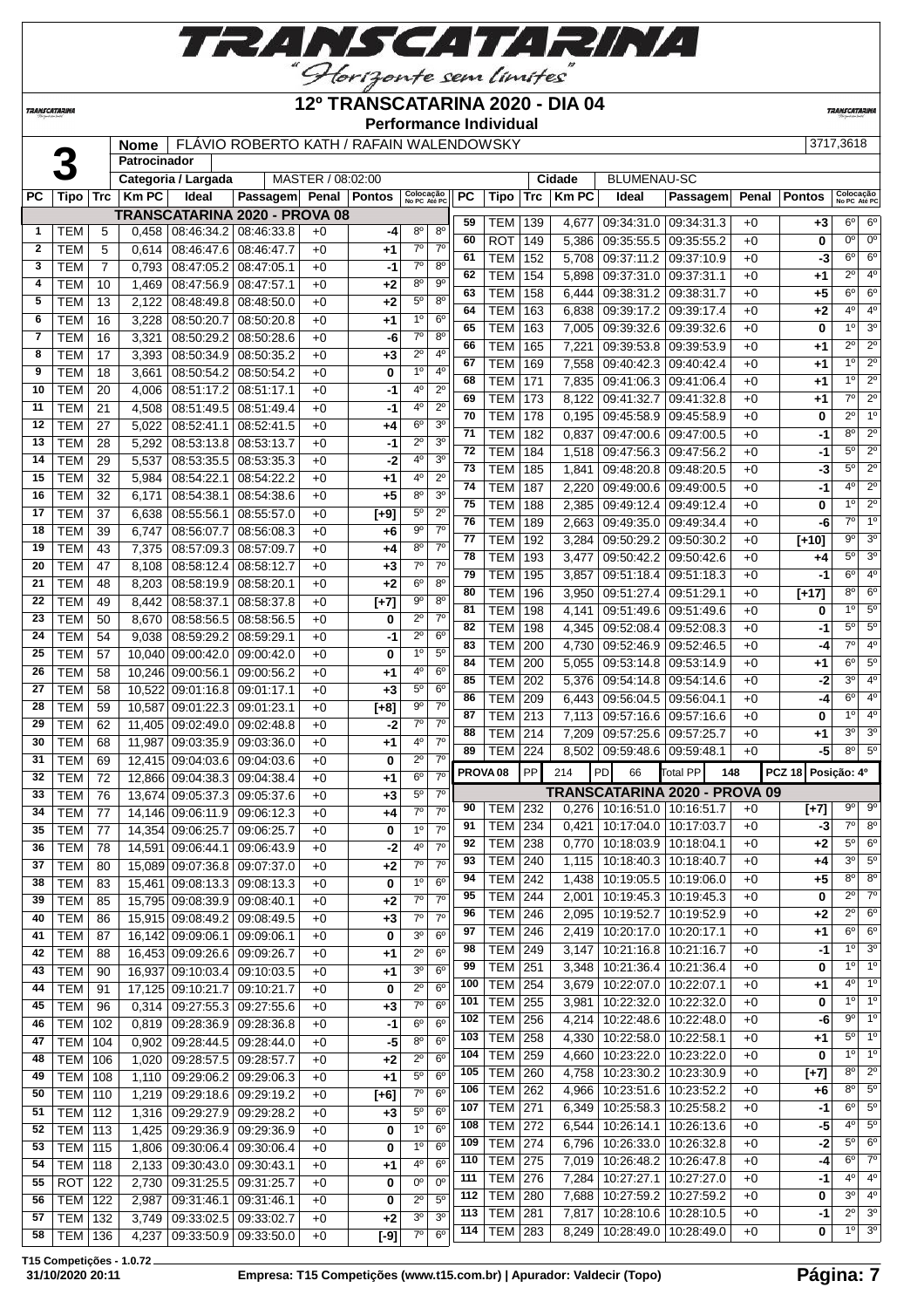

#### **12º TRANSCATARINA 2020 - DIA 04**

**Performance Individual**

**TRANSCATARIN** 

**TRANSCATARINA** 

**Nome** FLÁVIO ROBERTO KATH / RAFAIN WALENDOWSKY 3717,3618 **Patrocinador Categoria / Largada** MASTER / 08:02:00 **Cidade** BLUMENAU-SC

| PC  | Tipo            | Trc | <b>Km PC</b> | Ideal                             | Passagem   |      | Penal   Pontos | Colocação<br>No PC Até PC  |                                  | РC                  | Tipo       | Trc            | <b>Km PC</b> | Ideal                             | <b>Passagem</b>               |      | Penal   Pontos   | Colocação<br>No PC Até PC |                            |
|-----|-----------------|-----|--------------|-----------------------------------|------------|------|----------------|----------------------------|----------------------------------|---------------------|------------|----------------|--------------|-----------------------------------|-------------------------------|------|------------------|---------------------------|----------------------------|
| 115 | <b>TEM</b>      | 283 | 8,565        | 10:29:12.7                        | 10:29:12.7 | $+0$ | 0              | $4^{\circ}$                | 3 <sup>o</sup>                   | 174                 | <b>TEM</b> | 461            |              | 5,014   11:42:41.6   11:42:41.9   |                               | $+0$ |                  | $4^{\circ}$               | 3 <sup>o</sup>             |
| 116 | <b>TEM</b>      | 285 | 8,906        | 10:29:39.7                        | 10:29:39.8 | $+0$ | +1             | $7^\circ$                  | 3 <sup>0</sup>                   | 175                 | <b>TEM</b> | 465            |              | 11:43:29.3                        | 11:43:29.8                    | $+0$ | $+3$<br>$+5$     | $7^{\circ}$               | 3 <sup>o</sup>             |
| 117 | TEM             | 287 | 9,397        | 10:30:43.5                        | 10:30:43.5 | $+0$ | 0              | $2^{\circ}$                | 3 <sup>o</sup>                   | 176                 | <b>TEM</b> |                | 5,417        |                                   |                               |      |                  | $5^{\circ}$               | 3 <sup>o</sup>             |
| 118 | TEM             | 290 | 9,528        | 10:31:06.1                        | 10:31:05.8 | $+0$ | -3             | 6 <sup>o</sup>             | 3 <sup>0</sup>                   | 177                 |            | 473            | 6.037        | 11:44:44.3                        | 11:44:44.5                    | $+0$ | +2               | $1^{\circ}$               | 3 <sup>o</sup>             |
| 119 | <b>TEM</b>      | 294 | 9,643        | 10:31:19.3 10:31:19.7             |            | $+0$ | +4             | 3 <sup>o</sup>             | 3 <sup>0</sup>                   |                     | <b>TEM</b> | 474            | 6,246        | 11:44:59.8                        | 11:44:59.8                    | $+0$ | 0                | 4 <sup>o</sup>            | 3 <sup>0</sup>             |
| 120 | <b>TEM</b>      | 296 |              | $9,885$ 10:31:42.4                | 10:31:42.6 | $+0$ | $+2$           | $7^\circ$                  | 3 <sup>o</sup>                   | 178                 | <b>TEM</b> | 479            | 6,533        | 11:45:29.3   11:45:29.1           |                               | $+0$ | -2               |                           |                            |
| 121 | <b>TEM</b>      | 304 |              | 10,559 10:33:18.9                 | 10:33:18.9 | $+0$ | 0              | $1^{\circ}$                | 3 <sup>o</sup>                   | 179                 | <b>TEM</b> | 481            | 6,828        | 11:46:01.5   11:46:01.8           |                               | $+0$ | $+3$             | 3 <sup>o</sup>            | 3 <sup>o</sup>             |
| 122 | <b>TEM</b>      | 306 |              | 10,775 10:33:39.2                 | 10:33:39.7 | $+0$ | $+5$           | $7^\circ$                  | 3 <sup>o</sup>                   | 180                 | <b>TEM</b> | 488            | 7,399        | 11:47:19.2                        | 11:47:19.5                    | $+0$ | +3               | $9^{\circ}$               | 3 <sup>o</sup>             |
| 123 | <b>TEM</b>      | 310 |              | 11,207 10:34:16.6 10:34:16.9      |            | +0   | $+3$           | $7^\circ$                  | 3 <sup>0</sup>                   | 181                 | <b>TEM</b> | 489            | 7,456        | 11:47:25.1                        | 11:47:25.0                    | $+0$ | -1               | $\overline{2^{\circ}}$    | 3 <sup>0</sup>             |
| 124 | TEM             | 315 |              | 12,352 10:35:41.0                 | 10:35:40.8 | $+0$ | $-2$           | 6 <sup>o</sup>             | 3 <sup>o</sup>                   | 182                 | <b>TEM</b> | 492            | 7,828        | 11:48:03.6 11:48:03.6             |                               | $+0$ | 0                | $1^{\circ}$               | 3 <sup>0</sup>             |
| 125 | <b>TEM</b>      | 318 |              | 12,959 10:36:29.5                 | 10:36:29.6 | $+0$ | +1             | $6^{\circ}$                | 3 <sup>o</sup>                   | 183                 | <b>TEM</b> | 494            | 8,032        | 11:48:23.4   11:48:24.3           |                               | $+0$ | $[+9]$           | $7^\circ$                 | 3 <sup>0</sup>             |
| 126 | <b>TEM</b>      | 342 |              | 16,039 10:41:45.8                 | 10:41:45.7 | $+0$ | -1             | $2^{\circ}$                | 3 <sup>0</sup>                   | 184                 | <b>TEM</b> | 495            | 8,173        | 11:48:36.3 11:48:37.1             |                               | $+0$ | [+8]             | $6^{\circ}$               | 3 <sup>o</sup>             |
| 127 | <b>TEM</b>      | 344 |              | 16,217 10:42:03.7                 | 10:42:03.7 | $+0$ | 0              | $2^{\circ}$                | $2^{\circ}$                      | 185                 | <b>TEM</b> | 496            | 8,491        | 11:49:26.4   11:49:27.8           |                               | $+0$ | $[+14]$          | $7^{\circ}$               | $\overline{3^0}$           |
| 128 | <b>TEM</b>      | 345 |              | 16,412 10:42:20.3 10:42:20.0      |            | $+0$ | $-3$           | 7 <sup>0</sup>             | 3 <sup>0</sup>                   | PROVA <sub>09</sub> |            | PP             | 240          | PD<br>60                          | Total PP                      | 180  | <b>PCZ 20</b>    | Posição: 3º               |                            |
| 129 | <b>TEM</b>      | 345 |              | 16,588 10:42:33.5                 | 10:42:33.7 | $+0$ | +2             | $5^{\circ}$                | 1 <sup>0</sup>                   |                     |            |                |              |                                   | TRANSCATARINA 2020 - PROVA 10 |      |                  |                           |                            |
| 130 | <b>TEM</b>      | 346 |              | 16,868 10:42:51.5                 | 10:42:51.1 | $+0$ | $-4$           | 8 <sup>0</sup>             | 3 <sup>o</sup>                   | 186                 | <b>TEM</b> | 3              |              | 0.348   12:47:04.1   12:47:04.2   |                               | $+0$ | +1               | $6^{\circ}$               | $6^{\circ}$                |
| 131 | <b>TEM</b>      | 350 |              | 17,210 10:43:21.6                 | 10:43:21.5 | $+0$ | $-1$           | $5^{\circ}$                | 3 <sup>o</sup>                   | 187                 | <b>TEM</b> | 3              | 0,443        | 12:47:11.2                        | 12:47:11.4                    | $+0$ | +2               | $8^{\circ}$               | $7^\circ$                  |
| 132 | <b>TEM</b>      | 356 |              | 18,005 10:44:28.4                 | 10:44:28.1 | $+0$ | $-3$           | 8 <sup>o</sup>             | 3 <sup>0</sup>                   | 188                 | <b>TEM</b> | 6              | 0,849        | 12:47:42.3 12:47:42.5             |                               | $+0$ | +2               | $5^{\circ}$               | $5^\circ$                  |
| 133 | <b>TEM</b>      | 357 |              | 18,323 10:44:54.0                 | 10:44:54.1 | $+0$ | +1             | 3 <sup>o</sup>             | 3 <sup>0</sup>                   | 189                 | <b>TEM</b> | $\overline{7}$ | 1,236        | 12:48:09.2 12:48:09.3             |                               | $+0$ | +1               | $3^{\circ}$               | 6 <sup>o</sup>             |
| 134 | <b>TEM</b>      | 359 |              | 18,832 10:45:46.5                 | 10:45:47.1 | $+0$ | +6             | $6^{\circ}$                | $2^{\circ}$                      | 190                 | <b>TEM</b> | 8              | 1,438        | 12:48:23.9 12:48:23.9             |                               | $+0$ | 0                | 4 <sup>0</sup>            | $7^\circ$                  |
| 135 | <b>TEM</b>      | 361 |              | 19,036 10:46:03.6                 | 10:46:03.5 | $+0$ | -1             | 3 <sup>0</sup>             | $2^{\circ}$                      | 191                 | <b>TEM</b> | 11             | 1,752        | 12:48:47.7                        | 12:48:47.7                    | $+0$ | 0                | 1 <sup>0</sup>            | 1 <sup>0</sup>             |
| 136 | <b>TEM</b>      | 362 |              | 19,285 10:46:23.1                 | 10:46:22.9 | $+0$ | $-2$           | $2^{\circ}$                | 3 <sup>0</sup>                   | 192                 | <b>TEM</b> | 11             | 2,037        | 12:49:05.7                        | 12:49:05.5                    | $+0$ | $-2$             | 3 <sup>0</sup>            | $2^{\circ}$                |
| 137 | <b>TEM</b>      | 366 |              | 19,680 10:47:05.3                 | 10:47:05.2 | $+0$ | -1             | 4 <sup>0</sup>             | $2^{\circ}$                      | 193                 | <b>TEM</b> | 12             | 2,376        | 12:49:30.9   12:49:30.8           |                               | $+0$ | -1               | $6^{\circ}$               | 1 <sup>0</sup>             |
| 138 | TEM             | 368 |              | 20,001 10:47:34.5                 | 10:47:34.5 | $+0$ | 0              | 1 <sup>0</sup>             | $2^{\circ}$                      | 194                 | <b>TEM</b> | 14             | 2,679        | 12:49:58.1   12:49:58.1           |                               | $+0$ | 0                | 3 <sup>o</sup>            | 1 <sup>0</sup>             |
| 139 | <b>TEM</b>      | 370 |              | 20,193 10:47:56.3                 | 10:47:56.6 | $+0$ | $+3$           | 3 <sup>0</sup>             | $2^{\circ}$                      | 195                 | <b>TEM</b> | 16             | 2,776        | 12:50:07.9 12:50:06.6             |                               | $+0$ | -13              | 3 <sup>o</sup>            | $2^{\circ}$                |
| 140 | <b>TEM</b>      | 374 |              | 20,442 10:48:34.4                 | 10:48:34.4 | $+0$ | 0              | 1 <sup>0</sup>             | 1 <sup>0</sup>                   | 196                 | <b>TEM</b> | 17             | 2,864        | 12:50:18.9   12:50:18.7           |                               | $+0$ | -2               | $7^\circ$                 | $2^{\circ}$                |
| 141 | <b>TEM</b>      | 385 |              | 22,186 10:51:13.9                 | 10:51:14.1 | $+0$ | $+2$           | $6^{\circ}$                | 1 <sup>0</sup>                   | 197                 | <b>TEM</b> | 18             | 3,202        | 12:50:41.4   12:50:41.5           |                               | $+0$ | +1               | $4^{\circ}$               | $2^{\circ}$                |
| 142 |                 |     |              |                                   |            |      | 0              | 1 <sup>0</sup>             | 1 <sup>0</sup>                   | 198                 | <b>TEM</b> | 20             | 3,557        | 12:51:12.9 12:51:12.7             |                               | $+0$ | -2               | $4^{\circ}$               | 1 <sup>o</sup>             |
|     | <b>TEM</b>      | 386 |              | 22,778 10:51:54.3 10:51:54.3      |            | $+0$ |                | $1^{\circ}$                | 1 <sup>0</sup>                   | 199                 | <b>TEM</b> | 22             | 3,802        | 12:51:32.7   12:51:32.7           |                               | $+0$ | 0                | 1 <sup>°</sup>            | 1 <sup>o</sup>             |
| 143 | <b>TEM</b>      | 389 |              | 23,313 10:52:45.5                 | 10:52:45.5 | $+0$ | 0              | $2^{\circ}$                | 1 <sup>0</sup>                   | 200                 | <b>TEM</b> | 24             | 4,501        | 12:52:21.1   12:52:21.0           |                               | $+0$ | -1               | 1 <sup>°</sup>            | 1 <sup>o</sup>             |
| 144 | <b>TEM</b>      | 391 |              | 23,734 10:53:18.2                 | 10:53:18.1 | $+0$ | -1             |                            |                                  | 201                 | <b>TEM</b> | 27             | 4,911        | 12:53:36.8 12:53:36.5             |                               | $+0$ | -3               | 6 <sup>o</sup>            | $2^{\circ}$                |
| 145 | <b>TEM</b>      | 392 |              | 23,972 10:53:39.8                 | 10:53:39.7 | $+0$ | -1             | $2^{\circ}$<br>$9^{\circ}$ | 1 <sup>0</sup><br>1 <sup>0</sup> | 202                 | <b>TEM</b> | 28             | 5,054        | 12:53:52.3   12:53:52.3           |                               | $+0$ | 0                | 10                        | 1 <sup>0</sup>             |
| 146 | <b>TEM</b>      | 394 |              | 24,246 10:54:03.0                 | 10:54:02.5 | $+0$ | $-5$           |                            |                                  | 203                 | <b>TEM</b> | 35             | 5,680        | 12:54:56.9   12:54:57.4           |                               | $+0$ | +5               | 5 <sup>o</sup>            | 1 <sup>0</sup>             |
| 147 | <b>TEM</b>      | 396 |              | 24,687 10:54:43.8 10:54:43.8      |            | $+0$ | 0              | 1 <sup>0</sup>             | 1 <sup>0</sup>                   | 204                 | <b>TEM</b> | 42             | 6,979        | 12:56:40.4   12:56:40.3           |                               | $+0$ | $-1$             | $5^{\circ}$               | 1 <sup>o</sup>             |
| 148 | <b>TEM</b>      | 397 |              | 24,811 10:55:04.2                 | 10:55:03.6 | $+0$ | -6             | $7^\circ$                  | $2^{\circ}$                      | 205                 | <b>TEM</b> | 44             | 7,571        | 12:57:22.0 12:57:22.1             |                               | $+0$ | +1               | $2^{\circ}$               | 1 <sup>0</sup>             |
| 149 | <b>TEM</b>      | 399 |              | 24,947 10:55:22.7                 | 10:55:23.4 | +0   | $[+7]$         | $6^{\circ}$                | $2^{\circ}$                      | 206                 | <b>TEM</b> | 44             | 7,718        | 12:57:34.6   12:57:35.0           |                               | $+0$ | +4               | $6^{\circ}$               | 1 <sup>0</sup>             |
| 150 | <b>TEM</b>      | 400 |              | 25,136 10:55:41.3                 | 10:55:41.2 | $+0$ | $-1$           | $6^{\circ}$                | $2^{\circ}$                      | 207                 | <b>TEM</b> | 45             | 7,977        | 12:57:58.4   12:57:58.8           |                               | $+0$ | $+4$             | $7^\circ$                 | 1 <sup>o</sup>             |
| 151 | TEM             | 403 |              | 25,361 10:56:20.8                 | 10:56:20.9 | $+0$ | $+1$           | 1 <sup>0</sup>             | 1 <sup>0</sup>                   | 208                 | <b>TEM</b> | 46             | 8,252        | 12:58:23.2   12:58:23.3           |                               | $+0$ | $+1$             | 1°                        | 1 <sup>o</sup>             |
| 152 | <b>TEM</b>      | 404 |              | 25,580 10:56:34.9 10:56:35.0      |            | $+0$ | +1             | 3 <sup>o</sup>             | 1 <sup>0</sup>                   | 209                 | <b>TEM</b> | 48             | 8,610        | 12:58:50.1   12:58:50.4           |                               | $+0$ | +3               | $8^{\circ}$               | 1 <sup>o</sup>             |
|     | 153 TEM 407     |     |              | 0,187   11:32:02.5   11:32:02.4   |            | $+0$ | $-1$           | $2^{\circ}$                | 1 <sup>o</sup>                   | 210                 | TEM        | 53             |              | $0,159$   13:32:22.7   13:32:22.7 |                               | $+0$ | 0                | 1 <sup>0</sup>            | $1^{\circ}$                |
|     | 154   TEM   408 |     | 0,297        | 11:32:16.6   11:32:16.7           |            | +0   | +1             | 1 <sup>0</sup>             | 1 <sup>0</sup>                   | 211                 | <b>TEM</b> | 58             | 0,438        | 13:33:11.9                        | 13:33:11.8                    | $+0$ | -1               | $4^{\circ}$               | 1 <sup>0</sup>             |
|     | 155   TEM   410 |     | 0,480        | 11:32:41.5                        | 11:32:42.3 | $+0$ | $[+8]$         | $9^{\circ}$                | $2^{\circ}$                      | 212                 | <b>TEM</b> | 61             | 0,635        | 13:33:34.9   13:33:35.6           |                               | +0   | $+7$             | $4^{\circ}$               | 1 <sup>0</sup>             |
|     | 156   TEM   412 |     |              | $0,658$   11:32:56.7   11:32:56.6 |            | $+0$ | $-1$           | $4^{\circ}$                | $2^{\circ}$                      | 213                 | <b>TEM</b> | 62             | 0,725        | 13:33:47.9   13:33:49.7           |                               | $+0$ | $[+18]$          | $2^{\circ}$               | $2^{\circ}$                |
| 157 | <b>TEM 416</b>  |     | 1,091        | 11:34:04.7                        | 11:34:04.7 | $+0$ | 0              | 1 <sup>0</sup>             | $2^{\circ}$                      | 214                 | <b>TEM</b> | 66             | 1,059        | 13:34:31.3   13:34:31.9           |                               | $+0$ | +6               | $2^{\circ}$               | $2^{\circ}$                |
| 158 | TEM 421         |     | 1,583        | 11:34:50.3                        | 11:34:50.4 | $+0$ | +1             | 3 <sup>o</sup>             | $2^{\circ}$                      | 215                 | <b>TEM</b> | 75             | 1,798        | 13:37:05.0   13:37:06.6           |                               | +0   | +16              | $3^{\circ}$               | $2^{\circ}$                |
| 159 | <b>TEM 422</b>  |     | 1,650        | 11:34:56.9                        | 11:34:57.1 | $+0$ | $+2$           | 6 <sup>o</sup>             | $2^{\circ}$                      | 216                 | <b>TEM</b> | 76             | 1,931        | 13:37:22.8   13:37:22.9           |                               | $+0$ | +1               | 1 <sup>0</sup>            | $2^{\circ}$                |
| 160 | <b>TEM 425</b>  |     | 1,838        | 11:35:16.9                        | 11:35:17.1 | $+0$ | $+2$           | 6 <sup>o</sup>             | $2^{\circ}$                      | 217                 | <b>TEM</b> | 77             | 2,054        | 13:37:45.5   13:37:45.6           |                               | $+0$ | +1               | $2^{\circ}$               | $2^{\circ}$                |
| 161 | <b>TEM 426</b>  |     |              | 1,948   11:35:27.2                | 11:35:27.3 | $+0$ | +1             | $5^{\circ}$                | $2^{\circ}$                      | 218                 | <b>TEM</b> | 79             | 2,182        | 13:38:05.8 13:38:07.6             |                               | $+0$ | $[+18]$          | $2^{\circ}$               | $2^{\circ}$                |
| 162 | <b>TEM</b>      | 428 | 2,047        | 11:35:39.5                        | 11:35:39.7 | $+0$ | $+2$           | $5^{\circ}$                | $2^{\circ}$                      | 219                 | <b>TEM</b> | 82             | 2,330        | 13:38:28.2   13:38:29.9           |                               | $+0$ |                  | $2^{\circ}$               | $2^{\circ}$                |
| 163 | TEM             | 430 | 2,259        | 11:35:58.6                        | 11:35:58.7 | +0   | +1             | 4°                         | $2^{\circ}$                      | 220                 | <b>TEM</b> | 84             | 2,408        | 13:38:37.4   13:38:41.0           |                               | $+0$ | [+17]<br>$[+36]$ | $2^{\circ}$               | $2^{\circ}$                |
| 164 | TEM 436         |     | 2,877        | 11:37:17.6                        | 11:37:17.5 | $+0$ | -1             | $2^{\circ}$                | $2^{\circ}$                      | 221                 | <b>TEM</b> |                |              |                                   |                               |      |                  | $2^{\circ}$               | $\overline{2^0}$           |
| 165 | <b>TEM 440</b>  |     | 3,069        | 11:37:44.9                        | 11:37:45.4 | $+0$ | $+5$           | $7^\circ$                  | $2^{\circ}$                      | 222                 |            | 86             | 2,611        | 13:38:58.7   13:39:00.0           |                               | $+0$ | $+13$            | $3^{\circ}$               | $2^{\circ}$                |
| 166 | <b>TEM 442</b>  |     | 3,300        | 11:38:11.1                        | 11:38:11.7 | $+0$ | $+6$           | $8^{\circ}$                | $2^{\circ}$                      |                     | <b>TEM</b> | 89             | 2,858        | 13:39:30.2   13:39:29.5           |                               | $+0$ | $-7$             | $2^{\circ}$               | $2^{\circ}$                |
| 167 | <b>TEM 443</b>  |     | 3,588        | 11:38:54.3                        | 11:38:54.8 | $+0$ | $+5$           | $8^{\circ}$                | $2^{\circ}$                      | 223<br>224          | <b>TEM</b> | 92             | $3,091$      | 13:40:01.2   13:40:01.2           |                               | $+0$ | 0                | $1^{\circ}$               | $2^{\circ}$                |
| 168 | <b>TEM 444</b>  |     | 3,689        | 11:39:05.9                        | 11:39:05.9 | $+0$ | 0              | $4^{\circ}$                | $2^{\circ}$                      |                     | <b>TEM</b> | 98             | 3,375        | 13:40:52.0   13:40:51.8           |                               | +0   | -2               | $2^{\circ}$               | $2^{\circ}$                |
| 169 | <b>TEM 446</b>  |     |              | 3,813   11:39:19.5                | 11:39:19.5 | +0   | 0              | 1 <sup>0</sup>             | $2^{\circ}$                      | 225                 | <b>TEM</b> | 106            | 4,007        | 13:42:35.9 13:42:38.5             |                               | $+0$ | $[+26]$          | $2^{\circ}$               |                            |
| 170 | TEM             | 451 | 4,228        | 11:41:09.7                        | 11:41:09.8 | $+0$ | +1             | 4 <sup>0</sup>             | $2^{\circ}$                      | 226                 | <b>TEM</b> | 107            |              | 4,162   13:43:02.2   13:43:02.4   |                               | $+0$ | +2               | $4^{\circ}$               | $2^{\circ}$<br>$2^{\circ}$ |
| 171 | <b>TEM</b>      | 456 | 4,561        | 11:41:51.1                        | 11:41:51.5 | +0   | +4             | $8^{\circ}$                | $2^{\circ}$                      | 227                 | <b>TEM</b> | 109            |              | 4,261   13:43:20.6   13:43:20.1   |                               | $+0$ | $-5$             | $5^{\circ}$               | $2^{\circ}$                |
| 172 | <b>TEM</b>      | 457 |              | 4,812 11:42:17.2                  | 11:42:17.9 | +0   | +7             | $8^{\circ}$                | $2^{\circ}$                      | 228                 | <b>TEM</b> | 110            | 4,373        | 13:43:31.6   13:43:31.2           |                               | $+0$ | $-4$             |                           |                            |
|     | 173   TEM   459 |     |              | 4,938 11:42:33.2                  | 11:42:33.9 | $+0$ | $+7$           | 6 <sup>o</sup>             | 3 <sup>o</sup>                   | 229                 | <b>TEM</b> | 115            |              | 4,675   13:44:31.5   13:44:31.3   |                               | $+0$ | $-2$             | 1 <sup>0</sup>            | $2^{\circ}$                |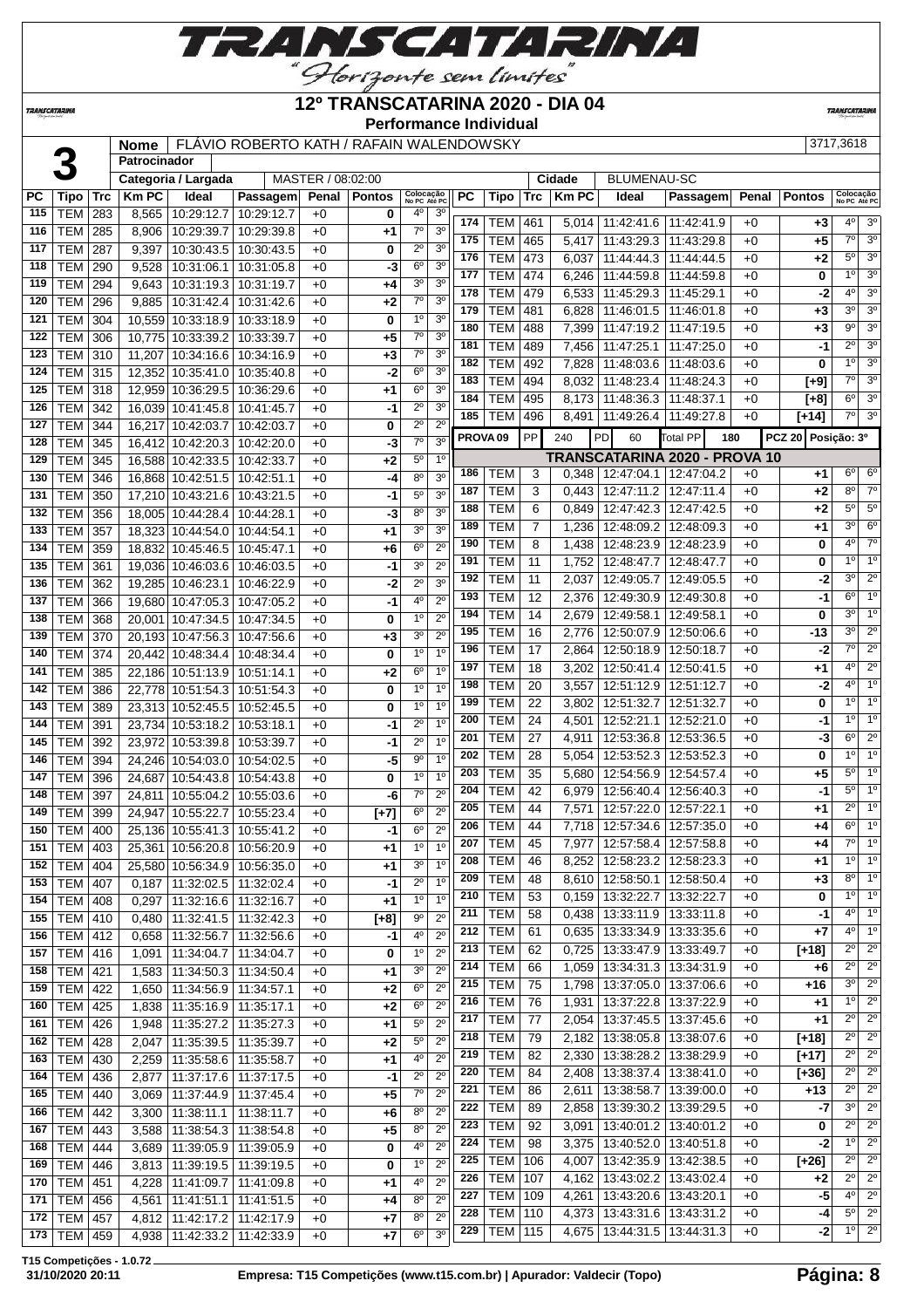

|                     |                     |            |                |                              |                                          |                   | <b>Performance Individual</b> |                               |                            |           |      |     |              |                    |          |       |               |                           |
|---------------------|---------------------|------------|----------------|------------------------------|------------------------------------------|-------------------|-------------------------------|-------------------------------|----------------------------|-----------|------|-----|--------------|--------------------|----------|-------|---------------|---------------------------|
|                     |                     |            | <b>Nome</b>    |                              | FLÁVIO ROBERTO KATH / RAFAIN WALENDOWSKY |                   |                               |                               |                            |           |      |     |              |                    |          |       |               | 3717,3618                 |
|                     |                     |            | Patrocinador   |                              |                                          |                   |                               |                               |                            |           |      |     |              |                    |          |       |               |                           |
|                     |                     |            |                | Categoria / Largada          |                                          | MASTER / 08:02:00 |                               |                               |                            |           |      |     | Cidade       | <b>BLUMENAU-SC</b> |          |       |               |                           |
| PС                  | Tipo                | Trc        | <b>Km PC</b>   | Ideal                        | Passagem                                 | Penal             | <b>Pontos</b>                 | Colocação<br>No PC Até PC     |                            | <b>PC</b> | Tipo | Trc | <b>Km PC</b> | Ideal              | Passagem | Penal | <b>Pontos</b> | Colocação<br>No PC Até PO |
| 230                 | TEM                 | 119        | 5.052          | 13:45:15.4                   | 13:45:14.9                               | $+0$              | -5                            | $2^{\circ}$                   | $2^{\circ}$                |           |      |     |              |                    |          |       |               |                           |
| 231                 | <b>TEM</b>          | 123        | 0,454          |                              | 13:52:37.8   13:52:38.0                  | $+0$              | +2                            | $6^{\circ}$<br>$2^{\circ}$    | $2^{\circ}$<br>$2^{\circ}$ |           |      |     |              |                    |          |       |               |                           |
| 232                 | TEM  <br><b>TEM</b> | 125        | 0,751          | 13:53:08.7                   | 13:53:08.8                               | $+0$              | +1                            | $6^{\circ}$                   | $2^{\circ}$                |           |      |     |              |                    |          |       |               |                           |
| 233<br>234          | <b>TEM</b>          | 127<br>130 | 1,010<br>1,239 | 13:53:32.9<br>13:54:18.6     | 13:53:33.6<br>13:54:18.9                 | $+0$              | +7                            | 3 <sup>o</sup>                | $2^{\circ}$                |           |      |     |              |                    |          |       |               |                           |
| 235                 | <b>TEM</b>          | 133        | 1,513          | 13:55:00.0                   | 13:54:59.9                               | $+0$<br>$+0$      | $+3$<br>-1                    | 3 <sup>o</sup>                | $2^{\circ}$                |           |      |     |              |                    |          |       |               |                           |
| 236                 | TEM                 | 136        | 1,807          | 13:55:27.7                   | 13:55:28.1                               | $+0$              | +4                            | $4^{\circ}$                   | $2^{\circ}$                |           |      |     |              |                    |          |       |               |                           |
| 237                 | TEM                 | 140        | 2,228          | 13:56:02.8                   | 13:56:03.3                               | $+0$              | +5                            | $4^{\rm o}$                   | $2^{\circ}$                |           |      |     |              |                    |          |       |               |                           |
| 238                 | <b>TEM</b>          | 142        | 2,497          | 13:56:38.1                   | 13:56:38.0                               | +0                | -1                            | $1^{\circ}$                   | $2^{\circ}$                |           |      |     |              |                    |          |       |               |                           |
| 239                 | <b>TEM</b>          | 142        | 2,581          | 13:56:48.2                   | 13:56:48.7                               | $+0$              | +5                            | $2^{\circ}$                   | $2^{\circ}$                |           |      |     |              |                    |          |       |               |                           |
| 240                 | TEM                 | 143        | 2,694          | 13:57:00.8                   | 13:57:00.9                               |                   | +1                            | 1 <sup>0</sup>                | $2^{\circ}$                |           |      |     |              |                    |          |       |               |                           |
| 241                 | <b>TEM</b>          | 145        | 2,961          | 13:57:21.0                   | 13:57:21.1                               | $+0$<br>$+0$      |                               | $1^{\circ}$                   | $2^{\circ}$                |           |      |     |              |                    |          |       |               |                           |
| 242                 | <b>TEM</b>          | 147        | 3,456          | 13:59:18.6                   | 13:59:18.6                               | $+0$              | +1<br>0                       | $1^{\circ}$                   | $2^{\circ}$                |           |      |     |              |                    |          |       |               |                           |
| 243                 | <b>TEM</b>          | 149        |                | 13:59:40.1                   | 13:59:40.1                               | $+0$              | 0                             | 1 <sup>0</sup>                | $2^{\circ}$                |           |      |     |              |                    |          |       |               |                           |
| 244                 |                     |            | 3,630          |                              |                                          |                   |                               | $2^{\circ}$                   | $2^{\circ}$                |           |      |     |              |                    |          |       |               |                           |
| 245                 | TEM                 | 151        | 3,802          | 13:59:59.0                   | 13:59:59.1                               | $+0$              | +1                            | $5^{\circ}$                   | $2^{\circ}$                |           |      |     |              |                    |          |       |               |                           |
|                     | TEM                 | 151        | 3,898          |                              | 14:00:07.2   14:00:07.5                  | $+0$              | $+3$                          | 3 <sup>o</sup>                | $2^{\circ}$                |           |      |     |              |                    |          |       |               |                           |
| 246<br>247          | <b>TEM</b>          | 153        | 4,050          | 14:00:21.7                   | 14:00:22.5                               | $+0$              | +8                            | $2^{\circ}$                   | $2^{\circ}$                |           |      |     |              |                    |          |       |               |                           |
|                     | TEM                 | 154        | 4,110          | 14:00:27.0                   | 14:00:27.5                               | +0                | +5                            | 1 <sup>0</sup>                | $2^{\circ}$                |           |      |     |              |                    |          |       |               |                           |
| 248                 | TEM                 | 159        | 4,809          | 14:01:43.5                   | 14:01:45.4                               | $+0$              | $[+19]$                       | $2^{\circ}$                   | $2^{\circ}$                |           |      |     |              |                    |          |       |               |                           |
| 249                 | <b>TEM</b>          | 162        | 5,019          | 14:02:09.4                   | 14:02:08.0                               | $+0$              | -14                           | $2^{\circ}$                   | $2^{\circ}$                |           |      |     |              |                    |          |       |               |                           |
| 250                 | TEM                 | 165        | 5,260          |                              | 14:02:37.5   14:02:37.5                  | $+0$              | 0                             | 1 <sup>0</sup>                |                            |           |      |     |              |                    |          |       |               |                           |
| 251                 | TEM                 | 166        | 5,428          | 14:02:49.6                   | 14:02:49.5                               | $+0$              | -1                            |                               | $2^{\circ}$                |           |      |     |              |                    |          |       |               |                           |
| 252                 | <b>TEM</b>          | 168        | 5,504          | 14:02:57.4                   | 14:02:56.9                               | $+0$              | -5                            | $2^{\circ}$                   | $2^{\circ}$                |           |      |     |              |                    |          |       |               |                           |
| 253                 | <b>TEM</b>          | 172        | 5,854          |                              | 14:03:37.6   14:03:37.9                  | $+0$              | $+3$                          | $4^{\circ}$                   | $2^{\circ}$                |           |      |     |              |                    |          |       |               |                           |
| 254                 | TEM                 | 174        | 6,160          |                              | 14:04:08.0   14:04:09.1                  | $+0$              | $+11$                         | $5^{\circ}$                   | $2^{\circ}$                |           |      |     |              |                    |          |       |               |                           |
| 255                 | <b>TEM</b>          | 175        | 6,392          |                              | 14:04:33.9   14:04:35.2                  | $+0$              | +13                           | $5^{\circ}$                   | $2^{\circ}$                |           |      |     |              |                    |          |       |               |                           |
| 256                 | TEM                 | 179        | 6,745          | 14:05:31.9                   | 14:05:30.3                               | $+0$              | -16                           | 3 <sup>o</sup>                | $2^{\circ}$                |           |      |     |              |                    |          |       |               |                           |
| 257                 | TEM                 | 180        | 6,952          |                              | 14:05:50.0   14:05:49.1                  | $+0$              | -9                            | $2^{\circ}$                   | $2^{\circ}$                |           |      |     |              |                    |          |       |               |                           |
| 258                 | <b>TEM</b>          | 186        | 7,740          | 14:07:07.9                   | 14:07:08.1                               | $+0$              | +2                            | $1^{\circ}$                   | $2^{\circ}$                |           |      |     |              |                    |          |       |               |                           |
| 259                 | <b>TEM</b>          | 188        | 7,889          | 14:07:29.0                   | 14:07:29.0                               | $+0$              | 0                             | $1^{\circ}$                   | $2^{\circ}$                |           |      |     |              |                    |          |       |               |                           |
| 260                 | <b>TEM</b>          | 194        | 8,294          | 14:08:23.8                   | 14:08:23.7                               | $+0$              | -1                            | 1 <sup>0</sup>                | $2^{\circ}$                |           |      |     |              |                    |          |       |               |                           |
| 261                 | <b>TEM</b>          | 197        | 8,460          |                              | 14:08:49.8 14:08:49.7                    | $+0$              | $-1$                          | $2^{\circ}$                   | $2^{\circ}$                |           |      |     |              |                    |          |       |               |                           |
| 262                 | TEM                 | 201        | 8,779          |                              | 14:09:37.5   14:09:37.6                  | $+0$              | +1                            | $5^{\circ}$<br>1 <sup>0</sup> | $2^{\circ}$                |           |      |     |              |                    |          |       |               |                           |
| 263                 | <b>TEM 203</b>      |            |                |                              | 8,938   14:09:53.7   14:09:53.8          | $+0$              | $+1$                          |                               | $2^{\circ}$                |           |      |     |              |                    |          |       |               |                           |
| 264                 | <b>TEM   207</b>    |            |                |                              | 9,426   14:10:47.3   14:10:47.3          | +0                | 0                             | $1^{\circ}$                   | $2^{\circ}$                |           |      |     |              |                    |          |       |               |                           |
| 265                 | <b>TEM 209</b>      |            |                | $9,671$   14:11:10.4         | 14:11:09.5                               | +0                | -9                            | $5^{\circ}$                   | $2^{\circ}$                |           |      |     |              |                    |          |       |               |                           |
| 266                 | <b>TEM 209</b>      |            |                |                              | 9,706   14:11:17.4   14:11:16.4          | +0                | $-10$                         | $4^{\circ}$                   | $2^{\circ}$                |           |      |     |              |                    |          |       |               |                           |
| 267                 | $TEM$ 210           |            |                | $9,750$   14:11:22.9         | 14:11:22.7                               | +0                | $-2$                          | $4^{\circ}$                   | $2^{\circ}$                |           |      |     |              |                    |          |       |               |                           |
| 268                 | <b>TEM 215</b>      |            |                |                              | 10,162 14:12:28.0 14:12:29.3             | +0                | +13                           | $4^{\circ}$                   | $1^{\circ}$                |           |      |     |              |                    |          |       |               |                           |
| 269                 | <b>TEM 219</b>      |            |                | 10,304 14:12:48.1            | 14:12:50.3                               | $+0$              | $[+22]$                       | $5^{\circ}$                   | $1^{\circ}$                |           |      |     |              |                    |          |       |               |                           |
| 270                 | TEM                 | 220        |                | 10,450 14:12:59.1            | 14:12:59.2                               | $+0$              | +1                            | 3 <sup>o</sup>                | $1^{\circ}$                |           |      |     |              |                    |          |       |               |                           |
| 271                 | TEM                 | 222        |                | 10,633 14:13:21.5 14:13:21.1 |                                          | $+0$              | -4                            | $5^{\circ}$                   | $1^{\circ}$                |           |      |     |              |                    |          |       |               |                           |
| 272                 | TEM                 | 232        |                |                              | 11,512 14:15:09.9 14:15:09.8             | $+0$              | -1                            | $1^{\circ}$                   | $1^{\circ}$                |           |      |     |              |                    |          |       |               |                           |
| 273                 | <b>TEM 234</b>      |            |                |                              | 11,798 14:15:44.2 14:15:44.2             | $+0$              | 0                             | $1^{\circ}$                   | $1^{\circ}$                |           |      |     |              |                    |          |       |               |                           |
| 274                 | <b>TEM 236</b>      |            |                |                              | 11,929 14:15:59.5 14:15:59.5             | +0                | 0                             | $2^{\circ}$                   | $1^{\circ}$                |           |      |     |              |                    |          |       |               |                           |
|                     | 275   TEM   237     |            |                |                              | 12,046 14:16:16.3 14:16:16.8             | $+0$              | +5                            | 4°                            | 1 <sup>0</sup>             |           |      |     |              |                    |          |       |               |                           |
|                     | 276   TEM   240     |            |                | 12,455 14:17:22.7            | 14:17:23.1                               | $+0$              | +4                            | $5^{\circ}$                   | $1^{\circ}$                |           |      |     |              |                    |          |       |               |                           |
| PROVA <sub>10</sub> |                     | PP         | 453            | PD<br>156                    | Total PP                                 | 297               | PCZ 14                        | Posição: 1º                   |                            |           |      |     |              |                    |          |       |               |                           |
|                     |                     |            |                |                              |                                          |                   |                               |                               |                            |           |      |     |              |                    |          |       |               |                           |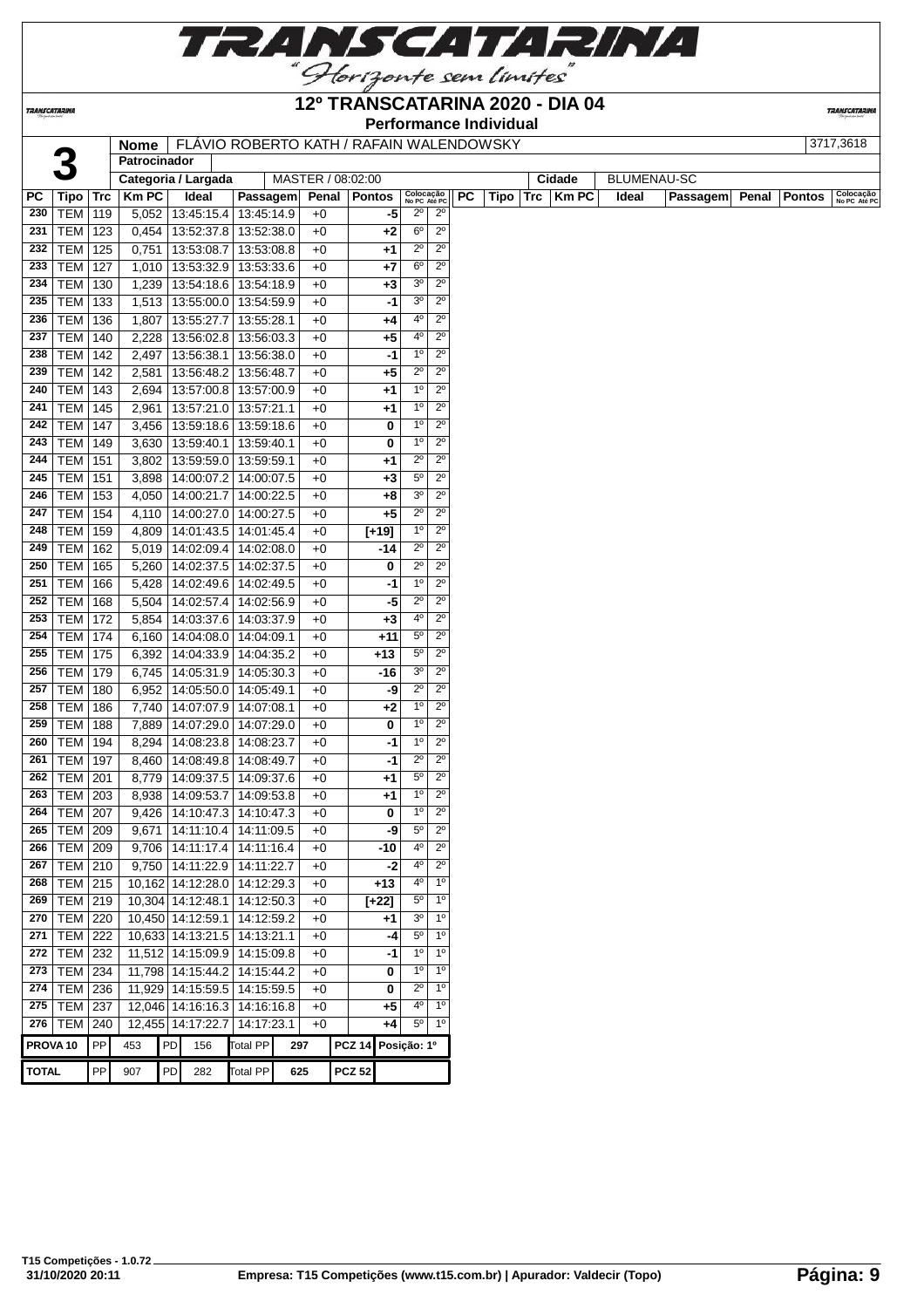

#### **12º TRANSCATARINA 2020 - DIA 04**

**TRANSCATARIN** 

**TRANSCATARINA** 

#### **Performance Individual**

|              |                          |                | <b>Nome</b>    |                                            | ACYR HIDEKI RODRIGUES DA SILVA / RENAN P. MEDEIROS |                   |            |                               |                            |                     |                |     |              |                                   |                                                         |       |                    | 3539,3639                 |                            |
|--------------|--------------------------|----------------|----------------|--------------------------------------------|----------------------------------------------------|-------------------|------------|-------------------------------|----------------------------|---------------------|----------------|-----|--------------|-----------------------------------|---------------------------------------------------------|-------|--------------------|---------------------------|----------------------------|
|              |                          |                | Patrocinador   |                                            |                                                    |                   |            |                               |                            |                     |                |     |              |                                   |                                                         |       |                    |                           |                            |
|              |                          |                |                | Categoria / Largada                        |                                                    | MASTER / 08:09:00 |            |                               |                            |                     |                |     | Cidade       | CORUPÁ-SC                         |                                                         |       |                    |                           |                            |
| <b>PC</b>    | Tipo                     |                | $Trc$   Km PC  | Ideal                                      | Passagem Penal Pontos                              |                   |            | Colocação<br>No PC Até PC     |                            | РC                  | Tipo           | Trc | <b>Km PC</b> | Ideal                             | Passagem                                                | Penal | <b>Pontos</b>      | Colocação<br>No PC Até PC |                            |
|              |                          |                |                | <b>TRANSCATARINA 2020 - PROVA 08</b>       |                                                    |                   |            |                               |                            | 59                  | <b>TEM</b>     | 139 | 4,677        | 09:41:31.0 09:41:30.4             |                                                         | $+0$  | -6                 | $8^{\circ}$               | 3 <sup>o</sup>             |
| 1            | <b>TEM</b>               | 5              | 0,458          | 08:53:34.2 08:53:34.3                      |                                                    | $+0$              | $+1$       | 3 <sup>o</sup>                | 3 <sup>o</sup>             | 60                  | <b>ROT</b>     | 149 | 5,386        | 09:42:55.5   09:42:55.6           |                                                         | $+0$  | $\bf{0}$           | 0 <sub>0</sub>            | 0 <sup>o</sup>             |
| $\mathbf{2}$ | <b>TEM</b>               | 5              | 0.614          | 08:53:47.6                                 | 08:53:47.6                                         | $+0$              | 0          | 3 <sup>o</sup>                | 4 <sup>0</sup>             | 61                  | <b>TEM</b>     | 152 | 5,708        | 09:44:11.2 09:44:11.3             |                                                         | $+0$  | $+1$               | $1^{\circ}$               | $2^{\circ}$                |
| 3            | TEM                      | $\overline{7}$ | 0,793          | 08:54:05.2                                 | 08:54:05.2                                         | $+0$              | 0          | $2^{\circ}$                   | 3 <sup>o</sup>             | 62                  | <b>TEM</b>     | 154 | 5,898        | 09:44:31.0 09:44:31.2             |                                                         | $+0$  | $+2$               | $6^{\circ}$               | 3 <sup>o</sup>             |
| 4            | <b>TEM</b>               | 10             | 1,469          | 08:54:56.9                                 | 08:54:56.8                                         | $+0$              | -1         | $6^{\circ}$                   | 3 <sup>o</sup>             | 63                  | <b>TEM</b>     | 158 | 6,444        | 09:45:31.2 09:45:30.4             |                                                         | $+0$  | [-8]               | $8^{\circ}$               | 4 <sup>o</sup>             |
| 5            | <b>TEM</b>               | 13             | 2,122          | 08:55:49.8                                 | 08.55.49.8                                         | $+0$              | 0          | 1 <sup>0</sup>                | 1 <sup>0</sup>             | 64                  | <b>TEM</b>     | 163 | 6,838        | 09:46:17.2 09:46:17.7             |                                                         | $+0$  | $+5$               | 8°                        | $5^{\circ}$                |
| 6            | <b>TEM</b>               | 16             | 3,228          | 08:57:20.7                                 | 08:57:20.0                                         | $+0$              | -7         | $8^{\circ}$                   | 4 <sup>0</sup>             | 65                  | <b>TEM</b>     | 163 | 7,005        | 09:46:32.6   09:46:32.2           |                                                         | $+0$  | -4                 | $9^{\circ}$               | $6^{\circ}$                |
| 7            | <b>TEM</b>               | 16             | 3,321          | 08:57:29.2                                 | 08:57:28.7                                         | $+0$              | -5         | $6^{\circ}$                   | $5^{\circ}$                | 66                  | <b>TEM</b>     | 165 | 7,221        | 09:46:53.8 09:46:54.2             |                                                         | $+0$  | +4                 | $5^{\circ}$               | $5^{\circ}$                |
| 8            | <b>TEM</b>               | 17             | 3,393          | 08:57:34.9 08:57:34.5                      |                                                    | $+0$              | -4         | $5^{\circ}$                   | 3 <sup>o</sup>             | 67                  | <b>TEM</b>     | 169 |              | 7,558   09:47:42.3   09:47:42.6   |                                                         | $+0$  | $+3$               | $5^{\circ}$               | 3 <sup>o</sup>             |
| 9            | <b>TEM</b>               | 18             | 3,661          | 08:57:54.2 08:57:54.1                      |                                                    | $+0$              | -1         | $2^{\circ}$                   | $2^{\circ}$                | 68                  | <b>TEM</b>     | 171 | 7,835        | 09:48:06.3 09:48:06.6             |                                                         | $+0$  | $+3$               | $8^{\circ}$               | 4 <sup>0</sup>             |
| 10           | <b>TEM</b>               | 20             | 4,006          | 08:58:17.2                                 | 08:58:16.9                                         | $+0$              | $-3$       | $8^{\circ}$                   | $4^{\circ}$                | 69                  | <b>TEM</b>     | 173 | 8,122        | 09:48:32.7 09:48:32.7             |                                                         | $+0$  | 0                  | $2^{\circ}$               | 4 <sup>0</sup>             |
| 11           | <b>TEM</b>               | 21             | 4,508          | 08:58:49.5                                 | 08:58:49.3                                         | $+0$              | -2         | $9^{\rm o}$<br>4°             | $5^{\circ}$<br>$2^{\circ}$ | 70                  | <b>TEM</b>     | 178 | 0,195        | 09:52:58.9 09:52:58.9             |                                                         | $+0$  | $\bf{0}$           | $4^{\circ}$               | 3 <sup>o</sup>             |
| 12           | <b>TEM</b>               | 27             | 5,022          | 08:59:41.1                                 | 08:59:40.9                                         | $+0$              | $-2$       | $7^\circ$                     | 6 <sup>o</sup>             | 71                  | <b>TEM</b>     | 182 | 0,837        | 09:54:00.6   09:54:00.6           |                                                         | $+0$  | 0                  | $4^{\circ}$               | 3 <sup>o</sup>             |
| 13<br>14     | <b>TEM</b>               | 28             | 5,292          | 09:00:13.8                                 | 09:00:14.2                                         | $+0$              | +4         | $9^{\circ}$                   | 6 <sup>o</sup>             | 72                  | <b>TEM</b>     | 184 |              | 1.518 09:54:56.3 09:54:56.6       |                                                         | $+0$  | $+3$               | $8^{\circ}$               | 3 <sup>o</sup>             |
| 15           | <b>TEM</b><br><b>TEM</b> | 29             | 5,537          | 09:00:35.5<br>09:01:22.1                   | 09:00:36.2                                         | $+0$              | $[+7]$     | $9^{\rm o}$                   | $7^\circ$                  | 73                  | <b>TEM</b>     | 185 | 1,841        | 09:55:20.8 09:55:20.8             |                                                         | $+0$  | 0                  | $1^{\circ}$               | 3 <sup>o</sup>             |
| 16           | <b>TEM</b>               | 32             | 5,984          |                                            | 09:01:21.8                                         | $+0$              | -3<br>$+1$ | $2^{\circ}$                   | 7 <sup>0</sup>             | 74                  | <b>TEM</b>     | 187 | 2,220        | 09:56:00.6   09:56:00.5           |                                                         | $+0$  | -1                 | $5^{\circ}$               | 3 <sup>o</sup>             |
| 17           | <b>TEM</b>               | 32<br>37       | 6,171          | 09:01:38.1                                 | 09:01:38.2                                         | $+0$<br>$+0$      |            | 3 <sup>o</sup>                | $4^{\circ}$                | 75                  | <b>TEM</b>     | 188 | 2,385        | 09:56:12.4   09:56:12.3           |                                                         | $+0$  | -1                 | $6^{\circ}$               | 3 <sup>o</sup>             |
| 18           |                          |                | 6,638          | 09:02:56.1                                 | 09:02:56.6                                         |                   | +5         | $5^{\circ}$                   | $4^{\circ}$                | 76                  | <b>TEM</b>     | 189 |              | 2,663   09:56:35.0   09:56:34.6   |                                                         | $+0$  | -4                 | $5^{\circ}$               | 3 <sup>o</sup>             |
|              | <b>TEM</b>               | 39             | 6,747          | 09:03:07.7                                 | 09:03:07.6                                         | $+0$              | -1         |                               | $2^{\circ}$                | 77                  | <b>TEM</b>     | 192 | 3,284        | 09:57:29.2 09:57:29.4             |                                                         | $+0$  | +2                 | $4^{\circ}$               | $\overline{2^{\circ}}$     |
| 19<br>20     | <b>TEM</b><br><b>TEM</b> | 43             | 7,375          | 09:04:09.3                                 | 09:04:09.3                                         | $+0$              | 0          | 1 <sup>0</sup><br>$4^{\circ}$ | $2^{\circ}$                | 78                  | <b>TEM</b>     | 193 | 3,477        | 09:57:42.2 09:57:42.1             |                                                         | $+0$  | -1                 | 10                        | $\overline{2^{\circ}}$     |
| 21           | <b>TEM</b>               | 47<br>48       | 8,108          | 09:05:12.4<br>09:05:19.9                   | 09:05:12.4<br>09:05:19.9                           | $+0$<br>$+0$      | 0<br>0     | 1 <sup>0</sup>                | $2^{\circ}$                | 79                  | <b>TEM</b>     | 195 | 3.857        | 09:58:18.4   09:58:18.3           |                                                         | $+0$  | -1                 | $5^{\circ}$               | $2^{\circ}$                |
| 22           | <b>TEM</b>               |                | 8,203          | 09:05:37.1                                 | 09:05:37.5                                         |                   |            | 4°                            | 3 <sup>o</sup>             | 80                  | <b>TEM</b>     | 196 | 3,950        | 09:58:27.4 09:58:28.5             |                                                         | $+0$  | [+11]              | 7°                        | 3 <sup>o</sup>             |
| 23           | <b>TEM</b>               | 49<br>50       | 8,442<br>8,670 | 09:05:56.5                                 | 09:05:56.6                                         | $+0$<br>$+0$      | +4         | 4 <sup>0</sup>                | $2^{\circ}$                | 81                  | <b>TEM</b>     | 198 | 4,141        | 09:58:49.6   09:58:49.8           |                                                         | $+0$  | $+2$               | $5^{\circ}$               | 3 <sup>o</sup>             |
| 24           | <b>TEM</b>               | 54             | 9,038          | 09:06:29.2                                 | 09:06:29.0                                         | $+0$              | +1<br>-2   | $6^{\circ}$                   | 3 <sup>0</sup>             | 82                  | <b>TEM</b>     | 198 | 4,345        | 09:59:08.4 09:59:08.8             |                                                         | $+0$  | +4                 | $8^{\circ}$               | 3 <sup>o</sup>             |
| 25           | <b>TEM</b>               | 57             |                | 10,040 09:07:42.0 09:07:41.9               |                                                    | $+0$              | $-1$       | $5^{\circ}$                   | 3 <sup>0</sup>             | 83                  | <b>TEM</b>     | 200 | 4,730        | 09:59:46.9 09:59:46.8             |                                                         | $+0$  | -1                 | $4^{\circ}$               | 3 <sup>o</sup>             |
| 26           | <b>TEM</b>               |                |                |                                            |                                                    |                   |            | 3 <sup>0</sup>                | 3 <sup>o</sup>             | 84                  | <b>TEM</b>     | 200 | 5,055        | 10:00:14.8   10:00:14.9           |                                                         | $+0$  | +1                 | $4^{\circ}$               | 3 <sup>o</sup>             |
| 27           | <b>TEM</b>               | 58<br>58       |                | 10,246 09:07:56.1                          | 09:07:56.1                                         | $+0$<br>$+0$      | 0          | 1 <sup>0</sup>                | $2^{\circ}$                | 85                  | <b>TEM</b>     | 202 | 5,376        | 10:01:14.8   10:01:15.0           |                                                         | $+0$  | $+2$               | $2^{\circ}$               | 3 <sup>o</sup>             |
| 28           | <b>TEM</b>               | 59             | 10,587         | 10,522 09:08:16.8 09:08:16.9<br>09:08:22.3 | 09:08:22.1                                         | $+0$              | +1<br>-2   | $2^{\circ}$                   | 1 <sup>0</sup>             | 86                  | <b>TEM</b>     | 209 | 6.443        | 10:03:04.5   10:03:04.5           |                                                         | $+0$  | 0                  | 10                        | $2^{\circ}$                |
| 29           | <b>TEM</b>               | 62             |                | 11,405   09:09:49.0   09:09:49.2           |                                                    | $+0$              | $+2$       | 8 <sup>o</sup>                | $2^{\circ}$                | 87                  | <b>TEM</b>     | 213 | 7,113        | 10:04:16.6   10:04:16.8           |                                                         | $+0$  | $+2$               | $9^{\circ}$               | $\overline{2^0}$           |
| 30           | <b>TEM</b>               | 68             | 11.987         | 09:10:35.900:10:35.9                       |                                                    | $+0$              | 0          | 1 <sup>0</sup>                | 1 <sup>0</sup>             | 88                  | <b>TEM</b>     | 214 | 7,209        | 10:04:25.6   10:04:24.8           |                                                         | $+0$  | $[-8]$             | $8^{\circ}$               | $2^{\circ}$                |
| 31           | <b>TEM</b>               | 69             |                | 12,415 09:11:03.6                          | 09:11:03.7                                         | $+0$              | $^{+1}$    | $5^{\circ}$                   | $2^{\circ}$                | 89                  | <b>TEM</b>     | 224 |              | 8,502   10:06:48.6   10:06:48.1   |                                                         | $+0$  | -5                 | 7°                        | $4^{\circ}$                |
| 32           | <b>TEM</b>               | 72             |                | 12,866 09:11:38.3                          | 09:11:38.3                                         | $+0$              | 0          | 1 <sup>0</sup>                | 1 <sup>0</sup>             | PROVA <sub>08</sub> |                | PP  | 212          | <b>PD</b><br>58                   | <b>Total PP</b><br>154                                  |       | PCZ 21 Posição: 6º |                           |                            |
| 33           | <b>TEM</b>               | 76             |                | 13,674 09:12:37.3                          | 09:12:38.0                                         | $+0$              | $[+7]$     | 8 <sup>o</sup>                | $2^{\circ}$                |                     |                |     |              |                                   | TRANSCATARINA 2020 - PROVA 09                           |       |                    |                           |                            |
| 34           | <b>TEM</b>               | 77             |                | 14,146 09:13:11.9 09:13:12.4               |                                                    | $+0$              | $+5$       | $\overline{9^{\circ}}$        | $2^{\circ}$                | 90                  | <b>TEM</b>     | 232 |              | $0,276$   10:23:51.0   10:23:50.9 |                                                         | $+0$  | -1                 | $1^{\circ}$               | $1^{\circ}$                |
| 35           | <b>TEM</b>               |                |                | 77   14,354 09:13:25.7 09:13:26.0          |                                                    | $+0$              | $+3$       |                               | $7^\circ$ 2°               |                     | 91   TEM   234 |     |              |                                   | $0,421$ $\overline{10:24:04.0}$ $\overline{10:24:03.7}$ | $+0$  | -31                |                           | $8^{\circ}$ 2°             |
| 36           | <b>TEM</b>               | 78             |                | 14,591 09:13:44.1 09:13:44.2               |                                                    | $+0$              | $+1$       | $1^{\circ}$                   | $2^{\circ}$                | 92                  | TEM            | 238 | 0,770        | 10:25:03.9   10:25:03.9           |                                                         | $+0$  | 0                  | $1^{\circ}$               | $1^{\circ}$                |
| 37           | <b>TEM</b>               | 80             |                | 15,089 09:14:36.8 09:14:36.9               |                                                    | +0                | $+1$       | $5^{\circ}$                   | $2^{\circ}$                | 93                  | <b>TEM</b>     | 240 | 1,115        |                                   | 10:25:40.3   10:25:40.7                                 | $+0$  | +4                 |                           | $4^{\circ}$ 1°             |
| 38           | <b>TEM</b>               | 83             |                | 15,461 09:15:13.3 09:15:13.3               |                                                    | $+0$              | 0          | 3 <sup>o</sup>                | $2^{\circ}$                | 94                  | <b>TEM</b>     | 242 | 1,438        |                                   | 10:26:05.5   10:26:05.6                                 | $+0$  | +1                 |                           | $6^{\circ}$ 1°             |
| 39           | <b>TEM</b>               | 85             |                | 15,795 09:15:39.9 09:15:40.0               |                                                    | $+0$              | $+1$       | 6 <sup>o</sup>                | $2^{\circ}$                | 95                  | TEM            | 244 | 2,001        | 10:26:45.3   10:26:45.1           |                                                         | $+0$  | -2                 |                           | $5^{\circ}$ 1°             |
| 40           | <b>TEM</b>               | 86             |                | 15,915 09:15:49.2 09:15:49.6               |                                                    | $+0$              | +4         | $8^{\circ}$                   | 3 <sup>o</sup>             | 96                  | <b>TEM</b>     | 246 | 2,095        | 10:26:52.7   10:26:53.2           |                                                         | $+0$  | $+5$               | 6°                        | 1 <sup>°</sup>             |
| 41           | <b>TEM</b>               | 87             |                | 16,142 09:16:06.1 09:16:06.2               |                                                    | +0                | +1         | $6^{\circ}$                   | 3 <sup>o</sup>             | 97                  | TEM            | 246 | 2,419        | 10:27:17.0   10:27:17.0           |                                                         | $+0$  | 0                  | $3^{\circ}$               | 1 <sup>°</sup>             |
| 42           | <b>TEM</b>               | 88             |                | 16,453 09:16:26.6 09:16:26.6               |                                                    | +0                | 0          | 1 <sup>0</sup>                | $2^{\circ}$                | 98                  | <b>TEM</b>     | 249 | 3,147        | 10:28:16.8   10:28:17.7           |                                                         | $+0$  | $[+9]$             | $9^{\circ}$               | $5^{\circ}$                |
| 43           | <b>TEM</b>               | 90             |                | 16,937 09:17:03.4 09:17:03.5               |                                                    | $+0$              | +1         | 8 <sup>o</sup>                | $2^{\circ}$                | 99                  | <b>TEM</b>     | 251 | 3,348        |                                   | 10:28:36.4   10:28:37.0                                 | $+0$  | $+6$               | $5^{\circ}$               | $4^{\circ}$                |
| 44           | <b>TEM</b>               | 91             |                | 17,125 09:17:21.7 09:17:21.8               |                                                    | $+0$              | $+1$       | 3 <sup>0</sup>                | 3 <sup>0</sup>             | 100                 | <b>TEM</b>     | 254 | 3,679        |                                   | 10:29:07.0   10:29:07.0                                 | $+0$  | 0                  | $1^{\circ}$               | 3 <sup>o</sup>             |
| 45           | <b>TEM</b>               | 96             |                | $0,314$   09:34:55.3   09:34:55.0          |                                                    | $+0$              | -3         | $8^{\circ}$                   | 3 <sup>o</sup>             | 101                 | <b>TEM</b>     | 255 | 3,981        | 10:29:32.0   10:29:32.1           |                                                         | $+0$  | +1                 | 7º                        | 3 <sup>o</sup>             |
| 46           | TEM                      | 102            | 0,819          | 09:35:36.9 09:35:36.9                      |                                                    | $+0$              | 0          | $2^{\circ}$                   | $2^{\circ}$                | 102                 | <b>TEM</b>     | 256 | 4,214        |                                   | 10:29:48.6   10:29:48.4                                 | $+0$  | -2                 | $3^{\circ}$               | $2^{\circ}$                |
| 47           | TEM                      | 104            | 0,902          | 09:35:44.5 09:35:44.5                      |                                                    | $+0$              | 0          | 1 <sup>0</sup>                | $2^{\circ}$                | 103                 | <b>TEM</b>     | 258 | 4,330        |                                   | 10:29:58.0   10:29:58.5                                 | $+0$  | +5                 | 9º                        | 3 <sup>o</sup>             |
| 48           | TEM                      | 106            | 1,020          | 09:35:57.5 09:35:56.7                      |                                                    | $+0$              | $[-8]$     | 8 <sup>o</sup>                | 3 <sup>o</sup>             | 104                 | <b>TEM</b>     | 259 | 4,660        |                                   | 10:30:22.0   10:30:22.0                                 | $+0$  | 0                  | $2^{\circ}$               | $2^{\circ}$                |
| 49           | TEM                      | 108            | 1,110          | 09:36:06.2 09:36:06.8                      |                                                    | $+0$              | +6         | $8^{\circ}$                   | 3 <sup>o</sup>             | 105                 | <b>TEM</b>     | 260 | 4,758        | 10:30:30.2   10:30:30.5           |                                                         | $+0$  | $+3$               | 4º                        | 3 <sup>o</sup>             |
| 50           | <b>TEM</b>               | 110            | 1,219          | 09:36:18.6   09:36:19.5                    |                                                    | $+0$              | $[+9]$     | $8^{\circ}$                   | $5^{\circ}$                | 106                 | <b>TEM</b>     | 262 | 4,966        | 10:30:51.6   10:30:51.7           |                                                         | $+0$  | $+1$               | $3^{\circ}$               | $2^{\circ}$                |
| 51           | <b>TEM</b>               | 112            | 1,316          | 09:36:27.9 09:36:28.3                      |                                                    | $+0$              | +4         | $7^{\circ}$                   | $5^{\circ}$                | 107                 | <b>TEM</b>     | 271 | 6,349        | 10:32:58.3   10:32:58.4           |                                                         | $+0$  | $+1$               | $5^{\circ}$               | 3 <sup>o</sup>             |
| 52           | TEM                      | 113            | 1,425          | 09:36:36.9 09:36:37.0                      |                                                    | $+0$              | $+1$       | $5^{\circ}$                   | $4^{\rm o}$                | 108                 | <b>TEM</b>     | 272 | 6,544        | 10:33:14.1   10:33:14.1           |                                                         | $+0$  | 0                  | $1^{\circ}$               | 1 <sup>°</sup>             |
| 53           | <b>TEM 115</b>           |                | 1,806          | 09:37:06.4 09:37:06.6                      |                                                    | $+0$              | $+2$       | $7^\circ$                     | $5^{\circ}$                | 109                 | <b>TEM</b>     | 274 | 6,796        | 10:33:33.0   10:33:33.2           |                                                         | $+0$  | $+2$               | 6°                        | $1^{\circ}$                |
| 54           | <b>TEM 118</b>           |                | 2,133          | 09:37:43.0 09:37:43.3                      |                                                    | $+0$              | $+3$       | $7^\circ$                     | $5^{\circ}$                | 110                 | <b>TEM</b>     | 275 | 7,019        | 10:33:48.2   10:33:48.1           |                                                         | $+0$  | $-1$               | $1^{\circ}$               | 1 <sup>0</sup>             |
| 55           | ROT   122                |                | 2,730          | 09:38:25.5 09:38:26.1                      |                                                    | +0                | 0          | $0^{\circ}$                   | $0^{\rm o}$                | 111                 | TEM            | 276 | 7,284        | 10:34:27.1   10:34:28.3           |                                                         | $+0$  | $[+12]$            | 9º                        | $5^{\circ}$                |
| 56           | TEM                      | 122            | 2,987          | 09:38:46.1                                 | 09:38:46.3                                         | +0                | $+2$       | $6^{\circ}$                   | 6 <sup>o</sup>             | 112                 | <b>TEM</b>     | 280 | 7,688        |                                   | 10:34:59.2   10:34:58.9                                 | $+0$  | -3                 | 7º                        | $5^{\circ}$                |
| 57           | <b>TEM 132</b>           |                | 3,749          | 09:40:02.5 09:40:02.2                      |                                                    | $+0$              | $-3$       | $4^{\circ}$                   | $5^{\circ}$                | 113                 | <b>TEM</b>     | 281 | 7,817        |                                   | 10:35:10.6   10:35:10.4                                 | $+0$  | -2                 |                           | $4^{\circ}$ 4 <sup>°</sup> |
| 58           | <b>TEM 136</b>           |                | 4,237          | 09:40:50.9 09:40:50.9                      |                                                    | $+0$              | 0          | $2^{\circ}$                   | $2^{\circ}$                | 114                 | <b>TEM</b>     | 283 | 8,249        | 10:35:49.0   10:35:48.9           |                                                         | $+0$  | -1                 |                           | $4^{\circ}$ 4°             |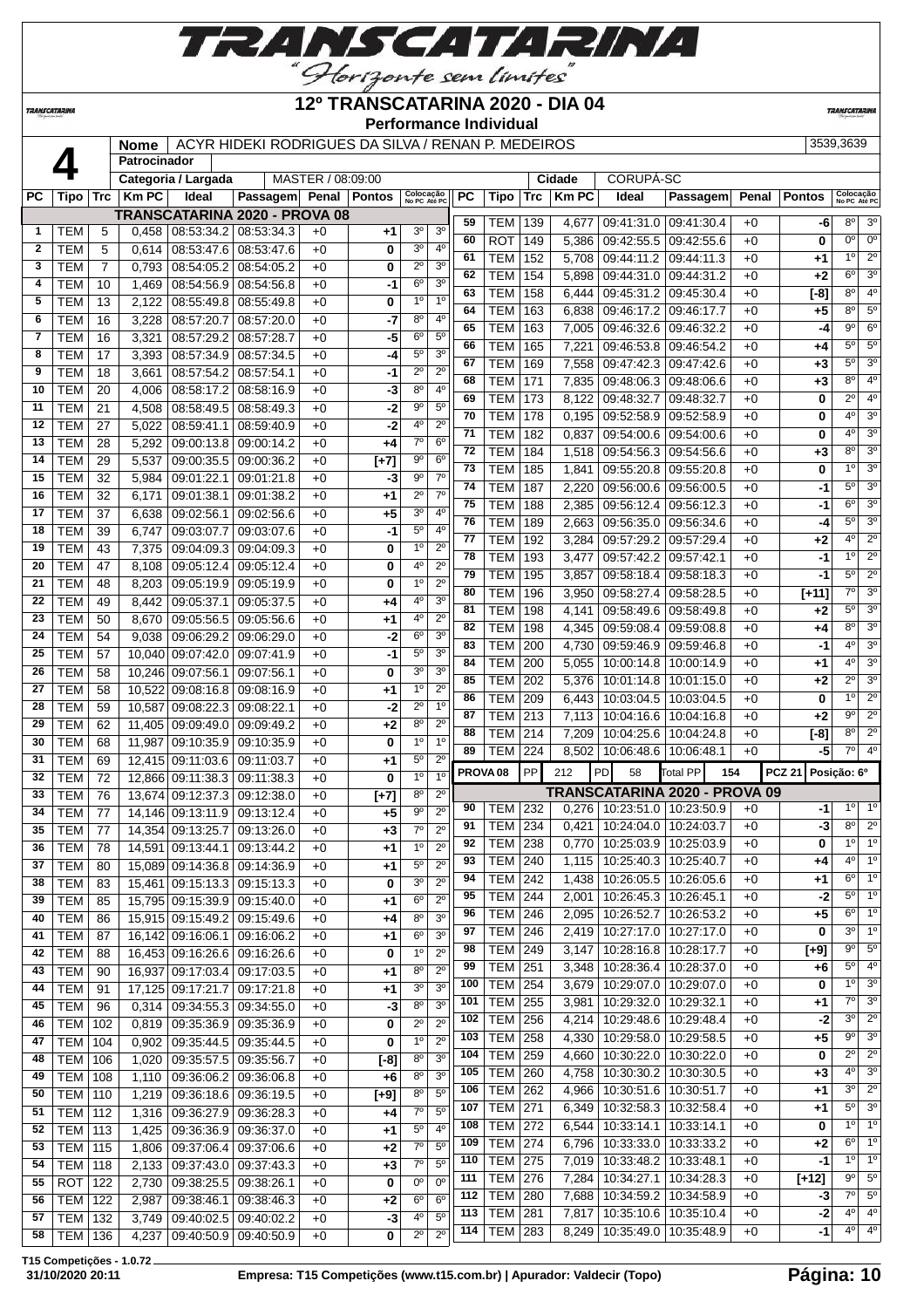

#### **12º TRANSCATARINA 2020 - DIA 04**

**Performance Individual**

**TRANSCATARIN** 

 **Patrocinador**

**TRANSCATARINA** 

**Nome** | ACYR HIDEKI RODRIGUES DA SILVA / RENAN P. MEDEIROS | 3539,3639 | 3539,3639

|           |                |     |              | Categoria / Largada          |                       | MASTER / 08:09:00 |               |                                  |     |                     |                | Cidade       | CORUPÁ-SC                         |                               |              |               |                           |                          |
|-----------|----------------|-----|--------------|------------------------------|-----------------------|-------------------|---------------|----------------------------------|-----|---------------------|----------------|--------------|-----------------------------------|-------------------------------|--------------|---------------|---------------------------|--------------------------|
| <b>PC</b> | Tipo           | Trc | <b>Km PC</b> | Ideal                        | Passagem              | Penal             | <b>Pontos</b> | Colocação<br>No PC Até PC        | PC. | Tipo                | Trc            | <b>Km PC</b> | Ideal                             | Passagem                      | Penal        | Pontos        | Colocação<br>No PC Até PC |                          |
| 115       | <b>TEM</b>     | 283 | 8,565        | 10:36:12.7                   | 10:36:13.2            | $+0$              | $+5$          | $9^{\circ}$<br>5 <sup>c</sup>    | 174 | <b>TEM</b>          | 461            | 5.014        | 11:49:41.6   11:49:41.8           |                               |              | $+2$          | 3°                        | $4^{\circ}$              |
| 116       | <b>TEM</b>     | 285 | 8,906        | 10:36:39.7                   | 10:36:39.6            | $+0$              | -1            | 5 <sup>0</sup><br>$5^{\circ}$    | 175 | <b>TEM</b>          | 465            | 5,417        | 11:50:29.3   11:50:29.6           |                               | $+0$<br>$+0$ | +3            | $5^\circ$                 | 4 <sup>o</sup>           |
| 117       | TEM            | 287 | 9,397        | 10:37:43.5                   | 10:37:42.6            | $+0$              | $[-9]$        | $9^{\circ}$<br>$5^{\circ}$       | 176 | <b>TEM</b>          | 473            |              |                                   |                               |              |               | $1^{\circ}$               | $4^{\circ}$              |
| 118       | <b>TEM</b>     | 290 | 9,528        | 10:38:06.1                   | 10:38:06.2            | $+0$              | +1            | 1 <sup>0</sup><br>$5^{\circ}$    | 177 |                     |                | 6,037        | 11:51:44.3   11:51:44.3           |                               | +0           | 0             | $2^{\circ}$               | $4^{\circ}$              |
| 119       | <b>TEM</b>     | 294 | 9,643        |                              | 10:38:19.3 10:38:19.6 | $+0$              | $+3$          | $2^{\circ}$<br>4 <sup>0</sup>    |     | <b>TEM</b>          | 474            | 6,246        | 11:51:59.8                        | 11:51:59.7                    | $+0$         | -1            | 5 <sup>0</sup>            |                          |
| 120       | <b>TEM</b>     | 296 | 9,885        | 10:38:42.4                   | 10:38:42.4            | $+0$              | 0             | $2^{\circ}$<br>$4^{\circ}$       | 178 | <b>TEM</b>          | 479            | 6,533        | 11:52:29.3   11:52:29.1           |                               | $+0$         | -2            |                           | $4^{\circ}$              |
| 121       | <b>TEM</b>     | 304 |              | 10,559 10:40:18.9            | 10:40:19.0            | $+0$              | +1            | 3 <sup>0</sup><br>$4^{\circ}$    | 179 | <b>TEM</b>          | 481            | 6,828        | 11:53:01.5 11:53:01.8             |                               | $+0$         | +3            | $4^{\circ}$               | 4 <sup>o</sup>           |
| 122       | <b>TEM</b>     | 306 |              | 10,775 10:40:39.2            | 10:40:39.1            | $+0$              | $-1$          | 4°<br>$4^{\circ}$                | 180 | <b>TEM</b>          | 488            | 7,399        | 11:54:19.2 11:54:19.1             |                               | $+0$         | -1            | $6^{\circ}$               | $4^{\circ}$              |
| 123       | <b>TEM</b>     | 310 | 11,207       | 10:41:16.6                   | 10:41:16.6            | $+0$              | 0             | $1^{\circ}$<br>4 <sup>0</sup>    | 181 | <b>TEM</b>          | 489            | 7,456        | 11:54:25.1                        | 11:54:25.2                    | $+0$         | +1            | 3 <sup>0</sup>            | $4^{\circ}$              |
| 124       | TEM            | 315 |              | 12,352 10:42:41.0            | 10:42:41.4            | $+0$              | +4            | $9^{\circ}$<br>4 <sup>0</sup>    | 182 | <b>TEM</b>          | 492            | 7,828        | 11:55:03.6   11:55:03.6           |                               | $+0$         | 0             | $\overline{2^{\circ}}$    | $4^{\circ}$              |
| 125       | <b>TEM</b>     | 318 |              | 12,959 10:43:29.5            | 10:43:29.5            | $+0$              | 0             | 1 <sup>0</sup><br>$4^{\circ}$    | 183 | <b>TEM</b>          | 494            | 8,032        | 11:55:23.4   11:55:24.1           |                               | $+0$         | $+7$          | $5^{\circ}$               | $4^{\circ}$              |
| 126       | TEM            | 342 |              | 16,039 10:48:45.8            | 10:48:45.6            | $+0$              | -2            | $8^{\circ}$<br>4 <sup>0</sup>    | 184 | <b>TEM</b>          | 495            | 8,173        | 11:55:36.3 11:55:36.4             |                               | $+0$         | +1            | 3 <sup>0</sup>            | $4^{\circ}$              |
| 127       | <b>TEM</b>     | 344 |              | 16,217 10:49:03.7            | 10:49:04.3            | $+0$              | +6            | 4 <sup>0</sup><br>$8^{\circ}$    | 185 | <b>TEM</b>          | 496            | 8,491        | 11:56:26.4   11:56:26.9           |                               | +0           | +5            | $3^{\circ}$               | $4^{\circ}$              |
| 128       | <b>TEM</b>     | 345 |              | 16,412 10:49:20.3 10:49:20.6 |                       | $+0$              | $+3$          | 5 <sup>0</sup><br>4 <sup>0</sup> |     | PROVA <sub>09</sub> | PP             | 258          | PD<br>72                          | Total PP<br>186               |              | <b>PCZ 13</b> | Posição: 4º               |                          |
| 129       | <b>TEM</b>     | 345 |              | 16,588 10:49:33.5            | 10:49:33.7            | $+0$              | $+2$          | 3 <sup>o</sup><br>$4^{\circ}$    |     |                     |                |              |                                   | TRANSCATARINA 2020 - PROVA 10 |              |               |                           |                          |
| 130       | <b>TEM</b>     | 346 |              | 16,868 10:49:51.5            | 10:49:51.9            | $+0$              | +4            | $7^\circ$<br>$4^{\circ}$         | 186 | <b>TEM</b>          | 3              |              | $0,348$   12:54:04.1   12:54:04.4 |                               | $+0$         | +3            | 7°                        | $7^\circ$                |
| 131       | <b>TEM</b>     | 350 |              | 17,210 10:50:21.6            | 10:50:21.7            | $+0$              | +1            | $6^{\circ}$<br>4 <sup>0</sup>    | 187 | <b>TEM</b>          | 3              | 0.443        | 12:54:11.2 12:54:11.2             |                               | $+0$         | 0             | $4^{\circ}$               | $6^{\circ}$              |
| 132       | <b>TEM</b>     | 356 |              | 18,005 10:51:28.4            | 10:51:28.2            | $+0$              | $-2$          | 7 <sup>0</sup><br>4 <sup>0</sup> | 188 | <b>TEM</b>          | 6              | 0,849        | 12:54:42.3   12:54:42.2           |                               | $+0$         | -1            | $3^{\circ}$               | 4 <sup>0</sup>           |
| 133       | TEM            | 357 |              | 18,323 10:51:54.0            | 10:51:54.0            | $+0$              | 0             | 1 <sup>0</sup><br>4 <sup>0</sup> | 189 | <b>TEM</b>          | $\overline{7}$ | 1,236        | 12:55:09.2   12:55:09.1           |                               | $+0$         | -1            | 4 <sup>o</sup>            | 5 <sup>o</sup>           |
| 134       | <b>TEM</b>     | 359 |              | 18,832 10:52:46.5            | 10:52:46.8            | $+0$              | $+3$          | 4 <sup>0</sup><br>$2^{\circ}$    | 190 | <b>TEM</b>          | 8              | 1,438        | 12:55:23.9   12:55:23.9           |                               | $+0$         | 0             | 5 <sup>0</sup>            | $5^\circ$                |
| 135       | TEM            | 361 |              | 19,036 10:53:03.6            | 10:53:03.7            | $+0$              | +1            | $4^{\circ}$<br>4 <sup>0</sup>    | 191 | <b>TEM</b>          | 11             | 1,752        | 12:55:47.7   12:55:47.8           |                               | $+0$         | +1            | $2^{\circ}$               | $2^{\circ}$              |
| 136       | <b>TEM</b>     | 362 |              | 19,285 10:53:23.1            | 10:53:21.5            | $+0$              | $[-16]$       | 8 <sup>o</sup><br>4 <sup>0</sup> | 192 | <b>TEM</b>          | 11             | 2,037        | 12:56:05.7   12:56:05.4           |                               | $+0$         | $-3$          | 4 <sup>°</sup>            | 4 <sup>o</sup>           |
| 137       | <b>TEM</b>     | 366 |              | 19,680 10:54:05.3            | 10:54:06.3            | $+0$              | $[+10]$       | 7 <sup>o</sup><br>4 <sup>0</sup> | 193 | <b>TEM</b>          | 12             | 2,376        | 12:56:30.9 12:56:31.0             |                               | $+0$         | +1            | 3 <sup>0</sup>            | $4^{\circ}$              |
| 138       | <b>TEM</b>     | 368 |              | 20,001 10:54:34.5            | 10:54:34.6            | $+0$              | $+1$          | $2^{\circ}$<br>4 <sup>0</sup>    | 194 | <b>TEM</b>          | 14             | 2,679        | 12:56:58.1   12:56:58.0           |                               | +0           | -1            | $7^\circ$                 | $4^{\circ}$              |
| 139       | <b>TEM</b>     | 370 |              | 20,193 10:54:56.3            | 10:54:56.8            | $+0$              | +5            | $6^{\circ}$<br>4 <sup>0</sup>    | 195 | <b>TEM</b>          | 16             | 2,776        | 12:57:07.9   12:57:06.4           |                               | +0           | -15           | $8^{\circ}$               | $5^\circ$                |
| 140       | <b>TEM</b>     |     |              |                              |                       |                   | $+5$          | $5^{\circ}$<br>4 <sup>0</sup>    | 196 | <b>TEM</b>          | 17             | 2,864        | 12:57:18.9   12:57:19.1           |                               | $+0$         | +2            | $6^{\circ}$               | $5^\circ$                |
|           |                | 374 |              | 20,442 10:55:34.4            | 10:55:34.9            | $+0$              |               | 1 <sup>0</sup><br>4 <sup>0</sup> | 197 | <b>TEM</b>          | 18             | 3,202        | 12:57:41.4   12:57:40.9           |                               | $+0$         | -5            | $9^{\circ}$               | $6^{\circ}$              |
| 141       | <b>TEM</b>     | 385 |              | 22,186 10:58:13.9            | 10:58:14.0            | $+0$              | +1            | 9 <sup>o</sup><br>$4^{\circ}$    | 198 | <b>TEM</b>          | 20             | 3,557        | 12:58:12.9   12:58:12.6           |                               | $+0$         | -3            | 7°                        | $6^{\circ}$              |
| 142       | <b>TEM</b>     | 386 |              | 22,778 10:58:54.3 10:58:54.0 |                       | $+0$              | $-3$          | $7^\circ$                        | 199 | <b>TEM</b>          | 22             | 3,802        | 12:58:32.7   12:58:32.6           |                               | $+0$         | -1            | 3 <sup>0</sup>            | $5^{\circ}$              |
| 143       | <b>TEM</b>     | 389 |              | 23,313 10:59:45.5            | 10:59:44.9            | $+0$              | -6            | $4^{\circ}$                      | 200 | <b>TEM</b>          | 24             | 4,501        | 12:59:21.1   12:59:21.4           |                               | $+0$         | +3            | $7^\circ$                 | $5^\circ$                |
| 144       | TEM            | 391 |              | 23,734 11:00:18.2            | 11:00:18.1            | $+0$              | -1            | $7^\circ$<br>4 <sup>0</sup>      | 201 | <b>TEM</b>          | 27             | 4,911        | 13:00:36.8   13:00:36.4           |                               | $+0$         | $-4$          | $7^\circ$                 | 5 <sup>o</sup>           |
| 145       | <b>TEM</b>     | 392 |              | 23,972 11:00:39.8            | 11:00:39.4            | $+0$              | -4            | $7^\circ$<br>4 <sup>0</sup>      | 202 | <b>TEM</b>          | 28             | 5,054        | 13:00:52.3   13:00:52.4           |                               | $+0$         | +1            | 3 <sup>0</sup>            | 5 <sup>0</sup>           |
| 146       | <b>TEM</b>     | 394 |              | 24,246 11:01:03.0            | 11:01:03.0            | $+0$              | 0             | 1 <sup>0</sup><br>4 <sup>0</sup> | 203 | <b>TEM</b>          | 35             | 5,680        | 13:01:56.9   13:01:59.1           |                               | +0           | $[+22]$       | $9^{\circ}$               | $7^\circ$                |
| 147       | TEM            | 396 |              | 24,687 11:01:43.8            | 11:01:43.0            | $+0$              | $[-8]$        | $9^{\rm o}$<br>4 <sup>0</sup>    | 204 | <b>TEM</b>          | 42             | 6,979        | 13:03:40.4   13:03:39.8           |                               | +0           | -6            | $9^{\circ}$               | $7^\circ$                |
| 148       | <b>TEM</b>     | 397 |              | 24,811 11:02:04.2            | 11:02:03.8            | $+0$              | -4            | $5^{\circ}$<br>4 <sup>0</sup>    | 205 | <b>TEM</b>          | 44             | 7,571        | 13:04:22.0 13:04:22.5             |                               | $+0$         | +5            | $7^\circ$                 | $7^\circ$                |
| 149       | TEM            | 399 |              | 24,947 11:02:22.7            | 11:02:22.6            | $+0$              | -1            | 4 <sup>0</sup><br>1 <sup>0</sup> | 206 | <b>TEM</b>          | 44             | 7,718        | 13:04:34.6   13:04:34.3           |                               | +0           | -3            | $4^{\circ}$               | $7^\circ$                |
| 150       | <b>TEM</b>     | 400 |              | 25,136 11:02:41.3            | 11:02:41.5            | $+0$              | $+2$          | $8^{\circ}$<br>$4^{\rm o}$       | 207 | <b>TEM</b>          | 45             | 7,977        | 13:04:58.4   13:04:58.5           |                               | $+0$         |               | 5 <sup>0</sup>            | $7^\circ$                |
| 151       | <b>TEM</b>     | 403 |              | 25,361 11:03:20.8            | 11:03:21.3            | $+0$              | $+5$          | 3 <sup>0</sup><br>4 <sup>0</sup> | 208 | <b>TEM</b>          | 46             | 8,252        | 13:05:23.2   13:05:23.4           |                               | $+0$         | +1<br>$+2$    | $2^{\circ}$               | $7^\circ$                |
| 152       | <b>TEM 404</b> |     |              | 25,580 11:03:34.9 11:03:34.6 |                       | $+0$              | $-3$          | $6^{\circ}$<br>4 <sup>0</sup>    |     |                     |                |              |                                   |                               |              |               | 7°                        | $7^\circ$                |
| 153       | <b>TEM 407</b> |     | 0,187        | 11:39:02.5                   | 11:39:02.4            | $+0$              | -1            | 4 <sup>0</sup><br>4°             | 209 | <b>TEM</b>          | 48             |              | 8,610   13:05:50.1   13:05:50.3   |                               | $+0$         | +2            | $4^{\circ}$               | $7^\circ$                |
| 154       | <b>TEM 408</b> |     | 0,297        | 11:39:16.6                   | 11:39:16.4            | $+0$              | -2            | $7^\circ$<br>$4^{\rm o}$         | 210 | <b>TEM</b>          | 53             | 0,159        | 13:39:22.7   13:39:23.2           |                               | $+0$         | $+5$          | $6^{\circ}$               | $7^\circ$                |
| 155       | TEM 410        |     | 0,480        | 11:39:41.5   11:39:41.3      |                       | $+0$              | $-2$          | $5^{\circ}$<br>$4^{\circ}$       | 211 | <b>TEM</b>          | 58             | 0,438        | 13:40:11.9   13:40:11.0           |                               | $+0$         | -9            | $7^\circ$                 | $7^\circ$                |
| 156       | TEM   412      |     | 0,658        | 11:39:56.7   11:39:56.8      |                       | $+0$              | $+1$          | $5^{\circ}$<br>$4^{\circ}$       | 212 | <b>TEM</b>          | 61             | 0,635        | 13:40:34.9   13:40:37.4           |                               | $+0$         | $[+25]$       | $7^\circ$                 | $7^\circ$                |
| 157       | <b>TEM 416</b> |     | 1,091        | 11:41:04.7 11:41:04.7        |                       | $+0$              | 0             | $2^{\circ}$<br>$4^{\circ}$       | 213 | <b>TEM</b>          | 62             | 0,725        | 13:40:47.9   13:40:56.5           |                               | $+0$         | +86           |                           |                          |
| 158       | <b>TEM 421</b> |     | 1,583        | 11:41:50.3                   | 11:41:50.1            | $+0$              | -2            | $6^{\circ}$<br>$4^{\rm o}$       | 214 | <b>TEM</b>          | 66             | 1,059        | 13:41:31.3 13:42:13.4             |                               | $+0$         | $[+421]$      | $7^\circ$<br>$7^\circ$    | $6^{\circ}$<br>$7^\circ$ |
| 159       | <b>TEM 422</b> |     | 1,650        | 11:41:56.9                   | 11:41:56.8            | $+0$              | $-1$          | 4°<br>4 <sup>0</sup>             | 215 | <b>TEM</b>          | 75             | 1,798        | 13:44:05.0   13:44:20.4           |                               | $+0$         | +154          | $7^\circ$                 | $7^\circ$                |
| 160       | TEM 425        |     | 1,838        | 11:42:16.9                   | 11:42:17.0            | $+0$              | $+1$          | 4 <sup>0</sup><br>4 <sup>0</sup> | 216 | <b>TEM</b>          | 76             | 1,931        | 13:44:22.8   13:44:36.2           |                               | $+0$         | +134          | $7^\circ$                 |                          |
| 161       | <b>TEM 426</b> |     | 1,948        | 11:42:27.2                   | 11:42:27.3            | $+0$              | +1            | $6^{\circ}$<br>$4^{\circ}$       | 217 | <b>TEM</b>          | 77             | 2,054        | 13:44:45.5   13:44:51.1           |                               | $+0$         | +56           |                           | $7^\circ$                |
| 162       | <b>TEM 428</b> |     | 2,047        | 11:42:39.5                   | 11:42:39.6            | $+0$              | +1            | 3 <sup>o</sup><br>$4^{\circ}$    | 218 | <b>TEM</b>          | 79             |              | 2,182   13:45:05.8   13:45:15.6   |                               | $+0$         | $+98$         | $6^{\circ}$               | $7^\circ$                |
| 163       | <b>TEM</b>     | 430 | 2,259        | 11:42:58.6                   | 11:42:58.4            | $+0$              | -2            | $7^{\circ}$<br>$4^{\rm o}$       | 219 | <b>TEM</b>          | 82             | 2,330        | 13:45:28.2   13:45:44.8           |                               | $+0$         | +166          | $6^{\circ}$               | $7^\circ$                |
| 164       | <b>TEM 436</b> |     | 2,877        | 11:44:17.6                   | 11:44:17.5            | $+0$              | -1            | 5 <sup>0</sup><br>4 <sup>0</sup> | 220 | <b>TEM</b>          | 84             | 2,408        | 13:45:37.4   13:45:59.7           |                               | $+0$         | +223          | $5^{\circ}$               | $7^\circ$                |
| 165       | TEM 440        |     | 3,069        | 11:44:44.9                   | 11:44:45.3            | $+0$              | $+4$          | 6 <sup>o</sup><br>4 <sup>0</sup> | 221 | <b>TEM</b>          | 86             | 2,611        | 13:45:58.7   13:46:25.1           |                               | $+0$         | +264          | $6^{\circ}$               | $7^\circ$                |
| 166       | <b>TEM 442</b> |     | 3,300        | 11:45:11.1   11:45:11.2      |                       | $+0$              | $+1$          | $4^{\circ}$<br>$4^{\circ}$       | 222 | <b>TEM</b>          | 89             | 2,858        | 13:46:30.2   13:46:55.4           |                               | $+0$         | $+252$        | $6^{\circ}$               | $7^\circ$                |
| 167       | TEM 443        |     | 3,588        | 11:45:54.3                   | 11:45:54.4            | $+0$              | +1            | $4^{\rm o}$<br>4°                | 223 | <b>TEM</b>          | 92             | 3,091        | 13:47:01.2   13:47:33.3           |                               | $+0$         | +321          | $6^{\circ}$               | $7^\circ$                |
| 168       | <b>TEM 444</b> |     | 3,689        | 11:46:05.9                   | 11:46:06.2            | $+0$              | $+3$          | 8 <sup>o</sup><br>4 <sup>0</sup> | 224 | <b>TEM</b>          | 98             |              | 3,375   13:47:52.0   13:48:15.3   |                               | $+0$         | +233          | $4^{\circ}$               | $6^{\circ}$              |
| 169       | <b>TEM 446</b> |     | 3,813        | 11:46:19.5                   | 11:46:20.2            | $+0$              | $+7$          | 9 <sup>o</sup><br>4 <sup>0</sup> | 225 | <b>TEM</b>          | 106            | 4,007        | 13:49:35.9 13:49:50.2             |                               | $+0$         | $+143$        | $7^\circ$                 | $6^{\circ}$              |
| 170       | TEM   451      |     | 4,228        | 11:48:09.7                   | 11:48:09.9            | $+0$              | $+2$          | $6^{\circ}$<br>$4^{\circ}$       | 226 | <b>TEM</b>          | 107            | 4,162        | 13:50:02.2   13:50:14.5           |                               | $+0$         | +123          | 7°                        | $6^{\circ}$              |
| 171       | <b>TEM</b>     | 456 | 4,561        | 11:48:51.1                   | 11:48:51.2            | +0                | +1            | $5^{\circ}$<br>$4^{\circ}$       | 227 | <b>TEM</b>          | 109            |              | 4,261   13:50:20.6   13:50:30.5   |                               | $+0$         | $+99$         | $7^\circ$                 | $6^{\circ}$              |
| 172       | <b>TEM</b>     | 457 | 4,812        | 11:49:17.2                   | 11:49:17.1            | $+0$              | -1            | 3 <sup>o</sup><br>$4^{\circ}$    | 228 | <b>TEM</b>          | 110            | 4,373        | 13:50:31.6   13:50:41.4           |                               | $+0$         | +98           | $7^\circ$                 | $6^{\circ}$              |
| 173       | TEM   459      |     |              | 4,938   11:49:33.2           | 11:49:34.0            | $+0$              | $[+8]$        | $7^\circ$<br>4 <sup>0</sup>      | 229 | <b>TEM</b>          | 115            |              | 4,675   13:51:31.5   13:51:33.0   |                               | $+0$         | $+15$         | $4^{\circ}$               | $6^{\circ}$              |
|           |                |     |              |                              |                       |                   |               |                                  |     |                     |                |              |                                   |                               |              |               |                           |                          |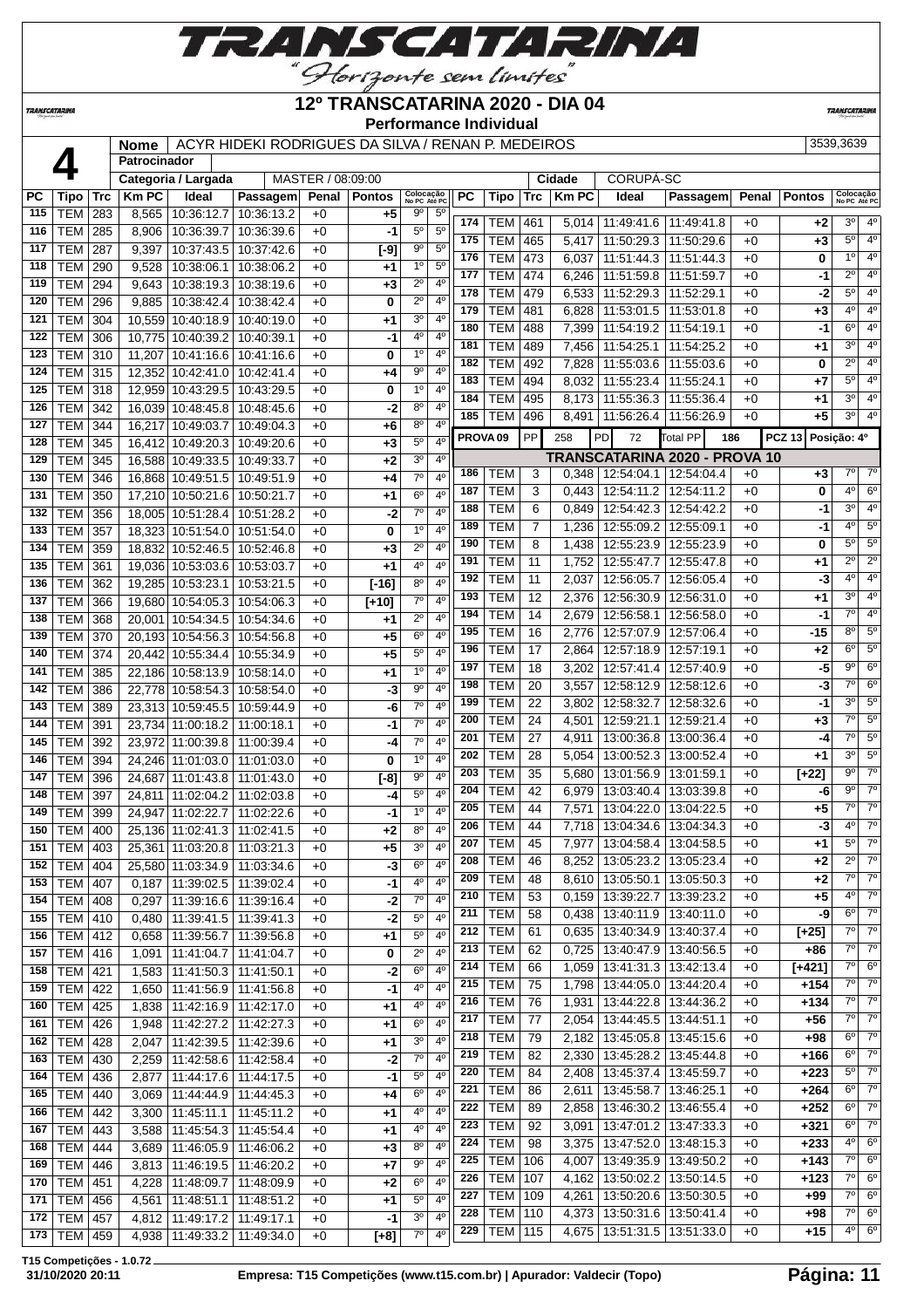

TRANSCATARINA

#### **12º TRANSCATARINA 2020 - DIA 04 Performance Individual**

**TRANSCATARIN** 

|                     |  |                                                    | Feriormance muiviqual |        |           |           |
|---------------------|--|----------------------------------------------------|-----------------------|--------|-----------|-----------|
| <b>Nome</b>         |  | ACYR HIDEKI RODRIGUES DA SILVA / RENAN P. MEDEIROS |                       |        |           | 3539.3639 |
| Patrocinador        |  |                                                    |                       |        |           |           |
| Categoria / Largada |  | MASTER / 08:09:00                                  |                       | Cidade | CORUPA-SC |           |

| РC                  | Tipo   Trc      |     | <b>Km PC</b> |    | Ideal                           | Passagem        | Penal |                  | <b>Pontos</b> | Colocação<br>No PC Até PC |                | <b>PC</b> |  | Tipo $ $ Trc $ $ Km PC | Ideal | Passagem | Penal   Pontos | Colocação<br>No PC Até PC |
|---------------------|-----------------|-----|--------------|----|---------------------------------|-----------------|-------|------------------|---------------|---------------------------|----------------|-----------|--|------------------------|-------|----------|----------------|---------------------------|
| 230                 | <b>TEM 119</b>  |     |              |    | 5,052   13:52:15.4   13:52:23.6 |                 | $+0$  |                  | $+82$         | $6^{\circ}$               | $5^{\circ}$    |           |  |                        |       |          |                |                           |
| 231                 | TEM             | 123 |              |    | 0,454   13:59:37.8              | 13:59:37.8      | $+0$  |                  | 0             | $1^{\circ}$               | $5^{\circ}$    |           |  |                        |       |          |                |                           |
| 232                 | <b>TEM</b>      | 125 | 0,751        |    | 14:00:08.7                      | 14:00:08.4      | $+0$  |                  | -3            | $6^{\circ}$               | $5^{\circ}$    |           |  |                        |       |          |                |                           |
| 233                 | <b>TEM</b>      | 127 |              |    | 1,010   14:00:32.9              | 14:00:33.0      | $+0$  |                  | $+1$          | $2^{\circ}$               | $5^{\circ}$    |           |  |                        |       |          |                |                           |
| 234                 | TEM             | 130 |              |    | 1,239   14:01:18.6              | 14:01:18.2      | $+0$  |                  | -4            | 4°                        | $5^{\circ}$    |           |  |                        |       |          |                |                           |
| 235                 | <b>TEM</b>      | 133 |              |    | 1,513   14:02:00.0              | 14:02:00.8      | $+0$  |                  | $+8$          | $6^{\circ}$               | $5^{\circ}$    |           |  |                        |       |          |                |                           |
| 236                 | <b>TEM</b>      | 136 | 1,807        |    | 14:02:27.7                      | 14:02:28.4      | $+0$  |                  | +7            | $6^{\circ}$               | $5^{\circ}$    |           |  |                        |       |          |                |                           |
| 237                 | <b>TEM</b>      | 140 | 2,228        |    | 14:03:02.8                      | 14:03:02.3      | $+0$  |                  | -5            | $5^{\circ}$               | $5^{\circ}$    |           |  |                        |       |          |                |                           |
| 238                 | TEM             | 142 |              |    | 2,497   14:03:38.1              | 14:03:36.6      | $+0$  |                  | $-15$         | $8^{\circ}$               | $5^{\circ}$    |           |  |                        |       |          |                |                           |
| 239                 | <b>TEM 142</b>  |     |              |    | 2,581   14:03:48.2              | 14:03:54.0      | $+0$  |                  | $+58$         | $7^\circ$                 | $5^{\circ}$    |           |  |                        |       |          |                |                           |
| 240                 | <b>TEM 143</b>  |     | 2,694        |    | 14:04:00.8                      | 14:04:08.9      | $+0$  |                  | $+81$         | 80                        | $5^{\circ}$    |           |  |                        |       |          |                |                           |
| 241                 | TEM             | 145 | 2,961        |    | 14:04:21.0                      | 14:04:29.3      | $+0$  |                  | +83           | $8^{\circ}$               | $5^{\circ}$    |           |  |                        |       |          |                |                           |
| 242                 | <b>TEM 147</b>  |     | 3,456        |    | 14:06:18.6                      | 14:06:15.8      | $+0$  |                  | $[-28]$       | 80                        | $5^{\circ}$    |           |  |                        |       |          |                |                           |
| 243                 | <b>TEM 149</b>  |     |              |    | 3,630   14:06:40.1              | 14:06:40.1      | $+0$  |                  | 0             | $2^{\circ}$               | $5^{\circ}$    |           |  |                        |       |          |                |                           |
| 244                 | TEM             | 151 |              |    | 3,802   14:06:59.0              | 14:06:58.6      | $+0$  |                  | -4            | 4º                        | $5^{\circ}$    |           |  |                        |       |          |                |                           |
| 245                 | <b>TEM</b>      | 151 | 3,898        |    | 14:07:07.2                      | 14:07:07.1      | $+0$  |                  | -1            | 3 <sup>o</sup>            | $5^{\circ}$    |           |  |                        |       |          |                |                           |
| 246                 | <b>TEM</b>      | 153 |              |    | 4,050 14:07:21.7                | 14:07:22.0      | $+0$  |                  | $+3$          | 1 <sup>0</sup>            | $5^{\circ}$    |           |  |                        |       |          |                |                           |
| 247                 | TEM             | 154 |              |    | 4,110   14:07:27.0              | 14:07:27.1      | $+0$  |                  | $+1$          | $1^{\circ}$               | 5 <sup>0</sup> |           |  |                        |       |          |                |                           |
| 248                 | <b>TEM 159</b>  |     |              |    | 4,809 14:08:43.5                | 14:09:00.3      | $+0$  |                  | $+168$        | $5^{\circ}$               | $5^{\circ}$    |           |  |                        |       |          |                |                           |
| 249                 | <b>TEM</b>      | 162 |              |    | 5,019   14:09:09.4              | 14:09:21.4      | $+0$  |                  | $+120$        | $5^{\circ}$               | $5^{\circ}$    |           |  |                        |       |          |                |                           |
| 250                 | <b>TEM</b>      | 165 |              |    | 5,260   14:09:37.5              | 14:09:43.6      | $+0$  |                  | +61           | $5^{\circ}$               | $5^{\circ}$    |           |  |                        |       |          |                |                           |
| 251                 | <b>TEM</b>      | 166 |              |    | 5,428   14:09:49.6              | 14:09:54.6      | $+0$  |                  | $+50$         | 40                        | $5^{\circ}$    |           |  |                        |       |          |                |                           |
| 252                 | TEM             | 168 |              |    | 5,504   14:09:57.4              | 14:10:02.2      | $+0$  |                  | +48           | 40                        | $5^{\circ}$    |           |  |                        |       |          |                |                           |
| 253                 | <b>TEM</b>      | 172 |              |    | 5,854   14:10:37.6              | 14:10:37.7      | $+0$  |                  | $+1$          | $2^{\circ}$               | $4^{\circ}$    |           |  |                        |       |          |                |                           |
| 254                 | <b>TEM</b>      | 174 |              |    | 6,160   14:11:08.0              | 14:11:07.2      | $+0$  |                  | -8            | 40                        | $4^{\circ}$    |           |  |                        |       |          |                |                           |
| 255                 | <b>TEM</b>      | 175 | 6,392        |    | 14:11:33.9                      | 14:11:33.5      | $+0$  |                  | -4            | 3 <sup>o</sup>            | 4 <sup>0</sup> |           |  |                        |       |          |                |                           |
| 256                 | <b>TEM</b>      | 179 | 6,745        |    | 14:12:31.9                      | 14:12:30.2      | $+0$  |                  | $-17$         | $5^{\circ}$               | $4^{\circ}$    |           |  |                        |       |          |                |                           |
| 257                 | TEM             | 180 |              |    | 6,952   14:12:50.0              | 14:12:48.1      | $+0$  |                  | $[-19]$       | 4 <sup>0</sup>            | $4^{\circ}$    |           |  |                        |       |          |                |                           |
| 258                 | <b>TEM</b>      | 186 |              |    | 7,740   14:14:07.9   14:14:19.6 |                 | $+0$  |                  | $+117$        | 4º                        | $4^{\circ}$    |           |  |                        |       |          |                |                           |
| 259                 | <b>TEM</b>      | 188 |              |    | 7,889   14:14:29.0              | 14:14:41.6      | $+0$  |                  | $+126$        | $6^{\circ}$               | $4^{\circ}$    |           |  |                        |       |          |                |                           |
| 260                 | <b>TEM</b>      | 194 |              |    | 8,294   14:15:23.8              | 14:15:28.8      | $+0$  |                  | $+50$         | $5^{\circ}$               | $4^{\circ}$    |           |  |                        |       |          |                |                           |
| 261                 | $TEM$ 197       |     |              |    | 8,460   14:15:49.8              | 14:15:47.7      | $+0$  |                  | $[-21]$       | $5^{\circ}$               | $4^{\circ}$    |           |  |                        |       |          |                |                           |
| 262                 | <b>TEM 201</b>  |     |              |    | 8,779   14:16:37.5              | 14:16:37.6      | $+0$  |                  | $+1$          | 3 <sup>o</sup>            | $4^{\circ}$    |           |  |                        |       |          |                |                           |
| 263                 | <b>TEM 203</b>  |     |              |    | 8,938 14:16:53.7                | 14:16:53.2      | $+0$  |                  | -5            | 3 <sup>o</sup>            | $4^{\circ}$    |           |  |                        |       |          |                |                           |
| 264                 | TEM             | 207 | 9,426        |    | 14:17:47.3                      | 14:17:47.4      | $+0$  |                  | $+1$          | 3 <sup>o</sup>            | $4^{\circ}$    |           |  |                        |       |          |                |                           |
| 265                 | <b>TEM 209</b>  |     |              |    | $9,671$   14:18:10.4            | 14:18:08.6      | $+0$  |                  | $-18$         | $7^\circ$                 | 4 <sup>0</sup> |           |  |                        |       |          |                |                           |
| 266                 | <b>TEM 209</b>  |     |              |    | $9,706$   14:18:17.4            | 14:18:15.3      | $+0$  |                  | $[-21]$       | $5^{\circ}$               | $4^{\circ}$    |           |  |                        |       |          |                |                           |
| 267                 | <b>TEM 210</b>  |     |              |    | 9,750   14:18:22.9   14:18:23.0 |                 | $+0$  |                  | $+1$          | $2^{\circ}$               | $4^{\circ}$    |           |  |                        |       |          |                |                           |
|                     | $268$ TEM 215   |     |              |    | 10,162 14:19:28.0 14:19:28.6    |                 | $+0$  |                  | $+6$          | 3 <sup>°</sup>            | $4^{\circ}$    |           |  |                        |       |          |                |                           |
| 269                 | TEM 219         |     |              |    | 10,304 14:19:48.1               | 14:19:48.7      | $+0$  |                  | $+6$          | $2^{\circ}$               | $4^{\circ}$    |           |  |                        |       |          |                |                           |
| 270                 | $TEM$ 220       |     |              |    | 10,450 14:19:59.1               | 14:19:59.1      | $+0$  |                  | 0             | $1^{\circ}$               | $4^{\circ}$    |           |  |                        |       |          |                |                           |
|                     | 271   TEM   222 |     |              |    | 10,633 14:20:21.5               | 14:20:21.6      | $+0$  |                  | $+1$          | 3 <sup>o</sup>            | $4^{\circ}$    |           |  |                        |       |          |                |                           |
| 272                 | <b>TEM 232</b>  |     |              |    | 11,512 14:22:09.9               | 14:22:09.0      | $+0$  |                  | -9            | $6^{\circ}$               | $4^{\circ}$    |           |  |                        |       |          |                |                           |
| 273                 | TEM 234         |     |              |    | 11,798 14:22:44.2               | 14:22:42.3      | $+0$  |                  | -19           | $7^{\circ}$               | $4^{\circ}$    |           |  |                        |       |          |                |                           |
|                     | 274   TEM   236 |     |              |    | 11,929 14:22:59.5               | 14:22:58.5      | $+0$  |                  | $-10$         | $6^{\circ}$               | $4^{\circ}$    |           |  |                        |       |          |                |                           |
|                     | 275   TEM   237 |     |              |    | 12,046 14:23:16.3               | 14:23:15.8      | $+0$  |                  | -5            | 3 <sup>o</sup>            | $4^{\circ}$    |           |  |                        |       |          |                |                           |
|                     | 276   TEM       | 240 |              |    | 12,455 14:24:22.7               | 14:24:22.9      | $+0$  |                  | $+2$          | $2^{\circ}$               | 4°             |           |  |                        |       |          |                |                           |
| PROVA <sub>10</sub> |                 | PP  | 4.310        | PD | 557                             | Total PP        | 3.753 | PCZ <sub>5</sub> |               | Posição: 4º               |                |           |  |                        |       |          |                |                           |
| <b>TOTAL</b>        |                 | PP  | 4.780        | PD | 687                             | <b>Total PP</b> | 4.093 | <b>PCZ 39</b>    |               |                           |                |           |  |                        |       |          |                |                           |
|                     |                 |     |              |    |                                 |                 |       |                  |               |                           |                |           |  |                        |       |          |                |                           |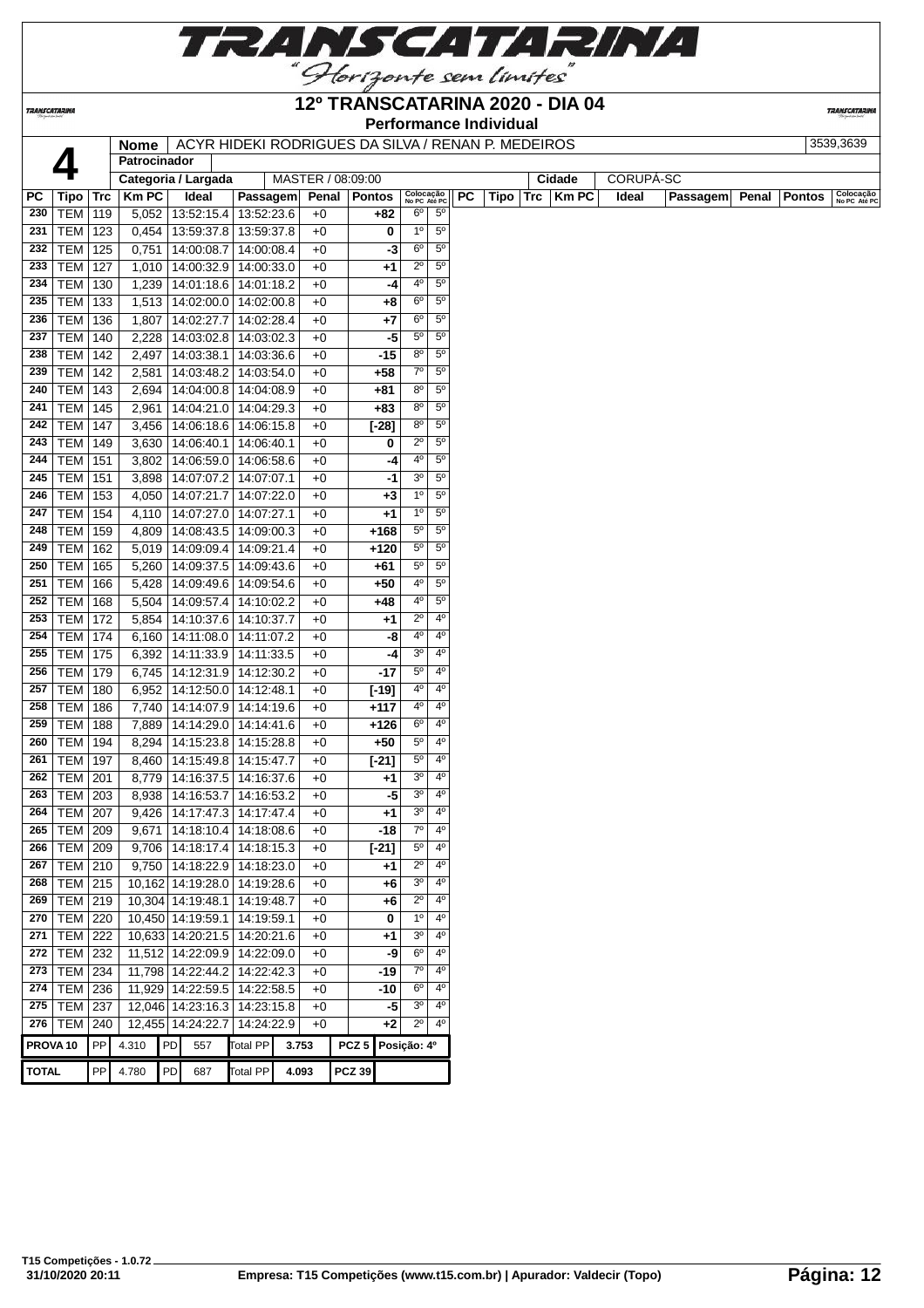

**TRANSCATARINA** 

#### **12º TRANSCATARINA 2020 - DIA 04 Performance Individual**

**TRANSCATARIN** 

#### **Nome** VICTOR PUDELL / RONALDO WILLIAN RODRIGUES DOS SANTOS 3520,3629

|              |                |     | Patrocinador |                                   |                                      |                   |               |                               |                               |                 |                                  |                 |                |                                                    |                                      |              |                              |                           |                        |
|--------------|----------------|-----|--------------|-----------------------------------|--------------------------------------|-------------------|---------------|-------------------------------|-------------------------------|-----------------|----------------------------------|-----------------|----------------|----------------------------------------------------|--------------------------------------|--------------|------------------------------|---------------------------|------------------------|
|              |                |     |              | Categoria / Largada               |                                      | MASTER / 08:04:00 |               |                               |                               |                 |                                  |                 | Cidade         | <b>TOLEDO-PR</b>                                   |                                      |              |                              |                           |                        |
| <b>PC</b>    | Tipo           | Trc | <b>Km PC</b> | Ideal                             | Passagem                             | Penal             | <b>Pontos</b> | Colocação<br>No PC Até PC     |                               | PC              | <b>Tipo</b>                      | Trc             | <b>KmPC</b>    | Ideal                                              | Passagem                             | Penal        | <b>Pontos</b>                | Colocação<br>No PC Até PC |                        |
|              |                |     |              |                                   | <b>TRANSCATARINA 2020 - PROVA 08</b> |                   |               |                               |                               | 59              | TEM                              | 139             | 4,677          | 09:36:31.0                                         | 09:36:31.3                           | $+0$         | $+3$                         | $5^{\circ}$               | $1^{\circ}$            |
| 1            | <b>TEM</b>     | 5   | 0,458        | 08:48:34.2   08:48:33.9           |                                      | $+0$              | -3            | $7^\circ$                     | $7^\circ$                     | 60              | <b>ROT</b>                       | 149             | 5,386          | 09:37:55.5 09:38:01.1                              |                                      | $+0$         | 0                            | $\overline{0^{\circ}}$    | $0^{\circ}$            |
| $\mathbf{2}$ | <b>TEM</b>     | 5   | 0,614        | 08:48:47.6                        | 08:48:47.8                           | $+0$              | $+2$          | $8^{\circ}$                   | $8^{\circ}$                   | 61              | <b>TEM</b>                       | 152             | 5,708          | 09:39:11.2 09:39:10.7                              |                                      | $+0$         | -5                           | $\overline{7^{\circ}}$    | 1 <sup>o</sup>         |
| 3            | <b>TEM</b>     | 7   | 0,793        | 08:49:05.2                        | 08:49:05.1                           | $+0$              | $-1$          | $8^{\circ}$                   | $9^{\circ}$                   | 62              | <b>TEM</b>                       | 154             | 5,898          | 09:39:31.0 09:39:31.2                              |                                      | $+0$         | $+2$                         | 3 <sup>0</sup>            | 1 <sup>0</sup>         |
| 4            | <b>TEM</b>     | 10  | 1,469        | 08:49:56.9                        | 08:49:56.9                           | $+0$              | 0             | 1 <sup>0</sup>                | $5^{\circ}$                   | 63              | <b>TEM</b>                       | 158             | 6,444          | 09:40:31.2                                         | 09:40:31.5                           | $+0$         | +3                           | 5°                        | $1^{\circ}$            |
| 5            | <b>TEM</b>     | 13  | 2,122        | 08:50:49.8                        | 08:50:49.8                           | $+0$              | 0             | $2^{\circ}$                   | 4 <sup>0</sup>                | 64              | <b>TEM</b>                       | 163             | 6,838          | 09:41:17.2                                         | 09:41:17.4                           | $+0$         | +2                           | 3 <sup>0</sup>            | 1 <sup>0</sup>         |
| 6            | <b>TEM</b>     | 16  | 3,228        | 08:52:20.7                        | 08:52:20.8                           | $+0$              | $+1$          | $4^{\circ}$                   | 1 <sup>0</sup>                | 65              | <b>TEM</b>                       | 163             |                |                                                    |                                      |              | $-4$                         | $7^\circ$                 | $1^{\circ}$            |
| 7            | <b>TEM</b>     | 16  | 3,321        | 08:52:29.2                        | 08:52:29.3                           | $+0$              | $+1$          | $2^{\circ}$                   | 1 <sup>0</sup>                | 66              | <b>TEM</b>                       | 165             | 7,005          | 09:41:32.6                                         | 09:41:32.2                           | $+0$<br>$+0$ |                              | 8 <sup>o</sup>            | 3 <sup>0</sup>         |
| 8            | <b>TEM</b>     | 17  | 3,393        | 08:52:34.9                        | 08:52:35.2                           | $+0$              | $+3$          | 3 <sup>o</sup>                | 1 <sup>0</sup>                | 67              |                                  |                 | 7,221          | 09:41:53.8                                         | 09:41:54.9                           |              | $[+11]$                      | $\overline{9^{\circ}}$    | $6^{\circ}$            |
| 9            | <b>TEM</b>     | 18  | 3,661        | 08:52:54.2                        | 08:52:54.1                           | $+0$              | $-1$          | 6 <sup>o</sup>                | 1 <sup>0</sup>                |                 | <b>TEM</b>                       | 169             | 7,558          | 09:42:42.3                                         | 09:42:43.6                           | $+0$         | [+13]                        | $9^{\circ}$               | $\overline{7^{\circ}}$ |
| 10           | <b>TEM</b>     | 20  | 4,006        | 08:53:17.2                        | 08:53:17.4                           | $+0$              | $+2$          | 6 <sup>o</sup>                | 10                            | 68              | <b>TEM</b>                       | $\frac{1}{171}$ | 7,835          | 09:43:06.3                                         | 09:43:06.7                           | $+0$         | +4                           | $5^{\circ}$               | $7^\circ$              |
| 11           | <b>TEM</b>     | 21  | 4,508        | 08:53:49.5                        | 08:53:49.4                           | $+0$              | $-1$          | $5^{\circ}$                   | 1 <sup>0</sup>                | 69              | <b>TEM</b>                       | 173             | 8,122          | 09:43:32.7                                         | 09:43:32.6                           | $+0$         | -1                           | $\overline{7^{\circ}}$    |                        |
| 12           | <b>TEM</b>     | 27  | 5,022        | 08:54:41.1                        | 08:54:41.1                           | $+0$              | 0             | 1 <sup>0</sup>                | 1 <sup>0</sup>                | 70              | <b>TEM</b>                       | 178             | 0,195          | 09:47:58.9 09:47:59.2                              |                                      | $+0$         | $+3$                         |                           | 8 <sup>o</sup>         |
| 13           | <b>TEM</b>     | 28  | 5,292        | 08:55:13.8                        | 08:55:13.4                           | $+0$              | -4            | $8^{\circ}$                   | 1 <sup>0</sup>                | 71              | <b>TEM</b>                       | 182             | 0,837          | 09:49:00.6                                         | 09:49:00.5                           | $+0$         | -1                           | $7^\circ$                 | $7^\circ$              |
| 14           | <b>TEM</b>     | 29  | 5,537        | 08:55:35.5                        | 08:55:35.3                           | $+0$              | $-2$          | 3 <sup>o</sup>                | 1 <sup>0</sup>                | 72              | <b>TEM</b>                       | 184             | 1,518          | 09:49:56.3                                         | 09:49:56.2                           | $+0$         | -1                           | 4 <sup>0</sup>            | $8^{\circ}$            |
| 15           | <b>TEM</b>     | 32  | 5,984        | 08:56:22.1                        | 08:56:22.1                           | $+0$              | 0             | 1 <sup>0</sup>                | 1 <sup>0</sup>                | $\overline{73}$ | <b>TEM</b>                       | 185             | 1,841          | 09:50:20.8                                         | 09:50:20.8                           | $+0$         | 0                            | 3 <sup>0</sup>            | $5^{\circ}$            |
| 16           | <b>TEM</b>     | 32  | 6,171        | 08:56:38.1                        | 08:56:38.4                           | $+0$              | $+3$          | $7^\circ$                     | 1 <sup>0</sup>                | 74              | <b>TEM</b>                       | 187             | 2,220          | 09:51:00.6                                         | 09:51:00.5                           | $+0$         | $-1$                         | $2^{\circ}$               | $5^{\circ}$            |
| 17           | <b>TEM</b>     | 37  | 6,638        | 08:57:56.1                        | 08:57:55.8                           | $+0$              | -3            | $2^{\circ}$                   | 1 <sup>0</sup>                | 75              | <b>TEM</b>                       | 188             | 2,385          | 09:51:12.4                                         | 09:51:12.3                           | $+0$         | $-1$                         | 3 <sup>0</sup>            | $5^\circ$              |
| 18           | <b>TEM</b>     | 39  | 6,747        | 08:58:07.7                        | 08:58:07.7                           | $+0$              | 0             | $2^{\circ}$                   | 1 <sup>0</sup>                | 76              | <b>TEM</b>                       | 189             | 2,663          | 09:51:35.0                                         | 09:51:35.4                           | $+0$         | +4                           | $6^{\circ}$               | $5^{\circ}$            |
| 19           | <b>TEM</b>     | 43  | 7,375        | 08:59:09.3                        | 08:59:09.6                           | $+0$              | $+3$          | $5^{\circ}$                   | 1 <sup>0</sup>                | 77              | <b>TEM</b>                       | 192             | 3,284          | 09:52:29.2                                         | 09:52:29.1                           | $+0$         | $-1$                         | $\overline{2^{\circ}}$    | $5^{\circ}$            |
| 20           | <b>TEM</b>     | 47  | 8,108        | 09:00:12.4                        | 09:00:12.4                           | $+0$              | 0             | 1 <sup>0</sup>                | 1 <sup>0</sup>                | 78              | <b>TEM</b>                       | 193             | 3,477          | 09:52:42.2                                         | 09:52:42.1                           | $+0$         | $-1$                         | $2^{\circ}$               | $5^{\circ}$            |
| 21           | <b>TEM</b>     | 48  | 8,203        | 09:00:19.9                        | 09:00:20.0                           | $+0$              | $+1$          | 4°                            | 1 <sup>0</sup>                | 79              | <b>TEM</b>                       | 195             | 3,857          | 09:53:18.4                                         | 09:53:17.9                           | $+0$         | -5                           | 80                        | $6^{\circ}$            |
| 22           | <b>TEM</b>     | 49  | 8,442        | 09:00:37.1                        | 09:00:37.7                           | $+0$              | $+6$          | $8^{\circ}$                   | 1 <sup>0</sup>                | 80              | <b>TEM</b>                       | 196             | 3,950          | 09:53:27.4                                         | 09:53:27.9                           | $+0$         | $+5$                         | $5^{\circ}$               | $5^{\circ}$            |
| 23           | <b>TEM</b>     | 50  | 8,670        | 09:00:56.5                        | 09:00:56.5                           | $+0$              | 0             | 1 <sup>0</sup>                | 1 <sup>0</sup>                | 81              | <b>TEM</b>                       | 198             | 4,141          | 09:53:49.6                                         | 09:53:49.1                           | $+0$         | $-5$                         | 80                        | $6^{\circ}$            |
| 24           | <b>TEM</b>     | 54  | 9,038        | 09:01:29.2                        | 09:01:29.3                           | $+0$              | $+1$          | 3 <sup>o</sup>                | 1 <sup>0</sup>                | $\overline{82}$ | <b>TEM</b>                       | 198             | 4,345          | 09:54:08.4                                         | 09:54:08.1                           | $+0$         | -3                           | $\overline{7^{\circ}}$    | $\overline{7^{\circ}}$ |
| 25           | <b>TEM</b>     | 57  | 10,040       | 09:02:42.0                        | 09:02:41.9                           | $+0$              | -1            | 3 <sup>o</sup>                | 1 <sup>0</sup>                | 83              | <b>TEM</b>                       | 200             | 4,730          | 09.54:46.9                                         | 09:54:46.5                           | $+0$         | $-4$                         | $8^{\circ}$               | 8 <sup>o</sup>         |
| 26           | <b>TEM</b>     | 58  | 10,246       | 09:02:56.1                        | 09:02:56.3                           | $+0$              | $+2$          | $7^\circ$                     | 10                            | 84              | <b>TEM</b>                       | 200             | 5,055          | 09:55:14.8                                         | 09:55:14.9                           | $+0$         | +1                           | $5^{\circ}$               | $\overline{7^{\circ}}$ |
| 27           | <b>TEM</b>     | 58  | 10,522       | 09:03:16.8                        | 09:03:17.7                           | $+0$              | $[+9]$        | $7^\circ$                     | 1 <sup>0</sup>                | 85              | <b>TEM</b>                       | 202             | 5,376          | 09:56:14.8                                         | 09:56:14.8                           | $+0$         | 0                            | 1 <sup>0</sup>            | $6^{\circ}$            |
| 28           | <b>TEM</b>     |     |              |                                   |                                      |                   |               | 8 <sup>o</sup>                | $2^{\circ}$                   | 86              | <b>TEM</b>                       | 209             | 6,443          | 09:58:04.5                                         | 09:58:04.4                           | $+0$         | $-1$                         | 3 <sup>0</sup>            | $5^{\circ}$            |
|              |                | 59  | 10,587       | 09:03:22.3                        | 09:03:23.1                           | $+0$              | $[+8]$        | $2^{\circ}$                   | 1 <sup>0</sup>                | 87              | <b>TEM</b>                       | 213             | 7,113          | 09:59:16.6                                         | 09:59:16.6                           | $+0$         | 0                            | $2^{\circ}$               | $5^\circ$              |
| 29           | <b>TEM</b>     | 62  | 11,405       | 09:04:49.0                        | 09:04:49.0                           | $+0$              | 0             |                               |                               | 88              | <b>TEM</b>                       | 214             | 7,209          | 09:59:25.6                                         | 09:59:26.8                           | $+0$         | $[+12]$                      | $\overline{9^0}$          | $8^{\circ}$            |
| 30           | <b>TEM</b>     | 68  | 11,987       | 09:05:35.9                        | 09:05:35.7                           | $+0$              | $-2$          | $7^\circ$                     | $2^{\circ}$<br>1 <sup>0</sup> | 89              | TEM                              | 224             | 8,502          | 10:01:48.6   10:01:48.4                            |                                      | $+0$         | -2                           | $5^{\circ}$               | 8 <sup>o</sup>         |
| 31           | <b>TEM</b>     | 69  | 12,415       | 09:06:03.6                        | 09:06:03.6                           | $+0$              | 0             | $3^{\circ}$<br>8 <sup>o</sup> | $2^{\circ}$                   |                 | PROVA <sub>08</sub>              | PP              | 223            | PD<br>72                                           | <b>Total PP</b><br>151               |              | Posição: 5º<br><b>PCZ 20</b> |                           |                        |
| 32           | <b>TEM</b>     | 72  | 12,866       | 09:06:38.3                        | 09:06:38.5                           | $+0$              | $+2$          | 4 <sup>0</sup>                | 1 <sup>0</sup>                |                 |                                  |                 |                |                                                    | <b>TRANSCATARINA 2020 - PROVA 09</b> |              |                              |                           |                        |
| 33           | <b>TEM</b>     | 76  |              | 13,674 09:07:37.3                 | 09:07:37.5                           | $+0$              | $+2$          |                               |                               | 90              | TEM                              | 232             | 0,276          | 10:18:51.0   10:18:51.5                            |                                      | $+0$         | $+5$                         | $4^{\circ}$               | $4^{\circ}$            |
| 34           | <b>TEM</b>     | 77  | 14,146       | 09:08:11.9                        | 09:08:12.1                           | $+0$              | $+2$          | $5^{\circ}$                   | 1 <sup>0</sup>                | 91              | TEM                              | 234             | 0,421          | 10:19:04.0                                         | 10:19:04.2                           | $+0$         | $+2$                         | 3 <sup>0</sup>            | $5^{\circ}$            |
| 35           | <b>TEM</b>     | 77  | 14,354       | 09:08:25.7                        | 09:08:25.8                           | $+0$              | $+1$          | $2^{\circ}$                   | 1 <sup>0</sup>                | 92              | TEM                              | 238             | 0,770          | 10:20:03.9   10:20:04.3                            |                                      | $+0$         | +4                           | $7^{\circ}$               | $5^{\circ}$            |
| 36           | <b>TEM</b>     | 78  |              | 14,591 09:08:44.1                 | 09:08:44.6                           | $+0$              | $+5$          | 6 <sup>o</sup>                | 1 <sup>0</sup>                | 93              | <b>TEM 240</b>                   |                 |                | 1,115   10:20:40.3   10:20:40.8                    |                                      | $+0$         | $+5$                         | $5^{\circ}$               | $6^{\circ}$            |
| 37           | <b>TEM</b>     | 80  |              | 15,089 09:09:36.8 09:09:36.9      |                                      | $+0$              | +1            | 4 <sup>0</sup>                | 1 <sup>0</sup>                | 94              | <b>TEM 242</b>                   |                 | 1,438          | 10:21:05.5   10:21:05.5                            |                                      | $+0$         | 0                            | 1 <sup>0</sup>            | $4^{\circ}$            |
| 38           | <b>TEM</b>     | 83  |              | 15,461 09:10:13.3 09:10:13.3      |                                      | $+0$              | 0             | $2^{\circ}$                   | 1 <sup>0</sup>                | 95              | <b>TEM 244</b>                   |                 | 2,001          | 10:21:45.3 10:21:45.0                              |                                      | $+0$         | $-3$                         | $6^{\circ}$               | $6^{\circ}$            |
| 39           | <b>TEM</b>     | 85  |              | 15,795 09:10:39.9 09:10:39.7      |                                      | $+0$              | $-2$          | $8^{\circ}$                   | $1^{\circ}$                   | 96              | <b>TEM 246</b>                   |                 |                | 10:21:52.7   10:21:52.9                            |                                      |              | $+2$                         | $3^{\circ}$               | 4 <sup>o</sup>         |
| 40           | <b>TEM</b>     | 86  |              | 15,915 09:10:49.2 09:10:49.2      |                                      | $+0$              | 0             | 1 <sup>0</sup>                | 1 <sup>0</sup>                | 97              | <b>TEM 246</b>                   |                 | 2,095          |                                                    |                                      | $+0$<br>$+0$ |                              | $1^{\circ}$               | $4^{\circ}$            |
| 41           | <b>TEM</b>     | 87  |              | 16,142 09:11:06.1                 | 09:11:06.2                           | $+0$              | $+1$          | $7^\circ$                     | 1 <sup>o</sup>                | 98              | <b>TEM 249</b>                   |                 | 2,419<br>3,147 | 10:22:17.0   10:22:17.0                            |                                      |              | 0                            | $2^{\circ}$               | 1 <sup>o</sup>         |
| 42           | <b>TEM</b>     | 88  |              | 16,453 09:11:26.6 09:11:26.3      |                                      | $+0$              | $-3$          | 8 <sup>o</sup>                | 1 <sup>o</sup>                | 99              |                                  |                 |                | 10:23:16.8   10:23:16.7                            |                                      | $+0$         | -1                           | $6^{\circ}$               | 3 <sup>o</sup>         |
| 43           | <b>TEM</b>     | 90  |              | 16,937 09:12:03.4 09:12:03.5      |                                      | $+0$              | $+1$          | $5^{\circ}$                   | 1 <sup>0</sup>                | 100             | <b>TEM 251</b><br><b>TEM 254</b> |                 | 3,348          | 10:23:36.4   10:23:37.1<br>10:24:07.0   10:24:07.4 |                                      | $+0$         | +7                           | $8^{\circ}$               | $5^{\circ}$            |
| 44           | <b>TEM</b>     | 91  |              | 17,125 09:12:21.7 09:12:21.3      |                                      | $+0$              | $-4$          | $5^{\rm o}$                   | $1^{\circ}$                   |                 |                                  |                 | 3,679          |                                                    |                                      | $+0$         | +4                           | $4^{\circ}$               | $4^{\circ}$            |
| 45           | <b>TEM</b>     | 96  | 0,314        | 09:29:55.3 09:29:55.3             |                                      | $+0$              | 0             | 1 <sup>o</sup>                | 1 <sup>0</sup>                | 101             | TEM                              | 255             | 3,981          | 10:24:32.0   10:24:32.1                            |                                      | $+0$         | +1                           | $5^{\circ}$               | 4 <sup>o</sup>         |
| 46           | TEM            | 102 |              | $0,819$   09:30:36.9   09:30:36.9 |                                      | $+0$              | 0             | 1 <sup>0</sup>                | 1 <sup>0</sup>                | 102             | <b>TEM</b>                       | 256             | 4,214          | 10:24:48.6   10:24:48.2                            |                                      | $+0$         | $-4$                         |                           |                        |
| 47           | TEM            | 104 | 0,902        | 09:30:44.5   09:30:44.4           |                                      | $+0$              | -1            | 3 <sup>o</sup>                | 1 <sup>0</sup>                | 103             | <b>TEM</b>                       | 258             | 4,330          | 10:24:58.0   10:24:58.4                            |                                      | $+0$         | +4                           | $8^{\circ}$               | $7^\circ$              |
| 48           | TEM            | 106 | 1,020        | $09:30:57.5$ 09:30:57.8           |                                      | $+0$              | $+3$          | $4^{\circ}$                   | 1 <sup>0</sup>                | 104             | <b>TEM 259</b>                   |                 | 4,660          | 10:25:22.0   10:25:22.1                            |                                      | $+0$         | +1                           | $5^{\circ}$               | $6^{\circ}$            |
| 49           | TEM            | 108 | 1,110        | $09:31:06.2$ 09:31:06.0           |                                      | $+0$              | $-2$          | $7^\circ$                     | 1 <sup>0</sup>                | 105             | <b>TEM</b>                       | 260             | 4,758          | 10:25:30.2   10:25:30.8                            |                                      | $+0$         | +6                           | $7^\circ$                 | $7^\circ$              |
| 50           | <b>TEM 110</b> |     | 1,219        | 09:31:18.6 09:31:19.2             |                                      | $+0$              | $+6$          | 6 <sup>o</sup>                | 1 <sup>o</sup>                | 106             | <b>TEM 262</b>                   |                 | 4,966          | 10:25:51.6   10:25:52.0                            |                                      | $+0$         | +4                           | $7^\circ$                 | $8^{\circ}$            |
| 51           | <b>TEM 112</b> |     | 1,316        | 09:31:27.9 09:31:28.2             |                                      | $+0$              | $+3$          | 3 <sup>o</sup>                | 1 <sup>0</sup>                | 107             | <b>TEM 271</b>                   |                 | 6,349          | 10:27:58.3   10:27:58.5                            |                                      | $+0$         | +2                           | $7^\circ$                 | $8^{\circ}$            |
| 52           | <b>TEM 113</b> |     | 1,425        | 09:31:36.9 09:31:36.5             |                                      | $+0$              | $-4$          | $7^\circ$                     | $2^{\circ}$                   | 108             | <b>TEM 272</b>                   |                 | 6,544          | 10:28:14.1   10:28:13.5                            |                                      | $+0$         | -6                           | $5^{\circ}$               | $8^{\circ}$            |
| 53           | TEM            | 115 | 1,806        | 09:32:06.4 09:32:06.4             |                                      | $+0$              | 0             | 3 <sup>o</sup>                | 1 <sup>0</sup>                | 109             | <b>TEM 274</b>                   |                 | 6,796          | 10:28:33.0   10:28:32.8                            |                                      | $+0$         | $-2$                         | $8^{\circ}$               | $8^{\circ}$            |
| 54           | TEM            | 118 | 2,133        | 09:32:43.0 09:32:43.7             |                                      | $+0$              | $[+7]$        | 9 <sup>o</sup>                | $2^{\circ}$                   | 110             | <b>TEM 275</b>                   |                 | 7,019          | 10:28:48.2   10:28:47.7                            |                                      | $+0$         | $-5$                         | $7^\circ$                 | $8^{\circ}$            |
| 55           | ROT            | 122 | 2,730        | 09:33:25.5 09:34:37.5             |                                      | $+0$              | 0             | 0 <sup>o</sup>                | $0^{\circ}$                   | 111             | <b>TEM 276</b>                   |                 | 7,284          | 10:29:27.1   10:29:26.9                            |                                      | $+0$         | $-2$                         | $5^{\circ}$               | $8^{\circ}$            |
| 56           | TEM            | 122 | 2,987        | 09:33:46.1 09:33:46.1             |                                      | $+0$              | 0             | 3 <sup>o</sup>                | 1 <sup>0</sup>                | 112             | <b>TEM</b>                       | 280             | 7,688          | 10:29:59.2   10:29:59.1                            |                                      | $+0$         | -1                           | $6^{\circ}$               | $8^{\circ}$            |
| 57           | TEM            | 132 | 3,749        | 09:35:02.5 09:35:02.3             |                                      | $+0$              | $-2$          | $2^{\circ}$                   | 1 <sup>0</sup>                | 113             | <b>TEM 281</b>                   |                 | 7,817          | 10:30:10.6   10:30:10.4                            |                                      | $+0$         | $-2$                         | 3 <sup>o</sup>            | $6^{\circ}$            |
| 58           | TEM            | 136 | 4,237        | 09:35:50.9 09:35:49.7             |                                      | $+0$              | $[-12]$       | 90                            | 1 <sup>0</sup>                | 114             | <b>TEM 283</b>                   |                 | 8,249          | 10:30:49.0   10:30:48.9                            |                                      | $+0$         | $-1$                         | $5^{\circ}$               | 6 <sup>o</sup>         |
|              |                |     |              |                                   |                                      |                   |               |                               |                               |                 |                                  |                 |                |                                                    |                                      |              |                              |                           |                        |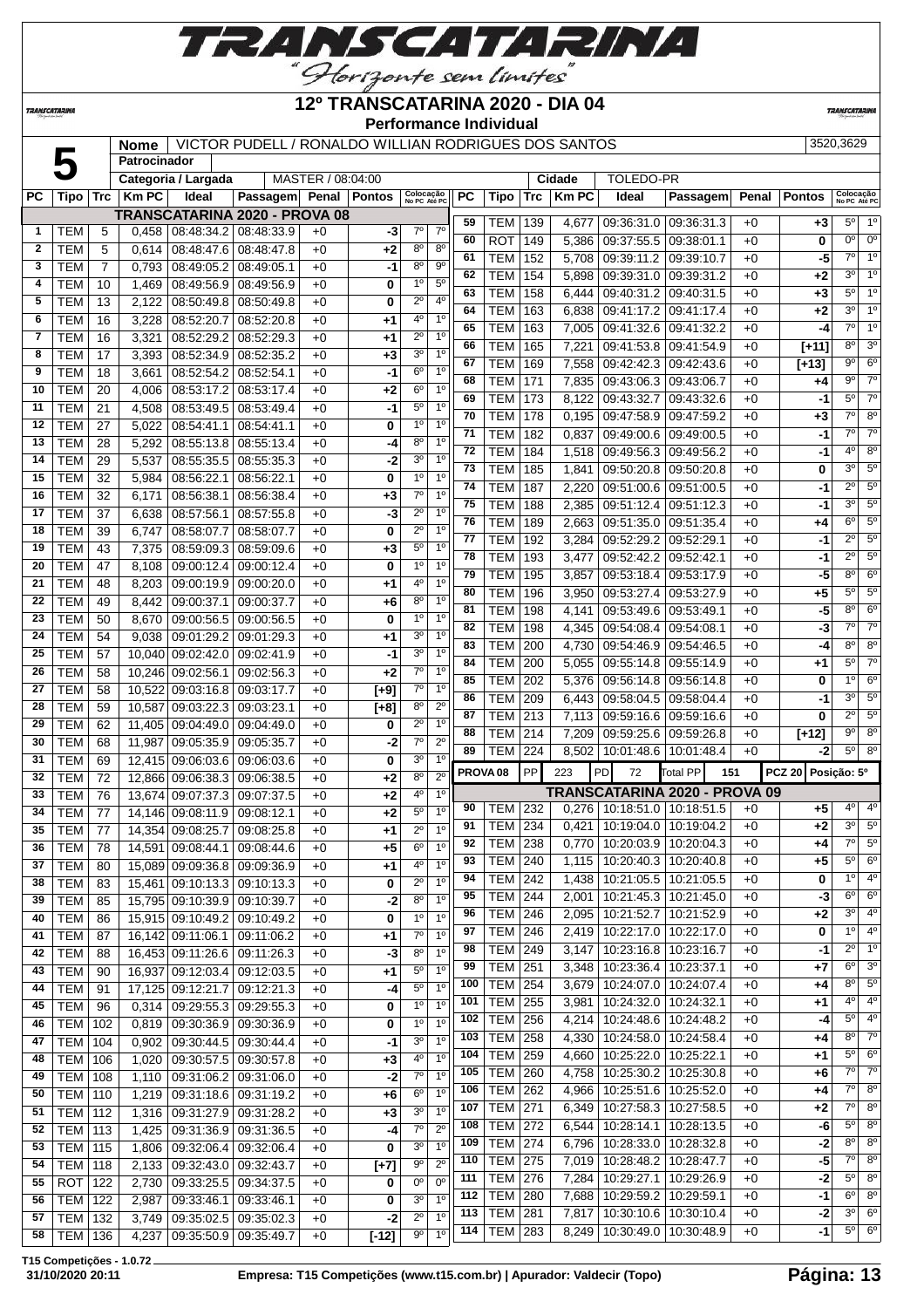

**TRANSCATARINA** 

#### **12º TRANSCATARINA 2020 - DIA 04 Performance Individual**

**TRANSCATARIN** 

#### **NOME VICTOR PUDELL / RONALDO WILLIAN RODRIGUES DOS SANTOS** 3520,3629 **Nome VIC**<br>Patrocinador

|           |                |            | <b>Nome</b>  |                                  | <u>VICTOR PUDELL / RONALDO WILLIAN RODRIGUES DOS SANTOS</u> |                   |                    |                           |                  |                     |                |                 |              |                                   |                               |       |               | ວວ∠ບ,ວ໐∠ອ                                |
|-----------|----------------|------------|--------------|----------------------------------|-------------------------------------------------------------|-------------------|--------------------|---------------------------|------------------|---------------------|----------------|-----------------|--------------|-----------------------------------|-------------------------------|-------|---------------|------------------------------------------|
|           |                |            | Patrocinador |                                  |                                                             |                   |                    |                           |                  |                     |                |                 |              |                                   |                               |       |               |                                          |
|           |                |            |              | Categoria / Largada              |                                                             | MASTER / 08:04:00 |                    |                           |                  |                     |                |                 | Cidade       | <b>TOLEDO-PR</b>                  |                               |       |               |                                          |
| <b>PC</b> | <b>Tipo</b>    | <b>Trc</b> | <b>Km PC</b> | Ideal                            | Passagem                                                    | Penal             | <b>Pontos</b>      | Colocação<br>No PC Até PC |                  | PC                  | Tipo           | Trc             | <b>Km PC</b> | Ideal                             | Passagem                      | Penal | <b>Pontos</b> | Colocação<br>No PC Até PC                |
| 115       | <b>TEM</b>     | 283        | 8,565        | 10:31:12.7                       | 10:31:12.6                                                  | $+0$              | -1                 | $6^{\circ}$               | $6^{\circ}$      | 174                 | TEM            | 461             |              | 5,014 11:44:41.6                  | 11:44:44.8                    | $+0$  | +32           | $7^\circ$<br>9º                          |
| 116       | <b>TEM</b>     | 285        | 8,906        | 10:31:39.7                       | 10:31:39.8                                                  | $+0$              | $+1$               | 4º                        | 6 <sup>o</sup>   | 175                 | <b>TEM</b>     | 465             | 5,417        | 11:45:29.3                        | 11:45:29.4                    | $+0$  | $+1$          | $1^{\circ}$<br>$7^\circ$                 |
| 117       | <b>TEM</b>     | 287        | 9,397        |                                  | 10:32:43.5   10:32:44.2                                     | $+0$              | $+7$               | 80                        | 6 <sup>o</sup>   | 176                 | <b>TEM</b>     | 473             | 6,037        | 11:46:44.3                        | 11:46:43.9                    | $+0$  | -4            | $7^{\circ}$<br>$7^\circ$                 |
| 118       | <b>TEM</b>     | 290        | 9,528        | 10:33:06.1   10:33:07.0          |                                                             | $+0$              | $[t-9]$            | 8 <sup>o</sup>            | $6^{\circ}$      | 177                 | <b>TEM</b>     | 474             |              |                                   |                               |       |               | $5^{\circ}$<br>$6^{\circ}$               |
| 119       | <b>TEM</b>     | 294        | 9,643        | 10:33:19.3 10:33:20.1            |                                                             | $+0$              | $[+8]$             | 6 <sup>o</sup>            | 6 <sup>o</sup>   |                     |                |                 | 6,246        | 11:46:59.8                        | 11:47:00.1                    | $+0$  | $+3$          | $6^{\circ}$<br>$6^{\circ}$               |
| 120       | <b>TEM</b>     | 296        | 9,885        | 10:33:42.4 10:33:42.3            |                                                             | $+0$              | -1                 | 3 <sup>o</sup>            | 6 <sup>o</sup>   | 178                 | <b>TEM</b>     | 479             | 6,533        | 11:47:29.3                        | 11:47:29.6                    | $+0$  | $+3$          |                                          |
| 121       | <b>TEM</b>     | 304        |              | 10,559 10:35:18.9 10:35:18.8     |                                                             | $+0$              | $-1$               | $5^{\circ}$               | $5^{\circ}$      | 179                 | <b>TEM</b>     | 481             | 6,828        | 11:48:01.5                        | 11:48:01.8                    | $+0$  | $+3$          | $6^{\circ}$<br>$6^{\circ}$               |
| 122       | <b>TEM</b>     | 306        |              | 10.775 10:35:39.2 10:35:39.4     |                                                             | $+0$              | $+2$               | $5^{\circ}$               | $5^{\circ}$      | 180                 | <b>TEM</b>     | 488             | 7,399        | 11:49:19.2                        | 11:49:19.1                    | $+0$  | $-1$          | 3 <sup>0</sup><br>$6^{\circ}$            |
| 123       | <b>TEM</b>     | 310        | 11,207       | 10:36:16.6   10:36:16.4          |                                                             | $+0$              | -2                 | 6 <sup>o</sup>            | 5 <sup>0</sup>   | 181                 | <b>TEM</b>     | 489             | 7,456        | 11:49:25.1                        | 11:49:24.4                    | $+0$  | $-7$          | $9^{\circ}$<br>$6^{\circ}$               |
| 124       | <b>TEM</b>     | 315        |              | 12,352 10:37:41.0 10:37:41.0     |                                                             | $+0$              | 0                  | $2^{\circ}$               | 5 <sup>0</sup>   | 182                 | <b>TEM</b>     | 492             | 7,828        | 11:50:03.6                        | 11:50:03.4                    | $+0$  | $-2$          | $6^{\circ}$<br>$6^{\circ}$               |
| 125       | <b>TEM</b>     | 318        |              | 12,959 10:38:29.5 10:38:29.8     |                                                             | $+0$              | $+3$               | $7^\circ$                 | $\overline{5^0}$ | 183                 | <b>TEM</b>     | 494             | 8,032        | 11:50:23.4                        | 11:50:23.5                    | $+0$  | +1            | 1 <sup>°</sup><br>$6^{\circ}$            |
| 126       | TEM            | 342        |              | 16,039 10:43:45.8 10:43:46.3     |                                                             | $+0$              | $+5$               | $9^{\circ}$               | 5 <sup>0</sup>   | 184                 | <b>TEM</b>     | 495             |              | 8,173   11:50:36.3                | 11:50:36.0                    | $+0$  | -3            | 4 <sup>o</sup><br>$6^{\circ}$            |
| 127       | <b>TEM</b>     | 344        | 16,217       | 10:44:03.7   10:44:03.8          |                                                             | $+0$              | +1                 | 30                        | 5 <sup>0</sup>   | 185                 | <b>TEM</b>     | 496             | 8,491        | 11:51:26.4                        | 11:51:28.0                    | $+0$  | $[+16]$       | $8^{\circ}$<br>$6^{\circ}$               |
| 128       | TEM            | 345        |              | 16,412 10:44:20.3                | 10:44:20.5                                                  | $+0$              | $+2$               | 4 <sup>0</sup>            | 5 <sup>0</sup>   | PROVA <sub>09</sub> |                | PP              | 376          | <b>PD</b><br>122                  | <b>Total PP</b><br>254        |       | PCZ6          | Posição: 6º                              |
|           |                |            |              |                                  |                                                             |                   |                    | $2^{\circ}$               | 5 <sup>0</sup>   |                     |                |                 |              |                                   | TRANSCATARINA 2020 - PROVA 10 |       |               |                                          |
| 129       | <b>TEM</b>     | 345        |              | 16.588 10:44:33.5 10:44:33.6     |                                                             | $+0$              | $+1$               |                           |                  | 186                 | <b>TEM</b>     | 3               |              | $0,348$   12:49:04.1   12:49:04.1 |                               | $+0$  | 0             | $2^{\circ}$<br>$2^{\circ}$               |
| 130       | <b>TEM</b>     | 346        |              | 16,868 10:44:51.5 10:44:52.0     |                                                             | $+0$              | $+5$               | 90                        | 5 <sup>0</sup>   | 187                 | <b>TEM</b>     | 3               | 0.443        | 12:49:11.2                        | 12:49:11.2                    | $+0$  | 0             | 1 <sup>°</sup><br>1 <sup>o</sup>         |
| 131       | <b>TEM</b>     | 350        |              | 17,210 10:45:21.6 10:45:22.1     |                                                             | $+0$              | $+5$               | $8^{\circ}$               | 5 <sup>0</sup>   | 188                 | <b>TEM</b>     | 6               |              | 12:49:42.3                        | 12:49:42.5                    | $+0$  | +2            | $4^{\circ}$<br>$\overline{2^0}$          |
| 132       | <b>TEM</b>     | 356        |              | 18.005 10:46:28.4 10:46:28.6     |                                                             | $+0$              | $+2$               | $5^{\circ}$               | 5 <sup>0</sup>   |                     |                |                 | 0,849        |                                   |                               |       |               | $9^{\circ}$<br>3 <sup>0</sup>            |
| 133       | <b>TEM</b>     | 357        |              | 18,323 10:46:54.0 10:46:55.1     |                                                             | $+0$              | $[+11]$            | 8 <sup>o</sup>            | $6^{\circ}$      | 189                 | <b>TEM</b>     | $\overline{7}$  | 1,236        | 12:50:09.2                        | 12:50:09.4                    | $+0$  | +2            |                                          |
| 134       | <b>TEM</b>     | 359        |              | 18,832 10:47:46.5 10:47:47.0     |                                                             | $+0$              | $+5$               | 40                        | 6 <sup>0</sup>   | 190                 | <b>TEM</b>     | 8               | 1,438        | 12:50:23.9                        | 12:50:23.9                    | $+0$  | 0             | 1 <sup>0</sup><br>$\overline{2^0}$       |
| 135       | <b>TEM</b>     | 361        |              | 19.036 10:48:03.6 10:48:03.7     |                                                             | $+0$              | $+1$               | $2^{\circ}$               | 6 <sup>0</sup>   | 191                 | <b>TEM</b>     | 11              | 1,752        | 12:50:47.7                        | 12:50:48.0                    | $+0$  | $+3$          | $\overline{5^0}$<br>3 <sup>0</sup>       |
| 136       | <b>TEM</b>     | 362        |              | 19,285 10:48:23.1 10:48:23.4     |                                                             | $+0$              | $+3$               | 3 <sup>o</sup>            | $5^{\circ}$      | 192                 | <b>TEM</b>     | 11              | 2,037        | 12:51:05.7                        | 12:51:06.0                    | $+0$  | $+3$          | $5^\circ$<br>$5^\circ$                   |
| 137       | <b>TEM</b>     | 366        |              | 19,680 10:49:05.3 10:49:05.0     |                                                             | $+0$              | -3                 | $5^{\circ}$               | $\overline{5^0}$ | 193                 | <b>TEM</b>     | 12              | 2,376        | 12:51:30.9                        | 12:51:30.9                    | $+0$  | 0             | $2^{\circ}$<br>3 <sup>0</sup>            |
| 138       | <b>TEM</b>     | 368        | 20,001       | 10:49:34.5   10:49:35.0          |                                                             | $+0$              | $+5$               | 6 <sup>0</sup>            | $5^{\circ}$      | 194                 | <b>TEM</b>     | 14              | 2,679        | 12:51:58.1                        | 12:51:57.5                    | $+0$  | -6            | 7 <sup>0</sup><br>$8^{\circ}$            |
| 139       | <b>TEM</b>     | 370        |              | 20,193 10:49:56.3 10:49:56.5     |                                                             | $+0$              | $+2$               | $2^{\circ}$               | $6^{\circ}$      | 195                 | <b>TEM</b>     | 16              | 2,776        | 12:52:07.9                        | 12:52:06.8                    | $+0$  | -11           | $2^{\circ}$<br>$6^{\circ}$               |
| 140       | <b>TEM</b>     | 374        |              | 20,442 10:50:34.4                | 10:50:34.2                                                  | $+0$              | $-2$               | $2^{\circ}$               | $5^{\circ}$      | 196                 | <b>TEM</b>     | 17              | 2,864        | 12:52:18.9                        | 12:52:18.8                    | $+0$  | -1            | 3 <sup>0</sup><br>4 <sup>o</sup>         |
| 141       | <b>TEM</b>     | 385        |              | 22,186 10:53:13.9 10:53:14.3     |                                                             | $+0$              | $+4$               | $7^\circ$                 | 6 <sup>0</sup>   | 197                 | <b>TEM</b>     | 18              | 3,202        | 12:52:41.4                        | 12:52:41.7                    | $+0$  | +3            | $7^\circ$<br>4 <sup>0</sup>              |
| 142       | <b>TEM</b>     | 386        |              | 22,778 10:53:54.3                | 10:53:54.0                                                  | $+0$              | -3                 | $8^{\circ}$               | $6^{\circ}$      | 198                 | <b>TEM</b>     | 20              | 3,557        | 12:53:12.9                        | 12:53:13.3                    | $+0$  | +4            | $9^{\circ}$<br>$5^{\circ}$               |
| 143       | <b>TEM</b>     | 389        |              | 23,313 10:54:45.5 10:54:45.6     |                                                             | $+0$              | $+1$               | 3 <sup>o</sup>            | $5^{\circ}$      | 199                 | TEM            | 22              | 3,802        | 12:53:32.7                        | 12:53:32.5                    | $+0$  | -2            | 5 <sup>0</sup><br>$6^{\circ}$            |
| 144       | <b>TEM</b>     | 391        |              | 23,734 10:55:18.2                | 10:55:18.7                                                  | $+0$              | $+5$               | 90                        | 6 <sup>o</sup>   | 200                 | <b>TEM</b>     | 24              | 4,501        | 12:54:21.1   12:54:21.8           |                               | $+0$  | $+7$          | $8^\circ$<br>$7^\circ$                   |
| 145       | <b>TEM</b>     | 392        | 23,972       | 10:55:39.8                       | 10:55:39.6                                                  | $+0$              | -2                 | 30                        | $5^{\circ}$      | 201                 | <b>TEM</b>     | 27              | 4,911        | 12:55:36.8                        | 12:55:36.9                    | $+0$  | $+1$          | 3 <sup>o</sup><br>6 <sup>o</sup>         |
|           | <b>TEM</b>     |            |              |                                  |                                                             |                   | $+2$               | 4°                        | 5 <sup>o</sup>   | 202                 | <b>TEM</b>     | 28              | 5,054        | 12:55:52.3                        | 12:55:52.7                    | $+0$  | +4            | $5^{\circ}$<br>$6^{\circ}$               |
| 146       |                | 394        |              | 24,246 10:56:03.0 10:56:03.2     |                                                             | $+0$              |                    | 8 <sup>0</sup>            | $5^{\circ}$      | 203                 | <b>TEM</b>     | 35              | 5,680        | 12:56:56.9                        | 12:56:57.2                    | $+0$  | $+3$          | $\overline{2^{\circ}}$<br>4 <sup>0</sup> |
| 147       | <b>TEM</b>     | 396        | 24,687       | 10:56:43.8 10:56:43.4            |                                                             | $+0$              | $-4$               |                           |                  | 204                 | <b>TEM</b>     | 42              | 6,979        | 12:58:40.4                        | 12:58:40.0                    | $+0$  | $-4$          | $8^{\circ}$<br>$6^{\circ}$               |
| 148       | <b>TEM</b>     | 397        |              | 24,811   10:57:04.2   10:57:03.8 |                                                             | $+0$              | -4                 | 40                        | $6^{\circ}$      | 205                 | <b>TEM</b>     | 44              | 7,571        | 12:59:22.0                        | 12:59:22.6                    | $+0$  | +6            | $8^{\circ}$<br>6 <sup>o</sup>            |
| 149       | <b>TEM</b>     | 399        | 24,947       | 10:57:22.7                       | 10:57:23.9                                                  | $+0$              | $[+12]$            | 80                        | $6^{\circ}$      | 206                 | <b>TEM</b>     | 44              |              | 7,718 12:59:34.6                  | 12:59:35.2                    | $+0$  | +6            | $7^\circ$<br>$6^{\circ}$                 |
| 150       | <b>TEM</b>     | 400        |              | 25,136 10:57:41.3 10:57:41.4     |                                                             | $+0$              | $+1$               | $2^{\circ}$               | 6 <sup>o</sup>   | 207                 | <b>TEM</b>     | $\overline{45}$ |              | 12:59:58.4                        |                               |       |               | $8^\circ$ 6°                             |
| 151       | TEM   403      |            |              | 25,361 10:58:20.8 10:58:22.5     |                                                             | +0                | $[+17]$            | 90                        | $6^{\circ}$      |                     |                |                 | 7,977        |                                   | 12:59:59.0                    | $+0$  | +6            | $6^{\circ}$<br>$6^{\circ}$               |
| 152       | TEM            | 404        |              | 25,580 10:58:34.9 10:58:35.0     |                                                             | $+0$              | $+1$               | $5^{\circ}$               | 6 <sup>o</sup>   | 208                 | TEM            | 46              | 8,252        | 13:00:23.2   13:00:23.6           |                               | $+0$  | +4            |                                          |
| 153       | <b>TEM</b>     | 407        | 0,187        | 11:34:02.5   11:34:02.3          |                                                             | $+0$              | $-2$               | 80                        | 6 <sup>o</sup>   | 209                 | <b>TEM</b>     | 48              |              | 8,610   13:00:50.1   13:00:50.1   |                               | $+0$  | 0             | 3 <sup>0</sup><br>$6^{\circ}$            |
| 154       | <b>TEM</b>     | 408        | 0,297        | 11:34:16.6                       | 11:34:16.8                                                  | $+0$              | $+2$               | 5°                        | 6 <sup>o</sup>   | 210                 | <b>TEM</b>     | 53              | 0,159        | 13:34:22.7                        | 13:34:21.8                    | $+0$  | -9            | $8^{\circ}$<br>$6^{\circ}$               |
| 155       | <b>TEM</b>     | 410        | 0,480        | 11:34:41.5   11:34:41.8          |                                                             | $+0$              | $+3$               | $8^{\circ}$               | 6 <sup>o</sup>   | 211                 | <b>TEM</b>     | 58              | 0,438        | 13:35:11.9                        | 13:35:11.0                    | $+0$  | -9            | $7^\circ$<br>$6^{\circ}$                 |
| 156       | <b>TEM</b>     | 412        | 0,658        | 11:34:56.7                       | 11:34:56.7                                                  | $+0$              | 0                  | $1^{\circ}$               | 6 <sup>o</sup>   | 212                 | TEM            | 61              | 0,635        | 13:35:34.9                        | 13:35:35.3                    | $+0$  | +4            | $3^{\circ}$<br>$5^\circ$                 |
| 157       | <b>TEM 416</b> |            | 1,091        | 11:36:04.7                       | 11:36:04.5                                                  | $+0$              | $-2$               | $6^{\circ}$               | 6 <sup>o</sup>   | 213                 | <b>TEM</b>     | 62              | 0,725        | 13:35:47.9                        | 13:35:56.0                    | $+0$  | +81           | $6^{\circ}$<br>$6^{\circ}$               |
| 158       | <b>TEM</b>     | 421        | 1,583        | 11:36:50.3   11:36:50.0          |                                                             | $+0$              | -3                 | 90                        | 6 <sup>o</sup>   | 214                 | TEM            | 66              | 1,059        | 13:36:31.3 00:00:00.0             |                               | $+0$  | $*6.000$      | 0 <sup>o</sup><br>$0^{\circ}$            |
| 159       | <b>TEM</b>     | 422        | 1,650        | 11:36:56.9   11:36:57.0          |                                                             | $+0$              | $+1$               | 3 <sup>o</sup>            | 6 <sup>o</sup>   | 215                 | <b>TEM</b>     | 75              | 1,798        | 13:39:05.0                        | 00:00:00.0                    | $+0$  | $*6.000$      | $0^{\circ}$<br>0 <sup>0</sup>            |
| 160       | <b>TEM</b>     | 425        | 1,838        | 11:37:16.9                       | 11:37:17.0                                                  | $+0$              | $+1$               | $2^{\circ}$               | 6 <sup>o</sup>   | 216                 | <b>TEM</b>     | 76              | 1,931        | 13:39:22.8 00:00:00.0             |                               | $+0$  | $*6.000$      | $0^{\circ}$<br>$0^{\circ}$               |
| 161       | <b>TEM</b>     | 426        | 1,948        | 11:37:27.2                       | 11:37:27.3                                                  | $+0$              | $+1$               | $2^{\circ}$               | $6^{\circ}$      | 217                 | TEM            | 77              | 2,054        | 13:39:45.5 00:00:00.0             |                               | $+0$  | $*6.000$      | $0^{\circ}$<br>$0^{\circ}$               |
| 162       | <b>TEM</b>     | 428        | 2,047        | 11:37:39.5   11:37:39.6          |                                                             | $+0$              | $+1$               | $2^{\circ}$               | 6 <sup>o</sup>   | 218                 | TEM            | 79              |              | 2,182   13:40:05.8   00:00:00.0   |                               | $+0$  | $*6.000$      | 0 <sup>o</sup><br>$0^{\circ}$            |
| 163       | <b>TEM</b>     | 430        | 2,259        | 11:37:58.6                       | 11:37:58.4                                                  | $+0$              | -2                 | $5^{\circ}$               | 6 <sup>o</sup>   | 219                 | TEM            | 82              | 2,330        | 13:40:28.2 00:00:00.0             |                               | $+0$  | $*6.000$      | $0^{\circ}$<br>0 <sup>o</sup>            |
| 164       | <b>TEM</b>     | 436        | 2,877        | 11:39:17.6                       | 11:39:17.5                                                  | $+0$              | $-1$               | 4º                        | 6 <sup>o</sup>   | 220                 | <b>TEM</b>     | 84              | 2,408        | 13:40:37.4 00:00:00.0             |                               | $+0$  | $*6.000$      | 0 <sup>o</sup><br>$0^{\circ}$            |
|           |                |            |              |                                  |                                                             |                   |                    | 3 <sup>o</sup>            | 6 <sup>o</sup>   | 221                 | TEM            | 86              | 2,611        | 13:40:58.7                        | 00:00:00.0                    | $+0$  | $*6.000$      | $0^{\circ}$<br>$0^{\circ}$               |
| 165       | <b>TEM</b>     | 440        | 3,069        | 11:39:44.9                       | 11:39:45.1                                                  | $+0$              | $+2$               |                           |                  | 222                 | TEM            | 89              | 2,858        | 13:41:30.2                        | 00:00:00.0                    | $+0$  | $*6.000$      | $0^{\circ}$<br>0 <sup>o</sup>            |
| 166       | TEM            | 442        | 3,300        | 11:40:11.1                       | 11:40:10.7                                                  | $+0$              | -4                 | $7^\circ$                 | 6 <sup>o</sup>   | 223                 | TEM            | 92              | 3,091        | 13:42:01.2 00:00:00.0             |                               | $+0$  | $*6.000$      | $0^{\circ}$<br>$0^{\circ}$               |
| 167       | <b>TEM</b>     | 443        | 3,588        | 11:40:54.3   11:40:54.0          |                                                             | $+0$              | -3                 | $6^{\circ}$               | 6 <sup>o</sup>   | 224                 | <b>TEM</b>     | 98              |              | 13:42:52.0 00:00:00.0             |                               | $+0$  | *6.000        | $0^{\circ}$<br>0 <sup>o</sup>            |
| 168       | <b>TEM</b>     | 444        | 3,689        | 11:41:05.9   11:41:05.9          |                                                             | $+0$              | 0                  | $2^{\circ}$               | $6^{\circ}$      |                     |                |                 | 3,375        |                                   |                               |       |               | 0 <sup>0</sup><br>$0^{\circ}$            |
| 169       | <b>TEM</b>     | 446        | 3,813        | 11:41:19.5                       | 11:41:19.3                                                  | $+0$              | $-2$               | $5^{\circ}$               | 6 <sup>o</sup>   | 225                 | TEM            | 106             | 4,007        | 13:44:35.9 00:00:00.0             |                               | $+0$  | $*6.000$      | 0 <sup>o</sup><br>$0^{\circ}$            |
| 170       | <b>TEM</b>     | 451        | 4,228        | 11:43:09.7                       | 11:43:09.6                                                  | $+0$              | -1                 | $2^{\circ}$               | 6 <sup>o</sup>   | 226                 | TEM            | 107             | 4,162        | 13:45:02.2 00:00:00.0             |                               | $+0$  | $*6.000$      |                                          |
| 171       | <b>TEM</b>     | 456        | 4,561        | 11:43:51.1   11:43:51.1          |                                                             | $+0$              | 0                  | $1^{\circ}$               | $5^{\circ}$      | 227                 | <b>TEM</b>     | 109             | 4,261        | 13:45:20.6 00:00:00.0             |                               | $+0$  | $*6.000$      | 0 <sup>o</sup><br>$0^{\circ}$            |
| 172       | <b>TEM</b>     | 457        | 4,812        | 11:44:17.2                       | 11:44:17.4                                                  | $+0$              | $+2$               | 40                        | 5 <sup>0</sup>   | 228                 | TEM            | 110             | 4,373        | 13:45:31.6 00:00:00.0             |                               | $+0$  | $*6.000$      | 0 <sup>o</sup><br>$0^{\circ}$            |
| 173       | <b>TEM</b>     | 459        | 4,938        | 11:44:33.2                       | 11:44:38.1                                                  | $+0$              | $\overline{[+49]}$ | $9^{\circ}$               | $7^\circ$        | 229                 | <b>TEM 115</b> |                 |              | 4,675   13:46:31.5   00:00:00.0   |                               | $+0$  | $*6.000$      | 0 <sup>o</sup><br>0 <sup>o</sup>         |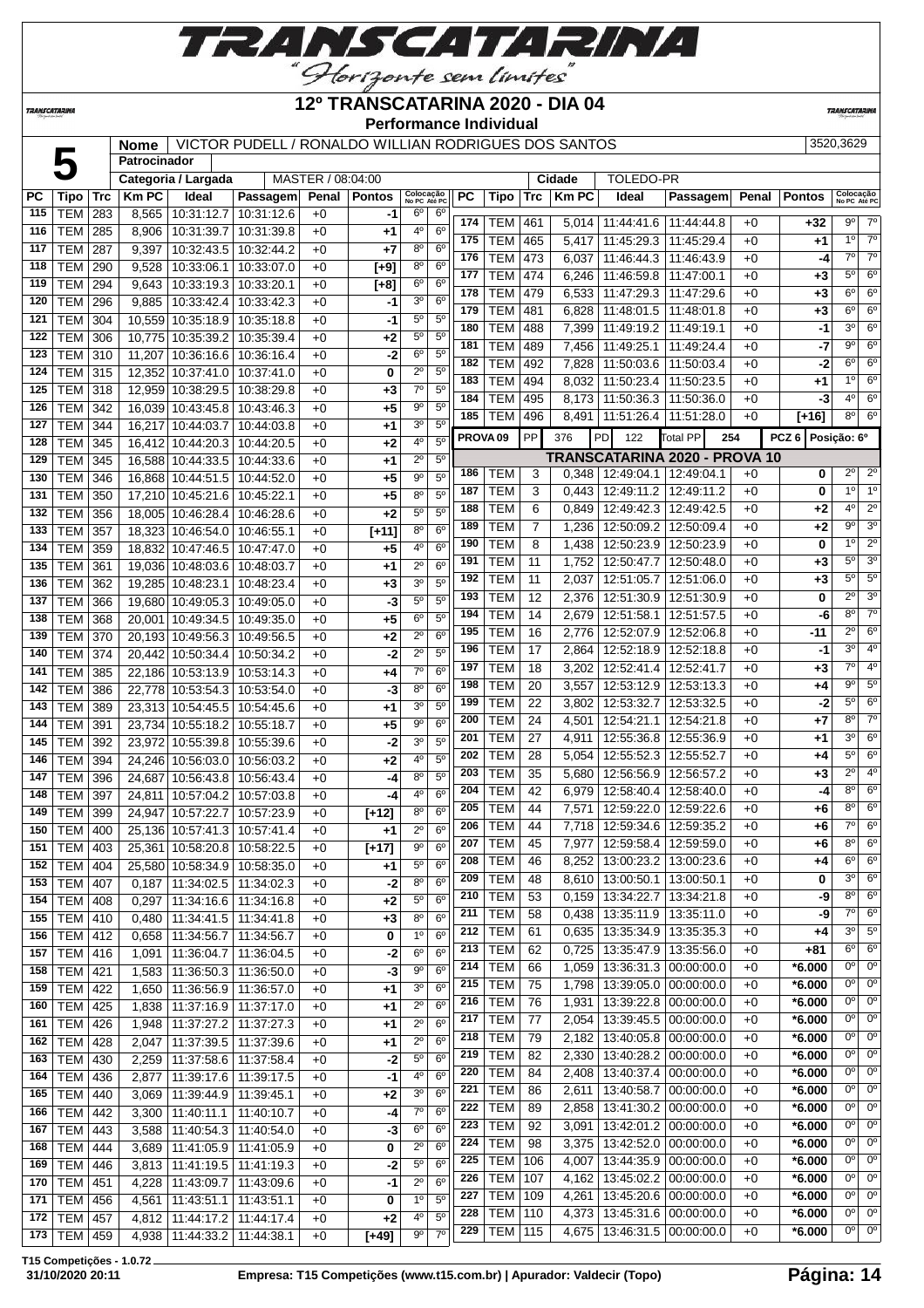

**TRANSCATARINA** 

#### **12º TRANSCATARINA 2020 - DIA 04 Performance Individual**

**TRANSCATARIN** 

**Nome** VICTOR PUDELL / RONALDO WILLIAN RODRIGUES DOS SANTOS 3520,3629

|              |                          |            | Patrocinador |    | <b>NOME</b>   VICTOR FUDELL / RONALDO WILLIAN RODRIGUES DOS SANTOS |                 |         |              |                   |             |                                 |                            |    |      |            |        |           |          |       |               | JJZU,JUZJ                 |
|--------------|--------------------------|------------|--------------|----|--------------------------------------------------------------------|-----------------|---------|--------------|-------------------|-------------|---------------------------------|----------------------------|----|------|------------|--------|-----------|----------|-------|---------------|---------------------------|
|              |                          |            |              |    |                                                                    |                 |         |              |                   |             |                                 |                            |    |      |            |        |           |          |       |               |                           |
|              |                          |            |              |    | Categoria / Largada                                                |                 |         |              | MASTER / 08:04:00 |             |                                 |                            |    |      |            | Cidade | TOLEDO-PR |          |       |               |                           |
| PC<br>230    | Tipo<br><b>TEM</b>       | Trc        | <b>KmPC</b>  |    | Ideal                                                              | Passagem        |         | Penal        | <b>Pontos</b>     |             | Colocação<br>No PC Até PC<br>0° | $0^{\circ}$                | PC | Tipo | <b>Trc</b> | Km PC  | Ideal     | Passagem | Penal | <b>Pontos</b> | Colocação<br>No PC Até PC |
| 231          | <b>TEM</b>               | 119        |              |    | 5,052   13:47:15.4   00:00:00.0                                    |                 |         | $+0$         | $*6.000$          |             | 4º                              | $8^{\circ}$                |    |      |            |        |           |          |       |               |                           |
|              |                          | 123        |              |    | 0,454   13:54:37.8   13:54:37.8                                    |                 |         | $+0$         |                   | 0           | $7^{\circ}$                     | $8^{\circ}$                |    |      |            |        |           |          |       |               |                           |
| 232<br>233   | <b>TEM</b>               | 125        | 0,751        |    | 13:55:08.7                                                         | 13:55:08.2      |         | $+0$         |                   | -5          | 3 <sup>o</sup>                  | $8^{\circ}$                |    |      |            |        |           |          |       |               |                           |
|              | <b>TEM</b>               | 127        |              |    | 1,010   13:55:32.9   13:55:33.2                                    |                 |         | $+0$         |                   | $+3$        | 6 <sup>o</sup>                  | $8^{\circ}$                |    |      |            |        |           |          |       |               |                           |
| 234<br>235   | <b>TEM</b><br>TEM   133  | 130        |              |    | 1,239   13:56:18.6   13:56:19.5                                    |                 |         | $+0$<br>$+0$ |                   | $+9$        | 70                              | $8^{\circ}$                |    |      |            |        |           |          |       |               |                           |
|              |                          |            |              |    | 1,513   13:57:00.0   13:57:02.5                                    |                 |         |              | $[+25]$           |             | $7^\circ$                       | $8^{\circ}$                |    |      |            |        |           |          |       |               |                           |
| 236<br>237   | <b>TEM</b><br><b>TEM</b> | 136        | 1,807        |    | 13:57:27.7   13:57:28.4<br>2,228   13:58:02.8   13:58:01.8         |                 |         | $+0$         |                   | +7<br>$-10$ | $8^{\circ}$                     | $8^{\circ}$                |    |      |            |        |           |          |       |               |                           |
| 238          | <b>TEM</b>               | 140<br>142 | 2,497        |    | 13:58:38.1                                                         | 13:58:36.9      |         | $+0$<br>$+0$ |                   | -12         | $7^\circ$                       | $8^{\circ}$                |    |      |            |        |           |          |       |               |                           |
| 239          | TEM                      | 142        | 2,581        |    | 13:58:48.2   13:58:49.4                                            |                 |         | $+0$         |                   | $+12$       | $3^{\circ}$                     | $8^{\circ}$                |    |      |            |        |           |          |       |               |                           |
| 240          |                          |            |              |    |                                                                    |                 |         |              |                   |             | 30                              | $8^{\circ}$                |    |      |            |        |           |          |       |               |                           |
|              | <b>TEM</b>               | 143        |              |    | 2,694   13:59:00.8   13:59:01.4                                    |                 |         | $+0$         |                   | +6          | 4º                              | $8^{\circ}$                |    |      |            |        |           |          |       |               |                           |
| 241          | <b>TEM</b>               | 145        | 2,961        |    | 13:59:21.0   13:59:22.9                                            |                 |         | $+0$         |                   | +19         | $2^{\circ}$                     | $8^{\circ}$                |    |      |            |        |           |          |       |               |                           |
| 242          | <b>TEM</b>               | 147        | 3,456        |    | 14:01:18.6   14:01:18.6                                            |                 |         | +0           |                   | 0           | 6 <sup>o</sup>                  | 8 <sup>o</sup>             |    |      |            |        |           |          |       |               |                           |
| 243<br>244   | TEM   149                |            |              |    | 3,630 14:01:40.1 14:01:42.3                                        |                 |         | $+0$         | $[+22]$           |             | $5^{\circ}$                     | 80                         |    |      |            |        |           |          |       |               |                           |
|              | <b>TEM 151</b>           |            | 3,802        |    | 14:01:59.0   14:01:59.6                                            |                 |         | $+0$         |                   | +6          | $6^{\circ}$                     | 80                         |    |      |            |        |           |          |       |               |                           |
| 245          | <b>TEM</b>               | 151        | 3,898        |    | 14:02:07.2 14:02:08.1                                              |                 |         | $+0$         |                   | $+9$        |                                 |                            |    |      |            |        |           |          |       |               |                           |
| 246          | <b>TEM</b>               | 153        |              |    | 4,050   14:02:21.7   14:02:26.4                                    |                 |         | $+0$         |                   | $+47$       | 60<br>6°                        | $8^{\circ}$                |    |      |            |        |           |          |       |               |                           |
| 247          | <b>TEM</b>               | 154        | 4,110        |    | 14:02:27.0   14:02:32.1                                            |                 |         | $+0$         |                   | $+51$       | 60                              | $8^{\circ}$<br>$8^{\circ}$ |    |      |            |        |           |          |       |               |                           |
| 248          | TEM                      | 159        | 4,809        |    | 14:03:43.5   14:04:00.4                                            |                 |         | $+0$         | $[+169]$          |             |                                 |                            |    |      |            |        |           |          |       |               |                           |
| 249          | <b>TEM</b>               | 162        |              |    | 5,019   14:04:09.4   14:04:22.7                                    |                 |         | $+0$         |                   | $+133$      | 70                              | $8^{\circ}$                |    |      |            |        |           |          |       |               |                           |
| 250          | <b>TEM</b>               | 165        | 5,260        |    | 14:04:37.5   14:04:47.2                                            |                 |         | $+0$         |                   | +97         | $6^{\circ}$                     | $8^{\circ}$                |    |      |            |        |           |          |       |               |                           |
| 251          | <b>TEM</b>               | 166        | 5,428        |    | 14:04:49.6   14:04:59.6                                            |                 |         | $+0$         |                   | $+100$      | $6^{\circ}$                     | $8^{\circ}$                |    |      |            |        |           |          |       |               |                           |
| 252          | <b>TEM</b>               | 168        |              |    | 5,504   14:04:57.4   14:05:07.6                                    |                 |         | $+0$         |                   | $+102$      | $5^{\circ}$                     | $8^{\circ}$                |    |      |            |        |           |          |       |               |                           |
| 253          | <b>TEM</b>               | 172        |              |    | 5,854   14:05:37.6   14:05:39.4                                    |                 |         | $+0$         |                   | $+18$       | $5^{\circ}$                     | $8^{\circ}$                |    |      |            |        |           |          |       |               |                           |
| 254          | <b>TEM</b>               | 174        |              |    | 6,160   14:06:08.0   14:06:08.1                                    |                 |         | $+0$         |                   | $+1$        | $1^{\circ}$                     | $8^{\circ}$                |    |      |            |        |           |          |       |               |                           |
| 255          | <b>TEM</b>               | 175        |              |    | 6,392   14:06:33.9   14:06:32.0                                    |                 |         | $+0$         |                   | $-19$       | 6°                              | $8^{\circ}$                |    |      |            |        |           |          |       |               |                           |
| 256          | <b>TEM</b>               | 179        |              |    | 6,745   14:07:31.9   14:07:30.2                                    |                 |         | $+0$         |                   | $-17$       | 4º                              | $7^{\circ}$                |    |      |            |        |           |          |       |               |                           |
| 257          | TEM                      | 180        | 6,952        |    | 14:07:50.0   14:07:46.9                                            |                 |         | $+0$         |                   | -31         | $7^{\circ}$                     | $7^{\circ}$                |    |      |            |        |           |          |       |               |                           |
| 258          | <b>TEM</b>               | 186        | 7,740        |    | 14:09:07.9   14:09:15.2                                            |                 |         | $+0$         |                   | $+73$       | 30                              | $7^\circ$                  |    |      |            |        |           |          |       |               |                           |
| 259          | TEM                      | 188        | 7,889        |    | 14:09:29.0   14:09:34.8                                            |                 |         | $+0$         |                   | +58         | 3 <sup>o</sup>                  | $7^\circ$                  |    |      |            |        |           |          |       |               |                           |
| 260          | <b>TEM</b>               | 194        | 8,294        |    | 14:10:23.8   14:10:22.3                                            |                 |         | +0           |                   | $-15$       | 30                              | $7^{\circ}$                |    |      |            |        |           |          |       |               |                           |
| 261          | <b>TEM</b>               | 197        | 8,460        |    | 14:10:49.8   14:10:47.0                                            |                 |         | $+0$         |                   | $[-28]$     | $6^{\circ}$                     | $7^{\circ}$                |    |      |            |        |           |          |       |               |                           |
| 262          | <b>TEM</b>               | 201        | 8,779        |    | 14:11:37.5   14:11:35.4                                            |                 |         | $+0$         |                   | $[-21]$     | $7^{\circ}$                     | $7^{\circ}$                |    |      |            |        |           |          |       |               |                           |
| 263          | <b>TEM</b>               | 203        | 8,938        |    | 14:11:53.7   14:11:51.8                                            |                 |         | $+0$         |                   | -19         | $7^\circ$                       | $7^\circ$                  |    |      |            |        |           |          |       |               |                           |
| 264          | TEM                      | 207        | 9,426        |    | 14:12:47.3   14:12:46.8                                            |                 |         | $+0$         |                   | -5          | $5^{\circ}$                     | $7^\circ$                  |    |      |            |        |           |          |       |               |                           |
| 265          | <b>TEM 209</b>           |            | 9,671        |    | 14:13:10.4   14:13:09.0                                            |                 |         | $+0$         |                   | -14         | $6^{\circ}$                     | $7^\circ$                  |    |      |            |        |           |          |       |               |                           |
|              | 266   TEM   209          |            |              |    | 9,706   14:13:17.4   14:13:14.6                                    |                 |         | +0           |                   | $[-28]$     | 7º                              | 7 <sup>o</sup>             |    |      |            |        |           |          |       |               |                           |
| 267          | <b>TEM 210</b>           |            |              |    | 9,750   14:13:22.9   14:13:20.9                                    |                 |         | $+0$         |                   | $[-20]$     | 70                              | $7^\circ$                  |    |      |            |        |           |          |       |               |                           |
| 268          | <b>TEM</b>               | 215        |              |    | 10,162 14:14:28.0 14:14:28.2                                       |                 |         | +0           |                   | $+2$        | $2^{\circ}$                     | $7^\circ$                  |    |      |            |        |           |          |       |               |                           |
| 269          | <b>TEM</b>               | 219        |              |    | 10,304 14:14:48.1 14:14:48.6                                       |                 |         | $+0$         |                   | $+5$        | $1^{\circ}$                     | $7^{\circ}$                |    |      |            |        |           |          |       |               |                           |
| 270          | <b>TEM 220</b>           |            |              |    | 10,450 14:14:59.1 14:14:59.6                                       |                 |         | $+0$         |                   | $+5$        | 4º                              | $7^{\circ}$                |    |      |            |        |           |          |       |               |                           |
| 271          | <b>TEM 222</b>           |            |              |    | 10,633 14:15:21.5 14:15:21.8                                       |                 |         | $+0$         |                   | $+3$        | 4º                              | $7^{\circ}$                |    |      |            |        |           |          |       |               |                           |
|              | 272 TEM 232              |            |              |    | 11,512 14:17:09.9 14:17:10.6                                       |                 |         | $+0$         |                   | $+7$        | $5^{\circ}$                     | $7^\circ$                  |    |      |            |        |           |          |       |               |                           |
|              | 273   TEM   234          |            |              |    | 11,798 14:17:44.2 14:17:43.2                                       |                 |         | $+0$         |                   | -10         | $6^{\circ}$                     | $7^\circ$                  |    |      |            |        |           |          |       |               |                           |
| 274          | <b>TEM</b>               | 236        |              |    | 11,929 14:17:59.5 14:17:59.1                                       |                 |         | $+0$         |                   | -4          | $5^{\circ}$                     | $7^\circ$                  |    |      |            |        |           |          |       |               |                           |
|              | 275   TEM   237          |            |              |    | 12,046 14:18:16.3 14:18:15.3                                       |                 |         | $+0$         |                   | -10         | $7^\circ$                       | $7^\circ$                  |    |      |            |        |           |          |       |               |                           |
|              | $276$ TEM                | 240        |              |    | 12,455 14:19:22.7                                                  | 14:19:23.0      |         | $+0$         |                   | $+3$        | 30                              | $7^\circ$                  |    |      |            |        |           |          |       |               |                           |
|              | PROVA <sub>10</sub>      |            | PP 103.441   | PD | 313                                                                | <b>Total PP</b> | 103.128 |              | PCZ <sub>7</sub>  | Posição: 7º |                                 |                            |    |      |            |        |           |          |       |               |                           |
| <b>TOTAL</b> |                          | ${\sf PP}$ | 104.040      | PD | 507                                                                | <b>Total PP</b> | 103.533 |              | <b>PCZ 33</b>     |             |                                 |                            |    |      |            |        |           |          |       |               |                           |
|              |                          |            |              |    |                                                                    |                 |         |              |                   |             |                                 |                            |    |      |            |        |           |          |       |               |                           |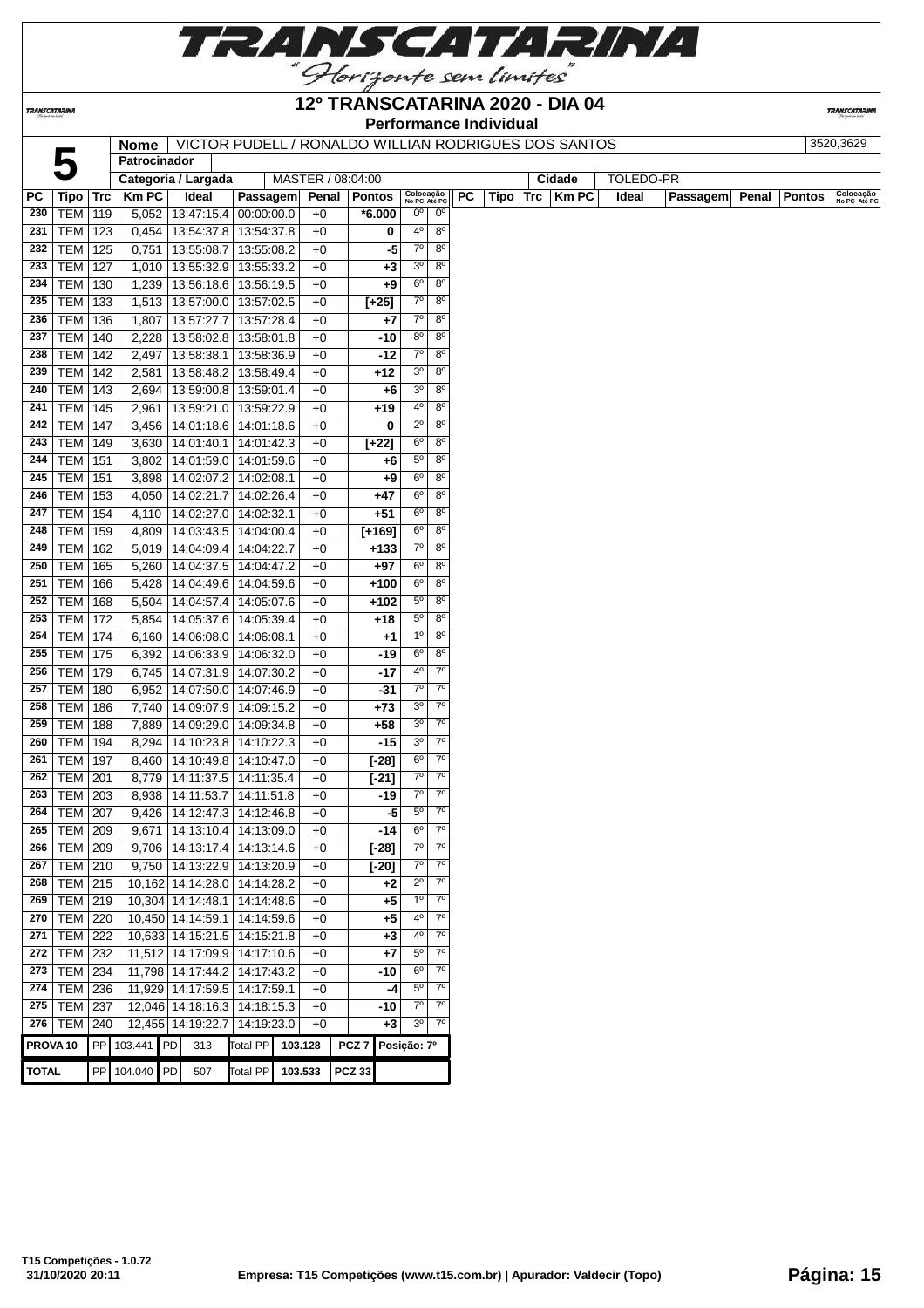

#### **12º TRANSCATARINA 2020 - DIA 04**

**Performance Individual**

**TRANSCATARI** 

|              |            |                | <b>Nome</b>         |                                     | ANIBAL MAINI VIEIRA / FERNANDO SANTANA TORQUATO |                   |               |                           |                  |                 |            |            |              |                        |            |       |               | 3822,3529                 |                        |
|--------------|------------|----------------|---------------------|-------------------------------------|-------------------------------------------------|-------------------|---------------|---------------------------|------------------|-----------------|------------|------------|--------------|------------------------|------------|-------|---------------|---------------------------|------------------------|
|              |            |                | <b>Patrocinador</b> |                                     |                                                 |                   |               |                           |                  |                 |            |            |              |                        |            |       |               |                           |                        |
|              |            |                |                     | Categoria / Largada                 |                                                 | MASTER / 08:07:00 |               |                           |                  |                 |            |            | Cidade       | <b>JUIZ DE FORA-MG</b> |            |       |               |                           |                        |
| <b>PC</b>    | Tipo       | <b>Trc</b>     | <b>Km PC</b>        | Ideal                               | <b>Passagem</b>                                 | Penal             | <b>Pontos</b> | Colocação<br>No PC Até PC |                  | <b>PC</b>       | Tipo       | <b>Trc</b> | <b>Km PC</b> | Ideal                  | Passagem   | Penal | <b>Pontos</b> | Colocação<br>No PC Até PC |                        |
|              |            |                |                     | TRANSCATARINA 2020 - PROVA 08       |                                                 |                   |               |                           |                  | 59              | <b>TEM</b> | 139        | 4.677        | 09:39:31.0             | 09:39:31.1 | $+0$  | $+1$          | $3^{\circ}$               | $5^{\circ}$            |
|              | TEM        | 5              | 0,458               |                                     | 08:51:34.2 08:51:33.8                           | $+0$              | $-4$          | $9^{\circ}$               | $9^{\circ}$      | 60              | <b>ROT</b> | 149        |              | 09:40:55.5             | 09:40:54.7 | $+0$  | 0             | 0 <sup>o</sup>            | 0 <sup>o</sup>         |
| $\mathbf{2}$ | TEM        | 5              | 0.614               | 08:51:47.6                          | 08:51:47.5                                      | $+0$              | $-1$          | 5 <sup>0</sup>            | $6^{\circ}$      | 61              |            |            | 5,386        |                        |            |       |               | 5 <sup>0</sup>            | $5^\circ$              |
| 3            | TEM        | $\overline{7}$ | 0.793               | 08:52:05.2                          | 08:52:05.3                                      | $+0$              | $+1$          | 5 <sup>0</sup>            | 6 <sup>o</sup>   |                 | <b>TEM</b> | 152        | 5,708        | 09:42:11.2             | 09:42:11.0 | $+0$  | $-2$          |                           |                        |
| 4            | <b>TEM</b> | 10             | 1.469               | 08:52:56.9                          | 08:52:56.8                                      | $+0$              | -1            | $5^{\circ}$               | 8 <sup>o</sup>   | 62              | TEM        | 154        | 5,898        | 09:42:31.0             | 09:42:31.3 | $+0$  | $+3$          | $8^{\circ}$               | $5^\circ$              |
| 5            | TEM        | 13             | 2,122               | 08:53:49.8                          | 08:53:49.6                                      | $+0$              | $-2$          | $6^{\circ}$               | $6^{\circ}$      | 63              | <b>TEM</b> | 158        | 6,444        | 09:43:31.2             | 09:43:31.0 | $+0$  | -2            | 3 <sup>o</sup>            | $\overline{3^0}$       |
| 6            | <b>TEM</b> | 16             | 3,228               | 08:55:20.7                          | 08:55:20.0                                      | $+0$              | $-7$          | $9^{\circ}$               | $9^{\circ}$      | 64              | TEM        | 163        | 6.838        | 09:44:17.2             | 09:44:17.5 | $+0$  | $+3$          | 5 <sup>o</sup>            | 3 <sup>0</sup>         |
| 7            | TEM        | 16             | 3,321               | 08:55:29.2                          | 08:55:28.2                                      | $+0$              | $[-10]$       | $9^{\circ}$               | $9^{\circ}$      | 65              | TEM        | 163        | 7,005        | 09:44:32.6             | 09:44:32.5 | $+0$  | -1            | 3 <sup>o</sup>            | 4 <sup>0</sup>         |
| 8            | TEM        | 17             | 3,393               | 08:55:34.9                          | 08:55:34.8                                      | $+0$              | -1            | 1 <sup>0</sup>            | $8^{\circ}$      | 66              | TEM        | 165        | 7,221        | 09:44:53.8             | 09:44:55.0 | $+0$  | $[+12]$       | 9 <sup>o</sup>            | $6^{\circ}$            |
| 9            | TEM        | 18             | 3,661               | 08:55:54.2                          | 08:55:54.0                                      | $+0$              | -2            | $7^\circ$                 | $7^\circ$        | 67              | <b>TEM</b> | 169        | 7,558        | 09:45:42.3             | 09:45:43.5 | $+0$  | $[+12]$       | $8^{\circ}$               | $8^\circ$              |
|              |            |                |                     |                                     |                                                 |                   |               |                           | 7 <sup>0</sup>   | 68              | TEM        | 171        | 7,835        | 09:46:06.3             | 09:46:06.2 | $+0$  | -1            | 3 <sup>o</sup>            | $8^\circ$              |
| 10           | <b>TEM</b> | 20             | 4.006               | 08:56:17.2                          | 08:56:17.2                                      | $+0$              | 0             | $2^{\circ}$               | $7^\circ$        | 69              | TEM        | 173        | 8.122        | 09:46:32.7             | 09:46:32.9 | $+0$  | $+2$          | $9^\circ$                 | $8^\circ$              |
| 11           | <b>TEM</b> | 21             | 4.508               | 08:56:49.5                          | 08:56:49.4                                      | $+0$              | -1            | 3 <sup>0</sup>            |                  | 70              | TEM        | 178        | 0.195        | 09:50:58.9             | 09:50:58.9 | $+0$  | 0             | $1^{\circ}$               | $7^\circ$              |
| 12           | <b>TEM</b> | 27             | 5,022               | 08:57:41.1                          | 08:57:40.7                                      | $+0$              | $-4$          | 5 <sup>0</sup>            | 7 <sup>0</sup>   | 71              | TEM        | 182        | 0.837        | 09:52:00.6             | 09:52:00.6 | $+0$  | 0             | $2^{\circ}$               | $6^{\circ}$            |
| 13           | <b>TEM</b> | 28             | 5,292               | 08:58:13.8                          | 08:58:13.7                                      | $+0$              | $-1$          | 4°                        | 7 <sup>0</sup>   | 72              | TEM        | 184        | 1,518        | 09:52:56.3             | 09:52:56.2 | $+0$  | -1            | 3 <sup>o</sup>            | $7^\circ$              |
| 14           | TEM        | 29             | 5,537               | 08:58:35.5                          | 08:58:35.1                                      | $+0$              | $-4$          | $6^{\circ}$               | 70               | 73              | TEM        | 185        | 1,841        | 09:53:20.8             | 09:53:21.4 | $+0$  | $+6$          | $9^{\circ}$               | $8^{\circ}$            |
| 15           | TEM        | 32             | 5,984               | 08:59:22.1                          | 08:59:22.2                                      | $+0$              | $+1$          | 6 <sup>o</sup>            | $6^{\circ}$      | 74              | <b>TEM</b> | 187        | 2,220        | 09:54:00.6             | 09:54:00.3 | $+0$  | -3            | 9 <sup>o</sup>            | $8^\circ$              |
| 16           | TEM        | 32             | 6,171               | 08:59:38.1                          | 08:59:38.1                                      | $+0$              | 0             | 1 <sup>0</sup>            | $6^{\circ}$      | $\overline{75}$ | TEM        | 188        |              | 09:54:12.4             | 09:54:12.1 | $+0$  | $-3$          | 9 <sup>o</sup>            | $8^\circ$              |
| 17           | TEM        | 37             | 6,638               | 09:00:56.1                          | 09:00:57.0                                      | $+0$              | $[+9]$        | 6 <sup>0</sup>            | 6 <sup>o</sup>   | 76              |            |            | 2,385        |                        |            |       |               | $2^{\circ}$               | $7^\circ$              |
| 18           | <b>TEM</b> | 39             | 6.747               | 09:01:07.7                          | 09:01:07.7                                      | $+0$              | 0             | 40                        | $\overline{5^0}$ | 77              | TEM        | 189        | 2.663        | 09:54:35.0             | 09:54:34.8 | $+0$  | -2            | $\overline{7^{\circ}}$    | $\overline{7^{\circ}}$ |
| 19           | <b>TEM</b> | 43             |                     | $7.375$   00.02.00 $3$   00.02.00 5 |                                                 | ⊥∩                | ر.            | 40                        | 50               |                 | <b>TEM</b> | 192        |              | $3,284$   09:55:29.2   | 09:55:29.8 | $+0$  | $+6$          |                           |                        |

*TRANSCATARINA* 

|          | <b>I CIVI</b>                    | 10  | J,OO I         | U0.00.04.Z   U0.00.04.U         |                                                | +v       | -2                |                            |                             | 68                  | TEM   171                 |     |       | 7.835 09:46:06.3 09:46:06.2                                        |                               | $+0$         | -1                 | 3 <sup>0</sup>             | $8^{\circ}$            |
|----------|----------------------------------|-----|----------------|---------------------------------|------------------------------------------------|----------|-------------------|----------------------------|-----------------------------|---------------------|---------------------------|-----|-------|--------------------------------------------------------------------|-------------------------------|--------------|--------------------|----------------------------|------------------------|
| 10       | <b>TEM</b>                       | 20  | 4,006          | 08:56:17.2 08:56:17.2           |                                                | $+0$     | 0                 | $2^{\circ}$                | $7^\circ$                   | 69                  | TEM   173                 |     | 8,122 | 09.46.32.7                                                         | 09:46:32.9                    | $+0$         | +2                 | 90                         | $8^{\circ}$            |
| 11       | <b>TEM</b>                       | 21  | 4,508          | 08:56:49.5   08:56:49.4         |                                                | $+0$     | -1                | 3 <sup>o</sup>             | 7 <sup>0</sup>              | 70                  | <b>TEM 178</b>            |     |       | $0.195 \mid 09:50:58.9$                                            | 09:50:58.9                    | $+0$         | 0                  | 1 <sup>0</sup>             | $7^\circ$              |
| 12       | <b>TEM</b>                       | 27  | 5,022          | 08:57:41.1                      | 08:57:40.7                                     | $+0$     | -4                | $5^{\circ}$                | $7^\circ$                   | 71                  | TEM   182                 |     | 0,837 | 09:52:00.6                                                         | 09:52:00.6                    | $+0$         | 0                  | $2^{\circ}$                | $6^{\circ}$            |
| 13       | <b>TEM</b>                       | 28  | 5,292          | 08:58:13.8 08:58:13.7           |                                                | $+0$     | -1                | $4^{\circ}$                | 7 <sup>0</sup>              | 72                  | <b>TEM</b>                | 184 |       | 1,518 09:52:56.3 09:52:56.2                                        |                               | $+0$         | -1                 | 3 <sup>0</sup>             | $7^\circ$              |
| 14       | TEM                              | 29  | 5,537          | 08:58:35.5                      | 08:58:35.1                                     | +0       | -4                | $6^{\circ}$                | $7^\circ$                   | 73                  | TEM                       | 185 | 1,841 | 09:53:20.8                                                         | 09:53:21.4                    | $+0$         | +6                 | $9^{\circ}$                | $8^{\circ}$            |
| 15       | <b>TEM</b>                       | 32  | 5,984          | 08:59:22.1                      | 08:59:22.2                                     | +0       | +1                | $6^{\circ}$                | $6^{\circ}$                 | 74                  | TEM                       | 187 | 2,220 | 09:54:00.6   09:54:00.3                                            |                               | $+0$         | -3                 | $9^{\circ}$                | $8^{\circ}$            |
| 16       | <b>TEM</b>                       | 32  | 6,171          | 08:59:38.1                      | 08:59:38.1                                     | $+0$     | 0                 | 1 <sup>0</sup>             | 6 <sup>o</sup>              | 75                  | TEM                       | 188 | 2,385 | 09:54:12.4                                                         | 09:54:12.1                    | $+0$         | -3                 | $9^{\circ}$                | $8^{\circ}$            |
| 17       | <b>TEM</b>                       | 37  | 6,638          |                                 | 09:00:56.1   09:00:57.0                        | +0       | $[+9]$            | $6^{\circ}$                | 6 <sup>o</sup>              | 76                  | <b>TEM</b>                | 189 | 2,663 | 09:54:35.0                                                         | 09:54:34.8                    | $+0$         | $-2$               | $2^{\circ}$                | $7^\circ$              |
| 18       | <b>TEM</b>                       | 39  | 6,747          | 09:01:07.7                      | 09:01:07.7                                     | $+0$     | 0                 | 4 <sup>o</sup>             | 5 <sup>0</sup>              | 77                  | TEM                       | 192 | 3,284 | 09:55:29.2                                                         | 09:55:29.8                    | $+0$         | +6                 | $7^\circ$                  | $7^\circ$              |
| 19       | <b>TEM</b>                       | 43  | 7,375          | 09:02:09.3 09:02:09.5           |                                                | +0       | +2                | 4º                         | 5 <sup>0</sup>              | 78                  | TEM   193                 |     | 3,477 | 09:55:42.2 09:55:42.3                                              |                               | $+0$         | +1                 | 30                         | $7^\circ$              |
| 20       | <b>TEM</b>                       | 47  | 8,108          | 09:03:12.4 09:03:12.3           |                                                | $+0$     | -1                | $5^{\circ}$                | $5^{\circ}$                 | 79                  | TEM                       | 195 | 3,857 | 09:56:18.4                                                         | 09:56:18.4                    | $+0$         | 0                  | 1 <sup>°</sup>             | $7^\circ$              |
| 21       | <b>TEM</b>                       | 48  | 8,203          | 09:03:19.9 09:03:19.8           |                                                | +0       | -1                | $3^{\circ}$                | 5 <sup>0</sup>              | 80                  | <b>TEM</b>                | 196 | 3,950 | 09:56:27.4                                                         | 09:56:27.0                    | $+0$         | -4                 | 3 <sup>0</sup>             | $7^\circ$              |
| 22       | <b>TEM</b>                       | 49  | 8,442          | 09:03:37.1                      | 09:03:37.0                                     | $+0$     | -1                | $2^{\circ}$                | $4^{\circ}$                 | 81                  | <b>TEM</b>                | 198 | 4,141 | 09:56:49.6                                                         | 09:56:49.6                    | $+0$         | 0                  | $2^{\circ}$                | $7^\circ$              |
| 23       | TEM                              | 50  | 8,670          | 09:03:56.5                      | 09:03:55.8                                     | $+0$     | $[-7]$            | $8^{\circ}$                | 5 <sup>0</sup>              | 82                  | TEM                       | 198 | 4,345 | 09:57:08.4                                                         | 09:57:08.7                    | $+0$         | +3                 | $6^{\circ}$                | $8^{\circ}$            |
| 24       | <b>TEM</b>                       | 54  | 9,038          | 09:04:29.2 09:04:28.7           |                                                | +0       | -5                | 80                         | $5^{\circ}$                 | 83                  | <b>TEM</b>                | 200 | 4,730 | 09:57:46.9 09:57:46.7                                              |                               | $+0$         | -2                 | $6^{\circ}$                | $7^\circ$              |
| 25       | <b>TEM</b>                       | 57  | 10,040         | 09:05:42.0   09:05:41.9         |                                                | $+0$     | -1                | $6^{\circ}$                | 6 <sup>o</sup>              | 84                  | TEM                       | 200 | 5,055 | 09:58:14.8                                                         | 09:58:15.1                    | $+0$         | +3                 | $9^{\circ}$                | $8^{\circ}$            |
| 26       | <b>TEM</b>                       | 58  | 10,246         | 09:05:56.1                      | 09:05:56.1                                     | +0       | 0                 | $1^{\circ}$                | 5 <sup>0</sup>              | 85                  | <b>TEM 202</b>            |     |       | 5,376   09:59:14.8                                                 | 09:59:14.3                    | $+0$         | -5                 | 80                         | $8^{\circ}$            |
| 27       | <b>TEM</b>                       | 58  |                | 10,522 09:06:16.8 09:06:17.0    |                                                | $+0$     | +2                | $3^{\circ}$                | 5 <sup>0</sup>              | 86                  | <b>TEM   209</b>          |     |       | $6,443$   10:01:04.5                                               | 10:01:04.1                    | $+0$         | $-4$               | $7^\circ$                  | $8^{\circ}$            |
| 28       | <b>TEM</b>                       | 59  | 10,587         | 09:06:22.3   09:06:23.0         |                                                | $+0$     | $+7$              | $7^\circ$                  | 5 <sup>0</sup>              | 87                  | <b>TEM 213</b>            |     |       | 7,113   10:02:16.6   10:02:16.6                                    |                               | $+0$         | 0                  | 30                         | $8^{\circ}$            |
| 29       | <b>TEM</b>                       | 62  |                | 11,405 09:07:49.0 09:07:49.1    |                                                | $+0$     | +1                | $4^{\circ}$                | $5^{\circ}$                 | 88                  | <b>TEM   214</b>          |     |       | 7.209   10:02:25.6   10:02:25.5                                    |                               | $+0$         | -1                 | $4^{\circ}$                | $7^\circ$              |
| 30       | <b>TEM</b>                       | 68  | 11.987         | 09:08:35.9 09:08:35.8           |                                                | $+0$     | -1                | $6^{\circ}$                | $5^{\circ}$                 | 89                  | <b>TEM   224</b>          |     |       | 8,502   10:04:48.6   10:04:48.3                                    |                               | $+0$         | -3                 | $6^{\circ}$                | $7^\circ$              |
| 31       | <b>TEM</b>                       | 69  |                | 12,415 09:09:03.6 09:09:03.5    |                                                | $+0$     | -1                | 80                         | $5^{\circ}$                 |                     |                           |     |       |                                                                    |                               |              |                    |                            |                        |
| 32       | TEM                              | 72  |                | 12,866 09:09:38.3 09:09:38.3    |                                                | $+0$     | 0                 | 3 <sup>0</sup>             | 5 <sup>0</sup>              | PROVA <sub>08</sub> |                           | PP  | 222   | PD<br>65                                                           | <b>Total PP</b><br>157        |              | PCZ 16 Posição: 8º |                            |                        |
| 33       | <b>TEM</b>                       | 76  |                | 13,674 09:10:37.3 09:10:37.7    |                                                | +0       | +4                | $6^{\circ}$                | 6 <sup>o</sup>              |                     |                           |     |       |                                                                    | TRANSCATARINA 2020 - PROVA 09 |              |                    |                            |                        |
|          |                                  |     |                |                                 |                                                |          |                   |                            |                             |                     |                           |     |       |                                                                    |                               |              |                    |                            |                        |
| 34       | <b>TEM</b>                       | 77  |                | 14,146 09:11:11.9               | 09:11:11.8                                     | $+0$     | -1                | $2^{\circ}$                | 6 <sup>o</sup>              | 90                  | TEM 232                   |     |       | $0.276$   10:21:51.0   10:21:51.5                                  |                               | $+0$         | +5                 | $5^{\circ}$                | $5^{\circ}$            |
| 35       | <b>TEM</b>                       | 77  |                | 14,354 09:11:25.7               | 09:11:25.5                                     | +0       | -2                | $6^{\circ}$                | 6 <sup>o</sup>              | 91                  | TEM                       | 234 | 0,421 | 10:22:04.0                                                         | 10:22:04.2                    | $+0$         | +2                 | 6 <sup>o</sup>             | $6^{\circ}$            |
| 36       | <b>TEM</b>                       | 78  | 14,591         | 09:11:44.1                      | 09:11:44.2                                     | $+0$     | +1                | $2^{\circ}$                | 5 <sup>0</sup>              | 92                  | <b>TEM</b>                | 238 |       | 0,770 10:23:03.9                                                   | 10:23:03.9                    | $+0$         | 0                  | 3 <sup>o</sup>             | 3 <sup>o</sup>         |
| 37       | <b>TEM</b>                       | 80  |                | 15,089 09:12:36.8 09:12:36.8    |                                                | $+0$     | 0                 | 1 <sup>o</sup>             | 4 <sup>0</sup>              | 93                  | TEM                       | 240 |       | $1,115$ $10:23:40.3$ 10:23:41.5                                    |                               | $+0$         | $[+12]$            | $8^{\circ}$                | $8^{\circ}$            |
| 38       | <b>TEM</b>                       | 83  |                | 15,461 09:13:13.3 09:13:13.4    |                                                | $+0$     | +1                | $4^{\circ}$                | $4^{\circ}$                 | 94                  | TEM                       | 242 |       | 1,438   10:24:05.5   10:24:05.4                                    |                               | $+0$         | -1                 | $5^{\circ}$                | $7^\circ$              |
| 39       | <b>TEM</b>                       | 85  |                | 15,795 09:13:39.9 09:13:39.8    |                                                | $+0$     | -1                | $5^{\circ}$                | 5 <sup>0</sup>              | 95                  | TEM                       | 244 | 2,001 | 10:24:45.3                                                         | 10:24:45.1                    | $+0$         | -2                 | 4°                         | $8^{\circ}$            |
| 40       | <b>TEM</b>                       | 86  |                | 15,915 09:13:49.2 09:13:49.0    |                                                | $+0$     | -2                | $6^{\circ}$                | 5 <sup>0</sup>              | 96                  | <b>TEM</b>                | 246 | 2,095 | 10:24:52.7                                                         | 10:24:53.0                    | $+0$         | +3                 | 4°                         | $8^{\circ}$            |
| 41       | <b>TEM</b>                       | 87  |                | 16,142 09:14:06.1 09:14:06.1    |                                                | $+0$     | 0                 | $2^{\circ}$                | $5^{\circ}$                 | 97                  | <b>TEM 246</b>            |     |       | 2,419   10:25:17.0                                                 | 10:25:17.2                    | $+0$         | +2                 | $7^\circ$                  | $8^\circ$              |
| 42       | <b>TEM</b>                       | 88  |                | 16,453 09:14:26.6 09:14:26.5    |                                                | +0       | -1                | $6^{\circ}$                | $5^{\circ}$                 | 98                  | TEM   249                 |     | 3,147 | 10:26:16.8                                                         | 10:26:17.2                    | $+0$         | +4                 | $5^{\circ}$                | $8^{\circ}$            |
| 43       | TEM                              | 90  | 16,937         | 09:15:03.4 09:15:03.4           |                                                | $+0$     | 0                 | $2^{\circ}$                | 5 <sup>0</sup>              | 99                  | <b>TEM</b>                | 251 | 3,348 | 10:26:36.4                                                         | 10:26:36.7                    | $+0$         | +3                 | 30                         | $7^\circ$              |
| 44       | <b>TEM</b>                       | 91  | 17,125         | 09:15:21.7                      | 09:15:21.2                                     | $+0$     | -5                | $7^\circ$                  | 5 <sup>0</sup>              | 100                 | <b>TEM   254</b>          |     | 3,679 | 10:27:07.0                                                         | 10:27:07.4                    | $+0$         | +4                 | $7^\circ$                  | $7^\circ$              |
| 45       | <b>TEM</b>                       | 96  | 0,314          | 09:32:55.3 09:32:55.0           |                                                | $+0$     | -3                | $9^{\circ}$                | 5 <sup>0</sup>              | 101                 | <b>TEM</b>                | 255 | 3,981 | 10:27:32.0                                                         | 10:27:32.1                    | $+0$         | +1                 | $8^{\circ}$                | $6^{\circ}$            |
| 46       | <b>TEM</b>                       | 102 | 0,819          | 09:33:36.9 09:33:36.8           |                                                | +0       | -1                | $5^{\circ}$                | 4 <sup>0</sup>              | 102                 | TEM                       | 256 | 4,214 | 10:27:48.6                                                         | 10:27:48.7                    | $+0$         | +1                 | $2^{\circ}$                | $6^{\circ}$            |
| 47       | <b>TEM</b>                       | 104 | 0,902          | 09:33:44.5   09:33:44.6         |                                                | $+0$     | +1                | $2^{\circ}$                | 4 <sup>0</sup>              | 103                 | TEM                       | 258 | 4,330 | 10:27:58.0                                                         | 10:27:58.0                    | $+0$         | 0                  | 1 <sup>0</sup>             | $4^{\circ}$            |
| 48       | TEM                              | 106 | 1,020          |                                 | 09:33:57.5 09:33:58.0                          | $+0$     | $+5$              | $7^\circ$                  | 5 <sup>0</sup>              | 104                 | <b>TEM</b>                | 259 |       | 4,660   10:28:22.0   10:28:21.8                                    |                               | $+0$         | -2                 | $6^{\circ}$                | $5^\circ$              |
| 49       | TEM   108                        |     |                | 1,110   09:34:06.2   09:34:06.2 |                                                | +0       | 0                 | $2^{\circ}$                | $5^{\circ}$                 | 105                 | TEM   260                 |     |       | 4,758   10:28:30.2   10:28:30.3                                    |                               | $+0$         | +1                 | $2^{\circ}$                | 4°                     |
| 50       | <b>TEM 110</b>                   |     | 1,219          | 09:34:18.6 09:34:18.7           |                                                | $+0$     | +1                | 1 <sup>o</sup>             | 3 <sup>o</sup>              | 106                 | <b>TEM 262</b>            |     |       | 4,966   10:28:51.6   10:28:51.5                                    |                               | $+0$         | -1                 | $5^{\circ}$                | $3^\circ$              |
| 51       | <b>TEM 112</b>                   |     | 1,316          | 09:34:27.9 09:34:27.3           |                                                | $+0$     | -6                | $8^{\circ}$                | 4 <sup>0</sup>              | 107                 | <b>TEM 271</b>            |     |       | $6,349$   10:30:58.3   10:30:58.3                                  |                               | $+0$         | 0                  | $1^{\circ}$                | $2^{\circ}$            |
| 52       | TEM                              | 113 | 1,425          | 09:34:36.9 09:34:37.2           |                                                | $+0$     | +3                | $6^{\circ}$                | $5^{\circ}$                 | 108                 | <b>TEM 272</b>            |     |       | $6,544$   10:31:14.1   10:31:13.3                                  |                               | $+0$         | -8                 | $7^\circ$                  | 6 <sup>o</sup>         |
| 53       | <b>TEM 115</b>                   |     | 1,806          |                                 | 09:35:06.4   09:35:06.5                        | $+0$     | +1                | 4°                         | $4^{\circ}$                 | 109                 | <b>TEM 274</b>            |     |       | 6,796   10:31:33.0   10:31:33.0                                    |                               | $+0$         | 0                  | $2^{\circ}$                | 3 <sup>o</sup>         |
| 54       | <b>TEM 118</b>                   |     | 2,133          | 09:35:43.0 09:35:43.1           |                                                | $+0$     | $+1$              | 3 <sup>o</sup>             | 4 <sup>0</sup>              | 110                 | <b>TEM 275</b>            |     |       | 7,019 10:31:48.2                                                   | 10:31:47.7                    | $+0$         | -5                 | $8^{\circ}$                | $5^{\circ}$            |
| 55       | ROT                              | 122 | 2,730          | 09:36:25.5   09:36:25.4         |                                                | $+0$     | 0                 | $0^{\circ}$                | $0^{\circ}$                 | 111                 | <b>TEM 276</b>            |     |       | 7,284 10:32:27.1                                                   | 10:32:26.5                    | $+0$         | -6                 | $7^{\circ}$                | $7^\circ$              |
| 56       | <b>TEM 122</b>                   |     | 2,987          | 09:36:46.1 09:36:45.9           |                                                | $+0$     | $-2$              | $7^\circ$                  | 4 <sup>0</sup>              | 112                 | <b>TEM 280</b>            |     |       | 7,688   10:32:59.2   10:32:58.7                                    |                               | $+0$         | -5                 | $9^{\circ}$                | $7^\circ$              |
| 57<br>58 | <b>TEM 132</b><br><b>TEM 136</b> |     | 3,749<br>4,237 |                                 | 09:38:02.5 09:38:01.7<br>09:38:50.9 09:38:51.6 | +0<br>+0 | $[-8]$<br>$[t+7]$ | $8^{\circ}$<br>$6^{\circ}$ | 6 <sup>o</sup><br>$7^\circ$ | 113<br>114          | <b>TEM 281</b><br>TEM 283 |     |       | 7,817   10:33:10.6   10:33:09.6<br>8,249   10:33:49.0   10:33:48.9 |                               | $+0$<br>$+0$ | $[-10]$<br>-1      | $8^{\circ}$<br>$6^{\circ}$ | $7^\circ$<br>$7^\circ$ |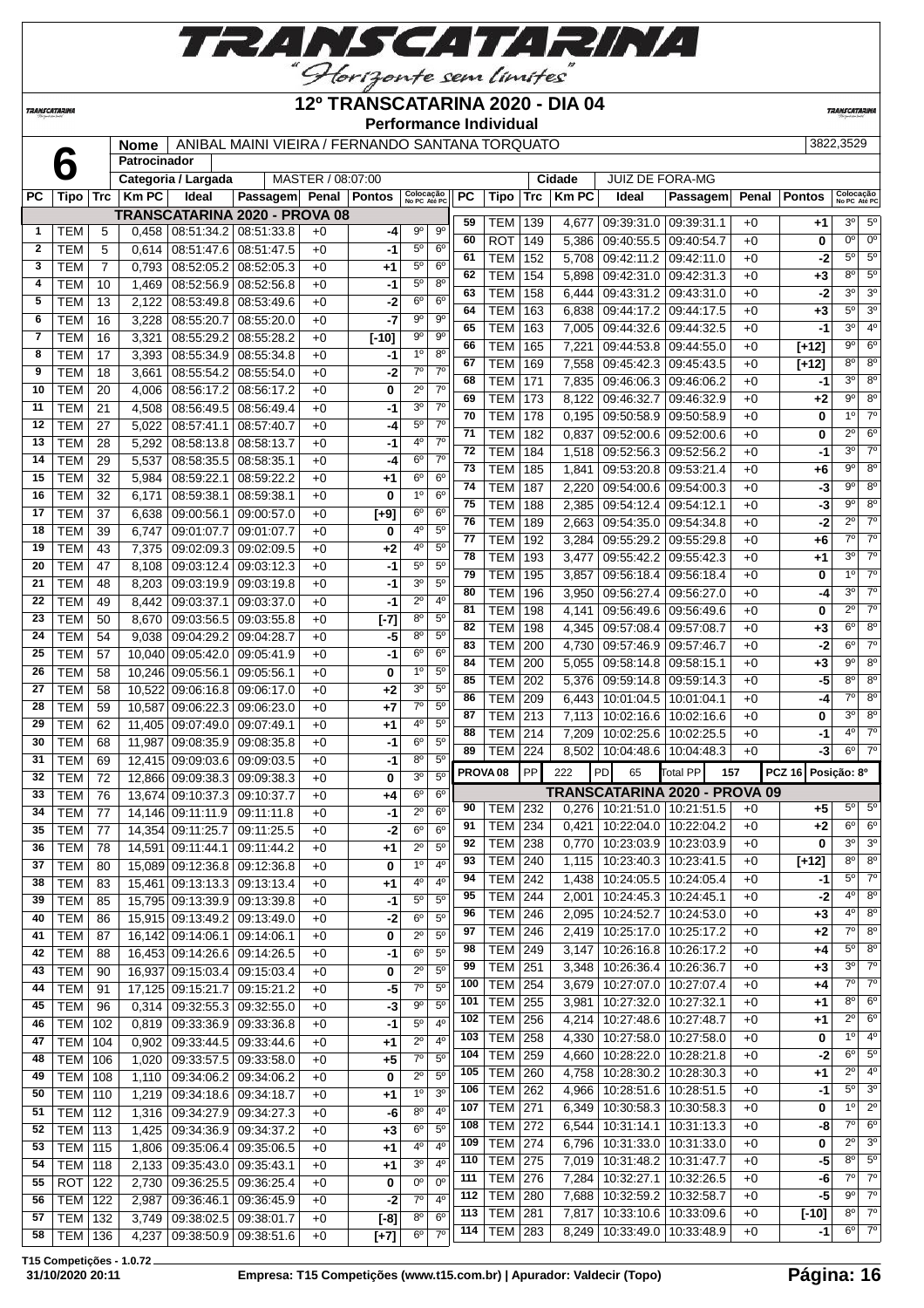

#### **12º TRANSCATARINA 2020 - DIA 04**

**Performance Individual**

**TRANSCATARIN** 

 **Patrocinador**

**TRANSCATARINA** 

## **Nome** ANIBAL MAINI VIEIRA / FERNANDO SANTANA TORQUATO 3822,3529

|     |                  |            |              | Categoria / Largada          |                                 | MASTER / 08:07:00 |                    |                           |                  |                     |                |                 | Cidade       | <b>JUIZ DE FORA-MG</b>          |                               |              |               |                           |                        |
|-----|------------------|------------|--------------|------------------------------|---------------------------------|-------------------|--------------------|---------------------------|------------------|---------------------|----------------|-----------------|--------------|---------------------------------|-------------------------------|--------------|---------------|---------------------------|------------------------|
| PC  | Tipo             | <b>Trc</b> | <b>Km PC</b> | Ideal                        | Passagem                        | Penal             | <b>Pontos</b>      | Colocação<br>No PC Até PC |                  | РC                  | Tipo           | Trc             | <b>Km PC</b> | Ideal                           | Passagem                      | <b>Penal</b> | <b>Pontos</b> | Colocação<br>No PC Até PC |                        |
| 115 | <b>TEM</b>       | 283        | 8,565        | 10:34:12.7                   | 10:34:12.8                      | $+0$              | +1                 | $5^{\circ}$               | $7^\circ$        |                     |                |                 |              |                                 |                               |              |               |                           |                        |
| 116 | <b>TEM</b>       | 285        | 8,906        | 10:34:39.7                   | 10:34:39.8                      | $+0$              | $+1$               | $6^{\circ}$               | $7^\circ$        | 174                 | <b>TEM</b>     | 461             |              | 5,014   11:47:41.6   11:47:42.3 |                               | $+0$         | $+7$          | $5^{\circ}$               | $6^{\circ}$            |
| 117 | <b>TEM</b>       | 287        | 9,397        | 10:35:43.5                   | 10:35:43.0                      | $+0$              | -5                 | $7^\circ$                 | $7^{\circ}$      | 175                 | <b>TEM</b>     | 465             | 5,417        | 11:48:29.3                      | 11:48:29.9                    | +0           | +6            | $8^{\circ}$               | $6^{\circ}$            |
| 118 | <b>TEM</b>       | 290        | 9,528        | 10:36:06.1                   | 10:36:06.9                      | $+0$              | +8                 | $7^\circ$                 | 7 <sup>0</sup>   | 176                 | <b>TEM</b>     | 473             | 6,037        | 11:49:44.3                      | 11:49:44.6                    | $+0$         | $+3$          | 6 <sup>o</sup>            | $6^{\circ}$            |
| 119 | <b>TEM</b>       | 294        | 9,643        | 10:36:19.3                   | 10:36:21.0                      | $+0$              | $[+17]$            | $9^{\circ}$               | 7 <sup>0</sup>   | 177                 | <b>TEM</b>     | 474             | 6,246        | 11:49:59.8                      | $\overline{11}$ :50:00.3      | $+0$         | $+5$          | 6 <sup>o</sup>            | $\overline{5^0}$       |
| 120 | <b>TEM</b>       | 296        | 9,885        | 10:36:42.4                   | 10:36:42.2                      | $+0$              | $-2$               | 6 <sup>o</sup>            | $7^\circ$        | 178                 | <b>TEM</b>     | 479             | 6,533        | 11:50:29.3                      | 11:50:29.4                    | $+0$         | $+1$          | $2^{\circ}$               | $5^{\circ}$            |
| 121 | <b>TEM</b>       | 304        | 10,559       | 10:38:18.9                   | 10:38:20.0                      | $+0$              | $[+11]$            | $9^{\circ}$               | $7^{\circ}$      | 179                 | <b>TEM</b>     | 481             | 6,828        | 11:51:01.5                      | 11:51:01.5                    | $+0$         | 0             | 1 <sup>0</sup>            | $\overline{5^0}$       |
| 122 | <b>TEM</b>       | 306        | 10,775       | 10:38:39.2                   | 10:38:39.2                      | $+0$              | 0                  | 1 <sup>0</sup>            | $7^{\circ}$      | 180                 | <b>TEM</b>     | 488             | 7,399        | 11:52:19.2                      | 11:52:19.4                    | $+0$         | $+2$          | $\overline{7^0}$          | $5^{\circ}$            |
| 123 | <b>TEM</b>       |            |              |                              |                                 |                   |                    | $4^{\circ}$               | 7 <sup>0</sup>   | 181                 | <b>TEM</b>     | 489             | 7,456        | 11:52:25.1                      | 11:52:25.3                    | +0           | $+2$          | $\overline{7^{\circ}}$    | $5^{\circ}$            |
|     |                  | 310        | 11,207       | 10:39:16.6                   | 10:39:16.5                      | $+0$              | $-1$               |                           | $7^\circ$        | 182                 | <b>TEM</b>     | 492             | 7,828        | 11:53:03.6                      | 11:53:03.4                    | $+0$         | -2            | $8^{\circ}$               | $5^{\circ}$            |
| 124 | TEM              | 315        | 12,352       | 10:40:41.0                   | 10:40:41.0                      | $+0$              | 0                  | 4 <sup>o</sup>            |                  | 183                 | <b>TEM</b>     | 494             | 8,032        | 11:53:23.4                      | 11:53:24.1                    | $+0$         | $+7$          | 4 <sup>0</sup>            | $\overline{5^0}$       |
| 125 | <b>TEM</b>       | 318        | 12,959       | 10:41:29.5                   | 10:41:29.6                      | $+0$              | $+1$               | 3 <sup>o</sup>            | $7^{\circ}$      | 184                 | <b>TEM</b>     | 495             | 8,173        | 11:53:36.3                      | 11:53:36.2                    | $+0$         | -1            | $2^{\circ}$               | $5^{\circ}$            |
| 126 | <b>TEM</b>       | 342        | 16,039       | 10:46:45.8                   | 10:46:45.8                      | $+0$              | 0                  | 1 <sup>0</sup>            | 7 <sup>o</sup>   | 185                 | <b>TEM</b>     | 496             | 8,491        | 11:54:26.4                      | 11:54:27.3                    | $+0$         | +9            | 4 <sup>0</sup>            | $5^{\circ}$            |
| 127 | <b>TEM</b>       | 344        | 16,217       | 10:47:03.7                   | 10:47:04.0                      | $+0$              | $+3$               | $6^{\circ}$               | 7 <sup>0</sup>   | PROVA <sub>09</sub> |                | PP              | 336          | PD<br>107                       | Total PP<br>229               |              | <b>PCZ 12</b> | Posição: 5º               |                        |
| 128 | <b>TEM</b>       | 345        | 16,412       | 10:47:20.3                   | 10:47:20.6                      | $+0$              | $+3$               | 6 <sup>o</sup>            | 7 <sup>o</sup>   |                     |                |                 |              |                                 |                               |              |               |                           |                        |
| 129 | <b>TEM</b>       | 345        | 16,588       | 10:47:33.5                   | 10:47:33.2                      | $+0$              | $-3$               | $6^{\circ}$               | $7^\circ$        |                     |                |                 |              |                                 | TRANSCATARINA 2020 - PROVA 10 |              |               |                           |                        |
| 130 | <b>TEM</b>       | 346        | 16.868       | 10:47:51.5                   | 10:47:51.4                      | $+0$              | $-1$               | 4°                        | $7^\circ$        | 186                 | TEM            | 3               |              | $0,348$   12:52:04.1            | 12:52:04.2                    | +0           | +1            | 4°                        | 4 <sup>0</sup>         |
| 131 | <b>TEM</b>       | 350        | 17,210       | 10:48:21.6                   | 10:48:21.5                      | $+0$              | $-1$               | 3 <sup>0</sup>            | 7 <sup>0</sup>   | 187                 | <b>TEM</b>     | 3               | 0,443        | 12:52:11.2                      | 12:52:11.1                    | $+0$         | -1            | 6 <sup>o</sup>            | 4 <sup>0</sup>         |
| 132 | <b>TEM</b>       | 356        | 18,005       | 10:49:28.4                   | 10:49:28.6                      | $+0$              | +2                 | 6 <sup>o</sup>            | 7 <sup>o</sup>   | 188                 | <b>TEM</b>     | 6               | 0,849        | 12:52:42.3                      | 12:52:42.6                    | $+0$         | $+3$          | $7^\circ$                 | $\overline{6}^{\circ}$ |
| 133 | <b>TEM</b>       | 357        | 18,323       | 10:49:54.0                   | 10:49:54.5                      | $+0$              | $+5$               | $7^\circ$                 | $7^\circ$        | 189                 | <b>TEM</b>     | $\overline{7}$  | 1,236        | 12:53:09.2                      | 12:53:09.2                    | $+0$         | 0             | $2^{\circ}$               | 4 <sup>0</sup>         |
| 134 | <b>TEM</b>       | 359        | 18,832       | 10:50:46.5                   | 10:50:47.0                      | $+0$              | $+5$               | $5^{\circ}$               | $7^\circ$        | 190                 | <b>TEM</b>     | 8               | 1,438        | 12:53:23.9                      | 12:53:23.9                    | $+0$         | 0             | $2^{\circ}$               | 4 <sup>0</sup>         |
| 135 | <b>TEM</b>       | 361        | 19,036       | 10:51:03.6                   | 10:51:03.7                      | $+0$              | +1                 | $5^{\circ}$               | 7 <sup>0</sup>   | 191                 | <b>TEM</b>     | 11              | 1,752        | 12:53:47.7                      | 12:53:48.1                    | $+0$         | +4            | $6^{\circ}$               | $7^\circ$              |
| 136 | <b>TEM</b>       | 362        | 19,285       | 10:51:23.1                   | 10:51:22.3                      | $+0$              | -8                 | 6 <sup>o</sup>            | $6^{\circ}$      | 192                 | <b>TEM</b>     | 11              | 2,037        | 12:54:05.7                      | 12:54:05.4                    | +0           | $-3$          | $\overline{7^0}$          | $\overline{7}^{\circ}$ |
| 137 | <b>TEM</b>       | 366        | 19,680       | 10:52:05.3                   | 10:52:07.4                      | $+0$              | $[+21]$            | $\overline{9^{\circ}}$    | $\overline{7^0}$ | 193                 | <b>TEM</b>     | 12              | 2,376        | 12:54:30.9                      | 12:54:31.0                    | $+0$         | $+1$          | 4 <sup>0</sup>            | 6 <sup>o</sup>         |
| 138 | <b>TEM</b>       | 368        | 20,001       | 10:52:34.5                   | 10:52:34.6                      | $+0$              | $+1$               | 4°                        | 7 <sup>0</sup>   | 194                 | <b>TEM</b>     | 14              | 2,679        | 12:54:58.1                      | 12:54:58.1                    | $+0$         | 0             | $2^{\circ}$               | 5 <sup>o</sup>         |
| 139 | <b>TEM</b>       | 370        | 20,193       | 10:52:56.3                   | 10:52:56.7                      | $+0$              | $+4$               | $5^{\circ}$               | 7 <sup>0</sup>   | 195                 | <b>TEM</b>     | 16              | 2,776        | 12:55:07.9                      | 12:55:07.2                    | +0           | -7            | 1 <sup>0</sup>            | 10                     |
| 140 | <b>TEM</b>       | 374        | 20,442       | 10:53:34.4                   | 10:53:34.6                      | $+0$              | $+2$               | 3 <sup>o</sup>            | $7^\circ$        | 196                 | <b>TEM</b>     | 17              | 2,864        | 12:55:18.9                      | 12:55:18.6                    | +0           | -3            | $8^{\circ}$               | 1 <sup>0</sup>         |
|     |                  |            |              |                              |                                 |                   |                    | $9^{\circ}$               | 7 <sup>0</sup>   | 197                 | <b>TEM</b>     | 18              | 3,202        | 12:55:41.4                      | 12:55:41.4                    | $+0$         | 0             | $2^{\circ}$               | 1 <sup>0</sup>         |
| 141 | <b>TEM</b>       | 385        | 22,186       | 10:56:13.9                   | 10:56:13.4                      | $+0$              | $-5$               |                           |                  | 198                 | <b>TEM</b>     | 20              | 3,557        | 12:56:12.9                      | 12:56:12.5                    | $+0$         | -4            | 8 <sup>o</sup>            | $2^{\circ}$            |
| 142 | <b>TEM</b>       | 386        | 22,778       | 10:56:54.3                   | 10:56:54.2                      | $+0$              | $-1$               | $6^{\circ}$               | 7 <sup>0</sup>   | 199                 | <b>TEM</b>     | $\overline{22}$ | 3,802        | 12:56:32.7                      | 12:56:32.9                    | $+0$         | +2            | 6 <sup>o</sup>            | $\overline{2^0}$       |
| 143 | <b>TEM</b>       | 389        | 23,313       | 10:57:45.5                   | 10:57:45.3                      | $+0$              | $-2$               | $6^{\circ}$               | $7^\circ$        | 200                 | <b>TEM</b>     | 24              | 4,501        | 12:57:21.1                      | 12:57:21.0                    | $+0$         | -1            | $2^{\circ}$               | $\overline{2^0}$       |
| 144 | <b>TEM</b>       | 391        | 23,734       | 10:58:18.2                   | 10:58:17.9                      | $+0$              | $-3$               | 8 <sup>o</sup>            | 7 <sup>o</sup>   | 201                 | <b>TEM</b>     | 27              |              |                                 |                               |              |               | $2^{\circ}$               | 1 <sup>0</sup>         |
| 145 | <b>TEM</b>       | 392        | 23,972       | 10:58:39.8                   | 10:58:39.5                      | $+0$              | $-3$               | 4°                        | 7 <sup>0</sup>   |                     |                |                 | 4,911        | 12:58:36.8                      | 12:58:36.7                    | +0           | -1            | $\overline{7^0}$          | $\overline{2^{\circ}}$ |
| 146 | <b>TEM</b>       | 394        | 24,246       | 10:59:03.0                   | 10:59:02.8                      | $+0$              | $-2$               | 6 <sup>o</sup>            | 7 <sup>0</sup>   | 202                 | <b>TEM</b>     | 28              | 5,054        | 12:58:52.3                      | 12:58:53.2                    | +0           | $+9$          |                           |                        |
| 147 | <b>TEM</b>       | 396        | 24,687       | 10:59:43.8                   | 10:59:43.6                      | $+0$              | $-2$               | 6 <sup>o</sup>            | $7^\circ$        | 203                 | <b>TEM</b>     | 35              | 5,680        | 12:59:56.9                      | 12:59:58.3                    | +0           | $+14$         | $8^{\circ}$               | 5 <sup>o</sup>         |
| 148 | <b>TEM</b>       | 397        | 24,811       | 11:00:04.2                   | 11:00:06.3                      | $+0$              | $\overline{[+21]}$ | $9^{\circ}$               | $7^\circ$        | 204                 | <b>TEM</b>     | 42              | 6,979        | 13:01:40.4                      | 13:01:40.3                    | $+0$         | -1            | $6^{\circ}$               | $5^{\circ}$            |
| 149 | <b>TEM</b>       | 399        | 24,947       | 11:00:22.7                   | 11:00:22.9                      | $+0$              | $+2$               | $2^{\circ}$               | $7^\circ$        | 205                 | <b>TEM</b>     | 44              | 7,571        | 13:02:22.0                      | 13:02:22.3                    | $+0$         | +3            | $5^{\circ}$               | 5 <sup>o</sup>         |
| 150 | <b>TEM</b>       | 400        | 25,136       | 11:00:41.3                   | 11:00:41.2                      | $+0$              | $-1$               | $5^{\circ}$               | $7^\circ$        | 206                 | <b>TEM</b>     | 44              | 7,718        | 13:02:34.6                      | 13:02:35.3                    | $+0$         | +7            | 8 <sup>o</sup>            | 5 <sup>o</sup>         |
| 151 | <b>TEM</b>       | 403        | 25,361       | 11:01:20.8                   | 11:01:22.3                      | $+0$              | $[t+15]$           | 8 <sup>o</sup>            | 7 <sup>0</sup>   | 207                 | <b>TEM</b>     | 45              | 7,977        | 13:02:58.4                      | 13:02:58.3                    | $+0$         | -1            | 3 <sup>0</sup>            | $5^{\circ}$            |
|     | 152   TEM        | 404        |              | 25,580 11:01:34.9 11:01:35.8 |                                 | $+0$              | $+9$               | $8^{\circ}$               | 70               | 208                 | <b>TEM</b>     | 46              | 8.252        |                                 | 13:03:23.2 13:03:22.7         | $+0$         | $-5$          | $8^{\circ}$               | $5^{\circ}$            |
| 153 | <b>TEM   407</b> |            | 0,187        |                              | 11:37:02.5   11:37:02.3         | +0                | -2                 | $9^{\circ}$               | $7^\circ$        | 209                 | <b>TEM</b>     | 48              |              | 8,610   13:03:50.1   13:03:50.2 |                               | $+0$         | +1            | $6^{\circ}$               | $5^{\circ}$            |
| 154 | <b>TEM 408</b>   |            | 0,297        |                              | 11:37:16.6   11:37:16.4         | +0                | $-2$               | 8 <sup>o</sup>            | $7^\circ$        | 210                 | <b>TEM</b>     | 53              | 0,159        | 13:37:22.7                      | 13:37:23.3                    | $+0$         | +6            | $5^{\circ}$               | $5^{\circ}$            |
|     | 155   TEM $ $    | 410        | 0,480        |                              | 11:37:41.5   11:37:41.5         | $+0$              | 0                  | 1 <sup>0</sup>            | 7 <sup>0</sup>   | 211                 | <b>TEM</b>     | 58              | 0,438        | 13:38:11.9                      | 13:38:11.9                    | $+0$         | 0             | 3 <sup>o</sup>            | 5 <sup>o</sup>         |
| 156 | <b>TEM 412</b>   |            | 0,658        |                              | 11:37:56.7   11:37:56.7         | $+0$              | 0                  | $2^{\circ}$               | 7 <sup>0</sup>   | 212                 | TEM            | 61              | 0,635        | 13:38:34.9                      | 13:38:37.3                    | $+0$         | $[+24]$       | $6^{\circ}$               | 6 <sup>o</sup>         |
| 157 | <b>TEM 416</b>   |            | 1,091        |                              | 11:39:04.7   11:39:04.4         | $+0$              | $-3$               | 90                        | $7^\circ$        | 213                 | <b>TEM</b>     | 62              | 0,725        |                                 | 13:38:47.9   13:38:50.5       | $+0$         | $[+26]$       | 4°                        | 4 <sup>0</sup>         |
| 158 | <b>TEM 421</b>   |            | 1,583        | 11:39:50.3   11:39:50.1      |                                 | $+0$              | $-2$               | $8^{\circ}$               | $7^{\circ}$      | 214                 | <b>TEM</b>     | 66              | 1,059        | 13:39:31.3                      | 13:39:34.3                    | $+0$         | $[+30]$       | 4°                        | 4 <sup>0</sup>         |
| 159 | <b>TEM 422</b>   |            |              |                              | 11:39:56.9   11:39:57.0         | $+0$              | $+1$               | $5^{\circ}$               | 7 <sup>o</sup>   | 215                 | <b>TEM</b>     | 75              | 1,798        | 13:42:05.0                      | 13:42:05.0                    | $+0$         | 0             | $1^{\circ}$               | 4 <sup>0</sup>         |
|     |                  |            | 1,650        |                              |                                 |                   |                    | 8 <sup>o</sup>            | $7^{\circ}$      | 216                 | <b>TEM</b>     | 76              | 1,931        |                                 | 13:42:22.8   13:42:24.1       | $+0$         | $+13$         | 4 <sup>0</sup>            | $4^{\circ}$            |
| 160 | TEM              | 425        | 1,838        |                              | 11:40:16.9   11:40:16.4         | $+0$              | $-5$               |                           |                  | 217                 | <b>TEM</b>     | 77              | 2,054        |                                 | 13:42:45.5   13:42:45.6       | $+0$         | $+1$          | $1^{\circ}$               | 4 <sup>0</sup>         |
| 161 | <b>TEM 426</b>   |            | 1,948        | 11:40:27.2   11:40:27.1      |                                 | $+0$              | $-1$               | 40                        | $7^{\circ}$      | 218                 | <b>TEM</b>     | 79              | 2,182        |                                 | 13:43:05.8   13:43:18.9       | $+0$         | $+131$        | $7^\circ$                 | $5^{\circ}$            |
| 162 | <b>TEM</b>       | 428        | 2,047        | 11:40:39.5                   | 11:40:39.3                      | $+0$              | -2                 | $6^{\circ}$               | $7^{\circ}$      | 219                 | <b>TEM</b>     |                 |              |                                 | 13:43:45.4                    |              | $+172$        | $7^\circ$                 | $5^{\circ}$            |
| 163 | TEM              | 430        | 2,259        |                              | 11:40:58.6   11:40:58.3         | +0                | $-3$               | $8^{\circ}$               | 7 <sup>0</sup>   | 220                 |                | 82              | 2,330        | 13:43:28.2                      |                               | $+0$         |               | $7^\circ$                 | $5^{\circ}$            |
| 164 | <b>TEM</b>       | 436        | 2,877        | 11:42:17.6                   | 11:42:17.3                      | $+0$              | $-3$               | 8 <sup>o</sup>            | 7 <sup>0</sup>   |                     | <b>TEM</b>     | 84              | 2,408        | 13:43:37.4                      | 13:44:04.5                    | $+0$         | $+271$        | $7^{\circ}$               | $5^{\circ}$            |
| 165 | <b>TEM 440</b>   |            | 3,069        |                              | 11:42:44.9   11:42:44.8         | $+0$              | -1                 | $1^{\circ}$               | 7 <sup>o</sup>   | 221                 | TEM            | 86              | 2,611        | 13:43:58.7                      | 13:44:38.7                    | $+0$         | +400          |                           |                        |
| 166 | <b>TEM 442</b>   |            | 3,300        |                              | 11:43:11.1   11:43:10.7         | $+0$              | -4                 | $6^{\circ}$               | $7^{\circ}$      | 222                 | <b>TEM</b>     | 89              | 2,858        |                                 | 13:44:30.2   13:45:03.7       | $+0$         | $+335$        | $7^\circ$                 | $5^{\circ}$            |
| 167 | TEM              | 443        | 3,588        |                              | 11:43:54.3   11:43:54.0         | $+0$              | $-3$               | $7^\circ$                 | $7^{\circ}$      | 223                 | <b>TEM</b>     | 92              | 3,091        |                                 | 13:45:01.2   13:45:46.3       | $+0$         | +451          | $7^\circ$                 | $5^{\circ}$            |
| 168 | <b>TEM</b>       | 444        | 3,689        | 11:44:05.9   11:44:05.7      |                                 | $+0$              | $-2$               | $7^\circ$                 | $7^{\circ}$      | 224                 | <b>TEM</b>     | 98              | 3,375        | 13:45:52.0                      | 13:46:23.7                    | $+0$         | $+317$        | $6^{\circ}$               | $5^{\circ}$            |
| 169 | <b>TEM</b>       | 446        | 3,813        | 11:44:19.5                   | 11:44:19.8                      | $+0$              | $+3$               | $7^\circ$                 | $7^\circ$        | 225                 | <b>TEM</b>     | 106             | 4,007        | 13:47:35.9                      | 13:47:45.8                    | $+0$         | $+99$         | $6^{\circ}$               | 5 <sup>o</sup>         |
| 170 | TEM              | 451        | 4,228        | 11:46:09.7                   | 11:46:09.6                      | $+0$              | -1                 | 3 <sup>o</sup>            | $7^{\circ}$      | 226                 | <b>TEM</b>     | 107             | 4,162        |                                 | 13:48:02.2   13:48:05.7       | $+0$         | $+35$         | $5^{\circ}$               | $5^{\circ}$            |
| 171 | <b>TEM</b>       | 456        | 4,561        |                              | 11:46:51.1   11:46:51.1         | $+0$              | 0                  | $2^{\circ}$               | $7^{\circ}$      | 227                 | <b>TEM</b>     | 109             | 4,261        |                                 | 13:48:20.6   13:48:21.1       | $+0$         | +5            | $5^{\circ}$               | 4 <sup>0</sup>         |
|     | 172   TEM   457  |            | 4,812        |                              | 11:47:17.2   11:47:17.2         | $+0$              | 0                  | 1 <sup>0</sup>            | $7^{\circ}$      | 228                 | <b>TEM</b>     | 110             | 4,373        | 13:48:31.6                      | 13:48:31.6                    | $+0$         | 0             | 1 <sup>0</sup>            | 4 <sup>0</sup>         |
|     | 173   TEM   459  |            |              |                              | 4,938   11:47:33.2   11:47:33.3 | $+0$              | $+1$               | 1 <sup>o</sup>            | 6 <sup>o</sup>   | 229                 | <b>TEM 115</b> |                 | 4,675        | 13:49:31.5                      | 13:50:06.5                    | $+0$         | $+350$        | $7^\circ$                 | $5^{\circ}$            |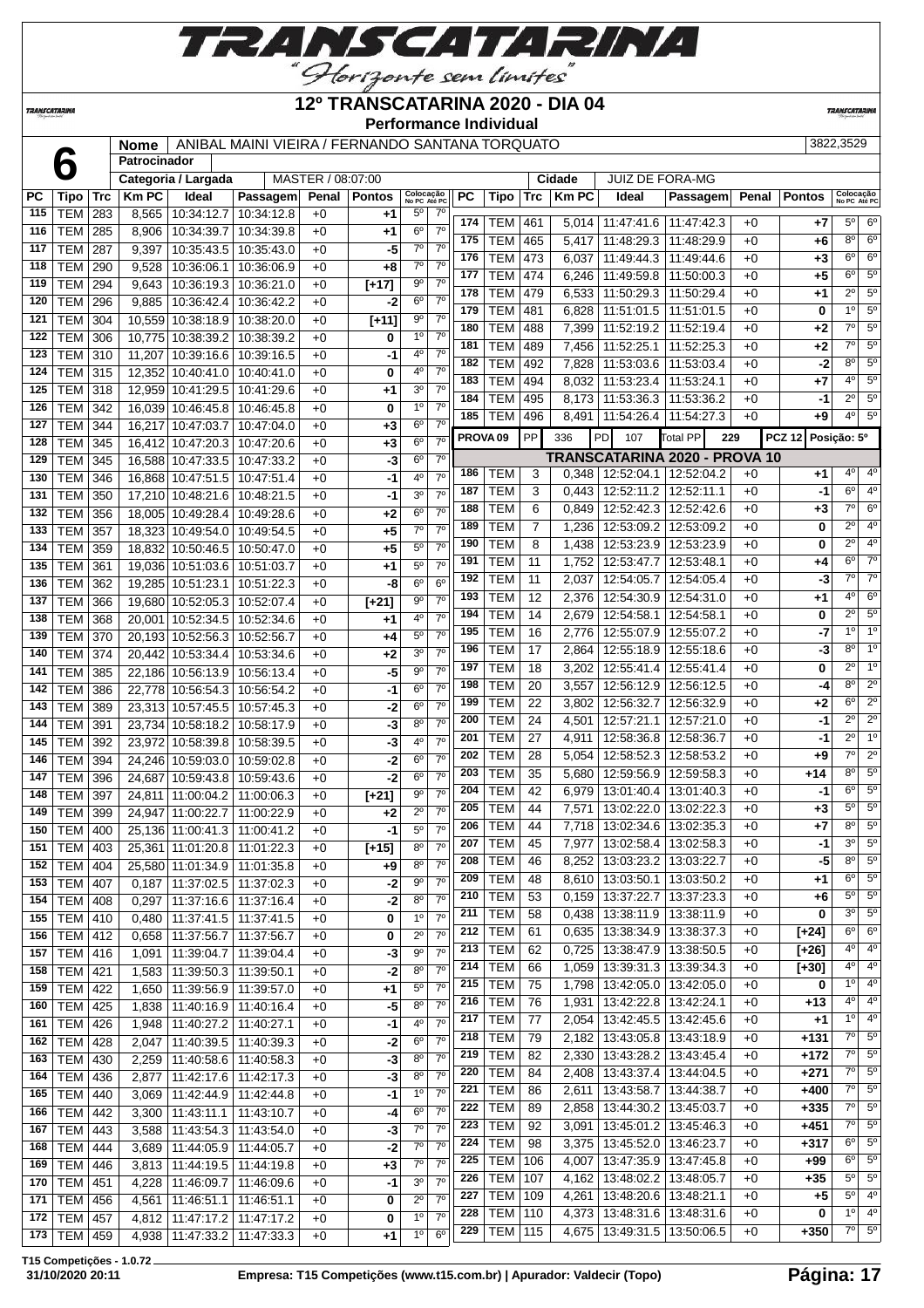

TRANSCATARINA

#### **12º TRANSCATARINA 2020 - DIA 04 Performance Individual**

**TRANSCATARIN** 

**Nome** ANIBAL MAINI VIEIRA / FERNANDO SANTANA TORQUATO 3822,3529

|              |                     |     | <b>Nome</b>         |    | AINIDAL MAINI VIEIRA / FERNANDO SANTANA TORQUATO |                 |       |      |                   |          |                           |                |    |      |     |             |       |                 |       |               | JOZZ,JJZJ                 |
|--------------|---------------------|-----|---------------------|----|--------------------------------------------------|-----------------|-------|------|-------------------|----------|---------------------------|----------------|----|------|-----|-------------|-------|-----------------|-------|---------------|---------------------------|
|              |                     |     | Patrocinador        |    |                                                  |                 |       |      |                   |          |                           |                |    |      |     |             |       |                 |       |               |                           |
|              |                     |     | Categoria / Largada |    |                                                  |                 |       |      | MASTER / 08:07:00 |          |                           |                |    |      |     | Cidade      |       | JUIZ DE FORA-MG |       |               |                           |
| <b>PC</b>    | Tipo Trc            |     | <b>Km PC</b>        |    | Ideal                                            | Passagem        |       |      | Penal   Pontos    |          | Colocação<br>No PC Até PC | 6 <sup>o</sup> | PC | Tipo | Trc | <b>KmPC</b> | Ideal | Passagem        | Penal | <b>Pontos</b> | Colocação<br>No PC Até PC |
| 230          | <b>TEM 119</b>      |     | 5,052               |    | 13:50:15.4                                       | 13:51:03.3      |       | $+0$ |                   | $[+479]$ | $7^\circ$                 |                |    |      |     |             |       |                 |       |               |                           |
| 231          | <b>TEM 123</b>      |     | 0,454               |    | 13:57:37.8                                       | 13:57:37.8      |       | $+0$ |                   | 0        | $2^{\circ}$               | 6 <sup>o</sup> |    |      |     |             |       |                 |       |               |                           |
| 232          | TEM                 | 125 | 0,751               |    | 13:58:08.7                                       | 13:58:09.0      |       | $+0$ |                   | +3       | $4^{\circ}$               | $6^{\circ}$    |    |      |     |             |       |                 |       |               |                           |
| 233          | <b>TEM 127</b>      |     |                     |    | 1,010 13:58:32.9                                 | 13:58:34.3      |       | $+0$ |                   | +14      | $8^{\circ}$               | 6 <sup>o</sup> |    |      |     |             |       |                 |       |               |                           |
| 234          | <b>TEM 130</b>      |     | 1,239               |    | 13:59:18.6                                       | 13:59:24.8      |       | $+0$ |                   | $+62$    | 8 <sup>o</sup>            | 6 <sup>o</sup> |    |      |     |             |       |                 |       |               |                           |
| 235          | <b>TEM</b> 133      |     |                     |    | 1,513 14:00:00.0                                 | 14:00:04.4      |       | $+0$ |                   | $+44$    | $8^{\circ}$               | $6^{\circ}$    |    |      |     |             |       |                 |       |               |                           |
| 236          | <b>TEM 136</b>      |     | 1,807               |    | 14:00:27.7                                       | 14:00:31.8      |       | $+0$ |                   | $+41$    | $8^{\circ}$               | 6 <sup>o</sup> |    |      |     |             |       |                 |       |               |                           |
| 237          | <b>TEM 140</b>      |     | 2,228               |    | 14:01:02.8                                       | 14:01:03.4      |       | $+0$ |                   | +6       | 7 <sup>o</sup>            | $6^{\circ}$    |    |      |     |             |       |                 |       |               |                           |
| 238          | <b>TEM 142</b>      |     | 2,497               |    | 14:01:38.1                                       | 14:01:37.2      |       | $+0$ |                   | -9       | $5^{\circ}$               | $6^{\circ}$    |    |      |     |             |       |                 |       |               |                           |
| 239          | TEM                 | 142 | 2,581               |    | 14:01:48.2                                       | 14:01:52.1      |       | $+0$ |                   | +39      | $5^{\circ}$               | $6^{\circ}$    |    |      |     |             |       |                 |       |               |                           |
| 240          | TEM                 | 143 | 2,694               |    | 14:02:00.8                                       | 14:02:05.6      |       | $+0$ |                   | +48      | $5^{\circ}$               | 6 <sup>o</sup> |    |      |     |             |       |                 |       |               |                           |
| 241          | TEM                 | 145 | 2,961               |    | 14:02:21.0                                       | 14:02:26.8      |       | $+0$ |                   | +58      | 6 <sup>o</sup>            | $6^{\circ}$    |    |      |     |             |       |                 |       |               |                           |
| 242          | <b>TEM 147</b>      |     | 3,456               |    | 14:04:18.6                                       | 14:04:19.4      |       | $+0$ |                   | +8       | 6 <sup>o</sup>            | 6 <sup>o</sup> |    |      |     |             |       |                 |       |               |                           |
| 243          | <b>TEM 149</b>      |     | 3,630               |    | 14:04:40.1                                       | 14:04:52.7      |       | $+0$ |                   | +126     | 8 <sup>o</sup>            | 6 <sup>o</sup> |    |      |     |             |       |                 |       |               |                           |
| 244          | <b>TEM 151</b>      |     | 3,802               |    | 14:04:59.0                                       | 14:05:11.2      |       | $+0$ |                   | $+122$   | 8 <sup>0</sup>            | $6^{\circ}$    |    |      |     |             |       |                 |       |               |                           |
| 245          | <b>TEM 151</b>      |     | 3,898               |    | 14:05:07.2                                       | 14:05:19.6      |       | $+0$ |                   | $+124$   | $8^{\circ}$               | $6^{\circ}$    |    |      |     |             |       |                 |       |               |                           |
| 246          | <b>TEM   153</b>    |     | 4,050               |    | 14:05:21.7                                       | 14:05:36.6      |       | $+0$ |                   | $+149$   | $8^{\circ}$               | 6 <sup>o</sup> |    |      |     |             |       |                 |       |               |                           |
| 247          | <b>TEM 154</b>      |     | 4,110               |    | 14:05:27.0                                       | 14:05:42.3      |       | $+0$ |                   | $+153$   | $8^{\circ}$               | $6^{\circ}$    |    |      |     |             |       |                 |       |               |                           |
| 248          |                     |     |                     |    |                                                  |                 |       |      |                   |          | $8^{\circ}$               | $6^{\circ}$    |    |      |     |             |       |                 |       |               |                           |
|              | TEM                 | 159 | 4,809               |    | 14:06:43.5                                       | 14:07:15.1      |       | $+0$ |                   | $+316$   |                           |                |    |      |     |             |       |                 |       |               |                           |
| 249          | TEM                 | 162 | 5,019               |    | 14:07:09.4                                       | 14:07:37.6      |       | $+0$ |                   | $+282$   | $8^{\circ}$               | $6^{\circ}$    |    |      |     |             |       |                 |       |               |                           |
| 250          | TEM                 | 165 | 5,260               |    | 14:07:37.5                                       | 14:08:02.7      |       | $+0$ |                   | $+252$   | $8^{\circ}$               | $6^{\circ}$    |    |      |     |             |       |                 |       |               |                           |
| 251          | TEM                 | 166 | 5,428               |    | 14:07:49.6                                       | 14:08:15.1      |       | $+0$ |                   | $+255$   | $8^{\circ}$               | 6 <sup>o</sup> |    |      |     |             |       |                 |       |               |                           |
| 252          | <b>TEM 168</b>      |     | 5,504               |    | 14:07:57.4                                       | 14:08:23.3      |       | $+0$ |                   | $+259$   | $7^\circ$                 | 6 <sup>o</sup> |    |      |     |             |       |                 |       |               |                           |
| 253          | <b>TEM 172</b>      |     | 5,854               |    | 14:08:37.6                                       | 14:08:55.3      |       | $+0$ |                   | $+177$   | $7^\circ$                 | $6^{\circ}$    |    |      |     |             |       |                 |       |               |                           |
| 254          | <b>TEM 174</b>      |     |                     |    | 6,160 14:09:08.0                                 | 14:09:24.7      |       | $+0$ |                   | $+167$   | 7 <sup>o</sup>            | $6^{\circ}$    |    |      |     |             |       |                 |       |               |                           |
| 255          | <b>TEM 175</b>      |     | 6,392               |    | 14:09:33.9                                       | 14:09:47.1      |       | $+0$ |                   | +132     | $7^\circ$                 | $6^{\circ}$    |    |      |     |             |       |                 |       |               |                           |
| 256          | <b>TEM 179</b>      |     | 6,745               |    | 14:10:31.9                                       | 14:10:35.6      |       | $+0$ |                   | $+37$    | $7^\circ$                 | 6 <sup>o</sup> |    |      |     |             |       |                 |       |               |                           |
| 257          | <b>TEM 180</b>      |     | 6,952               |    | 14:10:50.0                                       | 14:10:52.7      |       | $+0$ |                   | $[+27]$  | 6 <sup>o</sup>            | 6 <sup>o</sup> |    |      |     |             |       |                 |       |               |                           |
| 258          | TEM                 | 186 | 7,740               |    | 14:12:07.9                                       | 14:12:22.3      |       | $+0$ |                   | $+144$   | 6 <sup>o</sup>            | $6^{\circ}$    |    |      |     |             |       |                 |       |               |                           |
| 259          | TEM                 | 188 | 7,889               |    | 14:12:29.0                                       | 14:12:41.9      |       | $+0$ |                   | +129     | $7^\circ$                 | $6^{\circ}$    |    |      |     |             |       |                 |       |               |                           |
| 260          | TEM                 | 194 | 8,294               |    | 14:13:23.8                                       | 14:13:32.2      |       | $+0$ |                   | +84      | $7^\circ$                 | $6^{\circ}$    |    |      |     |             |       |                 |       |               |                           |
| 261          | <b>TEM 197</b>      |     | 8,460               |    | 14:13:49.8                                       | 14:13:52.8      |       | $+0$ |                   | $[+30]$  | $7^\circ$                 | $6^{\circ}$    |    |      |     |             |       |                 |       |               |                           |
| 262          | TEM                 | 201 | 8,779               |    | 14:14:37.5                                       | 14:14:37.4      |       | $+0$ |                   | -1       | 6 <sup>o</sup>            | $6^{\circ}$    |    |      |     |             |       |                 |       |               |                           |
| 263          | <b>TEM 203</b>      |     | 8,938               |    | 14:14:53.7                                       | 14:14:52.3      |       | $+0$ |                   | -14      | $6^{\circ}$               | $6^{\circ}$    |    |      |     |             |       |                 |       |               |                           |
| 264          | TEM                 | 207 | 9,426               |    | 14:15:47.3                                       | 14:15:47.5      |       | $+0$ |                   | +2       | $4^{\circ}$               | $6^{\circ}$    |    |      |     |             |       |                 |       |               |                           |
| 265          | <b>TEM 209</b>      |     | 9,671               |    | 14:16:10.4                                       | 14:16:09.5      |       | $+0$ |                   | -9       | $4^{\circ}$               | $6^{\circ}$    |    |      |     |             |       |                 |       |               |                           |
|              |                     |     |                     |    |                                                  |                 |       |      |                   |          |                           | 6 <sup>o</sup> |    |      |     |             |       |                 |       |               |                           |
|              | 266   TEM   209     |     |                     |    | 9,706   14:16:17.4   14:16:16.5                  |                 |       | $+0$ |                   | -9       | 3 <sup>o</sup>            |                |    |      |     |             |       |                 |       |               |                           |
| 267          | <b>TEM 210</b>      |     |                     |    | 9,750 14:16:22.9                                 | 14:16:22.9      |       | $+0$ |                   | 0        | 1 <sup>0</sup>            | $6^{\circ}$    |    |      |     |             |       |                 |       |               |                           |
| 268          | TEM 215             |     |                     |    | 10,162 14:17:28.0                                | 14:17:29.6      |       | $+0$ |                   | $[+16]$  | $5^{\circ}$               | $6^{\circ}$    |    |      |     |             |       |                 |       |               |                           |
|              | 269   TEM   219     |     |                     |    | 10,304 14:17:48.1                                | 14:17:53.2      |       | $+0$ |                   | +51      | $6^{\circ}$               | $6^{\circ}$    |    |      |     |             |       |                 |       |               |                           |
|              | 270   TEM   220     |     |                     |    | 10,450 14:17:59.1                                | 14:18:02.6      |       | $+0$ |                   | +35      | 6 <sup>o</sup>            | 6 <sup>o</sup> |    |      |     |             |       |                 |       |               |                           |
| 271          | <b>TEM 222</b>      |     |                     |    | 10,633 14:18:21.5                                | 14:18:22.5      |       | $+0$ |                   | +10      | $6^{\circ}$               | 6 <sup>o</sup> |    |      |     |             |       |                 |       |               |                           |
|              | 272   TEM   232     |     |                     |    | 11,512 14:20:09.9                                | 14:20:11.3      |       | $+0$ |                   | +14      | $7^\circ$                 | 6 <sup>o</sup> |    |      |     |             |       |                 |       |               |                           |
|              | 273 TEM 234         |     |                     |    | 11,798 14:20:44.2                                | 14:20:44.0      |       | $+0$ |                   | -2       | 3 <sup>o</sup>            | $6^{\circ}$    |    |      |     |             |       |                 |       |               |                           |
|              | 274 TEM 236         |     |                     |    | 11,929 14:20:59.5                                | 14:21:00.5      |       | $+0$ |                   | +10      | $7^\circ$                 | 6 <sup>o</sup> |    |      |     |             |       |                 |       |               |                           |
|              | 275 TEM 237         |     |                     |    | 12,046 14:21:16.3                                | 14:21:15.4      |       | $+0$ |                   | -9       | $6^{\circ}$               | $6^{\circ}$    |    |      |     |             |       |                 |       |               |                           |
|              | 276   TEM   240     |     |                     |    | 12,455 14:22:22.7                                | 14:22:23.5      |       | $+0$ |                   | +8       | $6^{\circ}$               | $6^{\circ}$    |    |      |     |             |       |                 |       |               |                           |
|              | PROVA <sub>10</sub> | PP  | 6.704               | PD | 632                                              | <b>Total PP</b> | 6.072 |      | PCZ 9 Posição: 6º |          |                           |                |    |      |     |             |       |                 |       |               |                           |
|              |                     |     |                     |    |                                                  |                 |       |      |                   |          |                           |                |    |      |     |             |       |                 |       |               |                           |
| <b>TOTAL</b> |                     | PP  | 7.262               | PD | 804                                              | Total PP        | 6.458 |      | <b>PCZ 37</b>     |          |                           |                |    |      |     |             |       |                 |       |               |                           |
|              |                     |     |                     |    |                                                  |                 |       |      |                   |          |                           |                |    |      |     |             |       |                 |       |               |                           |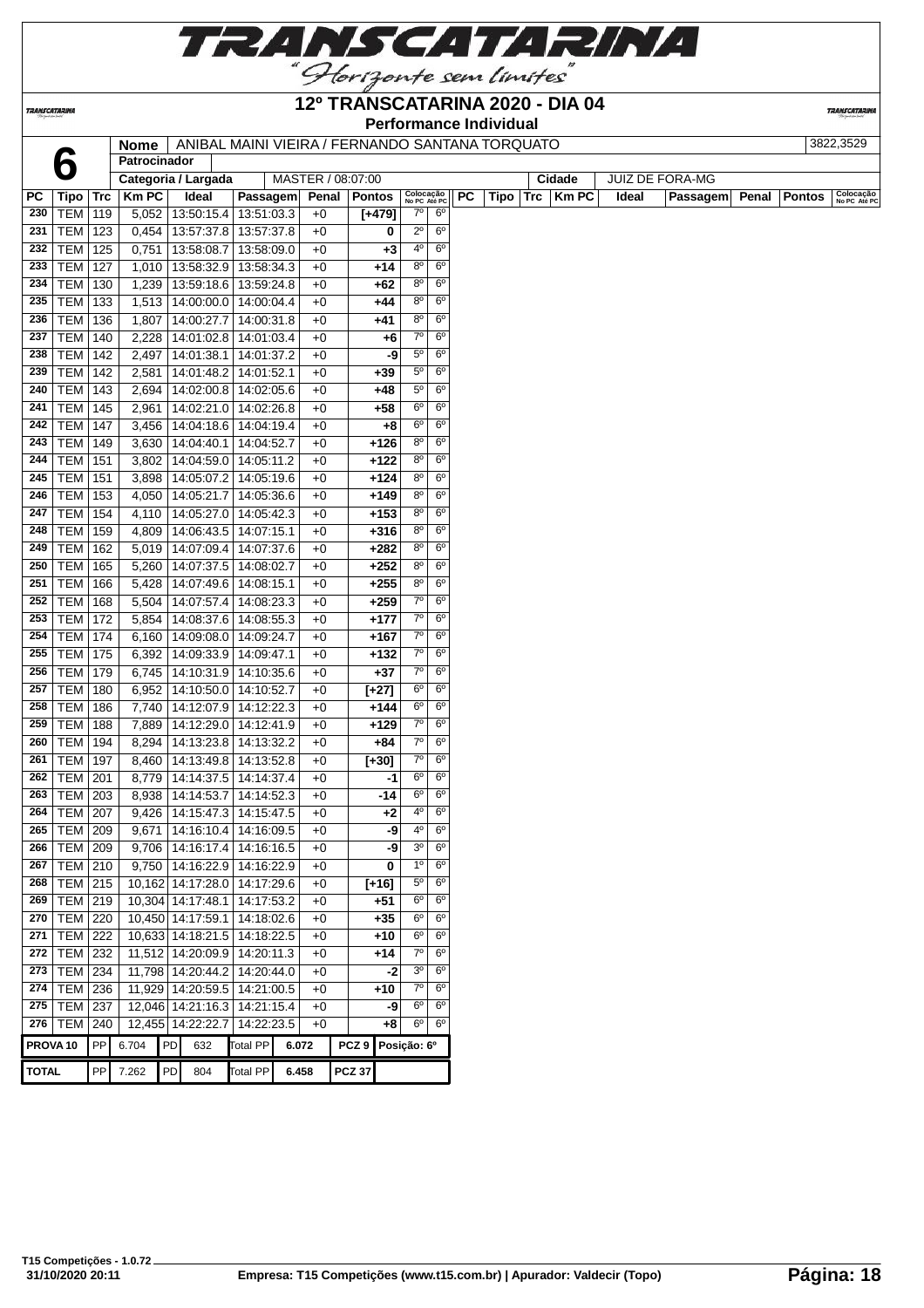

**12º TRANSCATARINA 2020 - DIA 04**

**Performance Individual**

**TRANSCATARIN** 

**TRANSCATARINA** 

# **Nome** EDUARDO MOSER / ROBERTO LUIZ SPESSATTO 3525,3875

|              |                  |                | nome         |                               | EDUARDO MOSER / ROBERTO LUIZ SPESSATTO |                   |                         |                           |                |           |                     |           |             |                                 |                               |       |                  | ມມ∠ມ,ນດ≀ນ                 |                        |
|--------------|------------------|----------------|--------------|-------------------------------|----------------------------------------|-------------------|-------------------------|---------------------------|----------------|-----------|---------------------|-----------|-------------|---------------------------------|-------------------------------|-------|------------------|---------------------------|------------------------|
|              |                  |                | Patrocinador |                               |                                        |                   |                         |                           |                |           |                     |           |             |                                 |                               |       |                  |                           |                        |
|              |                  |                |              | Categoria / Largada           |                                        | MASTER / 08:08:00 |                         |                           |                |           |                     |           | Cidade      | GASPAR-SC                       |                               |       |                  |                           |                        |
| <b>PC</b>    | Tipo             | ∣ Trc          | <b>Km PC</b> | Ideal                         | Passagem Penal Pontos                  |                   |                         | Colocação<br>No PC Até PC |                | <b>PC</b> | Tipo                | Trc       | <b>KmPC</b> | Ideal                           | Passagem                      | Penal | <b>Pontos</b>    | Colocação<br>No PC Até PC |                        |
|              |                  |                |              | TRANSCATARINA 2020 - PROVA 08 |                                        |                   |                         |                           |                | 59        | TEM                 | 139       | 4,677       | 09:40:31.0 09:40:31.1           |                               | $+0$  | $+1$             | $2^{\circ}$               | 9°                     |
| 1            | TEM              | 5              | 0,458        | 08:52:34.2 08:52:34.1         |                                        | $+0$              | -1                      | 6°                        | 6 <sup>o</sup> | 60        | <b>ROT</b>          | 149       | 5,386       | 09:41:55.5                      | 09:42:01.7                    | $+0$  | 0                | $\overline{0^{\circ}}$    | $\overline{0^{\circ}}$ |
| $\mathbf{2}$ | <b>TEM</b>       | 5              | 0,614        | 08:52:47.6                    | 08:52:48.0                             | $+0$              | $+4$                    | $9^{\circ}$               | $9^{\circ}$    | 61        | <b>TEM</b>          | 152       |             | 09:43:11.2                      |                               | $+0$  |                  | 9º                        | 9 <sup>o</sup>         |
| 3            | <b>TEM</b>       | $\overline{7}$ | 0,793        | 08:53:05.2                    | 08:53:05.3                             | $+0$              | $+1$                    | 6 <sup>o</sup>            | $7^\circ$      | 62        |                     |           | 5,708       |                                 | 09:43:12.1                    |       | +9               | $\overline{5^0}$          | $\overline{9^{\circ}}$ |
| 4            | TEM              | 10             | 1,469        | 08:53:56.9 08:53:56.9         |                                        | $+0$              | 0                       | 3 <sup>o</sup>            | 6 <sup>o</sup> |           | <b>TEM</b>          | 154       | 5,898       |                                 | 09:43:31.0 09:43:31.2         | $+0$  | $+2$             |                           |                        |
| 5            | <b>TEM</b>       | 13             | 2,122        | 08:54:49.8                    | 08:54:50.1                             | $+0$              | $+3$                    | 8 <sup>o</sup>            | $7^\circ$      | 63        | TEM                 | 158       | 6,444       |                                 | 09:44:31.2 09:44:31.4         | $+0$  | $+2$             | $\overline{2^0}$          | 9 <sup>o</sup>         |
| 6            | <b>TEM</b>       | 16             | 3,228        | 08:56:20.7                    | 08:56:20.8                             | $+0$              | $+1$                    | 30                        | $5^{\circ}$    | 64        | <b>TEM</b>          | 163       | 6,838       |                                 | 09:45:17.2 09:45:17.6         | $+0$  | $+4$             | $6^{\circ}$               | 9 <sup>o</sup>         |
| 7            | <b>TEM</b>       | 16             | 3,321        | 08:56:29.2                    | 08:56:29.6                             | $+0$              | $+4$                    | 5 <sup>0</sup>            | 4 <sup>0</sup> | 65        | <b>TEM</b>          | 163       | 7,005       |                                 | 09:45:32.6 09:45:32.3         | $+0$  | $-3$             | $6^{\circ}$               | 9 <sup>o</sup>         |
| 8            | <b>TEM</b>       | 17             | 3,393        | 08:56:34.9                    | 08:56:36.1                             | $+0$              | $+12$                   | 8 <sup>o</sup>            | $7^\circ$      | 66        | <b>TEM</b>          | 165       | 7,221       | 09:45:53.8                      | 09:45:54.8                    | $+0$  | $+10$            | $\overline{7^\circ}$      | $\overline{9^{\circ}}$ |
| 9            | <b>TEM</b>       |                |              |                               |                                        | $+0$              |                         | 9 <sup>o</sup>            | 9 <sup>o</sup> | 67        | <b>TEM</b>          | 169       | 7,558       | 09:46:42.3                      | 09:46:42.5                    | $+0$  | $+2$             | 4 <sup>0</sup>            | 9 <sup>o</sup>         |
|              |                  | 18             | 3,661        | 08:56:54.2                    | 08:56:54.8                             |                   | $+6$                    |                           |                | 68        | <b>TEM</b>          | 171       | 7,835       |                                 | 09:47:06.3 09:47:06.1         | $+0$  | $-2$             | 5°                        | $9^\circ$              |
| 10           | <b>TEM</b>       | 20             | 4,006        | 08:57:17.2                    | 08:57:17.5                             | $+0$              | $+3$                    | $7^\circ$                 | $9^{\circ}$    | 69        | <b>TEM</b>          | 173       | 8,122       | 09:47:32.7                      | 09:47:32.8                    | $+0$  | +1               | $6^{\circ}$               | 9 <sup>o</sup>         |
| 11           | <b>TEM</b>       | 21             | 4,508        | 08:57:49.5                    | 08:57:49.4                             | $+0$              | -1                      | 1 <sup>0</sup>            | $9^{\circ}$    | 70        | <b>TEM</b>          | 178       | 0,195       | 09:51:58.9                      | 09:51:59.6                    | $+0$  | $+7$             | 90                        | 9 <sup>o</sup>         |
| 12           | <b>TEM</b>       | 27             | 5,022        | 08:58:41.1                    | 08:58:41.2                             | $+0$              | $+1$                    | $2^{\circ}$               | 8 <sup>o</sup> | 71        | <b>TEM</b>          | 182       | 0,837       | 09:53:00.6                      | 09:53:00.6                    | $+0$  | 0                | $5^{\circ}$               | $\overline{9^0}$       |
| 13           | <b>TEM</b>       | 28             | 5,292        | 08:59:13.8                    | 08:59:15.0                             | $+0$              | $+12$                   | $9^{\circ}$               | $9^{\circ}$    | 72        | <b>TEM</b>          | 184       | 1,518       |                                 | 09:53:56.3 09:53:56.8         | $+0$  | $+5$             | $\overline{9^{\circ}}$    | $9^\circ$              |
| 14           | <b>TEM</b>       | 29             | 5,537        | 08:59:35.5                    | 08:59:35.7                             | $+0$              | $+2$                    | $2^{\circ}$               | $9^{\circ}$    | 73        | <b>TEM</b>          | 185       |             |                                 |                               | $+0$  | $-2$             | 4 <sup>0</sup>            | $9^\circ$              |
| 15           | <b>TEM</b>       | 32             | 5,984        | 09:00:22.1                    | 09:00:22.2                             | $+0$              | $+1$                    | $7^\circ$                 | $9^{\circ}$    |           |                     |           | 1,841       |                                 | 09:54:20.8 09:54:20.6         |       |                  |                           |                        |
| 16           | <b>TEM</b>       | 32             | 6,171        | 09:00:38.1                    | 09:00:38.4                             | $+0$              | $+3$                    | 6 <sup>o</sup>            | $9^{\circ}$    | 74        | <b>TEM</b>          | 187       | 2,220       | 09:55:00.6                      | 09:55:00.5                    | $+0$  | -1               | 3 <sup>0</sup>            | 9 <sup>o</sup>         |
| 17           | <b>TEM</b>       | 37             | 6,638        | 09:01:56.1                    | 09:01:57.7                             | $+0$              | $\overline{[+16]}$      | 8 <sup>o</sup>            | $9^{\circ}$    | 75        | <b>TEM</b>          | 188       | 2,385       | 09:55:12.4                      | 09:55:12.6                    | $+0$  | $+2$             | $\overline{7^0}$          | $9^{\circ}$            |
| 18           | <b>TEM</b>       | 39             | 6,747        | 09:02:07.7                    | 09:02:08.2                             | $+0$              | $+5$                    | 8 <sup>o</sup>            | 9 <sup>o</sup> | 76        | <b>TEM</b>          | 189       | 2,663       | 09:55:35.0                      | 09:55:35.0                    | $+0$  | 0                | 10                        | $\overline{9^0}$       |
| 19           | <b>TEM</b>       | 43             | 7,375        | 09:03:09.3                    | 09:03:10.0                             | $+0$              | $+7$                    | $9^{\circ}$               | $9^{\circ}$    | 77        | <b>TEM</b>          | 192       | 3,284       |                                 | 09:56:29.2 09:56:29.6         | $+0$  | $+4$             | 5°                        | 9 <sup>o</sup>         |
| 20           | <b>TEM</b>       | 47             | 8,108        | 09:04:12.4                    | 09:04:13.3                             | $+0$              |                         | $9^{\circ}$               | 9 <sup>o</sup> | 78        | <b>TEM</b>          | 193       | 3,477       | 09:56:42.2                      | 09:56:43.2                    | $+0$  | $+10$            | $9^{\circ}$               | $\overline{9^{\circ}}$ |
|              |                  |                |              |                               |                                        |                   | $+9$                    | $9^{\circ}$               | 9 <sup>o</sup> | 79        | <b>TEM</b>          | 195       | 3,857       | 09:57:18.4                      | 09:57:20.2                    | $+0$  | $[+18]$          | $9^{\circ}$               | $9^\circ$              |
| 21           | <b>TEM</b>       | 48             | 8,203        | 09:04:19.9                    | 09:04:20.7                             | $+0$              | $+8$                    |                           |                | 80        | <b>TEM</b>          | 196       | 3,950       |                                 | 09:57:27.4 09:57:29.8         | $+0$  | $[+24]$          | $9^{\circ}$               | $\overline{9^0}$       |
| 22           | <b>TEM</b>       | 49             | 8,442        | 09:04:37.1                    | 09:04:37.5                             | $+0$              | $+4$                    | $\overline{5^0}$          | $9^{\circ}$    | 81        | TEM                 | 198       | 4,141       | 09:57:49.6                      | 09:57:50.6                    | $+0$  | $+10$            | $9^{\circ}$               | 9 <sup>o</sup>         |
| 23           | <b>TEM</b>       | 50             | 8,670        | 09:04:56.5                    | 09:04:57.7                             | $+0$              | $+12$                   | $9^{\circ}$               | $9^{\circ}$    | 82        | <b>TEM</b>          | 198       | 4,345       | 09:58:08.4 09:58:09.1           |                               | $+0$  | $+7$             | $9^{\circ}$               | $9^{\circ}$            |
| 24           | <b>TEM</b>       | 54             | 9,038        | 09:05:29.2                    | 09:05:30.1                             | $+0$              | $+9$                    | $9^{\circ}$               | $9^{\circ}$    | 83        | <b>TEM</b>          | 200       | 4,730       | 09:58:46.9                      | 09:58:46.8                    | $+0$  | -1               | 3 <sup>0</sup>            | 9 <sup>o</sup>         |
| 25           | <b>TEM</b>       | 57             | 10,040       | 09:06:42.0                    | 09:06:42.9                             | $+0$              | $+9$                    | $9^{\circ}$               | 9 <sup>o</sup> | 84        | <b>TEM</b>          | 200       | 5,055       | 09:59:14.8                      | 09:59:14.9                    | $+0$  | $+1$             | $\overline{7^0}$          | $9^{\circ}$            |
| 26           | <b>TEM</b>       | 58             | 10,246       | 09:06:56.1                    | 09:06:56.5                             | $+0$              | $+4$                    | $9^{\circ}$               | $9^{\rm o}$    | 85        | <b>TEM</b>          |           |             |                                 |                               |       |                  | $5^{\circ}$               | 9 <sup>o</sup>         |
| 27           | <b>TEM</b>       | 58             | 10,522       | 09:07:16.8                    | 09:07:17.0                             | $+0$              | $+2$                    | 4°                        | $9^{\circ}$    |           |                     | 202       | 5,376       | 10:00:14.8                      | 10:00:14.5                    | $+0$  | -3               |                           | 9 <sup>o</sup>         |
| 28           | <b>TEM</b>       | 59             | 10,587       | 09:07:22.3                    | 09:07:22.9                             | $+0$              | $+6$                    | 6 <sup>o</sup>            | $9^{\circ}$    | 86        | <b>TEM</b>          | 209       | 6,443       | 10:02:04.5                      | 10:02:04.6                    | $+0$  | $+1$             | $2^{\circ}$               |                        |
| 29           | <b>TEM</b>       | 62             | 11,405       | 09:08:49.0                    | 09:08:48.9                             | $+0$              | -1                      | 5 <sup>o</sup>            | 9 <sup>o</sup> | 87        | <b>TEM</b>          | 213       | 7,113       | 10:03:16.6                      | 10:03:16.8                    | $+0$  | $+2$             | 8 <sup>o</sup>            | $\overline{9^0}$       |
| 30           | <b>TEM</b>       | 68             | 11,987       | 09:09:35.9                    | 09:09:36.2                             | $+0$              | $+3$                    | $9^{\circ}$               | $9^{\circ}$    | 88        | <b>TEM</b>          | 214       | 7,209       | 10:03:25.6                      | 10:03:25.2                    | $+0$  | -4               | $6^{\circ}$               | $9^\circ$              |
| 31           | <b>TEM</b>       | 69             | 12.415       | 09:10:03.6                    | 09:10:03.7                             | $+0$              | $+1$                    | $9^{\circ}$               | $9^{\circ}$    | 89        | <b>TEM</b>          | 224       | 8,502       | 10:05:48.6                      | 10:05:48.8                    | $+0$  | $+2$             | $4^{\circ}$               | $\overline{9^0}$       |
| 32           | <b>TEM</b>       | 72             |              | 12,866 09:10:38.3             | 09:10:39.0                             | $+0$              | $+7$                    | $9^{\circ}$               | 9 <sup>o</sup> |           | PROVA <sub>08</sub> | <b>PP</b> | 496         | PD<br>139                       | <b>Total PP</b>               | 357   | PCZ <sub>7</sub> | Posição: 9º               |                        |
| 33           | <b>TEM</b>       | 76             | 13,674       | 09:11:37.3                    | 09:11:38.1                             | $+0$              | $+8$                    | $9^{\circ}$               | $9^{\circ}$    |           |                     |           |             |                                 | TRANSCATARINA 2020 - PROVA 09 |       |                  |                           |                        |
| 34           |                  |                |              |                               |                                        |                   |                         | $6^{\circ}$               | $9^{\circ}$    | 90        | TEM                 | 232       |             | $0.276$   10:22:51.0            | 10:22:51.6                    | $+0$  | +6               | $6^{\circ}$               | $6^{\circ}$            |
|              | <b>TEM</b>       | 77             | 14,146       | 09:12:11.9                    | 09:12:12.2                             | $+0$              | $+3$                    |                           |                | 91        | <b>TEM 234</b>      |           |             | $0,421$   10:23:04.0            | 10:23:04.0                    | $+0$  | 0                | 1 <sup>°</sup>            | 3 <sup>o</sup>         |
| 35           | <b>TEM</b>       | 77             |              | 14,354 09:12:25.7             | 09:12:26.2                             | $+0$              | $+5$                    | $9^{\circ}$               | 9 <sup>o</sup> | 92        | <b>TEM</b> 238      |           |             |                                 | 0,770 10:24:03.9 10:24:04.6   | $+0$  | $+7$             |                           | 9° 9°                  |
| 36           | TEM              | 78             |              | 14,591 09:12:44.1 09:12:44.6  |                                        | $+0$              | +5                      | 80                        | $9^{\rm o}$    |           |                     |           |             |                                 |                               |       |                  | 90                        | $9^{\circ}$            |
| 37           | <b>TEM</b>       | 80             | 15,089       | 09:13:36.8 09:13:37.3         |                                        | $+0$              | $+5$                    | $9^{\circ}$               | $9^{\circ}$    | 93        | <b>TEM 240</b>      |           |             | 1,115   10:24:40.3   10:24:41.6 |                               | $+0$  | $+13$            |                           |                        |
| 38           | <b>TEM</b>       | 83             | 15,461       | 09:14:13.3 09:14:13.6         |                                        | $+0$              | $+3$                    | $8^{\circ}$               | $9^{\circ}$    | 94        | <b>TEM</b>          | 242       | 1,438       | 10:25:05.5                      | 10:25:06.4                    | +0    | $+9$             | 9º                        | 9 <sup>o</sup>         |
| 39           | <b>TEM</b>       | 85             |              | 15,795 09:14:39.9 09:14:40.3  |                                        | $+0$              | +4                      | $9^{\circ}$               | 9 <sup>o</sup> | 95        | TEM                 | 244       | 2,001       | 10:25:45.3                      | 10:25:45.8                    | $+0$  | $+5$             | $9^{\circ}$               | $9^{\circ}$            |
| 40           | <b>TEM</b>       | 86             |              | 15,915 09:14:49.2 09:14:49.8  |                                        | $+0$              | $+6$                    | $9^{\circ}$               | $9^{\circ}$    | 96        | <b>TEM</b>          | 246       | 2,095       | 10:25:52.7                      | 10:25:54.3                    | +0    | $+16$            | 9°                        | 9 <sup>o</sup>         |
| 41           | <b>TEM</b>       | 87             |              | 16,142 09:15:06.1 09:15:06.8  |                                        | $+0$              | $+7$                    | $9^{\circ}$               | 9 <sup>o</sup> | 97        | TEM                 | 246       | 2,419       | 10:26:17.0                      | 10:26:16.8                    | $+0$  | -2               | 80                        | 9 <sup>o</sup>         |
| 42           | <b>TEM</b>       | 88             |              | 16,453 09:15:26.6 09:15:27.4  |                                        | $+0$              | +8                      | $9^{\circ}$               | $9^{\circ}$    | 98        | TEM                 | 249       | 3,147       | 10:27:16.8                      | 10:27:17.3                    | $+0$  | $+5$             | 6°                        | 9 <sup>o</sup>         |
| 43           | <b>TEM</b>       | 90             | 16,937       | 09:16:03.4 09:16:04.0         |                                        | $+0$              | $+6$                    | 90                        | $9^{\circ}$    | 99        | TEM                 | 251       | 3,348       | 10:27:36.4                      | 10:27:37.6                    | +0    | +12              | 90                        | $9^{\circ}$            |
| 44           | <b>TEM</b>       | 91             | 17,125       | 09:16:21.7                    | 09:16:22.9                             | $+0$              | $+12$                   | $9^{\circ}$               | $9^{\circ}$    | 100       | <b>TEM</b>          | 254       | 3,679       | 10:28:07.0                      | 10:28:06.9                    | +0    | -1               | $2^{\circ}$               | $9^{\circ}$            |
| 45           | <b>TEM</b>       | 96             | 0,314        |                               | 09:33:55.3 09:33:55.5                  | $+0$              | $+2$                    | $5^{\circ}$               | $9^{\circ}$    | 101       | <b>TEM</b>          | 255       | 3,981       | 10:28:32.0                      | 10:28:31.9                    | $+0$  | -1               | $5^\circ$                 | 9 <sup>o</sup>         |
|              |                  |                |              |                               |                                        |                   |                         |                           |                | 102       | <b>TEM</b>          | 256       | 4,214       |                                 | 10:28:48.6   10:28:48.3       | $+0$  | -3               | 4°                        | $9^{\circ}$            |
| 46           | <b>TEM 102</b>   |                | 0,819        | 09:34:36.9 09:34:38.1         |                                        | $+0$              | $+12$                   | $9^{\circ}$               | $9^{\circ}$    | 103       | <b>TEM</b>          | 258       | 4,330       | 10:28:58.0                      | 10:28:58.0                    | $+0$  | 0                | $2^{\circ}$               | 9 <sup>o</sup>         |
| 47           | <b>TEM</b>       | 104            | 0,902        | 09:34:44.5   09:34:45.1       |                                        | $+0$              | +6                      | $9^{\circ}$               | $9^{\circ}$    |           |                     |           |             |                                 |                               |       |                  | 80                        | $9^{\circ}$            |
| 48           | TEM              | 106            | 1,020        | 09:34:57.5 09:34:59.1         |                                        | $+0$              | $[+16]$                 | $9^{\circ}$               | 9 <sup>o</sup> | 104       | TEM                 | 259       | 4,660       | 10:29:22.0                      | 10:29:21.6                    | $+0$  | -4               |                           | $\overline{9^0}$       |
| 49           | <b>TEM 108</b>   |                | 1,110        |                               | 09:35:06.2 09:35:07.4                  | $+0$              | $+12$                   | $9^{\circ}$               | $9^{\circ}$    | 105       | <b>TEM</b>          | 260       | 4,758       | 10:29:30.2                      | 10:29:31.6                    | $+0$  | $+14$            | 9°                        |                        |
| 50           | <b>TEM 110</b>   |                | 1,219        | 09:35:18.6 09:35:21.2         |                                        | $+0$              | $[+26]$                 | $9^{\circ}$               | 9 <sup>o</sup> | 106       | <b>TEM</b>          | 262       | 4,966       | 10:29:51.6                      | 10:29:53.5                    | $+0$  | [+19]            | 90                        | $9^{\circ}$            |
| 51           | <b>TEM</b> 112   |                | 1,316        | 09:35:27.9 09:35:30.0         |                                        | $+0$              | $[+21]$                 | $9^{\circ}$               | 90             | 107       | TEM                 | 271       | 6,349       | 10:31:58.3                      | 10:31:58.3                    | $+0$  | 0                | 30                        | 9 <sup>o</sup>         |
| 52           | TEM   113        |                | 1,425        | 09:35:36.9 09:35:38.7         |                                        | $+0$              | $[+18]$                 | 90                        | 90             | 108       | TEM                 | 272       | 6,544       | 10:32:14.1                      | 10:32:15.4                    | +0    | +13              | 90                        | $9^{\circ}$            |
| 53           | <b>TEM 115</b>   |                | 1,806        |                               | 09:36:06.4 09:36:06.4                  | $+0$              | 0                       | $2^{\circ}$               | $9^{\circ}$    | 109       | <b>TEM</b>          | 274       | 6,796       | 10:32:33.0                      | 10:32:33.7                    | +0    | +7               | 90                        | $9^{\circ}$            |
| 54           | <b>TEM   118</b> |                | 2,133        |                               | 09:36:43.0 09:36:43.6                  | $+0$              | +6                      | 8 <sup>o</sup>            | $9^{\circ}$    | 110       | <b>TEM 275</b>      |           | 7,019       | 10:32:48.2                      | 10:32:47.7                    | $+0$  | -5               | $9^{\circ}$               | 9 <sup>o</sup>         |
| 55           | $ROT$ 122        |                | 2,730        | 09:37:25.5 09:37:26.1         |                                        | $+0$              | 0                       | 0°                        | $0^{\circ}$    | 111       | <b>TEM</b>          | 276       | 7,284       | 10:33:27.1                      | 10:33:28.2                    | $+0$  | +11              | 80                        | $9^{\circ}$            |
| 56           | <b>TEM</b>       | 122            | 2,987        | 09:37:46.1                    | 09:37:45.8                             | $+0$              | -3                      | $8^{\circ}$               | $9^{\circ}$    | 112       | <b>TEM</b>          | 280       | 7,688       |                                 | 10:33:59.2   10:33:59.7       | $+0$  | $+5$             | 80                        | $9^{\circ}$            |
| 57           | TEM              | 132            | 3,749        |                               | 09:39:02.5 09:39:02.1                  | $+0$              |                         | $5^{\circ}$               | $9^{\circ}$    | 113       | <b>TEM</b>          | 281       | 7,817       | 10:34:10.6                      | 10:34:11.2                    | $+0$  | +6               | $7^\circ$                 | 8 <sup>0</sup>         |
|              |                  |                |              |                               |                                        |                   | -4                      | 10                        | 9 <sup>o</sup> | 114       | <b>TEM</b>          | 283       | 8,249       | 10:34:49.0                      | 10:34:49.6                    | $+0$  | +6               | $8^{\circ}$               | 8 <sup>o</sup>         |
| 58           | TEM   136        |                | 4,237        |                               | 09:39:50.9 09:39:50.9                  | $+0$              | $\overline{\mathbf{0}}$ |                           |                |           |                     |           |             |                                 |                               |       |                  |                           |                        |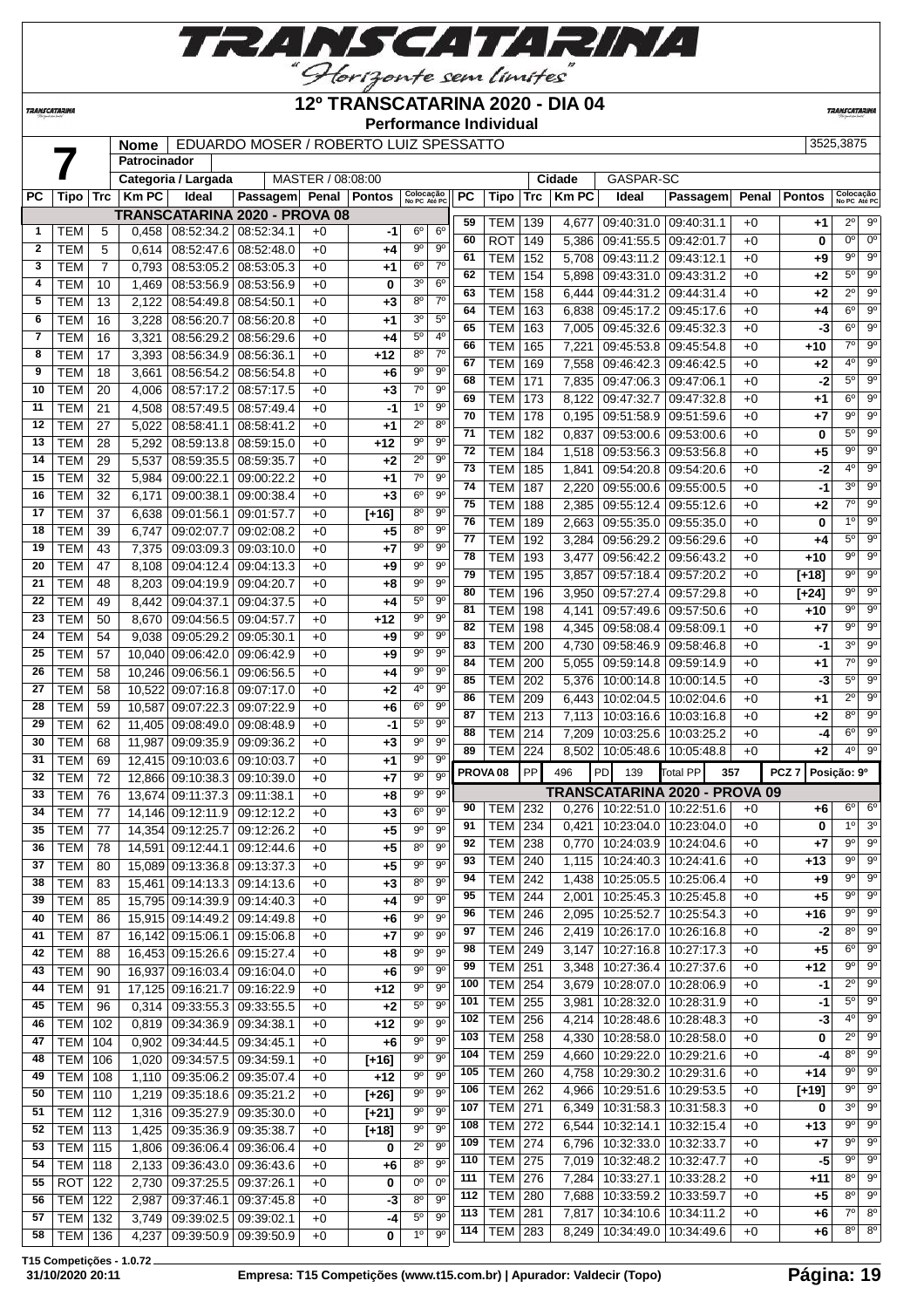

#### **12º TRANSCATARINA 2020 - DIA 04**

**TRANSCATARI** 

 TEM 86 2,611 13:44:58.7 13:52:29.8 +0 **+4.511** 8º 8º TEM 89 2,858 13:45:30.2 13:53:04.2 +0 **+4.540** 8º 8º TEM 92 3,091 13:46:01.2 13:53:27.0 +0 **+4.458** 8º 8º TEM 98 3,375 13:46:52.0 13:55:56.5 +0 **[+5.445]** 7º 7º TEM 106 4,007 13:48:35.9 00:00:00.0 +0 **\*6.000** 0º 0º TEM 107 4,162 13:49:02.2 00:00:00.0 +0 **\*6.000** 0º 0º TEM 109 4,261 13:49:20.6 00:00:00.0 +0 **\*6.000** 0º 0º TEM 110 4,373 13:49:31.6 00:00:00.0 +0 **\*6.000** 0º 0º TEM 115 4,675 13:50:31.5 00:00:00.0 +0 **\*6.000** 0º 0º

*TRANSCATARINI* 

|            |                          |            |              |                                        |                                        |                   |                |                               |                            |     | Performance Individual |                |              |                                 |                                   |       |                  |                                                  |
|------------|--------------------------|------------|--------------|----------------------------------------|----------------------------------------|-------------------|----------------|-------------------------------|----------------------------|-----|------------------------|----------------|--------------|---------------------------------|-----------------------------------|-------|------------------|--------------------------------------------------|
|            |                          |            | Nome         |                                        | EDUARDO MOSER / ROBERTO LUIZ SPESSATTO |                   |                |                               |                            |     |                        |                |              |                                 |                                   |       |                  | 3525,3875                                        |
|            |                          |            | Patrocinador |                                        |                                        |                   |                |                               |                            |     |                        |                |              |                                 |                                   |       |                  |                                                  |
|            |                          |            |              | Categoria / Largada                    |                                        | MASTER / 08:08:00 |                |                               |                            |     |                        |                | Cidade       | GASPAR-SC                       |                                   |       |                  |                                                  |
| PС         | Tipo                     | Trc        | <b>Km PC</b> | Ideal                                  | Passagem                               |                   | Penal   Pontos | Colocação<br>No PC Até PC     |                            | РC  | Tipo                   | Trc            | <b>Km PC</b> | Ideal                           | Passagem                          | Penal | <b>Pontos</b>    | Colocação<br>No PC Até PC                        |
| 115        | <b>TEM</b>               | 283        | 8,565        | 10:35:12.7                             | 10:35:13.1                             | $+0$              | +4             | $8^{\circ}$                   | $8^{\circ}$                | 174 | TEM                    | 461            |              | 5,014   11:48:41.6   11:48:42.9 |                                   | $+0$  | $+13$            | $9^\circ$<br>$8^{\circ}$                         |
| 116        | <b>TEM</b>               | 285        | 8,906        | 10:35:39.7                             | 10:35:40.0                             | $+0$              | +3             | $9^{\circ}$                   | 8 <sup>o</sup>             | 175 | <b>TEM</b>             | 465            | 5,417        | 11:49:29.3                      | 11:49:30.7                        | $+0$  | +14              | $9^\circ$<br>$9^\circ$                           |
| 117        | <b>TEM</b>               | 287        | 9,397        | 10:36:43.5                             | 10:36:43.4                             | $+0$              | -1             | 3 <sup>o</sup>                | 8 <sup>0</sup>             | 176 | TEM                    | 473            | 6,037        |                                 | 11:50:44.3 11:50:45.1             | $+0$  | +8               | $9^{\circ}$<br>$\overline{9^{\circ}}$            |
| 118        | <b>TEM</b>               | 290        | 9,528        | 10:37:06.1                             | 10:37:06.2                             | $+0$              | $+1$           | $2^{\circ}$                   | 8 <sup>0</sup>             | 177 | <b>TEM 474</b>         |                | 6,246        | $\sqrt{11:}50:59.8$             | 11:51:00.4                        | $+0$  | +6               | $7^\circ$<br>$9^{\circ}$                         |
| 119        | <b>TEM</b>               | 294        | 9,643        | 10:37:19.3                             | 10:37:21.0                             | $+0$              | $[+17]$        | $8^{\circ}$                   | $8^{\circ}$                | 178 | <b>TEM</b>             | 479            | 6,533        | 11:51:29.3 11:51:29.7           |                                   | $+0$  | +4               | 8 <sup>o</sup><br>$7^\circ$                      |
| 120        | <b>TEM</b>               | 296        | 9,885        | 10:37:42.4                             | 10:37:42.5                             | $+0$              | $+1$           | $5^{\circ}$                   | $8^{\circ}$                | 179 | <b>TEM</b>             | 481            | 6,828        |                                 | 11:52:01.5   11:52:02.9           | $+0$  | +14              | 8 <sup>o</sup><br>8 <sup>o</sup>                 |
| 121        | <b>TEM</b>               | 304        |              | 10,559 10:39:18.9                      | 10:39:19.8                             | $+0$              | +9             | $8^{\circ}$                   | 8 <sup>0</sup>             | 180 | <b>TEM</b>             | 488            | 7,399        | 11:53:19.2                      | 11:53:19.4                        | $+0$  | +2               | 8 <sup>o</sup><br>8 <sup>o</sup>                 |
| 122        | <b>TEM</b>               | 306        |              | 10,775 10:39:39.2                      | 10:39:40.0                             | $+0$              | +8             | 8 <sup>o</sup>                | $8^{\circ}$                | 181 | <b>TEM</b>             | 489            | 7,456        | 11:53:25.1                      | 11:53:25.0                        | $+0$  | -1               | $5^{\circ}$<br>8 <sup>o</sup>                    |
| 123        | <b>TEM</b>               | 310        | 11,207       |                                        | 10:40:16.6   10:40:17.0                | $+0$              | +4             | $9^{\circ}$                   | $8^{\circ}$                | 182 | <b>TEM</b>             | 492            | 7,828        | 11:54:03.6                      | 11:54:03.4                        | $+0$  | -2               | $7^\circ$<br>8 <sup>o</sup>                      |
| 124        | <b>TEM</b>               | 315        |              |                                        | 12,352 10:41:41.0 10:41:41.0           | $+0$              | 0              | 3 <sup>o</sup>                | 8 <sup>o</sup>             | 183 | <b>TEM</b>             | 494            | 8,032        | 11:54:23.4                      | 11:54:23.6                        | $+0$  | +2               | $2^{\circ}$<br>8 <sup>o</sup>                    |
| 125        | <b>TEM</b>               | 318        |              | 12,959 10:42:29.5                      | 10:42:29.4                             | $+0$              | -1             | 40                            | $8^{\circ}$                | 184 | <b>TEM</b>             | 495            | 8,173        | 11:54:36.3                      | 11:54:35.1                        | $+0$  | -12              | $\overline{9^{\circ}}$                           |
| 126        | <b>TEM</b>               | 342        |              | 16,039 10:47:45.8                      | 10:47:45.7                             | $+0$              | -1             | $5^{\circ}$                   | $8^{\circ}$                | 185 | TEM                    | 496            | 8,491        |                                 | 11:55:26.4   11:55:26.7           | $+0$  | $+3$             | $\overline{2^{\circ}}$<br>$\overline{8^{\circ}}$ |
| 127        | TEM                      | 344        |              | 16.217 10:48:03.7                      | 10:48:03.5                             | $+0$              | $-2$           | 4 <sup>0</sup>                | 8 <sup>o</sup>             |     | PROVA <sub>09</sub>    | PP             | 674          | PD<br>139                       | Total PP<br>535                   |       | PCZ <sub>8</sub> | Posição: 8º                                      |
| 128        | <b>TEM</b>               | 345        |              | 16,412 10:48:20.3                      | 10:48:21.0                             | $+0$              | $+7$           | $9^{\circ}$<br>1 <sup>0</sup> | $8^{\circ}$<br>$8^{\circ}$ |     |                        |                |              |                                 | TRANSCATARINA 2020 - PROVA 10     |       |                  |                                                  |
| 129        | <b>TEM</b>               | 345        |              | 16,588 10:48:33.5                      | 10:48:33.5                             | $+0$              | 0              | 1 <sup>0</sup>                | 8 <sup>0</sup>             | 186 | <b>TEM</b>             | 3              | 0,348        |                                 | 12:53:04.1   12:53:04.5           | $+0$  | +4               | $8^{\circ}$                                      |
| 130        | <b>TEM</b>               | 346        |              | 16,868 10:48:51.5                      | 10:48:51.5                             | $+0$              | 0              | $9^{\circ}$                   | $8^{\circ}$                | 187 | <b>TEM</b>             | 3              | 0,443        | 12:53:11.2                      | 12:53:11.3                        | $+0$  | +1               | $5^{\circ}$<br>$8^{\circ}$                       |
| 131<br>132 | <b>TEM</b><br><b>TEM</b> | 350        |              | 17,210 10:49:21.6<br>18.005 10:50:28.4 | 10:49:22.4                             | $+0$              | +8<br>$+15$    | $9^{\circ}$                   | 8 <sup>0</sup>             | 188 | <b>TEM</b>             | 6              | 0,849        |                                 | 12:53:42.3   12:53:42.7           | $+0$  | +4               | $\overline{9^{\circ}}$                           |
| 133        | <b>TEM</b>               | 356<br>357 |              |                                        | 10:50:29.9                             | $+0$              |                | 9 <sup>o</sup>                | 8 <sup>o</sup>             | 189 | <b>TEM</b>             | $\overline{7}$ | 1,236        |                                 | 12:54:09.2   12:54:09.3           | $+0$  | $+1$             | $5^{\circ}$                                      |
| 134        | <b>TEM</b>               |            |              | 18,323 10:50:54.0                      | 10:50:55.7                             | $+0$              | $[+17]$        | $9^{\circ}$                   | 9 <sup>o</sup>             | 190 | <b>TEM</b>             | 8              | 1,438        |                                 | 12:54:23.9   12:54:24.0           | $+0$  | +1               | $7^\circ$                                        |
| 135        | <b>TEM</b>               | 359<br>361 |              | 18,832 10:51:46.5<br>19,036 10:52:03.6 | 10:51:48.7                             | $+0$<br>$+0$      | $[+22]$        | $9^{\circ}$                   | $9^{\circ}$                | 191 | <b>TEM</b>             | 11             | 1,752        | 12:54:47.7                      | 12:54:48.7                        | $+0$  | +10              | 90                                               |
| 136        | <b>TEM</b>               | 362        |              | 19,285 10:52:23.1                      | 10:52:04.7<br>10:52:23.5               | $+0$              | $+11$<br>$+4$  | 5 <sup>0</sup>                | 9 <sup>o</sup>             | 192 | <b>TEM</b>             | 11             | 2,037        | 12:55:05.7                      | 12:55:07.0                        | $+0$  | $[+13]$          | $9^{\circ}$                                      |
|            | <b>TEM</b>               |            |              |                                        |                                        |                   | $+10$          | 8 <sup>o</sup>                | $\overline{9^{\circ}}$     | 193 | <b>TEM</b>             | 12             |              |                                 | 2,376   12:55:30.9   12:55:31.8   | $+0$  | +9               | $9^{\circ}$                                      |
| 137<br>138 | <b>TEM</b>               | 366<br>368 |              | 19,680 10:53:05.3<br>20,001 10:53:34.5 | 10:53:06.3<br>10:53:35.6               | $+0$<br>$+0$      | $+11$          | $9^{\circ}$                   | 9 <sup>o</sup>             | 194 | <b>TEM</b>             | 14             | 2,679        | 12:55:58.1                      | 12:55:57.5                        | $+0$  | -6               | 9°                                               |
| 139        | <b>TEM</b>               | 370        |              | 20,193 10:53:56.3                      | 10:53:56.9                             | $+0$              | +6             | $8^{\circ}$                   | $9^{\circ}$                | 195 | <b>TEM</b>             | 16             | 2,776        |                                 | 12:56:07.9   12:56:06.5           | $+0$  | $[-14]$          | 4 <sup>0</sup>                                   |
| 140        | <b>TEM</b>               | 374        |              | 20,442 10:54:34.4                      | 10:54:35.5                             | $+0$              | $+11$          | 8 <sup>o</sup>                | 9 <sup>o</sup>             | 196 | <b>TEM</b>             | 17             | 2,864        |                                 | 12:56:18.9   12:56:18.8           | $+0$  | -1               | $5^{\circ}$                                      |
| 141        | <b>TEM</b>               | 385        |              | 22,186 10:57:13.9                      | 10:57:14.3                             | $+0$              | $+4$           | 8 <sup>o</sup>                | $\overline{9^{\circ}}$     | 197 | <b>TEM</b>             | 18             | 3,202        |                                 | 12:56:41.4   12:56:41.2           | $+0$  | -2               | 6 <sup>o</sup>                                   |
| 142        | <b>TEM</b>               | 386        |              | 22,778 10:57:54.3                      | 10:57:54.3                             | $+0$              | 0              | 3 <sup>0</sup>                | $9^{\circ}$                | 198 | <b>TEM</b>             | 20             | 3,557        |                                 | 12:57:12.9   12:57:12.8           | $+0$  | -1               | $2^{\circ}$                                      |
| 143        | <b>TEM</b>               | 389        |              | 23,313 10:58:45.5                      | 10:58:44.7                             | $+0$              | -8             | $9^{\circ}$                   | $9^{\circ}$                | 199 | <b>TEM</b>             | 22             | 3,802        | 12:57:32.7                      | 12:57:33.3                        | $+0$  | +6               | $9^{\circ}$                                      |
| 144        | TEM                      | 391        |              | 23,734 10:59:18.2                      | 10:59:18.3                             | $+0$              | +1             | $5^{\circ}$                   | $9^{\circ}$                | 200 | <b>TEM</b>             | 24             | 4,501        | 12:58:21.1                      | 12:58:22.1                        | $+0$  | +10              | $9^{\circ}$                                      |
| 145        | <b>TEM</b>               | 392        |              | 23,972 10:59:39.8                      | 10:59:39.5                             | $+0$              | -3             | $6^{\circ}$                   | $\overline{9^{\circ}}$     | 201 | <b>TEM</b>             | 27             | 4,911        | 12:59:36.8                      | 12:59:37.1                        | $+0$  | +3               | $5^{\circ}$                                      |
| 146        | <b>TEM</b>               | 394        |              | 24,246 11:00:03.0                      | 11:00:02.8                             | $+0$              | $-2$           | 7 <sup>o</sup>                | 9 <sup>o</sup>             | 202 | <b>TEM</b>             | 28             | 5,054        | 12:59:52.3                      | 12:59:53.6                        | $+0$  | $[+13]$          | $9^{\circ}$                                      |
| 147        | <b>TEM</b>               | 396        |              | 24,687 11:00:43.8                      | 11:00:43.8                             | $+0$              | 0              | $2^{\circ}$                   | 90                         | 203 | <b>TEM</b>             | 35             | 5,680        | 13:00:56.9                      | 13:00:57.8                        | $+0$  | $+9$             | $7^\circ$                                        |
| 148        | <b>TEM</b>               | 397        |              | 24,811 11:01:04.2                      | 11:01:03.6                             | $+0$              | -6             | $6^{\circ}$                   | 9 <sup>o</sup>             | 204 | <b>TEM</b>             | 42             | 6,979        |                                 | 13:02:40.4   13:02:40.5           | $+0$  | +1               | $4^{\circ}$                                      |
|            | 149 TEM 399              |            |              |                                        | 24,947 11:01:22.7 11:01:24.9           | $+0$              | $\boxed{+22}$  | Q <sub>0</sub>                | 9 <sup>o</sup>             | 205 | <b>TEM</b>             | 44             | 7,571        |                                 | 13:03:22.0   13:03:23.0           | $+0$  | $+10$            | $9^{\circ}$                                      |
|            | 150   TEM   400          |            |              |                                        | 25,136 11:01:41.3 11:01:42.6           | $+0$              | $+13$          | $9^{\circ}$                   | $9^{\circ}$                | 206 | TEM                    | 44             |              |                                 | 7,718   13:03:34.6   13:03:36.6   | $+0$  | $[+20]$          | $\overline{9^0}$<br>$9^{\circ}$                  |
| 151        | TEM 403                  |            |              |                                        | 25,361 11:02:20.8 11:02:22.2           | $+0$              | $+14$          | $7^\circ$                     | $9^{\circ}$                | 207 | TEM                    | 45             |              |                                 | 7,977 13:03:58.4 13:03:59.9       | $+0$  | $[+15]$          | $-9^{\circ}$<br>$9^{\circ}$                      |
|            | 152 TEM 404              |            |              |                                        | 25,580 11:02:34.9 11:02:35.9           | $+0$              | +10            | $\overline{9}$                | $9^{\circ}$                |     | 208 TEM                | 46             |              |                                 | 8,252   13:04:23.2   13:04:22.9   | $+0$  | $-3$             | $\overline{9^{\circ}}$<br>$4^{\circ}$            |
| 153        | <b>TEM 407</b>           |            |              |                                        | $0,187$   11:38:02.5   11:38:02.4      | $+0$              | $-1$           | 3 <sup>o</sup>                | $9^{\circ}$                |     | 209 TEM                | 48             |              |                                 | 8,610   13:04:50.1   13:04:50.7   | $+0$  | +6               | 9 <sup>o</sup><br>$9^{\circ}$                    |
|            | 154   TEM   408          |            |              |                                        | $0,297$   11:38:16.6   11:38:16.8      | $+0$              | $+2$           | 4 <sup>°</sup>                | $9^{\circ}$                | 210 | TEM                    | 53             |              |                                 | $0,159$   13:38:22.7   13:38:23.6 | $+0$  | $+9$             | 9 <sup>o</sup><br>$7^{\circ}$                    |
|            | 155   TEM   410          |            |              |                                        | 0,480   11:38:41.5   11:38:41.8        | $+0$              | $+3$           | $7^\circ$                     | $9^{\circ}$                | 211 | <b>TEM</b>             | 58             |              |                                 | $0,438$   13:39:11.9   13:39:13.4 | $+0$  | $[+15]$          | $9^{\circ}$                                      |
|            | 156   TEM   412          |            |              |                                        | $0,658$   11:38:56.7   11:38:57.2      | $+0$              | $+5$           | $9^{\circ}$                   | $9^{\circ}$                |     | 212 TEM                | 61             |              |                                 | $0,635$   13:39:34.9   13:39:39.3 | $+0$  | $+44$            | $9^{\circ}$<br>$8^{\circ}$                       |
|            | 157   TEM   416          |            |              |                                        | 1,091   11:40:04.7   11:40:04.9        | $+0$              | $+2$           | $7^\circ$                     | $9^{\circ}$                |     | $213$ TEM              | 62             |              |                                 | $0,725$   13:39:47.9   13:40:00.5 | $+0$  | $+126$           | 8 <sup>o</sup><br>$8^{\circ}$                    |
|            | 158   TEM   421          |            |              |                                        | 1,583   11:40:50.3   11:40:50.5        | $+0$              | $+2$           | $7^{\circ}$                   | $9^{\circ}$                | 214 | TEM                    | 66             |              |                                 | 1,059   13:40:31.3   13:41:21.7   | $+0$  | $+504$           | $8^{\circ}$<br>$8^{\circ}$                       |
| 159        | $TEM$ 422                |            |              |                                        | 1,650   11:40:56.9   11:40:57.4        | $+0$              | $+5$           | g                             | 9 <sup>0</sup>             | 215 | <b>TEM</b>             | 75             |              |                                 | 1,798   13:43:05.0   13:48:33.2   | $+0$  | $+3.282$         | $8^\circ$ $8^\circ$                              |
| $160 \mid$ | <b>TEM 425</b>           |            |              |                                        | $1,838$   11:41:16.9   11:41:17.6      | $+0$              | $+7$           | $9^{\circ}$                   | $9^{\circ}$                | 216 | <b>TEM</b>             | 76             |              |                                 | 1,931   13:43:22.8   13:48:56.5   | $+0$  | $+3.337$         | $8^{\circ}$<br>$8^{\circ}$                       |
| 161        | TEM 426                  |            |              |                                        | 1,948   11:41:27.2   11:41:28.0        | $+0$              | +8             | $9^{\circ}$                   | $9^{\circ}$                |     | 217   TEM $ $          | -77            |              |                                 | 2,054   13:43:45.5   13:49:14.9   | $+0$  | $+3.294$         | $8^{\circ}$<br>$8^{\circ}$                       |
| 162        | <b>TEM 428</b>           |            |              |                                        | 2,047   11:41:39.5   11:41:40.0        | $+0$              | $+5$           | $9^{\circ}$                   | $9^{\circ}$                |     | $218$ TEM              | 79             |              |                                 | 2,182   13:44:05.8   13:49:44.2   | $+0$  | $+3.384$         | $8^{\circ}$<br>$8^{\circ}$                       |
|            | 163   TEM   430          |            |              |                                        | 2,259   11:41:58.6   11:41:59.6        | $+0$              | $+10$          | 9 <sup>o</sup>                | $9^{\circ}$                |     | <b>219 TEM</b>         | 82             |              |                                 | 2,330   13:44:28.2   13:50:44.0   | $+0$  | $+3.758$         | $8^{\circ}$<br>$8^{\circ}$                       |
|            | 164   TEM   436          |            |              |                                        | 2,877 11:43:17.6 11:43:18.1            | $+0$              | $+5$           | 9 <sup>o</sup>                | $9^{\circ}$                |     | 220 TEM 84             |                |              |                                 | 2,408   13:44:37.4   13:51:37.6   | $+0$  | $+4.202$         | $8^\circ$ $8^\circ$                              |

 TEM 440 3,069 11:43:44.9 11:43:46.5 +0 **+16** 9º 9º TEM 442 3,300 11:44:11.1 11:44:13.3 +0 **[+22]** 9º 9º TEM 443 3,588 11:44:54.3 11:44:55.1 +0 **+8** 9º 9º TEM 444 3,689 11:45:05.9 11:45:06.7 +0 **+8** 9º 9º TEM 446 3,813 11:45:19.5 11:45:20.1 +0 **+6** 8º 9º TEM 451 4,228 11:47:09.7 11:47:10.2 +0 **+5** 9º 9º TEM 456 4,561 11:47:51.1 11:47:52.6 +0 **+15** 9º 9º TEM 457 4,812 11:48:17.2 11:48:19.2 +0 **[+20]** 9º 9º TEM 459 4,938 11:48:33.2 11:48:34.3 +0 **+11** 8º 9º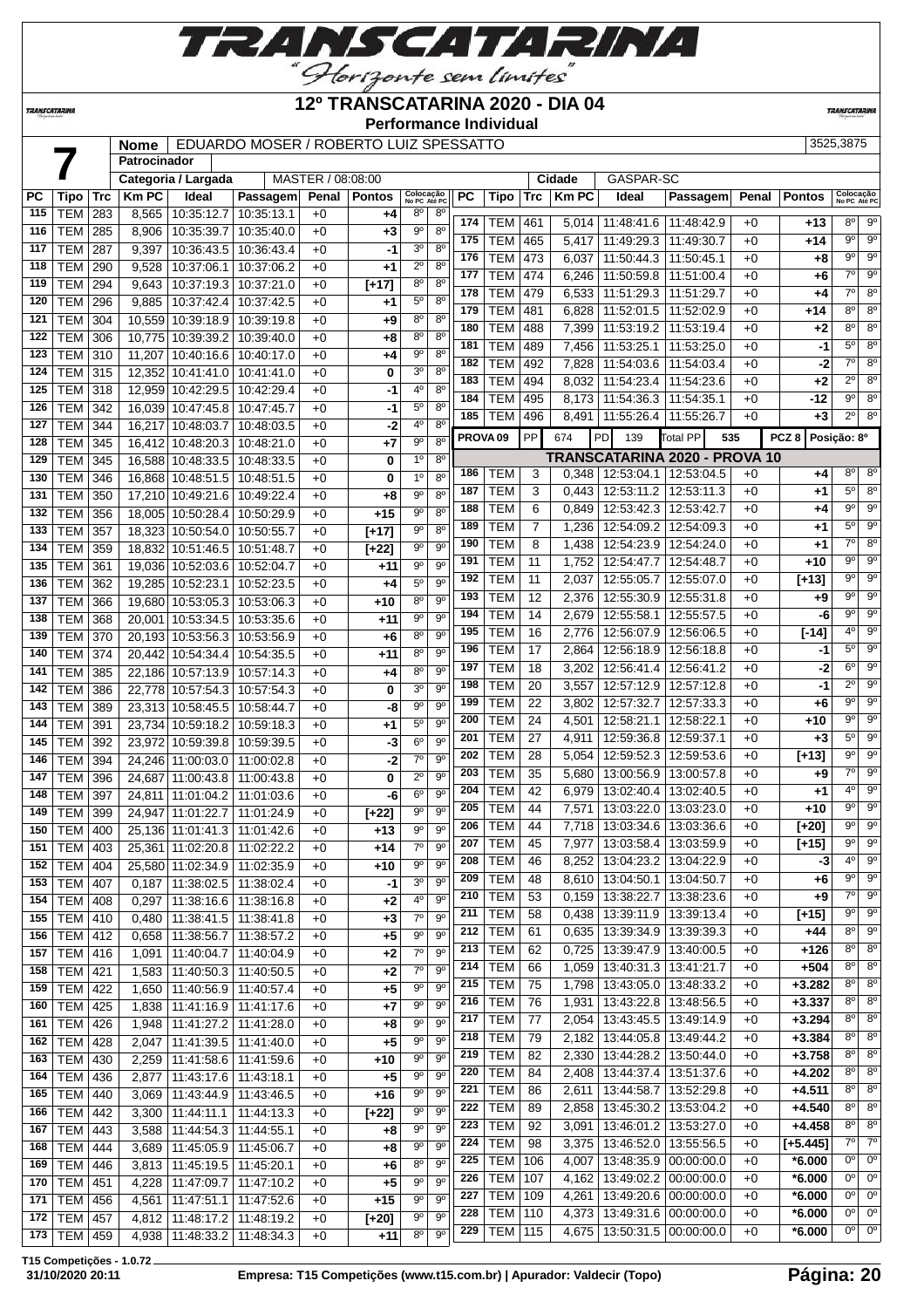

#### **12º TRANSCATARINA 2020 - DIA 04**

**Performance Individual**

**TRANSCATARIN** 

**TRANSCATARINA** 

# **Nome** EDUARDO MOSER / ROBERTO LUIZ SPESSATTO 3525,3875

|              |                     |            | <b>Nome</b> l<br>Patrocinador |                      | EDUARDO MOSER / ROBERTO LUIZ SPESSATTO |                   |                   |                           |                |    |      |             |           |          |       |               | ວວ∠ວ,ວ໐≀ ວ                |
|--------------|---------------------|------------|-------------------------------|----------------------|----------------------------------------|-------------------|-------------------|---------------------------|----------------|----|------|-------------|-----------|----------|-------|---------------|---------------------------|
|              |                     |            |                               | Categoria / Largada  |                                        | MASTER / 08:08:00 |                   |                           |                |    |      | Cidade      | GASPAR-SC |          |       |               |                           |
| PC           | Tipo                | Trc        | <b>Km PC</b>                  | Ideal                | Passagem                               | Penal             | <b>Pontos</b>     | Colocação<br>No PC Até PC |                | PC | Tipo | Trc   Km PC | Ideal     | Passagem | Penal | <b>Pontos</b> | Colocação<br>No PC Até PC |
| 230          | TEM                 | 119        | 5,052                         | 13:51:15.4           | 00:00:00.0                             | $+0$              | $*6.000$          | $0^{\circ}$               | $0^{\circ}$    |    |      |             |           |          |       |               |                           |
| 231          | <b>TEM 123</b>      |            |                               | $0,454$   13:58:37.8 | 00:00:00.0                             | $+0$              | $*6.000$          | $0^{\circ}$               | $0^{\circ}$    |    |      |             |           |          |       |               |                           |
| 232          | TEM                 | 125        | 0,751                         | 13:59:08.7           | 00:00:00.0                             | $+0$              | $*6.000$          | $0^{\circ}$               | $0^{\circ}$    |    |      |             |           |          |       |               |                           |
| 233          | TEM                 | 127        |                               | 1,010 13:59:32.9     | 00:00:00.0                             | $+0$              | $*6.000$          | $0^{\circ}$               | 0 <sup>o</sup> |    |      |             |           |          |       |               |                           |
| 234          | <b>TEM 130</b>      |            | 1,239                         |                      | 14:00:18.6 00:00:00.0                  | $+0$              | $*6.000$          | $0^{\circ}$               | $0^{\circ}$    |    |      |             |           |          |       |               |                           |
| 235          | <b>TEM</b> 133      |            |                               |                      | 1,513   14:01:00.0   00:00:00.0        | $+0$              | $*6.000$          | $0^{\circ}$               | $0^{\circ}$    |    |      |             |           |          |       |               |                           |
| 236          | <b>TEM 136</b>      |            | 1,807                         | 14:01:27.7           | 00:00:00.0                             | $+0$              | $*6.000$          | $0^{\circ}$               | $0^{\circ}$    |    |      |             |           |          |       |               |                           |
| 237          | <b>TEM 140</b>      |            | 2,228                         | 14:02:02.8           | 00:00:00.0                             | $+0$              | $*6.000$          | $0^{\circ}$               | $0^{\circ}$    |    |      |             |           |          |       |               |                           |
| 238          | <b>TEM 142</b>      |            | 2,497                         | 14:02:38.1           | 00:00:00.0                             | $+0$              | $*6.000$          | $0^{\circ}$               | 0 <sup>o</sup> |    |      |             |           |          |       |               |                           |
| 239          | <b>TEM 142</b>      |            | 2,581                         | 14:02:48.2           | 00:00:00.0                             | $+0$              | $*6.000$          | $0^{\circ}$               | 0 <sup>o</sup> |    |      |             |           |          |       |               |                           |
| 240          | <b>TEM 143</b>      |            | 2,694                         |                      | 14:03:00.8 00:00:00.0                  | $+0$              | $*6.000$          | $0^{\circ}$               | $0^{\circ}$    |    |      |             |           |          |       |               |                           |
| 241          | <b>TEM 145</b>      |            | 2,961                         | 14:03:21.0           | 00:00:00.0                             | $+0$              | $*6.000$          | $0^{\circ}$               | 0 <sup>o</sup> |    |      |             |           |          |       |               |                           |
| 242          | <b>TEM 147</b>      |            | 3,456                         |                      | 14:05:18.6 00:00:00.0                  | $+0$              | $*6.000$          | $0^{\circ}$               | 0 <sup>o</sup> |    |      |             |           |          |       |               |                           |
| 243          | TEM 149             |            | 3,630                         | 14:05:40.1           | 00:00:00.0                             | $+0$              | $*6.000$          | $0^{\circ}$               | $0^{\circ}$    |    |      |             |           |          |       |               |                           |
| 244          | <b>TEM 151</b>      |            | 3,802                         | 14:05:59.0           | 00:00:00.0                             | $+0$              | $*6.000$          | $0^{\circ}$               | $0^{\circ}$    |    |      |             |           |          |       |               |                           |
| 245          | <b>TEM 151</b>      |            | 3,898                         |                      | 14:06:07.2 00:00:00.0                  | $+0$              | $*6.000$          | $0^{\circ}$               | $0^{\circ}$    |    |      |             |           |          |       |               |                           |
| 246          | TEM                 | 153        |                               | 4,050 14:06:21.7     | 00:00:00.0                             | $+0$              | $*6.000$          | $0^{\circ}$               | $0^{\circ}$    |    |      |             |           |          |       |               |                           |
| 247          | <b>TEM</b>          | 154        | 4,110                         | 14:06:27.0           | 00:00:00.0                             | $+0$              | $*6.000$          | 0 <sup>o</sup>            | 0 <sup>o</sup> |    |      |             |           |          |       |               |                           |
| 248          | TEM                 | 159        | 4,809                         | 14:07:43.5           | 00:00:00.0                             | $+0$              | $*6.000$          | $0^{\circ}$               | $0^{\circ}$    |    |      |             |           |          |       |               |                           |
| 249          | <b>TEM</b>          | 162        |                               | 5,019 14:08:09.4     | 00:00:00.0                             | $+0$              | $*6.000$          | $0^{\circ}$               | $0^{\circ}$    |    |      |             |           |          |       |               |                           |
| 250          | TEM                 | 165        | 5,260                         | 14:08:37.5           | 00:00:00.0                             | $+0$              | $*6.000$          | $0^{\circ}$               | $0^{\circ}$    |    |      |             |           |          |       |               |                           |
| 251          | TEM                 | 166        | 5,428                         | 14:08:49.6           | 00:00:00.0                             | $+0$              | $*6.000$          | $0^{\circ}$               | 0 <sup>o</sup> |    |      |             |           |          |       |               |                           |
| 252          | TEM                 | 168        | 5,504                         | 14:08:57.4           | 00:00:00.0                             | $+0$              | $*6.000$          | $0^{\circ}$               | $0^{\rm o}$    |    |      |             |           |          |       |               |                           |
| 253          | <b>TEM 172</b>      |            | 5,854                         |                      | 14:09:37.6 00:00:00.0                  | $+0$              | $*6.000$          | $0^{\circ}$               | $0^{\circ}$    |    |      |             |           |          |       |               |                           |
| 254          | <b>TEM 174</b>      |            |                               |                      | 6,160   14:10:08.0   00:00:00.0        | $+0$              | $*6.000$          | $0^{\circ}$               | $0^{\circ}$    |    |      |             |           |          |       |               |                           |
| 255          | <b>TEM 175</b>      |            | 6,392                         |                      | 14:10:33.9 00:00:00.0                  | $+0$              | $*6.000$          | $0^{\circ}$               | $0^{\circ}$    |    |      |             |           |          |       |               |                           |
| 256          | <b>TEM</b>          | 179        | 6,745                         | 14:11:31.9           | 00:00:00.0                             | $+0$              | $*6.000$          | $0^{\circ}$               | 0 <sup>o</sup> |    |      |             |           |          |       |               |                           |
| 257          | TEM                 | 180        | 6,952                         | 14:11:50.0           | 00:00:00.0                             | $+0$              | $*6.000$          | $0^{\circ}$               | 0 <sup>o</sup> |    |      |             |           |          |       |               |                           |
| 258          | <b>TEM</b>          | 186        | 7,740                         |                      | 14:13:07.9 00:00:00.0                  | $+0$              | $*6.000$          | $0^{\circ}$               | $0^{\circ}$    |    |      |             |           |          |       |               |                           |
| 259          | TEM                 | 188        | 7,889                         | 14:13:29.0           | 00:00:00.0                             | $+0$              | $*6.000$          | $0^{\circ}$               | 0 <sup>o</sup> |    |      |             |           |          |       |               |                           |
| 260          | <b>TEM</b>          | 194        | 8,294                         | 14:14:23.8           | 00:00:00.0                             | $+0$              | $*6.000$          | $0^{\circ}$               | $0^{\circ}$    |    |      |             |           |          |       |               |                           |
| 261          | TEM                 | 197        | 8,460                         |                      | 14:14:49.8 00:00:00.0                  | $+0$              | $*6.000$          | $0^{\circ}$               | 0 <sup>o</sup> |    |      |             |           |          |       |               |                           |
| 262          | <b>TEM 201</b>      |            | 8,779                         |                      | 14:15:37.5 00:00:00.0                  | $+0$              | $*6.000$          | $0^{\circ}$               | $0^{\circ}$    |    |      |             |           |          |       |               |                           |
| 263          | <b>TEM 203</b>      |            | 8,938                         | 14:15:53.7           | 00:00:00.0                             | $+0$              | $*6.000$          | $0^{\circ}$               | $0^{\circ}$    |    |      |             |           |          |       |               |                           |
| 264          | TEM                 | 207        | 9,426                         | 14:16:47.3           | 00:00:00.0                             | $+0$              | $*6.000$          | $0^{\circ}$               | $0^{\circ}$    |    |      |             |           |          |       |               |                           |
| 265          | <b>TEM 209</b>      |            |                               | 9,671   14:17:10.4   | 00:00:00.0                             | $+0$              | $*6.000$          | $0^{\circ}$               | 0 <sup>o</sup> |    |      |             |           |          |       |               |                           |
| 266          | TEM   209           |            |                               | 9,706   14:17:17.4   | 00:00:00.0                             | $+0$              | *6.000            | 0°                        | 0 <sup>o</sup> |    |      |             |           |          |       |               |                           |
| 267          | $TEM$ 210           |            | 9,750                         | 14:17:22.9           | 00:00:00.0                             | $+0$              | $*6.000$          | $0^{\circ}$               | $0^{\circ}$    |    |      |             |           |          |       |               |                           |
| 268          | <b>TEM 215</b>      |            |                               | 10,162 14:18:28.0    | 00:00:00.0                             | $+0$              | $*6.000$          | 0°                        | 0°             |    |      |             |           |          |       |               |                           |
| 269          | $TEM$ 219           |            |                               | 10,304 14:18:48.1    | 00:00:00.0                             | $+0$              | $*6.000$          | $0^{\circ}$               | $0^{\circ}$    |    |      |             |           |          |       |               |                           |
| 270          | <b>TEM 220</b>      |            |                               | 10,450 14:18:59.1    | 00:00:00.0                             | $+0$              | $*6.000$          | $0^{\circ}$               | 0 <sup>o</sup> |    |      |             |           |          |       |               |                           |
| 271          | $TEM$ 222           |            |                               | 10,633 14:19:21.5    | 00:00:00.0                             | $+0$              | $*6.000$          | $0^{\circ}$               | $0^{\circ}$    |    |      |             |           |          |       |               |                           |
| 272          | <b>TEM 232</b>      |            |                               | 11,512 14:21:09.9    | 00:00:00.0                             | $+0$              | $*6.000$          | $0^{\circ}$               | 0°             |    |      |             |           |          |       |               |                           |
| 273          | <b>TEM 234</b>      |            |                               | 11,798 14:21:44.2    | 00:00:00.0                             | $+0$              | $*6.000$          | $0^{\circ}$               | $0^{\circ}$    |    |      |             |           |          |       |               |                           |
| 274          | <b>TEM 236</b>      |            |                               | 11,929 14:21:59.5    | 00:00:00.0                             | $+0$              | $*6.000$          | $0^{\circ}$               | $0^{\rm o}$    |    |      |             |           |          |       |               |                           |
| 275          | <b>TEM 237</b>      |            |                               | 12,046 14:22:16.3    | 00:00:00.0                             | $+0$              | $*6.000$          | $0^{\circ}$               | 0 <sup>o</sup> |    |      |             |           |          |       |               |                           |
| 276          | TEM                 | 240        |                               | 12,455 14:23:22.7    | 00:00:00.0                             | $+0$              | $*6.000$          | 0°                        | $0^{\circ}$    |    |      |             |           |          |       |               |                           |
|              | PROVA <sub>10</sub> | ${\sf PP}$ | 353.072                       | PD<br>5.535          | <b>Total PP</b>                        | 347.537           | PCZ 0 Posição: 9º |                           |                |    |      |             |           |          |       |               |                           |
| <b>TOTAL</b> |                     | ${\sf PP}$ | 354.242                       | PD<br>5.813          | <b>Total PP</b>                        | 348.429           | <b>PCZ 15</b>     |                           |                |    |      |             |           |          |       |               |                           |
|              |                     |            |                               |                      |                                        |                   |                   |                           |                |    |      |             |           |          |       |               |                           |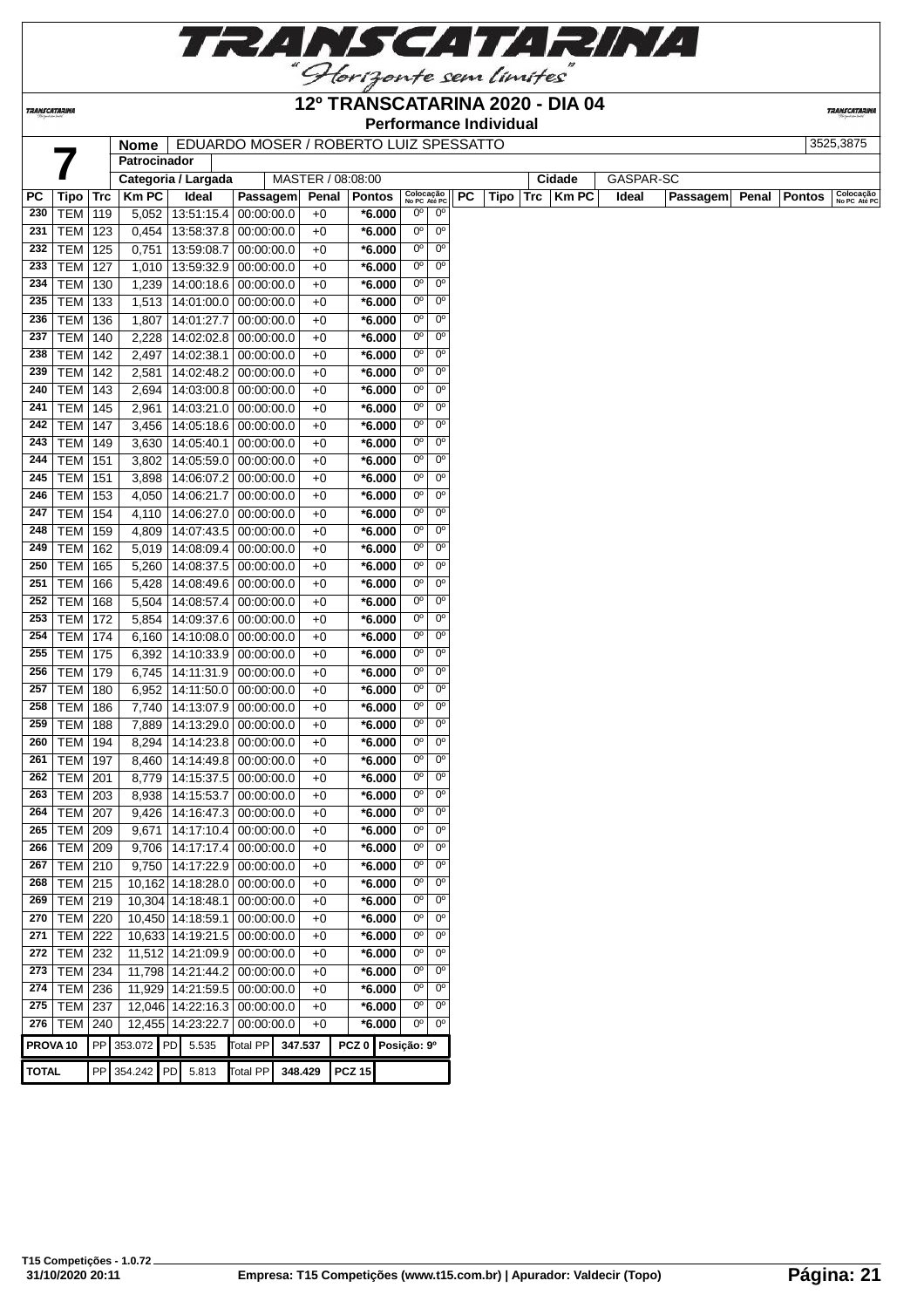

**TRANSCATARINA** 

#### **12º TRANSCATARINA 2020 - DIA 04 Performance Individual**

**TRANSCATARIN** 

**Nome** EDNILSO LEONEL BORGUEZANI / MARCOS FERNANDO EVANGELISTA 3503,3722

|              |                  |     | Patrocinador |                              |                               |                   |               |                           |                |     |                     |     |              |                         |                                      |       |                    |                           |                        |
|--------------|------------------|-----|--------------|------------------------------|-------------------------------|-------------------|---------------|---------------------------|----------------|-----|---------------------|-----|--------------|-------------------------|--------------------------------------|-------|--------------------|---------------------------|------------------------|
|              |                  |     |              | Categoria / Largada          |                               | MASTER / 08:06:00 |               |                           |                |     |                     |     | Cidade       | <b>CURITIBA-PR</b>      |                                      |       |                    |                           |                        |
| PС           | Tipo             | Trc | <b>Km PC</b> | Ideal                        | <b>Passagem</b>               | Penal             | <b>Pontos</b> | Colocação<br>No PC Até PC |                | PC  | Tipo                | Trc | <b>Km PC</b> | Ideal                   | Passagem                             | Penal | <b>Pontos</b>      | Colocação<br>No PC Até PC |                        |
|              |                  |     |              |                              | TRANSCATARINA 2020 - PROVA 08 |                   |               |                           |                | 59  | TEM                 | 139 | 4,677        | 09:38:31.0 09:38:33.2   |                                      | $+0$  | $\overline{[+22]}$ | 9°                        | 8 <sup>o</sup>         |
| 1            | TEM              | 5   | 0,458        | 08:50:34.2                   | 08:50:34.2                    | $+0$              | 0             | 1 <sup>0</sup>            | 1 <sup>0</sup> | 60  | <b>ROT</b>          | 149 |              | 09:39:55.5 09:39:56.0   |                                      | $+0$  | 0                  | 0 <sup>o</sup>            | $0^{\circ}$            |
| $\mathbf{2}$ | <b>TEM</b>       | 5   | 0,614        | 08:50:47.6                   | 08:50:47.6                    | $+0$              | 0             | 4°                        | 1 <sup>0</sup> | 61  | <b>TEM</b>          | 152 | 5,386        |                         |                                      |       |                    | $3^{\circ}$               | 8 <sup>o</sup>         |
| 3            | TEM              | 7   | 0,793        | 08:51:05.2                   | 08:51:05.2                    | $+0$              | 0             | 3 <sup>o</sup>            | 1 <sup>0</sup> |     |                     |     | 5,708        | 09:41:11.2   09:41:11.3 |                                      | $+0$  | $+1$               | 10                        | 8 <sup>o</sup>         |
| 4            | <b>TEM</b>       | 10  | 1,469        | 08:51:56.9                   | 08:51:57.0                    | $+0$              | +1            | 4°                        | $2^{\circ}$    | 62  | <b>TEM</b>          | 154 | 5,898        | 09:41:31.0              | 09:41:30.9                           | $+0$  | -1                 |                           |                        |
| 5            | тем              | 13  | 2,122        | 08:52:49.8                   | 08:52:50.1                    | $+0$              | +3            | $7^\circ$                 | 3 <sup>o</sup> | 63  | <b>TEM</b>          | 158 | 6,444        | 09:42:31.2              | 09:42:31.9                           | $+0$  | $[+7]$             | $7^\circ$                 | 8 <sup>o</sup>         |
| 6            | TEM              | 16  | 3,228        | 08:54:20.7                   | 08:54:20.3                    | $+0$              | -4            | $6^{\circ}$               | $2^{\circ}$    | 64  | <b>TEM</b>          | 163 | 6,838        | 09:43:17.2              | 09:43:17.2                           | $+0$  | 0                  | 10                        | $7^\circ$              |
| 7            | <b>TEM</b>       | 16  | 3,321        | 08:54:29.2                   | 08:54:28.9                    | $+0$              | -3            | 4°                        | $2^{\circ}$    | 65  | <b>TEM</b>          | 163 | 7,005        | 09:43:32.6 09:43:32.2   |                                      | $+0$  | -4                 | $8^{\circ}$               | $7^\circ$              |
| 8            | тем              | 17  | 3,393        | 08:54:34.9                   | 08:54:36.5                    | $+0$              | $[+16]$       | $9^{\circ}$               | $9^{\circ}$    | 66  | <b>TEM</b>          | 165 | 7,221        | 09:43:53.8              | 09:43:53.8                           | $+0$  | 0                  | 10                        | $7^\circ$              |
| 9            | <b>TEM</b>       | 18  | 3,661        | 08:54:54.2                   | 08:54:53.9                    | $+0$              | -3            | 8 <sup>o</sup>            | 8 <sup>o</sup> | 67  | <b>TEM</b>          | 169 | 7,558        | 09:44:42.3              | 09:44:42.1                           | $+0$  | -2                 | $2^{\circ}$               | 5 <sup>o</sup>         |
| 10           | <b>TEM</b>       | 20  | 4,006        | 08:55:17.2                   | 08:55:17.2                    | $+0$              | 0             | 3 <sup>0</sup>            | $8^{\circ}$    | 68  | <b>TEM</b>          | 171 | 7,835        | 09:45:06.3              | 09:45:06.1                           | $+0$  | -2                 | $6^{\circ}$               | $5^{\circ}$            |
| 11           | <b>TEM</b>       | 21  | 4,508        | 08:55:49.5                   | 08:55:49.3                    | $+0$              | $-2$          | $7^\circ$                 | 8 <sup>o</sup> | 69  | <b>TEM</b>          | 173 | 8,122        | 09:45:32.7              | 09:45:32.6                           | $+0$  | -1                 | $8^{\circ}$               | 5 <sup>o</sup>         |
| 12           | TEM              | 27  | 5,022        | 08:56:41.1                   | 08:56:40.4                    | $+0$              | $[-7]$        | 90                        | $9^{\circ}$    | 70  | <b>TEM</b>          | 178 | 0,195        | 09:49:58.9 09:49:58.9   |                                      | $+0$  | 0                  | $3^{\circ}$               | $5^{\circ}$            |
| 13           | <b>TEM</b>       | 28  | 5,292        | 08:57:13.8                   | 08:57:13.9                    | $+0$              | $+1$          | $6^{\circ}$               | $8^{\circ}$    | 71  | <b>TEM</b>          | 182 | 0,837        | 09:51:00.6              | 09:51:00.0                           | $+0$  | -6                 | $9^{\circ}$               | 8 <sup>o</sup>         |
| 14           | <b>TEM</b>       | 29  | 5,537        | 08:57:35.5                   | 08:57:35.1                    | $+0$              | $-4$          | $5^{\circ}$               | 8 <sup>o</sup> | 72  | <b>TEM</b>          | 184 | 1,518        | 09:51:56.3              | 09:51:56.3                           | $+0$  | 0                  | $2^{\circ}$               | 6 <sup>o</sup>         |
| 15           | <b>TEM</b>       | 32  | 5,984        | 08:58:22.1                   | 08:58:22.2                    | $+0$              | +1            | $2^{\circ}$               | 8 <sup>o</sup> | 73  | <b>TEM</b>          | 185 | 1,841        | 09:52:20.8              | 09:52:20.3                           | $+0$  | -5                 | $8^{\circ}$               | $\overline{7^{\circ}}$ |
| 16           | <b>TEM</b>       | 32  | 6,171        | 08:58:38.1                   | 08:58:38.6                    | $+0$              | +5            | $9^{\circ}$               | $8^{\circ}$    | 74  | <b>TEM</b>          | 187 | 2,220        | 09:53:00.6 09:53:00.5   |                                      | $+0$  | -1                 | 7º                        | $7^\circ$              |
|              | <b>TEM</b>       | 37  |              |                              |                               | $+0$              |               | 1 <sup>0</sup>            | 8 <sup>o</sup> | 75  | <b>TEM</b>          | 188 | 2,385        | 09:53:12.4              | 09:53:12.3                           | $+0$  | -1                 | $5^{\circ}$               | $7^\circ$              |
| 17           |                  |     | 6,638        | 08:59:56.1                   | 08:59:56.3                    |                   | +2            | $\overline{7^0}$          | 8 <sup>o</sup> | 76  | <b>TEM</b>          | 189 | 2,663        | 09:53:35.0              | 09:53:34.3                           | $+0$  | [-7]               | $8^{\circ}$               | 8 <sup>o</sup>         |
| 18           | <b>TEM</b>       | 39  | 6,747        | 09:00:07.7                   | 09:00:07.3                    | $+0$              | -4            |                           | 8 <sup>o</sup> | 77  | <b>TEM</b>          | 192 | 3,284        | 09:54:29.2              | 09:54:30.2                           | $+0$  | $[+10]$            | $8^{\circ}$               | $\overline{8^{\circ}}$ |
| 19           | <b>TEM</b>       | 43  | 7,375        | 09:01:09.3                   | 09:01:09.4                    | $+0$              | +1            | 3 <sup>0</sup>            |                | 78  | TEM                 | 193 | 3,477        | 09:54:42.2              | 09:54:42.4                           | $+0$  | +2                 | $4^{\circ}$               | 8 <sup>o</sup>         |
| 20           | <b>TEM</b>       | 47  | 8,108        | 09:02:12.4                   | 09:02:12.5                    | $+0$              | +1            | $6^{\circ}$               | 8 <sup>o</sup> | 79  | <b>TEM</b>          | 195 | 3,857        | 09:55:18.4              | 09:55:18.4                           | $+0$  | 0                  | $2^{\circ}$               | $8^{\circ}$            |
| 21           | <b>TEM</b>       | 48  | 8,203        | 09:02:19.9                   | 09:02:19.9                    | $+0$              | 0             | $2^{\circ}$               | $7^\circ$      | 80  | <b>TEM</b>          | 196 | 3,950        | 09:55:27.4              | 09:55:27.5                           | $+0$  | $+1$               | 10                        | 8 <sup>o</sup>         |
| 22           | <b>TEM</b>       | 49  | 8,442        | 09:02:37.1                   | 09:02:37.5                    | $+0$              | +4            | 3 <sup>o</sup>            | $6^{\circ}$    | 81  | <b>TEM</b>          | 198 | 4,141        | 09:55:49.6              | 09:55:49.6                           | $+0$  | 0                  | 3 <sup>0</sup>            | $8^{\circ}$            |
| 23           | <b>TEM</b>       | 50  | 8,670        | 09:02:56.5                   | 09:02:56.1                    | $+0$              | -4            | $7^\circ$                 | $8^{\circ}$    | 82  | <b>TEM</b>          | 198 | 4,345        | 09:56:08.4              | 09:56:08.4                           | $+0$  | 0                  | $2^{\circ}$               | 6 <sup>o</sup>         |
| 24           | <b>TEM</b>       | 54  | 9,038        | 09:03:29.2                   | 09:03:29.0                    | $+0$              | $-2$          | $5^{\circ}$               | $7^\circ$      | 83  | <b>TEM</b>          | 200 | 4,730        | 09:56:46.9              | 09:56:46.7                           | $+0$  | -2                 | $5^{\circ}$               | 6 <sup>o</sup>         |
| 25           | <b>TEM</b>       | 57  | 10,040       | 09:04:42.0                   | 09:04:42.2                    | $+0$              | +2            | $8^{\circ}$               | $8^{\circ}$    | 84  | <b>TEM</b>          | 200 | 5,055        | 09:57:14.8              | 09.57:14.8                           | $+0$  | 0                  | $2^{\circ}$               | 6 <sup>o</sup>         |
| 26           | <b>TEM</b>       | 58  | 10,246       | 09:04:56.1                   | 09:04:55.8                    | $+0$              | -3            | $8^{\circ}$               | $8^{\circ}$    | 85  | <b>TEM</b>          | 202 | 5,376        | 09:58:14.8              | 09:58:14.5                           | $+0$  | -3                 | $6^{\circ}$               | $7^\circ$              |
| 27           | <b>TEM</b>       | 58  | 10,522       | 09:05:16.8                   | 09:05:16.9                    | $+0$              | +1            | $2^{\circ}$               | $7^\circ$      | 86  | <b>TEM</b>          | 209 | 6,443        | 10:00:04.5              | 10:00:04.3                           | $+0$  | -2                 | $4^{\circ}$               | $\overline{7^{\circ}}$ |
| 28           | <b>TEM</b>       | 59  | 10,587       | 09:05:22.3                   | 09:05:22.0                    | $+0$              | -3            | 4 <sup>0</sup>            | 6 <sup>o</sup> | 87  | <b>TEM</b>          | 213 | 7,113        | 10:01:16.6              | 10:01:16.6                           | $+0$  | 0                  | $6^{\circ}$               | $7^\circ$              |
| 29           | <b>TEM</b>       | 62  | 11,405       | 09:06:49.0                   | 09:06:48.9                    | $+0$              | -1            | 3 <sup>o</sup>            | 6 <sup>o</sup> | 88  | TEM                 | 214 | 7,209        | 10:01:25.6              | 10:01:25.6                           | $+0$  | 0                  | 10                        | $5^{\circ}$            |
| 30           | <b>TEM</b>       | 68  | 11,987       | 09:07:35.9                   | 09:07:35.7                    | $+0$              | $-2$          | $8^{\circ}$               | 6 <sup>o</sup> | 89  | TEM                 | 224 | 8,502        | 10:03:48.6   10:03:48.5 |                                      | $+0$  | -1                 | $3^{\circ}$               | 3 <sup>o</sup>         |
| 31           | <b>TEM</b>       | 69  | 12,415       | 09:08:03.6                   | 09:08:03.6                    | $+0$              | 0             | 1 <sup>0</sup>            | 6 <sup>o</sup> |     |                     |     |              |                         |                                      |       |                    |                           |                        |
| 32           | <b>TEM</b>       | 72  | 12,866       | 09:08:38.3                   | 09:08:38.5                    | $+0$              | $+2$          | $7^\circ$                 | 6 <sup>o</sup> |     | PROVA <sub>08</sub> | PP  | 211          | PD<br>78                | <b>Total PP</b><br>133               |       | <b>PCZ 25</b>      | Posição: 1º               |                        |
| 33           | TEM              | 76  | 13,674       | 09:09:37.3                   | 09:09:37.3                    | $+0$              | 0             | 1 <sup>0</sup>            | 5 <sup>0</sup> |     |                     |     |              |                         | <b>TRANSCATARINA 2020 - PROVA 09</b> |       |                    |                           |                        |
| 34           | <b>TEM</b>       | 77  | 14,146       | 09:10:11.9                   | 09:10:11.9                    | $+0$              | 0             | 1 <sup>0</sup>            | $5^{\circ}$    | 90  | TEM                 | 232 | 0,276        | 10:20:51.0              | 10:20:50.6                           | $+0$  | -4                 | $3^{\circ}$               | 3 <sup>o</sup>         |
| 35           | <b>TEM</b>       | 77  | 14,354       | 09:10:25.7                   | 09:10:25.6                    | $+0$              | -1            | $4^{\circ}$               | $5^{\circ}$    | 91  | TEM                 | 234 | 0,421        | 10:21:04.0              | 10:21:04.0                           | $+0$  | 0                  | $2^{\circ}$               | $\overline{1^0}$       |
| 36           | <b>TEM</b>       | 78  |              | 14.591 09:10:44.1            | 09:10:43.9                    | $+0$              | -2            | 5 <sup>0</sup>            | 4°             | 92  | TEM                 | 238 | 0,770        | 10:22:03.9   10:22:03.9 |                                      | $+0$  | 0                  | $2^{\circ}$               | $2^{\circ}$            |
| 37           | <b>TEM</b>       | 80  |              | 15,089 09:11:36.8 09:11:37.0 |                               | $+0$              | $+2$          | 8 <sup>o</sup>            | 5 <sup>o</sup> | 93  | TEM   240           |     | 1,115        | 10:22:40.3   10:22:41.0 |                                      | $+0$  | $+7$               | 7º                        | $\overline{2^0}$       |
| 38           | <b>TEM</b>       | 83  |              | 15,461 09:12:13.3 09:12:13.4 |                               | $+0$              | $+1$          | $5^{\circ}$               | $5^{\circ}$    | 94  | <b>TEM 242</b>      |     | 1,438        | 10:23:05.5   10:23:05.5 |                                      | $+0$  | 0                  | $4^{\circ}$               | $2^{\circ}$            |
| 39           | <b>TEM</b>       | 85  |              | 15,795 09:12:39.9 09:12:39.9 |                               | $+0$              | 0             | $2^{\circ}$               | $4^{\circ}$    | 95  | <b>TEM</b>          | 244 | 2,001        | 10:23:45.3   10:23:44.9 |                                      | $+0$  | -4                 | 7º                        | $2^{\circ}$            |
| 40           | <b>TEM</b>       | 86  |              | 15,915 09:12:49.2            | 09:12:49.3                    | $+0$              | +1            | 3 <sup>o</sup>            | $4^{\circ}$    | 96  | <b>TEM</b>          | 246 | 2,095        | 10:23:52.7   10:23:53.0 |                                      | $+0$  | $+3$               | 5°                        | 3 <sup>o</sup>         |
| 41           | <b>TEM</b>       | 87  |              | 16,142 09:13:06.1            | 09:13:06.1                    | $+0$              | 0             | 1 <sup>0</sup>            | $4^{\circ}$    | 97  | TEM                 | 246 | 2,419        | 10:24:17.0   10:24:16.9 |                                      | $+0$  | -1                 | $5^{\circ}$               | 3 <sup>o</sup>         |
| 42           | <b>TEM</b>       | 88  |              | 16,453 09:13:26.6 09:13:26.5 |                               | $+0$              | $-1$          | 4 <sup>0</sup>            | $4^{\circ}$    | 98  | $TEM$ 249           |     | 3,147        | 10:25:16.8 10:25:17.2   |                                      | $+0$  | +4                 | $4^{\circ}$               | $2^{\circ}$            |
| 43           | <b>TEM</b>       | 90  |              | 16,937 09:14:03.4            | 09:14:03.3                    | $+0$              | -1            | 40                        | $4^{\circ}$    | 99  | <b>TEM</b>          | 251 | 3,348        | 10:25:36.4   10:25:37.2 |                                      | $+0$  | +8                 |                           | $7^\circ$ 5°           |
| 44           | <b>TEM</b>       | 91  |              | 17,125 09:14:21.7            | 09:14:21.3                    | $+0$              | -4            | 6 <sup>o</sup>            | $4^{\circ}$    | 100 | <b>TEM 254</b>      |     | 3,679        | 10:26:07.0   10:26:07.2 |                                      | $+0$  | $+2$               | $6^{\circ}$               | 4 <sup>o</sup>         |
| 45           | <b>TEM</b>       | 96  | 0,314        | 09:31:55.3 09:31:55.2        |                               | $+0$              | -1            | 3 <sup>o</sup>            | $4^{\circ}$    | 101 | <b>TEM</b>          | 255 | 3,981        | 10:26:32.0   10:26:31.9 |                                      | $+0$  | $-1$               | $6^{\circ}$               | $5^\circ$              |
| 46           | <b>TEM</b>       | 102 | 0,819        | 09:32:36.9 09:32:37.4        |                               | $+0$              | $+5$          | 8 <sup>o</sup>            | 5 <sup>0</sup> | 102 | TEM                 | 256 | 4,214        | 10:26:48.6   10:26:48.0 |                                      | $+0$  | -6                 | $8^{\circ}$               | $\overline{7^0}$       |
| 47           | TEM              | 104 | 0,902        | 09:32:44.5                   | 09:32:44.6                    | $+0$              | $+1$          | $4^{\rm o}$               | $5^{\rm o}$    | 103 | TEM                 | 258 | 4,330        | 10:26:58.0   10:26:57.9 |                                      | $+0$  | -1                 | 4°                        | $6^{\circ}$            |
| 48           | <b>TEM   106</b> |     | 1,020        | $09:32:57.5$ 09:32:57.9      |                               | $+0$              | +4            | $5^{\rm o}$               | $4^{\circ}$    | 104 | <b>TEM</b>          | 259 | 4,660        | 10:27:22.0   10:27:22.0 |                                      | $+0$  | 0                  | $3^{\circ}$               | $4^{\circ}$            |
| 49           | <b>TEM   108</b> |     | 1,110        | 09:33:06.2                   | 09:33:06.2                    | $+0$              | 0             | 1 <sup>0</sup>            | $4^{\circ}$    | 105 | TEM                 | 260 | 4,758        | 10:27:30.2   10:27:30.7 |                                      | $+0$  | +5                 | 6°                        | $6^{\circ}$            |
| 50           | <b>TEM   110</b> |     | 1,219        | 09:33:18.6 09:33:18.8        |                               | $+0$              | $+2$          | 4 <sup>0</sup>            | $4^{\circ}$    | 106 | <b>TEM</b>          | 262 | 4,966        | 10:27:51.6   10:27:51.6 |                                      | $+0$  | 0                  | $1^{\circ}$               | $4^{\circ}$            |
| 51           | <b>TEM 112</b>   |     | 1,316        | 09:33:27.9 09:33:28.2        |                               | $+0$              | $+3$          | $4^{\rm o}$               | 3 <sup>o</sup> | 107 | <b>TEM</b>          | 271 | 6,349        | 10:29:58.3   10:29:58.1 |                                      | $+0$  | -2                 | $9^{\circ}$               | $6^{\circ}$            |
| 52           | <b>TEM 113</b>   |     | 1,425        | 09:33:36.9 09:33:36.9        |                               | $+0$              | 0             | 3 <sup>0</sup>            | 3 <sup>o</sup> | 108 | <b>TEM 272</b>      |     | 6,544        | 10:30:14.1   10:30:13.2 |                                      | $+0$  | $[-9]$             | 8°                        | $7^\circ$              |
| 53           | <b>TEM</b>       | 115 | 1,806        | 09:34:06.4                   | 09:34:06.1                    | +0                | $-3$          | 8 <sup>o</sup>            | 3 <sup>o</sup> | 109 | <b>TEM 274</b>      |     | 6,796        | 10:30:33.0   10:30:33.0 |                                      | $+0$  | 0                  | $1^{\circ}$               | $7^\circ$              |
| 54           | <b>TEM</b>       | 118 | 2,133        | 09:34:43.0                   | 09:34:42.8                    | +0                | $-2$          | 6 <sup>o</sup>            | 3 <sup>o</sup> | 110 | <b>TEM</b>          | 275 | 7,019        | 10:30:48.2   10:30:48.3 |                                      | $+0$  | +1                 | $2^{\circ}$               | 6 <sup>o</sup>         |
|              |                  | 122 |              |                              |                               |                   |               | $0^{\rm o}$               | $0^{\rm o}$    | 111 | <b>TEM</b>          | 276 | 7,284        | 10:31:27.1   10:31:26.6 |                                      | $+0$  | $-5$               | $6^{\circ}$               | 6 <sup>o</sup>         |
| 55           | ROT              |     | 2,730        | 09:35:25.5                   | 09:35:25.1                    | $+0$              | 0             | 1 <sup>0</sup>            | 3 <sup>0</sup> | 112 | <b>TEM</b>          | 280 | 7,688        | 10:31:59.2   10:31:59.2 |                                      | $+0$  | 0                  | $2^{\circ}$               | $6^{\circ}$            |
| 56           | <b>TEM 122</b>   |     | 2,987        | 09:35:46.1 09:35:46.1        |                               | $+0$              | 0             |                           |                | 113 | <b>TEM</b>          | 281 | 7,817        | 10:32:10.6   10:32:10.3 |                                      | $+0$  | -3                 | 6°                        | $5^{\circ}$            |
| 57           | <b>TEM 132</b>   |     | 3,749        | 09:37:02.5 09:37:02.0        |                               | $+0$              | -5            | 6 <sup>o</sup>            | $2^{\circ}$    | 114 | <b>TEM</b>          | 283 | 8,249        | 10:32:49.0   10:32:49.0 |                                      | +0    | 0                  |                           | $3^0$ 5°               |
| 58           | <b>TEM 136</b>   |     | 4,237        |                              | 09:37:50.9 09:37:50.0         | $+0$              | $[-9]$        | $8^{\circ}$               | 4 <sup>0</sup> |     |                     |     |              |                         |                                      |       |                    |                           |                        |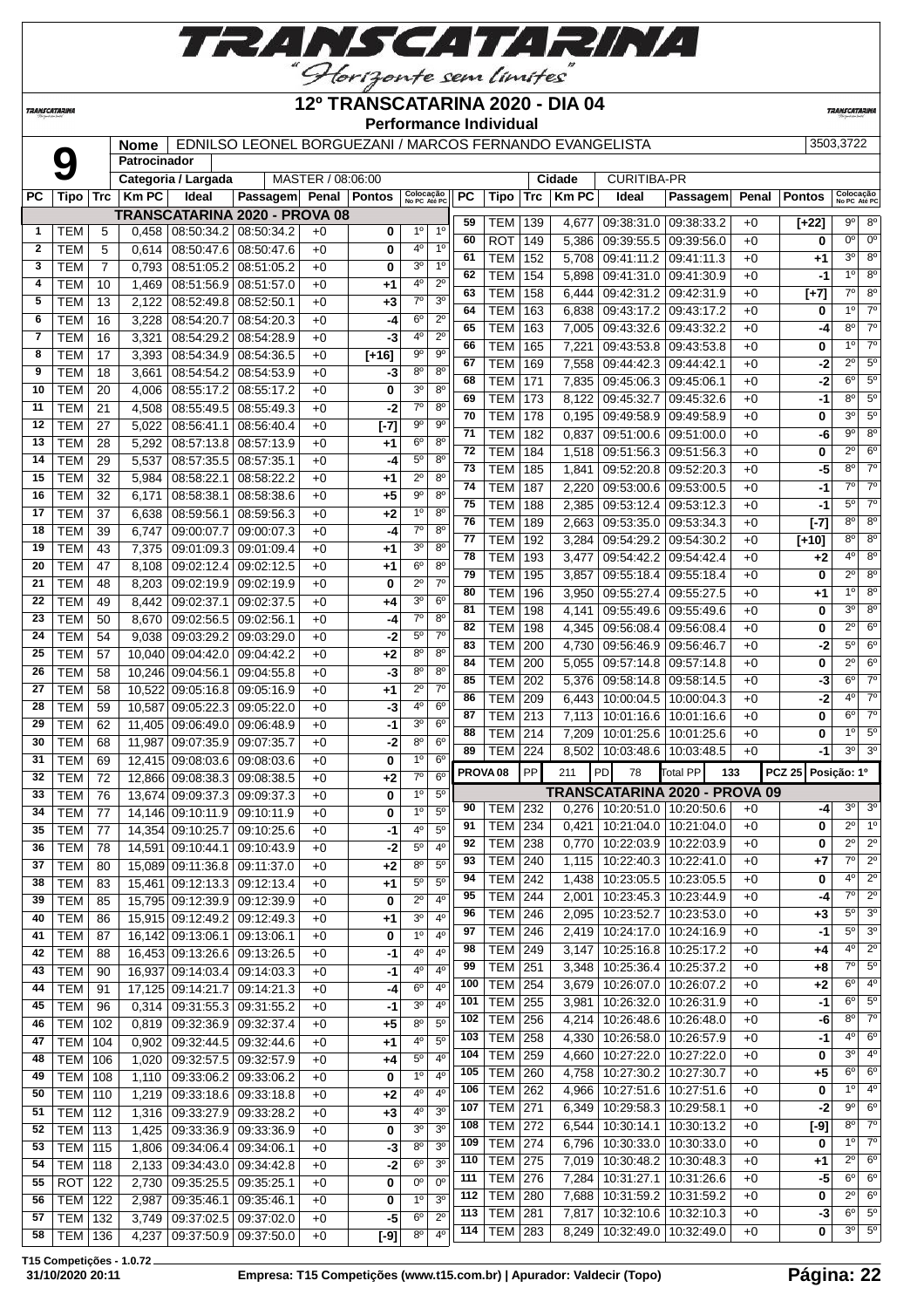

**TRANSCATARINA** 

#### **12º TRANSCATARINA 2020 - DIA 04 Performance Individual**

**TRANSCATARIN** 

Patrocinador<br>PC | Tipo | Trc | Km PC | Ideal **Nome** EDNILSO LEONEL BORGUEZANI / MARCOS FERNANDO EVANGELISTA 3503,3722 **Patrocinador Categoria / Largada** | MASTER / 08:06:00 | Cidade | CURITIBA-PR **PC Tipo Trc Km PC Ideal Passagem Penal Pontos Colocação No PC Até PC PC Tipo Trc Km PC Ideal Passagem Penal Pontos Colocação No PC Até PC** TEM 283 8,565 10:33:12.7 10:33:12.7 +0 **0 10 40**<br> **174** TEM 461 5,014 11:46:41.6 11:46:42.5 +0 **+9** <sup>70</sup> 5<sup>0</sup>

| 116 | TEM   285      |     | 8,906  | 10:33:39.7                      | 10:33:39.7 | +0   | 0       | 3 <sup>o</sup><br>$4^{\circ}$         | 175                 | .          | $\sim$    |       |                                   |                                      |      |                    | $3^{\circ}$    | $5^{\circ}$      |
|-----|----------------|-----|--------|---------------------------------|------------|------|---------|---------------------------------------|---------------------|------------|-----------|-------|-----------------------------------|--------------------------------------|------|--------------------|----------------|------------------|
| 117 | TEM            | 287 | 9,397  | 10:34:43.5                      | 10:34:43.7 | $+0$ | +2      | $5^{\circ}$<br>4 <sup>0</sup>         |                     | <b>TEM</b> | 465       |       | 5,417   11:47:29.3   11:47:29.5   |                                      | +0   | +2                 |                |                  |
| 118 | TEM            | 290 | 9,528  | 10:35:06.1                      | 10:35:07.3 | $+0$ | $[+12]$ | $9^{\circ}$<br>$4^{\circ}$            | 176                 | <b>TEM</b> | 473       |       | $6,037$   11:48:44.3   11:48:44.8 |                                      | +0   | +5                 | $8^{\circ}$    | $5^{\circ}$      |
| 119 | TEM            | 294 | 9,643  | 10:35:19.3                      | 10:35:20.8 | $+0$ | $[+15]$ | $7^\circ$<br>$5^{\circ}$              | 177                 | <b>TEM</b> | 474       |       | 6,246   11:48:59.8   11:49:17.1   |                                      | $+0$ | +173               | 9º             | $7^\circ$        |
| 120 | TEM            | 296 | 9,885  | 10:35:42.4                      | 10:35:42.7 | $+0$ | $+3$    | 8 <sup>0</sup><br>5 <sup>0</sup>      | 178                 | <b>TEM</b> | 479       |       | 6,533   11:49:29.3   11:49:59.2   |                                      | +0   | $[+299]$           | $9^{\circ}$    | $9^{\circ}$      |
|     |                |     |        |                                 |            |      |         | $7^{\circ}$<br>6 <sup>o</sup>         | 179                 | <b>TEM</b> | 481       |       | $6,828$ 11:50:01.5 11:50:25.3     |                                      | $+0$ | +238               | $9^{\circ}$    | $9^\circ$        |
| 121 | TEM            | 304 | 10,559 | 10:37:18.9                      | 10:37:19.7 | $+0$ | +8      |                                       | 180                 | <b>TEM</b> | 488       | 7,399 | 11:51:19.2   11:51:19.1           |                                      | $+0$ | -1                 | $5^{\circ}$    | $9^{\circ}$      |
| 122 | <b>TEM 306</b> |     |        | 10,775 10:37:39.2               | 10:37:40.1 | $+0$ | +9      | $9^{\circ}$<br>6 <sup>o</sup>         | 181                 | <b>TEM</b> | 489       |       | 7,456   11:51:25.1   11:51:24.6   |                                      | $+0$ | -5                 | $8^{\circ}$    | $9^{\circ}$      |
| 123 | <b>TEM 310</b> |     | 11,207 | 10:38:16.6                      | 10:38:16.6 | $+0$ | 0       | $2^{\circ}$<br>$6^{\circ}$            | 182                 | <b>TEM</b> | 492       |       | 7,828   11:52:03.6   11:52:03.5   |                                      | $+0$ | -1                 | $5^{\circ}$    | 90               |
| 124 | <b>TEM 315</b> |     | 12,352 | 10:39:41.0                      | 10:39:40.7 | $+0$ | -3      | $7^\circ$<br>$6^{\circ}$              | 183                 | <b>TEM</b> | 494       | 8,032 | 11:52:23.4 11:52:24.3             |                                      | $+0$ | +9                 | $8^{\circ}$    | $9^{\circ}$      |
| 125 | <b>TEM 318</b> |     |        | 12,959 10:40:29.5               | 10:40:29.5 | $+0$ | 0       | $2^{\circ}$<br>6 <sup>o</sup>         |                     |            |           |       |                                   |                                      |      |                    | $8^{\circ}$    | $9^{\circ}$      |
| 126 | <b>TEM 342</b> |     |        | 16,039 10:45:45.8               | 10:45:46.0 | $+0$ | +2      | $7^\circ$<br>6 <sup>o</sup>           | 184                 | <b>TEM</b> | 495       |       | 8,173   11:52:36.3   11:52:35.3   |                                      | $+0$ | [-10]              |                |                  |
| 127 | TEM            | 344 | 16,217 | 10:46:03.7                      | 10:46:04.3 | $+0$ | +6      | $7^\circ$<br>$6^{\circ}$              | 185                 | <b>TEM</b> | 496       |       | 8,491   11:53:26.4   11:53:29.7   |                                      | $+0$ | $+33$              | $9^{\circ}$    | $9^{\circ}$      |
| 128 | TEM            | 345 |        | 16,412 10:46:20.3               | 10:46:20.1 | $+0$ | -2      | 3 <sup>o</sup><br>$6^{\circ}$         | PROVA <sub>09</sub> |            | <b>PP</b> | 1.044 | PD <sup>I</sup><br>376            | <b>Total PP</b><br>668               |      | PCZ 16 Posição: 9º |                |                  |
| 129 | TEM            | 345 |        | 16,588 10:46:33.5               | 10:46:32.9 | $+0$ | -6      | 8 <sup>o</sup><br>6 <sup>o</sup>      |                     |            |           |       |                                   | <b>TRANSCATARINA 2020 - PROVA 10</b> |      |                    |                |                  |
|     |                |     |        |                                 |            |      |         | 3 <sup>o</sup><br>6 <sup>o</sup>      | 186                 | <b>TEM</b> | 3         |       | $0,348$   12:51:04.1   12:51:04.2 |                                      | $+0$ | +1                 | 3 <sup>o</sup> | 3 <sup>o</sup>   |
| 130 | TEM            | 346 |        | 16,868 10:46:51.5               | 10:46:51.5 | $+0$ | 0       |                                       | 187                 | <b>TEM</b> | 3         |       | $0,443$   12:51:11.2   12:51:11.2 |                                      | $+0$ | 0                  | $2^{\circ}$    | 3 <sup>o</sup>   |
| 131 | <b>TEM 350</b> |     |        | 17,210 10:47:21.6               | 10:47:21.7 | $+0$ | +1      | $4^{\circ}$<br>$6^{\circ}$            | 188                 | <b>TEM</b> | 6         |       | 12:51:42.3   12:51:42.3           |                                      | $+0$ | 0                  | 10             | 1 <sup>o</sup>   |
| 132 | <b>TEM</b>     | 356 |        | 18,005 10:48:28.4               | 10:48:28.5 | $+0$ | +1      | 3 <sup>o</sup><br>$6^{\circ}$         |                     |            |           | 0,849 |                                   |                                      |      |                    |                |                  |
| 133 | <b>TEM</b>     | 357 |        | 18,323 10:48:54.0               | 10:48:54.1 | $+0$ | +1      | $2^{\circ}$<br>$5^{\circ}$            | 189                 | TEM        | 7         | 1,236 | 12:52:09.2   12:52:09.3           |                                      | +0   | +1                 | $8^{\circ}$    | $1^{\circ}$      |
| 134 | TEM 359        |     |        | 18.832 10:49:46.5               | 10:49:46.6 | $+0$ | +1      | 1 <sup>0</sup><br>$5^{\circ}$         | 190                 | <b>TEM</b> | 8         | 1,438 | 12:52:23.9   12:52:24.0           |                                      | +0   | +1                 | $6^{\circ}$    | 1 <sup>o</sup>   |
| 135 | TEM            | 361 |        | 19,036 10:50:03.6               | 10:50:03.7 | $+0$ | +1      | $1^{\circ}$<br>5 <sup>0</sup>         | 191                 | <b>TEM</b> | 11        |       | 1,752 12:52:47.7   12:52:48.1     |                                      | $+0$ | +4                 | $8^{\circ}$    | $4^{\circ}$      |
| 136 | <b>TEM</b>     | 362 |        | 19,285 10:50:23.1               | 10:50:21.2 | $+0$ | $[-19]$ | $7^\circ$<br>90                       | 192                 | <b>TEM</b> | 11        |       | 2,037   12:53:05.7   12:53:05.7   |                                      | $+0$ | 0                  | $1^{\circ}$    | 1 <sup>°</sup>   |
| 137 | TEM            | 366 |        | 19,680 10:51:05.3               | 10:51:05.4 | $+0$ | +1      | 3 <sup>o</sup><br>$6^{\circ}$         | 193                 | <b>TEM</b> | 12        |       | 2,376   12:53:30.9   12:53:30.7   |                                      | $+0$ | -2                 | $8^{\circ}$    | $2^{\circ}$      |
| 138 | <b>TEM</b>     | 368 | 20.001 | 10:51:34.5                      | 10:51:34.4 | $+0$ | -1      | 3 <sup>o</sup><br>$6^{\circ}$         | 194                 | <b>TEM</b> | 14        | 2,679 | 12:53:58.1   12:53:58.1           |                                      | $+0$ | 0                  | $5^{\circ}$    | $\overline{2^0}$ |
| 139 | <b>TEM 370</b> |     |        | 20,193 10:51:56.3 10:51:56.3    |            | $+0$ | 0       | $1^{\circ}$<br>5 <sup>0</sup>         | 195                 | <b>TEM</b> | 16        | 2,776 | 12:54:07.9 12:54:06.4             |                                      | $+0$ | -15                | $5^\circ$      | 3 <sup>o</sup>   |
| 140 | <b>TEM 374</b> |     |        | 20,442 10:52:34.4               | 10:52:34.9 | $+0$ | +5      | $6^{\circ}$<br>6 <sup>o</sup>         | 196                 | <b>TEM</b> | 17        | 2,864 | 12:54:18.9   12:54:21.6           |                                      | +0   | [+27]              | $9^{\circ}$    | $8^{\circ}$      |
|     |                |     |        |                                 |            |      |         |                                       | 197                 | TEM        | 18        |       | 3,202   12:54:41.4   12:54:41.4   |                                      | $+0$ | 0                  | $1^{\circ}$    | $8^{\circ}$      |
| 141 | <b>TEM</b>     | 385 |        | 22,186 10:55:13.9               | 10:55:14.0 | $+0$ | +1      | $2^{\circ}$<br>$5^{\circ}$            | 198                 | <b>TEM</b> | 20        | 3,557 | 12:55:12.9   12:55:12.9           |                                      | +0   | 0                  | $1^{\circ}$    | $8^{\circ}$      |
| 142 | <b>TEM</b>     | 386 |        | 22,778 10:55:54.3               | 10:55:54.3 | $+0$ | 0       | 4°<br>$5^{\circ}$                     | 199                 | <b>TEM</b> |           |       |                                   |                                      |      |                    | $8^{\circ}$    | $8^{\circ}$      |
| 143 | <b>TEM 389</b> |     |        | 23,313 10:56:45.5               | 10:56:44.8 | $+0$ | -7      | $8^{\circ}$<br>6 <sup>o</sup>         |                     |            | 22        | 3,802 | 12:55:32.7   12:55:33.2           |                                      | +0   | +5                 | $6^{\circ}$    | $8^{\circ}$      |
| 144 | TEM            | 391 |        | 23,734 10:57:18.2               | 10:57:18.1 | $+0$ | -1      | $6^{\circ}$<br>$5^{\circ}$            | 200                 | <b>TEM</b> | 24        |       | 4,501   12:56:21.1   12:56:20.8   |                                      | $+0$ | -3                 |                |                  |
| 145 | <b>TEM</b>     | 392 |        | 23,972 10:57:39.8               | 10:57:39.1 | $+0$ | -7      | $9^{\circ}$<br>6 <sup>o</sup>         | 201                 | <b>TEM</b> | 27        |       | 4,911   12:57:36.8   12:57:35.4   |                                      | $+0$ | -14                | $9^{\circ}$    | $8^{\circ}$      |
| 146 | TEM            | 394 |        | 24,246 10:58:03.0               | 10:58:03.1 | $+0$ | +1      | 3 <sup>o</sup><br>$6^{\circ}$         | 202                 | <b>TEM</b> | 28        | 5,054 | 12:57:52.3 12:57:52.8             |                                      | $+0$ | $+5$               | $6^{\circ}$    | $8^{\circ}$      |
| 147 | TEM            | 396 |        | 24,687 10:58:43.8               | 10:58:43.5 | $+0$ | -3      | $7^\circ$<br>6 <sup>o</sup>           | 203                 | <b>TEM</b> | 35        | 5,680 | 12:58:56.9   12:58:57.0           |                                      | $+0$ | +1                 | $1^{\circ}$    | 8 <sup>0</sup>   |
| 148 | TEM            | 397 |        | 24,811 10:59:04.2               | 10:59:04.3 | $+0$ | $+1$    | 3 <sup>o</sup><br>5 <sup>0</sup>      | 204                 | <b>TEM</b> | 42        | 6,979 | 13:00:40.4   13:00:40.2           |                                      | $+0$ | -2                 | $7^\circ$      | $8^{\circ}$      |
| 149 | TEM            | 399 |        | 24,947 10:59:22.7               | 10:59:23.9 | $+0$ | $[+12]$ | $7^\circ$<br>$5^{\circ}$              | 205                 | <b>TEM</b> | 44        | 7,571 | 13:01:22.0   13:01:21.9           |                                      | $+0$ | -1                 | $1^{\circ}$    | $8^{\circ}$      |
| 150 | TEM            | 400 |        | 25,136 10:59:41.3               | 10:59:41.2 | $+0$ | -1      | $7^\circ$<br>$5^{\circ}$              | 206                 | TEM        | 44        |       | 7,718   13:01:34.6   13:01:34.9   |                                      | $+0$ | +3                 | $5^{\circ}$    | $8^{\circ}$      |
| 151 | <b>TEM</b>     | 403 |        | 25,361 11:00:20.8               | 11:00:21.5 | $+0$ | +7      | 4º<br>$5^{\circ}$                     | 207                 | TEM        | 45        | 7,977 | 13:01:58.4   13:01:58.3           |                                      | $+0$ | -1                 | $4^{\circ}$    | $8^{\circ}$      |
| 152 | <b>TEM 404</b> |     |        | 11:00:34.9                      | 11:00:35.5 |      | $+6$    | $7^\circ$<br>5 <sup>0</sup>           | 208                 | <b>TEM</b> | 46        | 8,252 | 13:02:23.2 13:02:22.8             |                                      | $+0$ | -4                 | $7^\circ$      | 8 <sup>o</sup>   |
|     |                |     | 25,580 |                                 |            | $+0$ |         | 5 <sup>0</sup>                        | 209                 | <b>TEM</b> | 48        |       | 8,610 13:02:50.1 13:02:50.1       |                                      | $+0$ | 0                  | $1^{\circ}$    | 8 <sup>o</sup>   |
| 153 | TEM            | 407 | 0,187  | 11:36:02.5                      | 11:36:02.3 | $+0$ | -2      | $7^\circ$                             | 210                 | <b>TEM</b> | 53        | 0,159 | 13:36:22.7                        | 13:36:24.8                           | $+0$ | $\overline{[+21]}$ | $9^{\circ}$    | $8^{\circ}$      |
| 154 | <b>TEM</b>     | 408 | 0,297  | 11:36:16.6                      | 11:36:16.2 | $+0$ | -4      | 90<br>$5^{\circ}$                     | 211                 | <b>TEM</b> | 58        |       | 13:37:11.9   13:37:11.9           |                                      | $+0$ | 0                  | 1 <sup>0</sup> | $8^{\circ}$      |
| 155 | <b>TEM 410</b> |     |        | 0,480   11:36:41.5   11:36:41.4 |            | $+0$ | $-1$    | 30<br>5 <sup>0</sup>                  |                     |            |           | 0,438 |                                   |                                      |      |                    | 90             | $8^{\circ}$      |
| 156 | TEM 412        |     | 0,658  | 11:36:56.7   11:36:56.8         |            | $+0$ | +1      | $6^{\circ}$<br>$5^{\circ}$            | 212                 | TEM        | 61        |       | $0,635$   13:37:34.9   13:37:43.5 |                                      | $+0$ | +86                |                |                  |
| 157 | $TEM$ 416      |     | 1,091  | 11:38:04.7                      | 11:38:04.6 | $+0$ | -1      | $5^{\circ}$<br>5 <sup>o</sup>         | 213                 | <b>TEM</b> | 62        |       | $0,725$   13:37:47.9   13:38:05.9 |                                      | +0   | $+180$             | $9^{\circ}$    | 9 <sup>o</sup>   |
| 158 | <b>TEM 421</b> |     | 1,583  | 11:38:50.3   11:38:50.1         |            | $+0$ | $-2$    | $5^{\circ}$<br>$5^{\circ}$            | 214                 | <b>TEM</b> | 66        | 1,059 | 13:38:31.3   13:39:02.3           |                                      | $+0$ | $[+310]$           | $6^{\circ}$    | $7^\circ$        |
| 159 | $TEM$ 422      |     | 1,650  | 11:38:56.9   11:38:56.7         |            | $+0$ | $-2$    | $7^\circ$<br>$5^{\circ}$              | 215                 | <b>TEM</b> | 75        |       | 1,798   13:41:05.0   13:40:59.4   |                                      | $+0$ | -56                | $6^{\circ}$    | $6^{\circ}$      |
| 160 | <b>TEM 425</b> |     | 1,838  | 11:39:16.9                      | 11:39:17.2 | $+0$ | $+3$    | $7^\circ$<br>$5^{\circ}$              | 216                 | <b>TEM</b> | 76        |       | 1,931   13:41:22.8   13:41:23.4   |                                      | $+0$ | +6                 | $3^{\circ}$    | 6 <sup>o</sup>   |
| 161 | <b>TEM 426</b> |     | 1,948  | 11:39:27.2                      | 11:39:27.3 | $+0$ | $+1$    | $7^{\circ}$<br>5 <sup>o</sup>         | 217                 | <b>TEM</b> | 77        |       | 2,054   13:41:45.5   13:41:42.5   |                                      | $+0$ | $[-30]$            | $6^{\circ}$    | $6^{\circ}$      |
| 162 | <b>TEM 428</b> |     | 2,047  | 11:39:39.5                      | 11:39:39.8 | $+0$ | $+3$    | $\overline{7}^{\circ}$<br>$5^{\circ}$ | 218                 | <b>TEM</b> | 79        |       | 2,182 13:42:05.8 13:42:12.2       |                                      | $+0$ | +64                | $5^{\circ}$    | $6^{\circ}$      |
| 163 | <b>TEM 430</b> |     | 2,259  | 11:39:58.6   11:39:58.6         |            | $+0$ | 0       | $2^{\circ}$<br>$5^{\circ}$            | 219                 | <b>TEM</b> | 82        |       | 2,330   13:42:28.2   13:42:42.2   |                                      | $+0$ | +140               | $5^{\circ}$    | $6^{\circ}$      |
| 164 | <b>TEM 436</b> |     |        | 11:41:17.6                      | 11:41:17.8 |      |         | $7^\circ$<br>$5^{\circ}$              | 220                 | <b>TEM</b> | 84        |       | 2,408   13:42:37.4   13:43:00.5   |                                      | $+0$ | +231               | $6^{\circ}$    | 6 <sup>o</sup>   |
|     |                |     | 2,877  |                                 |            | $+0$ | $+2$    |                                       | 221                 | <b>TEM</b> | 86        | 2,611 | 13:42:58.7   13:43:24.4           |                                      | $+0$ | $+257$             | $5^{\circ}$    | 6 <sup>o</sup>   |
| 165 | <b>TEM 440</b> |     | 3,069  | 11:41:44.9                      | 11:41:45.1 | $+0$ | $+2$    | $2^{\circ}$<br>5 <sup>o</sup>         | 222                 | <b>TEM</b> | 89        |       | 2,858   13:43:30.2   13:43:53.1   |                                      | $+0$ | $+229$             | $5^{\circ}$    | $6^{\circ}$      |
| 166 | <b>TEM 442</b> |     | 3,300  | 11:42:11.1                      | 11:42:10.9 | $+0$ | $-2$    | $5^{\circ}$<br>5 <sup>o</sup>         | 223                 | <b>TEM</b> |           |       |                                   |                                      |      |                    | $5^{\circ}$    | $6^{\circ}$      |
| 167 | <b>TEM 443</b> |     | 3,588  | 11:42:54.3                      | 11:42:54.2 | $+0$ | $-1$    | 3 <sup>o</sup><br>$5^{\circ}$         |                     |            | 92        | 3,091 | 13:44:01.2   13:44:26.6           |                                      | $+0$ | $+254$             |                |                  |
| 168 | <b>TEM 444</b> |     | 3,689  | 11:43:05.9                      | 11:43:06.0 | $+0$ | +1      | $6^{\circ}$<br>$5^{\circ}$            | 224                 | <b>TEM</b> | 98        |       | 3,375   13:44:52.0   13:45:19.6   |                                      | $+0$ | +276               | $5^{\circ}$    | $4^{\circ}$      |
| 169 | <b>TEM 446</b> |     | 3,813  | 11:43:19.5                      | 11:43:19.8 | $+0$ | $+3$    | $6^{\circ}$<br>$5^{\circ}$            | 225                 | <b>TEM</b> | 106       |       | 4,007   13:46:35.9   13:46:43.9   |                                      | $+0$ | +80                | $4^{\circ}$    | $4^{\circ}$      |
| 170 | $TEM$ 451      |     | 4,228  | 11:45:09.7                      | 11:45:10.1 | $+0$ | $+4$    | 8 <sup>o</sup><br>$5^{\circ}$         | 226                 | <b>TEM</b> | 107       |       | 4,162   13:47:02.2   13:47:09.0   |                                      | $+0$ | +68                | $6^{\circ}$    | $4^{\circ}$      |
| 171 | <b>TEM 456</b> |     | 4,561  | 11:45:51.1                      | 11:45:51.3 | $+0$ | $+2$    | 6 <sup>o</sup><br>6 <sup>o</sup>      | 227                 | <b>TEM</b> | 109       |       | 4,261   13:47:20.6   13:47:24.0   |                                      | $+0$ | $+34$              |                | $6^{\circ}$ 5°   |
| 172 | <b>TEM 457</b> |     | 4,812  | 11:46:17.2 11:46:17.7           |            | $+0$ | $+5$    | $6^{\circ}$<br>6 <sup>o</sup>         | 228                 | <b>TEM</b> | 110       |       | 4,373 13:47:31.6 13:47:34.2       |                                      | $+0$ | $[+26]$            | $6^{\circ}$    | $5^{\circ}$      |
| 173 | <b>TEM 459</b> |     | 4,938  | 11:46:33.2                      | 11:46:33.7 | $+0$ | $+5$    | $5^{\circ}$<br>$4^{\circ}$            | 229                 | <b>TEM</b> | 115       |       | 4,675   13:48:31.5   13:48:33.1   |                                      | $+0$ | +16                | $6^{\circ}$    | $4^{\circ}$      |
|     |                |     |        |                                 |            |      |         |                                       |                     |            |           |       |                                   |                                      |      |                    |                |                  |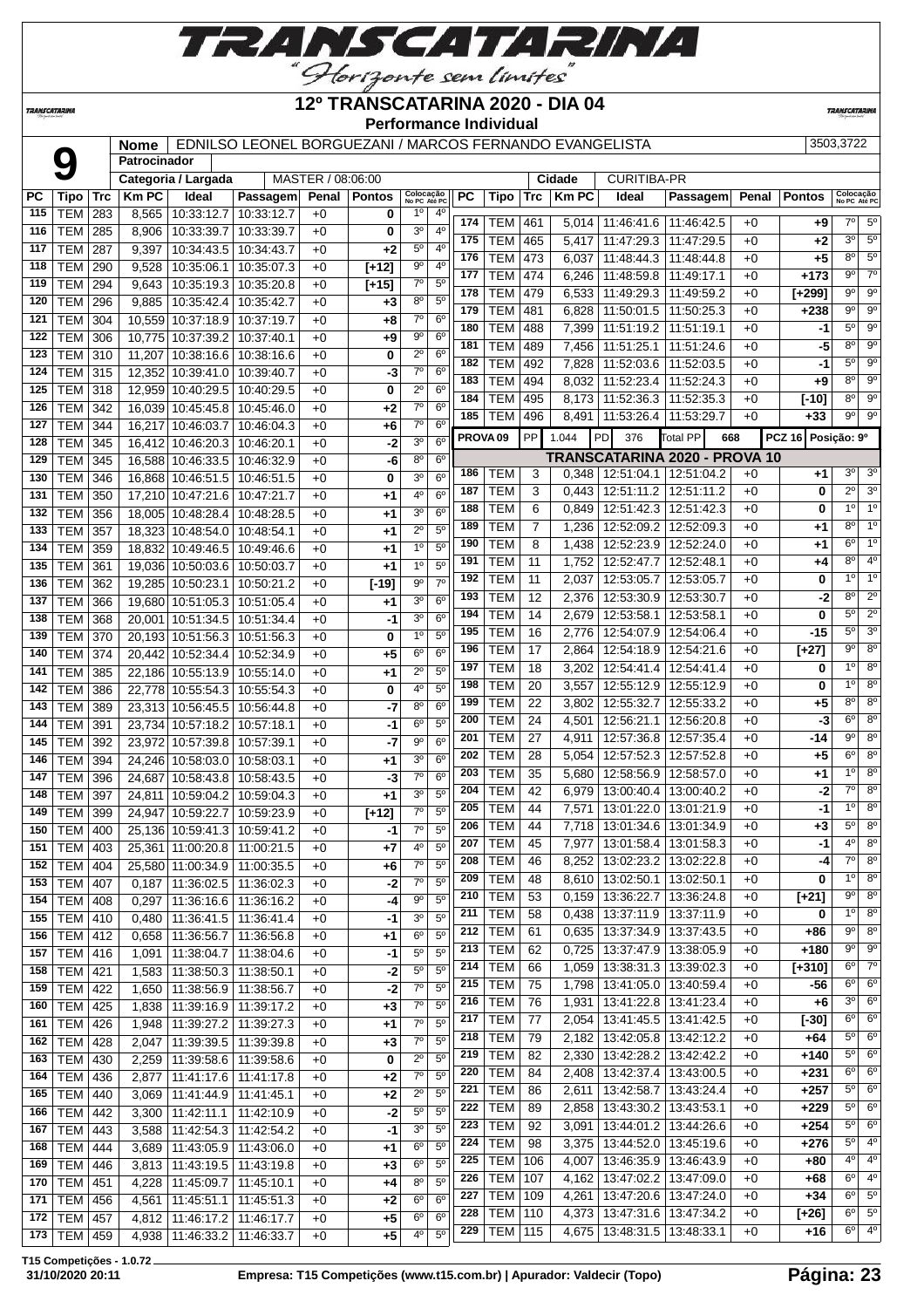

**TRANSCATARINA** 

# **12º TRANSCATARINA 2020 - DIA 04**

**TRANSCATARIN** 

|     |                     |     |              |                                 |                         |                   | <b>Performance Individual</b> |                        |                           |                                                         |              |                    |                 |                        |
|-----|---------------------|-----|--------------|---------------------------------|-------------------------|-------------------|-------------------------------|------------------------|---------------------------|---------------------------------------------------------|--------------|--------------------|-----------------|------------------------|
|     |                     |     | <b>Nome</b>  |                                 |                         |                   |                               |                        |                           | EDNILSO LEONEL BORGUEZANI / MARCOS FERNANDO EVANGELISTA |              |                    |                 |                        |
|     | 9                   |     | Patrocinador |                                 |                         |                   |                               |                        |                           |                                                         |              |                    |                 |                        |
|     |                     |     |              | Categoria / Largada             |                         | MASTER / 08:06:00 |                               |                        |                           |                                                         | Cidade       | <b>CURITIBA-PR</b> |                 |                        |
| PC  | Tipo                | Trc | <b>KmPC</b>  | Ideal                           | Passagem                | Penal             | <b>Pontos</b>                 |                        | Colocação<br>No PC Até PC | PC<br>Tipo<br><b>Trc</b>                                | <b>Km PC</b> | Ideal              | <b>Passagem</b> | Penal<br><b>Pontos</b> |
| 230 | TEM                 | 119 | 5,052        |                                 | 13:49:15.4   13:49:21.6 | $+0$              | +62                           | $5^{\circ}$            | 4 <sup>0</sup>            |                                                         |              |                    |                 |                        |
| 231 | TEM                 | 123 | 0,454        |                                 | 13:56:37.8   13:56:38.0 | $+0$              | $+2$                          | $7^\circ$              | $4^{\circ}$               |                                                         |              |                    |                 |                        |
| 232 | <b>TEM</b>          | 125 | 0,751        | 13:57:08.7                      | 13:57:08.7              | $+0$              | 0                             | 1 <sup>0</sup>         | 4 <sup>0</sup>            |                                                         |              |                    |                 |                        |
| 233 | TEM                 | 127 | 1,010        | 13:57:32.9                      | 13:57:33.4              | $+0$              | $+5$                          | 4 <sup>0</sup>         | 4 <sup>0</sup>            |                                                         |              |                    |                 |                        |
| 234 | TEM                 | 130 | 1,239        |                                 | 13:58:18.6 13:58:18.7   | $+0$              | $+1$                          | $1^{\circ}$            | $4^{\circ}$               |                                                         |              |                    |                 |                        |
| 235 | <b>TEM</b>          | 133 | 1,513        |                                 | 13:59:00.0   13:59:00.0 | $+0$              | 0                             | $1^{\circ}$            | $4^{\circ}$               |                                                         |              |                    |                 |                        |
| 236 | TEM                 | 136 | 1,807        | 13:59:27.7                      | 13:59:27.9              | $+0$              | $+2$                          | 3 <sup>o</sup>         | $4^{\circ}$               |                                                         |              |                    |                 |                        |
| 237 | <b>TEM</b>          | 140 | 2,228        | 14:00:02.8                      | 14:00:02.8              | $+0$              | 0                             | $2^{\circ}$            | 4 <sup>0</sup>            |                                                         |              |                    |                 |                        |
| 238 | TEM                 | 142 | 2,497        | 14:00:38.1                      | 14:00:38.4              | $+0$              | $+3$                          | $2^{\circ}$            | $4^{\circ}$               |                                                         |              |                    |                 |                        |
| 239 | TEM                 | 142 | 2,581        |                                 | 14:00:48.2   14:00:54.3 | $+0$              | +61                           | $8^{\circ}$            | $4^{\circ}$               |                                                         |              |                    |                 |                        |
| 240 | TEM                 | 143 | 2,694        | 14:01:00.8                      | 14:01:08.8              | $+0$              | +80                           | $7^\circ$              | $4^{\circ}$               |                                                         |              |                    |                 |                        |
| 241 | TEM                 | 145 | 2,961        | 14:01:21.0                      | 14:01:28.6              | $+0$              | $+76$                         | $7^{\circ}$            | 4 <sup>0</sup>            |                                                         |              |                    |                 |                        |
| 242 | <b>TEM 147</b>      |     | 3,456        |                                 | 14:03:18.6   14:03:19.6 | $+0$              | +10                           | $7^{\circ}$            | 4 <sup>0</sup>            |                                                         |              |                    |                 |                        |
| 243 | <b>TEM 149</b>      |     |              | 3,630   14:03:40.1   14:03:48.9 |                         | $+0$              | +88                           | 70                     | $4^{\circ}$               |                                                         |              |                    |                 |                        |
| 244 | TEM                 | 151 | 3,802        |                                 | 14:03:59.0   14:04:06.0 | $+0$              | $+70$                         | $7^\circ$              | $4^{\circ}$               |                                                         |              |                    |                 |                        |
| 245 | TEM                 |     |              |                                 |                         |                   |                               | $7^\circ$              | $4^{\circ}$               |                                                         |              |                    |                 |                        |
|     |                     | 151 | 3,898        | 14:04:07.2                      | 14:04:13.2              | $+0$              | +60                           | $7^{\circ}$            | 4 <sup>0</sup>            |                                                         |              |                    |                 |                        |
| 246 | TEM                 | 153 | 4,050        | 14:04:21.7                      | 14:04:27.7              | $+0$              | +60                           |                        |                           |                                                         |              |                    |                 |                        |
| 247 | TEM                 | 154 | 4,110        |                                 | 14:04:27.0   14:04:32.5 | $+0$              | $+55$                         | 70                     | $4^{\circ}$               |                                                         |              |                    |                 |                        |
| 248 | TEM                 | 159 | 4,809        |                                 | 14:05:43.5   14:06:00.5 | $+0$              | +170                          | $7^\circ$              | $4^{\circ}$               |                                                         |              |                    |                 |                        |
| 249 | <b>TEM</b>          | 162 | 5,019        | 14:06:09.4                      | 14:06:22.2              | $+0$              | +128                          | $6^{\circ}$            | $4^{\circ}$               |                                                         |              |                    |                 |                        |
| 250 | TEM                 | 165 | 5,260        | 14:06:37.5                      | 14:06:52.8              | $+0$              | +153                          | 7 <sup>o</sup>         | 4 <sup>0</sup>            |                                                         |              |                    |                 |                        |
| 251 | TEM                 | 166 | 5,428        |                                 | 14:06:49.6   14:07:04.3 | $+0$              | +147                          | $7^\circ$              | 4 <sup>0</sup>            |                                                         |              |                    |                 |                        |
| 252 | <b>TEM</b>          | 168 | 5,504        | 14:06:57.4                      | 14:07:11.4              | $+0$              | +140                          | $6^{\circ}$            | $4^{\circ}$               |                                                         |              |                    |                 |                        |
| 253 | TEM                 | 172 | 5,854        |                                 | 14:07:37.6   14:07:45.0 | $+0$              | $+74$                         | $6^{\circ}$            | $5^{\circ}$               |                                                         |              |                    |                 |                        |
| 254 | <b>TEM 174</b>      |     | 6,160        |                                 | 14:08:08.0   14:08:14.1 | $+0$              | +61                           | $6^{\circ}$            | $5^{\circ}$               |                                                         |              |                    |                 |                        |
| 255 | TEM                 | 175 | 6,392        |                                 | 14:08:33.9 14:08:34.3   | $+0$              | +4                            | 4°                     | $5^{\circ}$               |                                                         |              |                    |                 |                        |
| 256 | TEM                 | 179 | 6,745        |                                 | 14:09:31.9   14:09:31.7 | $+0$              |                               | $2^{\circ}$<br>-2      | 5 <sup>0</sup>            |                                                         |              |                    |                 |                        |
| 257 | TEM                 | 180 | 6,952        |                                 | 14:09:50.0   14:09:49.6 | $+0$              |                               | 1 <sup>0</sup><br>-4   | $5^{\circ}$               |                                                         |              |                    |                 |                        |
| 258 | <b>TEM</b>          | 186 | 7,740        | 14:11:07.9                      | 14:11:22.8              | $+0$              | +149                          | $7^\circ$              | 5 <sup>0</sup>            |                                                         |              |                    |                 |                        |
| 259 | TEM                 | 188 | 7,889        | 14:11:29.0                      | 14:11:41.5              | $+0$              | $+125$                        | $5^{\circ}$            | 5 <sup>o</sup>            |                                                         |              |                    |                 |                        |
| 260 | TEM                 | 194 | 8,294        | 14:12:23.8                      | 14:12:29.1              | $+0$              | $+53$                         | 6 <sup>o</sup>         | $5^{\circ}$               |                                                         |              |                    |                 |                        |
| 261 | TEM                 | 197 | 8,460        | 14:12:49.8                      | 14:12:48.0              | $+0$              | $[-18]$                       | 4º                     | 5 <sup>0</sup>            |                                                         |              |                    |                 |                        |
| 262 | TEM                 | 201 | 8,779        |                                 | 14:13:37.5   14:13:37.6 | $+0$              | $+1$                          | $2^{\circ}$            | 5 <sup>0</sup>            |                                                         |              |                    |                 |                        |
| 263 | TEM 203             |     | 8,938        |                                 | 14:13:53.7   14:13:53.1 | $+0$              |                               | 40<br>-6               | 5 <sup>o</sup>            |                                                         |              |                    |                 |                        |
|     | 264 TEM 207         |     |              | 9,426 14:14:47.3 14:14:47.9     |                         | $+0$              | $+6$                          | $6^{\circ}$            | 5 <sup>0</sup>            |                                                         |              |                    |                 |                        |
|     | 265   TEM   209     |     |              | 9,671   14:15:10.4   14:15:09.7 |                         | $+0$              |                               | 3 <sup>o</sup><br>$-7$ | $5^{\circ}$               |                                                         |              |                    |                 |                        |
| 266 | <b>TEM 209</b>      |     |              | 9,706   14:15:17.4   14:15:17.0 |                         | $+0$              |                               | $2^{\circ}$<br>-4      | $5^{\circ}$               |                                                         |              |                    |                 |                        |
| 267 | $TEM$ 210           |     |              | 9,750   14:15:22.9   14:15:23.2 |                         | $+0$              | $+3$                          | $6^{\circ}$            | 5 <sup>o</sup>            |                                                         |              |                    |                 |                        |
| 268 | $TEM$ 215           |     |              | 10,162 14:16:28.0 14:16:29.7    |                         | $+0$              | $+17$                         | $6^{\circ}$            | $5^{\circ}$               |                                                         |              |                    |                 |                        |
|     | 269   TEM   219     |     |              | 10,304 14:16:48.1 14:16:49.8    |                         | $+0$              | $[+17]$                       | 4 <sup>0</sup>         | 5 <sup>o</sup>            |                                                         |              |                    |                 |                        |
|     | 270   TEM   220     |     |              | 10,450 14:16:59.1 14:16:58.6    |                         | $+0$              |                               | $5^{\circ}$<br>-5      | $5^{\circ}$               |                                                         |              |                    |                 |                        |
|     | 271 TEM 222         |     |              | 10,633 14:17:21.5 14:17:21.5    |                         | $+0$              | 0                             | 1 <sup>0</sup>         | $5^{\circ}$               |                                                         |              |                    |                 |                        |
|     | 272   TEM   232     |     |              | 11,512 14:19:09.9 14:19:10.5    |                         | $+0$              | $+6$                          | 4 <sup>0</sup>         | $5^{\circ}$               |                                                         |              |                    |                 |                        |
| 273 | <b>TEM</b> 234      |     |              | 11,798 14:19:44.2 14:19:44.4    |                         | $+0$              | $+2$                          | $2^{\circ}$            | 5 <sup>o</sup>            |                                                         |              |                    |                 |                        |
| 274 | <b>TEM 236</b>      |     |              | 11,929 14:19:59.5 14:19:59.5    |                         | $+0$              |                               | 1 <sup>o</sup>         | 5 <sup>o</sup>            |                                                         |              |                    |                 |                        |
|     | 275   TEM   237     |     |              | 12,046 14:20:16.3 14:20:16.1    |                         | $+0$              |                               | 0<br>$2^{\circ}$<br>-2 | $5^{\circ}$               |                                                         |              |                    |                 |                        |
|     | 276 TEM 240         |     |              |                                 |                         | $+0$              |                               | $7^\circ$              | $5^{\circ}$               |                                                         |              |                    |                 |                        |
|     |                     |     |              | 12,455 14:21:22.7 14:21:23.6    |                         |                   |                               | +9                     |                           |                                                         |              |                    |                 |                        |
|     | PROVA <sub>10</sub> | PP  | 4.402        | PD<br>449                       | <b>Total PP</b>         | 3.953             | PCZ 13 Posição: 5º            |                        |                           |                                                         |              |                    |                 |                        |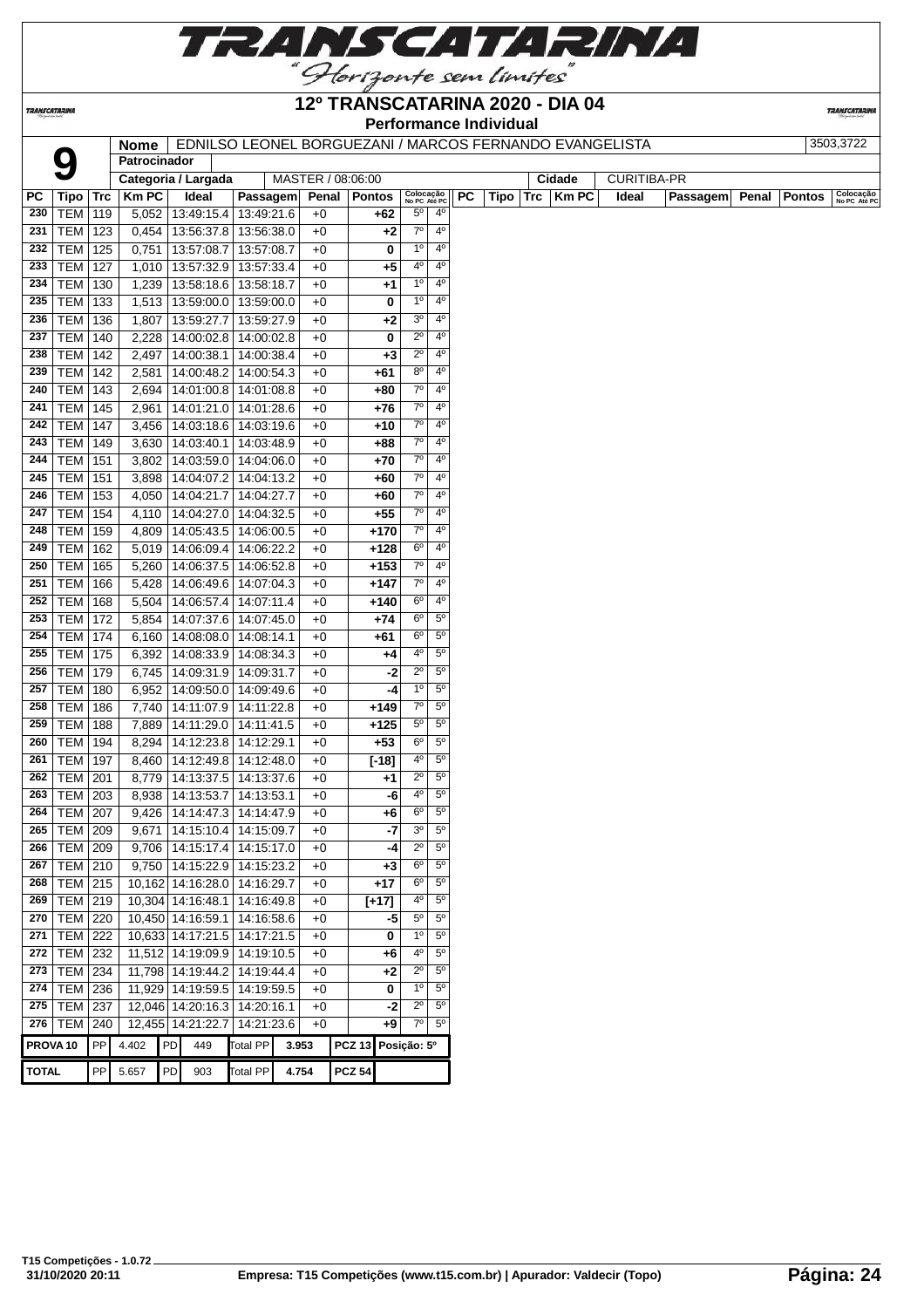

#### TRANSCATARINA

#### **12º TRANSCATARINA 2020 - DIA 04 Performance Individual**

**TRANSCATARIN** 

**Nome** MARCELO DE FREITAS GOUVEIA / IGOR QUIRRENBACH DE CARVALHO 3541,3646

|              |                             |                | Patrocinador   |                              |                                      |                   |               |                                  |                               |                     |                                  |                 |                |                                                    |                               |              |               |                            |                |
|--------------|-----------------------------|----------------|----------------|------------------------------|--------------------------------------|-------------------|---------------|----------------------------------|-------------------------------|---------------------|----------------------------------|-----------------|----------------|----------------------------------------------------|-------------------------------|--------------|---------------|----------------------------|----------------|
|              |                             |                |                | Categoria / Largada          |                                      | MASTER / 08:05:00 |               |                                  |                               |                     |                                  |                 | Cidade         | <b>CURITIBA-PR</b>                                 |                               |              |               |                            |                |
| РC           | Tipo                        | <b>Trc</b>     | <b>Km PC</b>   | Ideal                        | Passagem                             | Penal             | <b>Pontos</b> | Colocação<br>No PC Até PC        |                               | PC                  | <b>Tipo</b>                      | Trc             | <b>Km PC</b>   | Ideal                                              | Passagem                      | Penal        | <b>Pontos</b> | Colocação<br>No PC Até PC  |                |
|              |                             |                |                |                              | <b>TRANSCATARINA 2020 - PROVA 08</b> |                   |               |                                  |                               | 59                  | TEM                              | 139             | 4,677          | 09:37:31.0                                         | 09:37:31.0                    | $+0$         | 0             | $1^{\circ}$                | $7^\circ$      |
| 1            | TEM                         | 5              | 0,458          | 08:49:34.2                   | 08:49:34.1                           | $+0$              | -1            | 4°                               | 4 <sup>0</sup>                | 60                  | <b>ROT</b>                       | 149             | 5,386          | 09:38:55.5                                         | 09:38:56.3                    | $+0$         | 0             | $0^{\circ}$                | $0^{\circ}$    |
| $\mathbf{2}$ | <b>TEM</b>                  | 5              | 0,614          | 08:49:47.6                   | 08:49:47.5                           | $+0$              | $-1$          | $6^{\circ}$                      | $5^{\circ}$                   | 61                  | <b>TEM</b>                       | 152             | 5,708          | 09:40:11.2                                         | 09:40:11.1                    | $+0$         | -1            | $2^{\circ}$                | $4^{\circ}$    |
| 3            | <b>TEM</b>                  | $\overline{7}$ | 0,793          | 08:50:05.2                   | 08:50:05.4                           | $+0$              | $+2$          | 90                               | $5^{\circ}$                   | 62                  | <b>TEM</b>                       | 154             | 5,898          | 09:40:31.0                                         | 09:40:31.8                    | $+0$         | $[+8]$        | $9^{\circ}$                | $7^\circ$      |
| 4            | <b>TEM</b>                  | 10             | 1,469          | 08:50:56.9                   | 08:50:56.8                           | $+0$              | -1            | $7^\circ$                        | $4^{\circ}$                   | 63                  | <b>TEM</b>                       | 158             | 6,444          | 09:41:31.2                                         | 09:41:30.0                    | $+0$         | $[-12]$       | 9°                         | $7^\circ$      |
| 5            | <b>TEM</b>                  | 13             | 2,122          | 08:51:49.8                   | 08:51:50.6                           | $+0$              | $[+8]$        | $9^{\circ}$                      | 9 <sup>o</sup>                | 64                  | <b>TEM</b>                       | 163             | 6,838          | 09:42:17.2                                         | 09:42:17.8                    | $+0$         | $[+6]$        | $\overline{9^{\circ}}$     | $8^{\circ}$    |
| 6            | <b>TEM</b>                  | 16             | 3,228          | 08:53:20.7                   | 08:53:20.6                           | $+0$              | -1            | $2^{\circ}$                      | 8 <sup>o</sup>                | 65                  | <b>TEM</b>                       | 163             |                |                                                    |                               |              | -1            | $4^{\circ}$                | $8^{\circ}$    |
| 7            | <b>TEM</b>                  | 16             | 3,321          | 08:53:29.2                   | 08:53:29.3                           | $+0$              | $+1$          | 1 <sup>0</sup>                   | $7^{\circ}$                   | 66                  | <b>TEM</b>                       | 165             | 7,005          | 09:42:32.6                                         | 09:42:32.5<br>09:42:54.0      | $+0$         |               | $4^{\circ}$                | $8^{\circ}$    |
| 8            | <b>TEM</b>                  | 17             | 3,393          | 08:53:34.9                   | 08:53:35.7                           | $+0$              | $[+8]$        | $7^\circ$                        | 6 <sup>o</sup>                |                     |                                  |                 | 7,221          | 09:42:53.8                                         |                               | $+0$         | +2            | 30                         | $7^\circ$      |
| 9            | <b>TEM</b>                  | 18             | 3,661          | 08:53:54.2                   | 08:53:54.3                           | $+0$              | $+1$          | $5^{\circ}$                      | 6 <sup>o</sup>                | 67                  | <b>TEM</b>                       | 169             | 7,558          | 09:43:42.3                                         | 09:43:42.5                    | $+0$         | +2            | $4^{\circ}$                | $6^{\circ}$    |
| 10           | <b>TEM</b>                  | 20             | 4,006          | 08:54:17.2                   | 08:54:17.2                           | $+0$              | 0             | 1 <sup>0</sup>                   | 6 <sup>o</sup>                | 68                  | <b>TEM</b>                       | $\frac{1}{171}$ | 7,835          | 09:44:06.3                                         | 09:44:06.2                    | $+0$         | $-1$          | 3 <sup>0</sup>             | $6^{\circ}$    |
| 11           | <b>TEM</b>                  | 21             | 4,508          | 08:54:49.5                   | 08:54:49.3                           | $+0$              | -2            | 8 <sup>o</sup>                   | 6 <sup>o</sup>                | 69                  | <b>TEM</b>                       | 173             | 8,122          | 09:44:32.7                                         | 09:44:32.7                    | $+0$         | 0             | $5^{\circ}$                |                |
| 12           | <b>TEM</b>                  | 27             | 5,022          | 08:55:41.1                   | 08:55:41.0                           | $+0$              | $-1$          | $3^{\circ}$                      | $4^{\circ}$                   | 70                  | <b>TEM</b>                       | 178             | 0,195          | 09:48:58.9                                         | 09:48:59.0                    | $+0$         | +1            |                            | $6^{\circ}$    |
| 13           | <b>TEM</b>                  | 28             | 5,292          | 08:56:13.8                   | 08:56:13.8                           | $+0$              | 0             | 1 <sup>0</sup>                   | $2^{\circ}$                   | 71                  | <b>TEM</b>                       | 182             | 0,837          | 09:50:00.6                                         | 09:50:00.6                    | $+0$         | 0             | $6^{\circ}$                | $5^\circ$      |
| 14           | <b>TEM</b>                  | 29             | 5,537          | 08:56:35.5                   | 08:56:35.3                           | $+0$              | -2            | 1 <sup>0</sup>                   | $2^{\circ}$                   | 72                  | <b>TEM</b>                       | 184             | 1,518          | 09:50:56.3                                         | 09:50:56.5                    | $+0$         | +2            | $7^\circ$                  | $5^{\circ}$    |
| 15           | <b>TEM</b>                  | 32             | 5,984          | 08:57:22.1                   | 08:57:22.4                           | $+0$              | $+3$          | 8 <sup>o</sup>                   | 3 <sup>o</sup>                | $\overline{73}$     | <b>TEM</b>                       | 185             | 1,841          | 09:51:20.8                                         | 09:51:21.2                    | $+0$         | $+4$          | $\overline{7^{\circ}}$     | $6^{\circ}$    |
| 16           | <b>TEM</b>                  | 32             | 6,171          | 08:57:38.1                   | 08:57:38.0                           | $+0$              | -1            | 4 <sup>0</sup>                   | 2 <sup>0</sup>                | 74                  | <b>TEM</b>                       | 187             | 2,220          | 09:52:00.6                                         | 09:52:00.4                    | $+0$         | $-2$          | $8^{\circ}$                | $6^{\circ}$    |
| 17           | <b>TEM</b>                  | 37             | 6,638          | 08:58:56.1                   | 08:58:57.8                           | $+0$              | $[+17]$       | $9^{\circ}$                      | 7 <sup>0</sup>                | 75                  | <b>TEM</b>                       | 188             | 2,385          | 09:52:12.4                                         | 09:52:12.5                    | $+0$         | +1            | $4^{\circ}$                | $6^{\circ}$    |
| 18           | <b>TEM</b>                  | 39             | 6,747          | 08:59:07.7                   | 08:59:07.7                           | $+0$              | 0             | 3 <sup>o</sup>                   | 6 <sup>o</sup>                | 76                  | <b>TEM</b>                       | 189             | 2,663          | 09:52:35.0                                         | 09:52:34.6                    | $+0$         | -4            | $4^{\circ}$                | $6^{\circ}$    |
| 19           | <b>TEM</b>                  | 43             | 7,375          | 09:00:09.3                   | 09:00:09.7                           | $+0$              | +4            | $7^\circ$                        | 6 <sup>o</sup>                | 77                  | <b>TEM</b>                       | 192             | 3,284          | 09:53:29.2                                         | 09:53:29.2                    | $+0$         | 0             | 10                         | $6^{\circ}$    |
| 20           | <b>TEM</b>                  | 47             | 8,108          | 09:01:12.4                   | 09:01:12.4                           | $+0$              | 0             | 3 <sup>o</sup>                   | 6 <sup>o</sup>                | 78                  | <b>TEM</b>                       | 193             | 3,477          | 09:53:42.2                                         | 09:53:41.8                    | $+0$         | $-4$          | $7^\circ$                  | $6^{\circ}$    |
| 21           | <b>TEM</b>                  | 48             | 8,203          | 09:01:19.9                   | 09:01:20.1                           | $+0$              | $+2$          | $8^{\circ}$                      | 6 <sup>o</sup>                | 79                  | <b>TEM</b>                       | 195             | 3,857          | 09:54:18.4                                         | 09:54:18.4                    | $+0$         | 0             | 4 <sup>0</sup>             | $5^{\circ}$    |
| 22           | <b>TEM</b>                  | 49             | 8,442          | 09:01:37.1                   | 09:01:37.7                           | $+0$              | $+6$          | $7^\circ$                        | $7^{\circ}$                   | 80                  | <b>TEM</b>                       | 196             | 3,950          | 09:54:27.4                                         | 09:54:26.9                    | $+0$         | -5            | $6^{\circ}$                | $4^{\circ}$    |
| 23           | <b>TEM</b>                  | 50             | 8,670          | 09:01:56.5                   | 09:01:56.6                           | $+0$              | $+1$          | $5^{\circ}$                      | 6 <sup>o</sup>                | 81                  | <b>TEM</b>                       | 198             | 4,141          | 09:54:49.6                                         | 09:54:49.7                    | $+0$         | +1            | 4°                         | $4^{\circ}$    |
| 24           | <b>TEM</b>                  | 54             |                |                              |                                      |                   |               | $7^\circ$                        | $8^{\circ}$                   | 82                  | <b>TEM</b>                       | 198             | 4,345          | 09:55:08.4                                         | 09:55:08.4                    | $+0$         | 0             | 10                         | $4^{\circ}$    |
|              |                             |                | 9,038          | 09:02:29.2                   | 09:02:29.7                           | $+0$              | $+5$          | $7^\circ$                        | 7 <sup>o</sup>                | 83                  | <b>TEM</b>                       | 200             | 4,730          | 09:55:46.9                                         | 09:55:47.5                    | $+0$         | +6            | $9^{\circ}$                | $5^{\circ}$    |
| 25           | <b>TEM</b>                  | 57             | 10,040         | 09:03:42.0                   | 09:03:42.2                           | $+0$              | $+2$          |                                  |                               | 84                  | <b>TEM</b>                       | 200             | 5,055          | 09:56:14.8                                         | 09:56:14.8                    | $+0$         | 0             | 1 <sup>°</sup>             | $4^{\circ}$    |
| 26           | <b>TEM</b>                  | 58             | 10,246         | 09:03:56.1                   | 09:03:56.0                           | $+0$              | $-1$          | $5^{\circ}$                      | $7^{\circ}$                   | 85                  | <b>TEM</b>                       | 202             | 5,376          | 09:57:14.8                                         | 09:57:15.1                    | $+0$         | +3            | $4^{\circ}$                | $5^\circ$      |
| 27           | <b>TEM</b>                  | 58             | 10,522         | 09:04:16.8                   | 09:04:18.2                           | $+0$              | $[+14]$       | $9^{\circ}$                      | $8^{\circ}$                   | 86                  | <b>TEM</b>                       | 209             | 6,443          | 09:59:04.5                                         | 09:59:04.0                    | $+0$         | -5            | $8^{\circ}$                | $6^{\circ}$    |
| 28           | <b>TEM</b>                  | 59             | 10,587         | 09:04:22.3                   | 09:04:22.5                           | $+0$              | $+2$          | 3 <sup>o</sup>                   | 8 <sup>o</sup>                | 87                  | <b>TEM</b>                       | 213             | 7,113          | 10:00:16.6                                         | 10:00:16.6                    | $+0$         | 0             | $5^{\circ}$                | $6^{\circ}$    |
| 29           | <b>TEM</b>                  | 62             | 11,405         | 09:05:49.0                   | 09:05:48.8                           | $+0$              | -2            | 6 <sup>o</sup>                   | 8 <sup>o</sup>                | 88                  | <b>TEM</b>                       | 214             | 7,209          | 10:00:25.6                                         | 10:00:25.7                    | $+0$         | +1            | $2^{\circ}$                | $6^{\circ}$    |
| 30           | <b>TEM</b>                  | 68             | 11,987         | 09:06:35.9                   | 09:06:35.8                           | $+0$              | -1            | 5°                               | $8^{\circ}$                   | 89                  | TEM                              | 224             | 8,502          | 10:02:48.6                                         | 10:02:48.1                    | $+0$         | -5            | $9^{\circ}$                | $6^{\circ}$    |
| 31           | <b>TEM</b>                  | 69             | 12,415         | 09:07:03.6                   | 09:07:03.7                           | $+0$              | $+1$          | 4º                               | $8^{\circ}$                   | PROVA <sub>08</sub> |                                  | PP              | 215            | PD<br>73                                           | Total PP<br>142               |              | <b>PCZ 19</b> | Posição: 3º                |                |
| 32           | <b>TEM</b>                  | 72             | 12,866         | 09:07:38.3                   | 09:07:38.3                           | $+0$              | 0             | $2^{\circ}$                      | $8^{\circ}$                   |                     |                                  |                 |                |                                                    |                               |              |               |                            |                |
| 33           | <b>TEM</b>                  | 76             | 13,674         | 09:08:37.3                   | 09:08:37.7                           | $+0$              | +4            | $7^\circ$                        | 8 <sup>o</sup>                |                     |                                  |                 |                |                                                    | TRANSCATARINA 2020 - PROVA 09 |              |               |                            |                |
| 34           | <b>TEM</b>                  | 77             | 14.146         | 09:09:11.9                   | 09:09:12.1                           | $+0$              | $+2$          | 4°                               | $8^{\circ}$                   | 90                  | TEM                              | 232             | 0,276          | 10:19:51.0   10:19:51.7                            |                               | $+0$         | +7            | $8^{\circ}$<br>$4^{\circ}$ | $8^{\circ}$    |
| 35           | <b>TEM</b>                  | 77             | 14,354         | 09:09:25.7                   | 09:09:25.9                           | $+0$              | $+2$          | $5^{\circ}$                      | $8^{\circ}$                   | 91                  | TEM                              | 234             | 0,421          | 10:20:04.0                                         | 10:20:04.2                    | $+0$         | +2            |                            | $7^\circ$      |
| 36           | <b>TEM</b>                  | 78             |                | 14,591 09:09:44.1            | 09:09:43.6                           | $+0$              | -5            | 70                               | 8 <sup>0</sup>                | 92                  | TEM                              | 238             | 0,770          | 10:21:03.9   10:21:04.3                            |                               | $+0$         | +4            | $8^{\circ}$                | $8^{\circ}$    |
| 37           | <b>TEM</b>                  | 80             |                | 15,089 09:10:36.8 09:10:36.8 |                                      | $+0$              | 0             | $2^{\circ}$                      | 8 <sup>o</sup>                | 93                  | <b>TEM 240</b>                   |                 |                | 1,115   10:21:40.3   10:21:40.5                    |                               | $+0$         | +2            | $1^{\overline{0}}$         | 4 <sup>0</sup> |
| 38           | <b>TEM</b>                  | 83             |                | 15,461 09:11:13.3 09:11:13.2 |                                      | $+0$              | -1            | $6^{\circ}$                      | 8 <sup>o</sup>                | 94                  | <b>TEM 242</b>                   |                 | 1,438          | 10:22:05.5 10:22:05.7                              |                               | $+0$         | $+2$          | $7^\circ$                  | 6 <sup>o</sup> |
| 39           | <b>TEM</b>                  | 85             |                | 15,795 09:11:39.9 09:11:39.9 |                                      | $+0$              | 0             | $1^{\circ}$                      | $8^{\circ}$                   | 95                  | <b>TEM 244</b>                   |                 | 2,001          | 10:22:45.3   10:22:45.3                            |                               | $+0$         | 0             | 1 <sup>0</sup>             | $3^{\circ}$    |
| 40           | <b>TEM</b>                  | 86             |                | 15,915 09:11:49.2            | 09:11:49.3                           | $+0$              | +1            | $5^{\circ}$                      | $8^{\circ}$                   | 96                  | <b>TEM 246</b>                   |                 | 2,095          | 10:22:52.7   10:22:53.2                            |                               | $+0$         | +5            | $7^\circ$                  | $5^\circ$      |
| 41           | <b>TEM</b>                  | 87             |                | 16,142 09:12:06.1            | 09:12:06.1                           | $+0$              | 0             | 4°                               | $8^{\circ}$                   | 97                  | <b>TEM 246</b>                   |                 | 2,419          | 10:23:17.0   10:23:17.0                            |                               | $+0$         | 0             | $2^{\circ}$                | $5^{\circ}$    |
| 42           | <b>TEM</b>                  | 88             |                | 16,453 09:12:26.6            | 09:12:26.5                           | $+0$              | -1            | $5^{\circ}$                      | 8 <sup>o</sup>                | 98                  | <b>TEM 249</b>                   |                 | 3,147          | 10:24:16.8 10:24:17.4                              |                               | $+0$         | +6            | $7^\circ$                  | 6 <sup>o</sup> |
| 43           | <b>TEM</b>                  | 90             |                |                              | 16,937 09:13:03.4 09:13:03.4         | $+0$              | 0             | 1 <sup>0</sup>                   | 8 <sup>o</sup>                | 99                  | <b>TEM 251</b>                   |                 | 3,348          | 10:24:36.4   10:24:37.4                            |                               | $+0$         | $[+10]$       | $8^{\circ}$                | $8^{\circ}$    |
| 44           | <b>TEM</b>                  | 91             |                | 17,125 09:13:21.7            | 09:13:22.0                           | $+0$              | $+3$          | 4°                               | $8^{\circ}$                   | 100                 | $TEM$ 254                        |                 | 3,679          | $10:25:07.0$ 10:25:07.1                            |                               | $+0$         | +1            | $5^{\circ}$                | $8^{\circ}$    |
| 45           | <b>TEM</b>                  | 96             | 0,314          |                              | 09:30:55.3 09:30:55.6                | $+0$              | $+3$          | $6^{\circ}$                      | 8 <sup>o</sup>                | 101                 | <b>TEM</b>                       | 255             | 3,981          | 10:25:32.0   10:25:32.1                            |                               | $+0$         | +1            | $3^{\circ}$                | $8^{\circ}$    |
| 46           | <b>TEM</b>                  | 102            | 0,819          |                              | 09:31:36.9 09:31:37.0                | $+0$              | $+1$          | 3 <sup>o</sup>                   | 8 <sup>o</sup>                | 102                 | <b>TEM</b>                       | 256             | 4,214          | 10:25:48.6   10:25:48.6                            |                               | $+0$         | 0             | 10                         | $5^\circ$      |
| 47           | TEM                         | 104            | 0,902          |                              | 09:31:44.5 09:31:45.0                | $+0$              | $+5$          | 6 <sup>o</sup>                   | $8^{\circ}$                   | 103                 | <b>TEM</b>                       | 258             | 4,330          | 10:25:58.0                                         | 10:25:58.0                    | $+0$         | 0             | $3^{\circ}$                | $5^\circ$      |
| 48           | <b>TEM   106</b>            |                | 1,020          | 09:31:57.5 09:31:57.3        |                                      | $+0$              | $-2$          | 3 <sup>0</sup>                   | $8^{\circ}$                   | 104                 | <b>TEM 259</b>                   |                 | 4,660          | 10:26:22.0   10:26:22.3                            |                               | $+0$         | $+3$          | $7^\circ$                  | $7^\circ$      |
| 49           | <b>TEM   108</b>            |                | 1,110          | 09:32:06.2 09:32:06.1        |                                      | $+0$              | -1            | 3 <sup>o</sup>                   | 8 <sup>o</sup>                | 105                 | <b>TEM 260</b>                   |                 | 4,758          | $\sqrt{10:26:30.2}$                                | 10:26:30.3                    | $+0$         | +1            | $3^{\circ}$                | $5^{\circ}$    |
| 50           | <b>TEM 110</b>              |                | 1,219          |                              | 09:32:18.6 09:32:18.9                | $+0$              | $+3$          | $5^{\circ}$                      | 8 <sup>o</sup>                | 106                 | <b>TEM 262</b>                   |                 | 4,966          | 10:26:51.6   10:26:51.9                            |                               | $+0$         | +3            | $6^{\circ}$                | $6^{\circ}$    |
| 51           | <b>TEM 112</b>              |                | 1,316          | 09:32:27.9 09:32:27.6        |                                      | $+0$              | $-3$          | 6 <sup>o</sup>                   | 8 <sup>o</sup>                | 107                 | <b>TEM 271</b>                   |                 | 6,349          | 10:28:58.3   10:28:58.3                            |                               | $+0$         | 0             | $4^{\circ}$                | 4 <sup>o</sup> |
| 52           | <b>TEM 113</b>              |                | 1,425          |                              | 09:32:36.9 09:32:36.5                | $+0$              | -4            | 8 <sup>o</sup>                   | 8 <sup>o</sup>                | 108                 | <b>TEM 272</b>                   |                 | 6,544          | 10:29:14.1   10:29:14.2                            |                               | $+0$         | +1            | $3^{\circ}$                | $2^{\circ}$    |
| 53           | <b>TEM 115</b>              |                | 1,806          |                              | 09:33:06.4   09:33:06.3              | $+0$              | -1            | $6^{\circ}$                      | $8^{\circ}$                   | 109                 | <b>TEM 274</b>                   |                 | 6,796          | 10:29:33.0   10:29:33.0                            |                               | $+0$         | 0             | $3^{\circ}$                | $2^{\circ}$    |
| 54           | <b>TEM 118</b>              |                | 2,133          |                              | 09:33:43.0 09:33:43.2                | $+0$              | $+2$          | $5^{\circ}$                      | $8^{\circ}$                   | 110                 | <b>TEM 275</b>                   |                 | 7,019          | 10:29:48.2 10:29:47.9                              |                               | $+0$         | -3            | $5^{\circ}$                | $2^{\circ}$    |
| 55           | ROT                         | 122            | 2,730          | 09:34:25.5                   | 09:34:25.7                           | $+0$              |               | $0^{\rm o}$                      | $0^{\circ}$                   | 111                 | <b>TEM</b>                       | 276             | 7,284          | 10:30:27.1   10:30:27.1                            |                               | $+0$         | 0             | 1 <sup>0</sup>             | $1^{\circ}$    |
|              |                             |                |                | 09:34:46.1                   | 09:34:46.0                           |                   | 0<br>$-1$     | $5^{\rm o}$                      | $8^{\circ}$                   | 112                 | <b>TEM 280</b>                   |                 | 7,688          | 10:30:59.2   10:30:59.3                            |                               | $+0$         | +1            | $4^{\circ}$                | 1 <sup>°</sup> |
| 56           | <b>TEM 122</b>              |                | 2,987          |                              |                                      | $+0$              |               |                                  |                               |                     |                                  |                 |                |                                                    |                               |              |               |                            |                |
|              |                             |                |                |                              |                                      |                   |               |                                  |                               |                     |                                  |                 |                |                                                    |                               |              |               | $5^{\circ}$                | $1^{\circ}$    |
| 57<br>58     | <b>TEM 132</b><br>TEM   136 |                | 3,749<br>4,237 | 09:36:50.9                   | 09:36:02.5 09:36:02.6<br>09:36:50.8  | $+0$<br>$+0$      | +1<br>$-1$    | 1 <sup>0</sup><br>3 <sup>o</sup> | $8^{\circ}$<br>8 <sup>o</sup> | 113<br>114          | <b>TEM 281</b><br><b>TEM 283</b> |                 | 7,817<br>8,249 | 10:31:10.6   10:31:10.9<br>10:31:49.0   10:31:48.8 |                               | $+0$<br>$+0$ | +3<br>$-2$    | $7^\circ$                  | $2^{\circ}$    |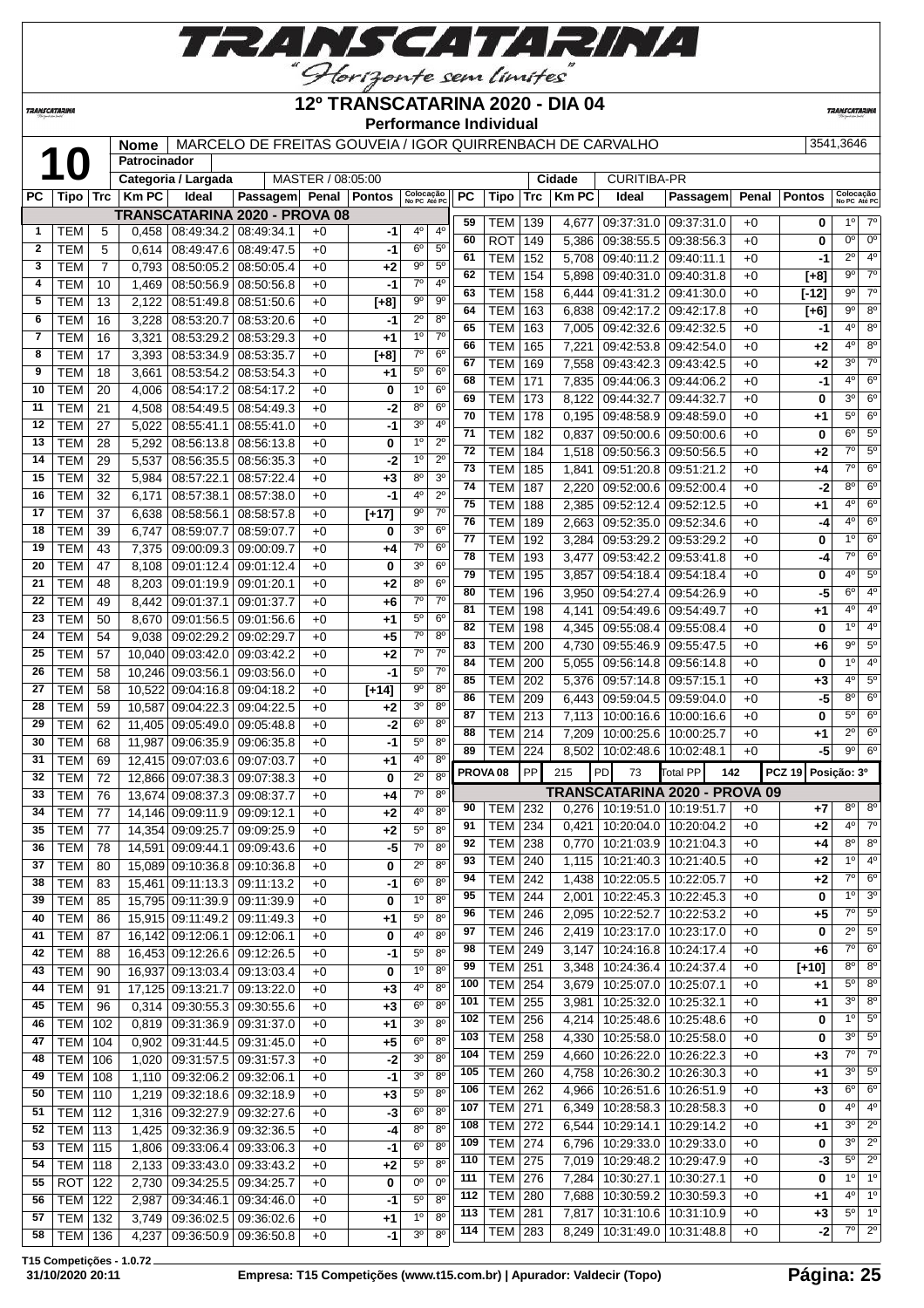

TRANSCATARINA

#### **12º TRANSCATARINA 2020 - DIA 04 Performance Individual**

**TRANSCATARIN** 

**Nome** MARCELO DE FREITAS GOUVEIA / IGOR QUIRRENBACH DE CARVALHO 3541,3646

|     |                  |     | Patrocinador |                     |                              |                   |               |                           |                  |     |                     |                |              |                                      |                         |       |                    |                           |                        |
|-----|------------------|-----|--------------|---------------------|------------------------------|-------------------|---------------|---------------------------|------------------|-----|---------------------|----------------|--------------|--------------------------------------|-------------------------|-------|--------------------|---------------------------|------------------------|
|     |                  |     |              | Categoria / Largada |                              | MASTER / 08:05:00 |               |                           |                  |     |                     |                | Cidade       | <b>CURITIBA-PR</b>                   |                         |       |                    |                           |                        |
| РC  | Tipo             | Trc | <b>Km PC</b> | Ideal               | Passagem                     | Penal             | <b>Pontos</b> | Colocação<br>No PC Até PC |                  | PC  | Tipo                | <b>Trc</b>     | <b>Km PC</b> | Ideal                                | Passagem                | Penal | Pontos             | Colocação<br>No PC Até PC |                        |
| 115 | <b>TEM</b>       | 283 | 8,565        | 10:32:12.7          | 10:32:12.7                   | $+0$              | 0             | $3^{\circ}$               | $1^{\circ}$      | 174 | TEM                 | 461            | 5,014        | 11:45:41.6                           | 11:45:41.7              | $+0$  | $+1$               | $1^{\circ}$               | $\overline{2^{\circ}}$ |
| 116 | <b>TEM</b>       | 285 | 8,906        | 10:32:39.7          | 10:32:39.7                   | $+0$              | 0             | 1 <sup>0</sup>            | 1 <sup>0</sup>   | 175 | TEM                 | 465            | 5,417        | 11:46:29.3                           | 11:46:29.6              | $+0$  | $+3$               | 4 <sup>o</sup>            | $\overline{2^{\circ}}$ |
| 117 | <b>TEM</b>       | 287 | 9,397        | 10:33:43.5          | 10:33:43.5                   | $+0$              | 0             | 1 <sup>0</sup>            | 1 <sup>0</sup>   | 176 | <b>TEM</b>          | 473            | 6,037        | 11:47:44.3                           | 11:47:44.4              | $+0$  | $+1$               | 3 <sup>0</sup>            | $2^{\circ}$            |
| 118 | <b>TEM</b>       | 290 | 9,528        | 10:34:06.1          | 10:34:06.3                   | $+0$              | +2            | 3 <sup>o</sup>            | 1 <sup>0</sup>   | 177 | <b>TEM</b>          | 474            | 6,246        | 11:47:59.8                           | 11:48:00.0              | $+0$  | $+2$               | 4 <sup>0</sup>            | $2^{\circ}$            |
| 119 | <b>TEM</b>       | 294 | 9,643        | 10:34:19.3          | 10:34:19.7                   | $+0$              | +4            | 4 <sup>o</sup>            | $2^{\circ}$      | 178 |                     |                |              |                                      |                         |       |                    | 10                        | $\overline{2^0}$       |
| 120 | <b>TEM</b>       | 296 | 9,885        | 10:34:42.4          | 10:34:42.4                   | $+0$              | 0             | 1 <sup>o</sup>            | 1 <sup>0</sup>   |     | <b>TEM</b>          | 479            | 6,533        | 11:48:29.3                           | 11:48:29.3              | $+0$  | 0                  |                           |                        |
| 121 | <b>TEM</b>       | 304 |              | 10,559 10:36:18.9   | 10:36:18.3                   | $+0$              | -6            | 6 <sup>o</sup>            | $\overline{2^0}$ | 179 | <b>TEM</b>          | 481            | 6,828        | 11:49:01.5                           | 11:49:01.7              | $+0$  | $+2$               | $\overline{2^{\circ}}$    | $\overline{2^0}$       |
| 122 | <b>TEM</b>       | 306 |              | 10,775 10:36:39.2   | 10:36:39.3                   | $+0$              | +1            | $2^{\circ}$               | $2^{\circ}$      | 180 | <b>TEM</b>          | 488            | 7,399        | 11:50:19.2                           | 11:50:19.3              | $+0$  | $+1$               | 1 <sup>0</sup>            | $2^{\circ}$            |
| 123 | <b>TEM</b>       | 310 | 11,207       | 10:37:16.6          | 10:37:17.0                   | $+0$              | $+4$          | $8^{\circ}$               | $2^{\circ}$      | 181 | <b>TEM</b>          | 489            | 7,456        | 11:50:25.1                           | 11:50:25.1              | $+0$  | 0                  | 1 <sup>0</sup>            | $2^{\circ}$            |
| 124 | <b>TEM</b>       | 315 | 12.352       | 10:38:41.0          | 10:38:40.9                   | $+0$              | -1            | $5^{\circ}$               | $\overline{2^0}$ | 182 | <b>TEM</b>          | 492            | 7,828        | 11:51:03.6                           | 11:51:03.9              | $+0$  | $+3$               | $9^{\circ}$               | $2^{\circ}$            |
| 125 | <b>TEM</b>       | 318 |              | 12,959 10:39:29.5   | 10:39:29.6                   | $+0$              | $+1$          | $5^{\circ}$               | 1 <sup>0</sup>   | 183 | <b>TEM</b>          | 494            | 8,032        | 11:51:23.4                           | 11:51:23.8              | $+0$  | $+4$               | 3 <sup>0</sup>            | $\overline{2^0}$       |
| 126 | <b>TEM</b>       | 342 |              | 16,039 10:44:45.8   | 10:44:45.9                   | $+0$              | $+1$          | 4°                        | 1 <sup>0</sup>   | 184 | <b>TEM</b>          | 495            | 8,173        | 11:51:36.3                           | 11:51:36.3              | $+0$  | 0                  | 1 <sup>0</sup>            | 1 <sup>0</sup>         |
|     |                  |     |              |                     |                              |                   |               | $9^{\circ}$               | 3 <sup>o</sup>   | 185 | <b>TEM</b>          | 496            | 8,491        | 11:52:26.4                           | 11:52:27.4              | $+0$  | $[+10]$            | $5^{\circ}$               | 1 <sup>0</sup>         |
| 127 | <b>TEM</b>       | 344 | 16,217       | 10:45:03.7          | 10:45:04.4                   | $+0$              | $+7$          |                           |                  |     | PROVA <sub>09</sub> | PP             | 217          | PD<br>74                             | Total PP                | 143   | <b>PCZ 31</b>      | Posição: 1º               |                        |
| 128 | <b>TEM</b>       | 345 | 16,412       | 10:45:20.3          | 10:45:20.3                   | $+0$              | 0             | 1 <sup>0</sup>            | $2^{\circ}$      |     |                     |                |              | <b>TRANSCATARINA 2020 - PROVA 10</b> |                         |       |                    |                           |                        |
| 129 | <b>TEM</b>       | 345 | 16.588       | 10:45:33.5          | 10:45:33.0                   | $+0$              | -5            | $7^\circ$                 | 3 <sup>o</sup>   | 186 |                     |                |              |                                      |                         |       |                    | $9^{\circ}$               | $9^{\circ}$            |
| 130 | <b>TEM</b>       | 346 |              | 16,868 10:45:51.5   | 10:45:51.5                   | $+0$              | 0             | $2^{\circ}$               | $2^{\circ}$      |     | TEM                 | 3              | 0,348        | 12:50:04.1                           | 12:50:03.7              | $+0$  | $-4$               | $9^{\circ}$               | $9^{\circ}$            |
| 131 | <b>TEM</b>       | 350 |              | 17,210 10:46:21.6   | 10:46:21.4                   | $+0$              | -2            | $7^\circ$                 | $2^{\circ}$      | 187 | TEM                 | 3              | 0,443        | 12:50:11.2                           | 12:50:10.9              | $+0$  | -3                 |                           |                        |
| 132 | <b>TEM</b>       | 356 | 18,005       | 10:47:28.4          | 10:47:28.3                   | $+0$              | -1            | 4 <sup>0</sup>            | $2^{\circ}$      | 188 | <b>TEM</b>          | 6              | 0,849        | 12:50:42.3                           | 12:50:42.3              | $+0$  | 0                  | $\overline{2^0}$          | 8 <sup>o</sup>         |
| 133 | <b>TEM</b>       | 357 | 18,323       | 10:47:54.0          | 10:47:54.2                   | $+0$              | $+2$          | 5 <sup>o</sup>            | $2^{\circ}$      | 189 | <b>TEM</b>          | $\overline{7}$ | 1,236        | 12:51:09.2                           | 12:51:09.2              | $+0$  | 0                  | 1 <sup>0</sup>            | 8 <sup>o</sup>         |
| 134 | <b>TEM</b>       | 359 | 18,832       | 10:48:46.5          | 10:48:47.4                   | $+0$              | $[+9]$        | 8 <sup>o</sup>            | 3 <sup>0</sup>   | 190 | TEM                 | 8              | 1,438        | 12:51:23.9                           | 12:51:23.3              | $+0$  | -6                 | $\overline{9^{\circ}}$    | $9^{\circ}$            |
| 135 | <b>TEM</b>       | 361 |              | 19,036 10:49:03.6   | 10:49:03.4                   | $+0$              | -2            | $8^{\circ}$               | 3 <sup>o</sup>   | 191 | TEM                 | 11             | 1,752        | 12:51:47.7                           | 12:51:47.8              | $+0$  | $+1$               | 3 <sup>0</sup>            | 8 <sup>o</sup>         |
| 136 | <b>TEM</b>       | 362 | 19,285       | 10:49:23.1          | 10:49:23.1                   | $+0$              | 0             | 1 <sup>0</sup>            | $2^{\circ}$      | 192 | <b>TEM</b>          | 11             | 2,037        | 12:52:05.7                           | 12:52:05.3              | $+0$  | -4                 | 8 <sup>o</sup>            | $8^{\circ}$            |
| 137 | <b>TEM</b>       | 366 | 19,680       | 10:50:05.3          | 10:50:06.1                   | $+0$              | $[+8]$        | 6 <sup>o</sup>            | 3 <sup>0</sup>   | 193 | <b>TEM</b>          | 12             | 2,376        | 12:52:30.9                           | 12:52:30.9              | $+0$  | 0                  | 1 <sup>0</sup>            | 8 <sup>o</sup>         |
| 138 | <b>TEM</b>       | 368 | 20,001       | 10:50:34.5          | 10:50:35.3                   | $+0$              | $[+8]$        | $7^\circ$                 | 3 <sup>o</sup>   | 194 | <b>TEM</b>          | 14             | 2,679        | 12:52:58.1                           | 12:52:58.0              | $+0$  | -1                 | $6^{\circ}$               | 8 <sup>o</sup>         |
| 139 | <b>TEM</b>       | 370 |              | 20,193 10:50:56.3   | 10:50:57.0                   | $+0$              | $+7$          | $9^{\circ}$               | 3 <sup>0</sup>   | 195 | <b>TEM</b>          | 16             | 2,776        | 12:53:07.9                           | 12:53:06.4              | $+0$  | $-15$              | $6^{\circ}$               | $8^{\circ}$            |
| 140 | <b>TEM</b>       | 374 |              | 20,442 10:51:34.4   | 10:51:35.9                   | $+0$              | $[+15]$       | $9^{\circ}$               | 3 <sup>o</sup>   | 196 | TEM                 | 17             | 2,864        | 12:53:18.9                           | 12:53:19.0              | $+0$  | +1                 | $\overline{2^0}$          | $7^\circ$              |
|     |                  |     |              |                     |                              |                   |               | $5^{\circ}$               | 3 <sup>o</sup>   | 197 | <b>TEM</b>          | 18             | 3,202        | 12:53:41.4                           | 12:53:41.9              | $+0$  | $+5$               | 8 <sup>o</sup>            | 7 <sup>o</sup>         |
| 141 | <b>TEM</b>       | 385 | 22,186       | 10:54:13.9          | 10:54:13.8                   | $+0$              | -1            |                           |                  | 198 | <b>TEM</b>          | 20             | 3,557        | 12:54:12.9                           | 12:54:12.7              | $+0$  | $-2$               | $5^{\circ}$               | $7^\circ$              |
| 142 | <b>TEM</b>       | 386 | 22,778       | 10:54:54.3          | 10:54:54.3                   | $+0$              | 0             | $2^{\circ}$               | 3 <sup>0</sup>   | 199 | TEM                 | 22             | 3,802        | 12:54:32.7                           | 12:54:32.7              | $+0$  | 0                  | $2^{\circ}$               | $\overline{7^0}$       |
| 143 | <b>TEM</b>       | 389 |              | 23,313 10:55:45.5   | 10:55:45.5                   | $+0$              | 0             | $2^{\circ}$               | 3 <sup>o</sup>   | 200 | <b>TEM</b>          | 24             |              |                                      |                         |       | $+2$               | 4 <sup>0</sup>            | $6^{\circ}$            |
| 144 | TEM              | 391 | 23,734       | 10:56:18.2          | 10:56:18.3                   | $+0$              | +1            | 3 <sup>o</sup>            | 3 <sup>o</sup>   |     |                     |                | 4,501        | 12:55:21.1                           | 12:55:21.3              | $+0$  |                    | 4 <sup>0</sup>            | $7^\circ$              |
| 145 | <b>TEM</b>       | 392 | 23,972       | 10:56:39.8          | 10:56:39.5                   | $+0$              | -3            | $5^{\circ}$               | 3 <sup>0</sup>   | 201 | <b>TEM</b>          | 27             | 4,911        | 12:56:36.8                           | 12:56:36.6              | $+0$  | $-2$               |                           |                        |
| 146 | <b>TEM</b>       | 394 |              | 24,246 10:57:03.0   | 10:57:02.9                   | $+0$              | -1            | $2^{\circ}$               | 3 <sup>o</sup>   | 202 | TEM                 | 28             | 5,054        | 12:56:52.3                           | 12:56:52.7              | $+0$  | $+4$               | 4 <sup>o</sup>            | $\overline{7^0}$       |
| 147 | <b>TEM</b>       | 396 | 24.687       | 10:57:43.8          | 10:57:43.8                   | $+0$              | 0             | 3 <sup>o</sup>            | 3 <sup>o</sup>   | 203 | <b>TEM</b>          | 35             | 5,680        | 12:57:56.9                           | 12:57:57.4              | $+0$  | $+5$               | 40                        | $6^{\circ}$            |
| 148 | <b>TEM</b>       | 397 | 24.811       | 10:58:04.2          | 10:58:02.8                   | $+0$              | $[-14]$       | 8 <sup>o</sup>            | 3 <sup>o</sup>   | 204 | <b>TEM</b>          | 42             | 6,979        | 12:59:40.4                           | 12:59:40.4              | $+0$  | 0                  | 10                        | 4 <sup>0</sup>         |
| 149 | <b>TEM</b>       | 399 | 24,947       | 10:58:22.7          | 10:58:23.1                   | $+0$              | $+4$          | 3 <sup>o</sup>            | 3 <sup>o</sup>   | 205 | TEM                 | 44             | 7,571        | 13:00:22.0                           | 13:00:22.2              | $+0$  | $+2$               | 4 <sup>0</sup>            | 4 <sup>0</sup>         |
| 150 | <b>TEM</b>       | 400 | 25,136       | 10:58:41.3          | 10:58:41.3                   | $+0$              | 0             | $1^{\circ}$               | 3 <sup>0</sup>   | 206 | TEM                 | 44             | 7,718        | 13:00:34.6                           | 13:00:34.8              | $+0$  | $+2$               | 3 <sup>o</sup>            | 4°                     |
| 151 | <b>TEM</b>       | 403 |              |                     | 25,361 10:59:20.8 10:59:20.9 | $+0$              | $+1$          | $2^{\circ}$               | 3 <sup>o</sup>   | 207 | <b>TEM</b>          | 45             | 7,977        | 13:00:58.4                           | 13:00:58.5              | $+0$  | $+1$               | 1 <sup>0</sup>            | 4 <sup>o</sup>         |
| 152 | <b>TEM 404</b>   |     |              |                     | 25,580 10:59:34.9 10:59:34.9 | $+0$              | 0             | 1 <sup>0</sup>            | 3 <sup>0</sup>   | 208 | TEM                 | 46             |              | 8,252   13:01:23.2   13:01:22.6      |                         | $+0$  | $-6$               | 90                        | $4^{\circ}$            |
| 153 | <b>TEM   407</b> |     | 0,187        | 11:35:02.5          | 11:35:02.4                   | $+0$              | -1            | 6 <sup>o</sup>            | 3 <sup>o</sup>   | 209 | <b>TEM</b>          | 48             | 8,610        | 13:01:50.1                           | 13:01:50.2              | $+0$  | +1                 | $5^{\circ}$               | 4 <sup>0</sup>         |
| 154 | <b>TEM 408</b>   |     | 0,297        |                     | 11:35:16.6 11:35:16.7        | $+0$              | $+1$          | $2^{\circ}$               | 3 <sup>o</sup>   | 210 | <b>TEM</b>          | 53             | 0,159        | 13:35:22.7                           | 13:35:23.4              | $+0$  | +7                 | 6 <sup>o</sup>            | $4^{\circ}$            |
| 155 | <b>TEM 410</b>   |     | 0,480        |                     | 11:35:41.5   11:35:41.6      | $+0$              | +1            | $2^{\circ}$               | 3 <sup>o</sup>   | 211 | <b>TEM</b>          | 58             | 0,438        | 13:36:11.9                           | 13:36:11.9              | $+0$  | 0                  | $2^{\circ}$               | $4^{\circ}$            |
| 156 | <b>TEM 412</b>   |     |              |                     |                              | $+0$              |               | $8^{\circ}$               | 3 <sup>o</sup>   | 212 | <b>TEM</b>          | 61             | 0,635        | 13:36:34.9                           | 13:36:36.6              | $+0$  | +17                | $5^{\circ}$               | $4^{\circ}$            |
|     |                  |     | 0,658        | 11:35:56.7          | 11:35:57.0                   |                   | $+3$          | $8^{\circ}$               | 3 <sup>o</sup>   | 213 | <b>TEM</b>          | 62             | 0,725        | 13:36:47.9                           | 13:36:53.5              | $+0$  | +56                | $5^{\circ}$               | $5^{\circ}$            |
| 157 | $TEM$ 416        |     | 1,091        | 11:37:04.7          | 11:37:04.5                   | $+0$              | $-2$          |                           |                  | 214 | <b>TEM</b>          | 66             | 1,059        | 13:37:31.3                           | 13:37:36.4              | $+0$  | +51                | $5^{\circ}$               | $5^{\circ}$            |
| 158 | <b>TEM</b>       | 421 | 1,583        | 11:37:50.3          | 11:37:50.3                   | $+0$              | 0             | $1^{\circ}$               | 3 <sup>o</sup>   | 215 | <b>TEM</b>          | 75             | 1,798        | 13:40:05.0                           | 13:40:07.4              | $+0$  | $\overline{[+24]}$ | $5^{\circ}$               | $5^{\circ}$            |
| 159 | <b>TEM</b>       | 422 | 1,650        | 11:37:56.9          | 11:37:56.9                   | $+0$              | 0             | $1^{\circ}$               | 3 <sup>o</sup>   | 216 | <b>TEM</b>          | 76             | 1,931        | 13:40:22.8                           | 13:40:24.6              | $+0$  | +18                | 6 <sup>o</sup>            | $5^{\circ}$            |
| 160 | <b>TEM</b>       | 425 | 1,838        | 11:38:16.9          | 11:38:16.8                   | $+0$              | -1            | $1^{\circ}$               | 3 <sup>o</sup>   |     |                     |                |              |                                      |                         |       |                    | $5^{\circ}$               | $5^{\circ}$            |
| 161 | <b>TEM</b>       | 426 | 1,948        | 11:38:27.2          | 11:38:27.2                   | $+0$              | 0             | 1 <sup>0</sup>            | 3 <sup>0</sup>   | 217 | <b>TEM</b>          | 77             | 2,054        | 13:40:45.5                           | 13:40:45.9              | $+0$  | $+4$               |                           | 4 <sup>0</sup>         |
| 162 | <b>TEM</b>       | 428 | 2,047        | 11:38:39.5          | 11:38:39.5                   | $+0$              | 0             | 1 <sup>0</sup>            | 3 <sup>o</sup>   | 218 | <b>TEM</b>          | 79             | 2,182        | 13:41:05.8                           | 13:41:11.1              | $+0$  | $+53$              | 40                        |                        |
| 163 | TEM 430          |     | 2,259        |                     | 11:38:58.6   11:38:58.6      | $+0$              | 0             | 1 <sup>0</sup>            | 3 <sup>o</sup>   | 219 | <b>TEM</b>          | 82             | 2,330        | 13:41:28.2                           | 13:41:36.2              | $+0$  | +80                | 40                        | $4^{\circ}$            |
| 164 | <b>TEM</b>       | 436 | 2,877        | 11:40:17.6          | 11:40:17.6                   | $+0$              | 0             | 1 <sup>0</sup>            | 3 <sup>o</sup>   | 220 | <b>TEM</b>          | 84             | 2,408        | 13:41:37.4                           | 13:41:50.5              | $+0$  | $+131$             | 4º                        | $4^{\circ}$            |
| 165 | <b>TEM</b>       | 440 | 3,069        | 11:40:44.9          | 11:40:45.3                   | $+0$              | +4            | $5^{\circ}$               | 3 <sup>o</sup>   | 221 | <b>TEM</b>          | 86             | 2,611        | 13:41:58.7                           | 13:42:13.1              | $+0$  | $[+144]$           | 4º                        | 4°                     |
| 166 | $TEM$ 442        |     | 3,300        | 11:41:11.1          | 11:41:11.1                   | $+0$              | 0             | 1 <sup>0</sup>            | 3 <sup>o</sup>   | 222 | <b>TEM</b>          | 89             | 2,858        | 13:42:30.2                           | 13:42:39.0              | $+0$  | +88                | $4^{\circ}$               | 4 <sup>0</sup>         |
| 167 | TEM              | 443 | 3,588        | 11:41:54.3          | 11:41:54.0                   | $+0$              | -3            | $5^{\circ}$               | 3 <sup>o</sup>   | 223 | <b>TEM</b>          | 92             | 3,091        |                                      | 13:43:01.2 13:43:08.3   | $+0$  | +71                | 40                        | 4°                     |
| 168 | <b>TEM</b>       | 444 | 3,689        | 11:42:05.9          | 11:42:05.9                   | $+0$              | 0             | 1 <sup>0</sup>            | 3 <sup>o</sup>   | 224 | <b>TEM</b>          | 98             | 3,375        | 13:43:52.0   13:43:57.6              |                         | $+0$  | +56                | 3 <sup>o</sup>            | 3 <sup>o</sup>         |
| 169 | <b>TEM</b>       | 446 | 3,813        |                     | 11:42:19.5   11:42:19.6      | $+0$              | +1            | 4°                        | 3 <sup>o</sup>   | 225 | <b>TEM 106</b>      |                | 4,007        | 13:45:35.9 13:45:45.6                |                         | $+0$  | +97                | $5^{\circ}$               | 3 <sup>0</sup>         |
| 170 | <b>TEM</b>       | 451 | 4,228        | 11:44:09.7          | 11:44:09.8                   | $+0$              |               | 1 <sup>0</sup>            | 3 <sup>o</sup>   | 226 | <b>TEM 107</b>      |                | 4,162        | 13:46:02.2                           | 13:46:05.4              | $+0$  | $+32$              | 40                        | 3 <sup>o</sup>         |
|     |                  |     |              |                     |                              |                   | +1            | 4°                        | 3 <sup>0</sup>   | 227 | <b>TEM 109</b>      |                | 4,261        | 13:46:20.6                           | 13:46:20.7              | $+0$  | +1                 | 30                        | 3 <sup>o</sup>         |
| 171 | <b>TEM 456</b>   |     | 4,561        | 11:44:51.1          | 11:44:51.0                   | $+0$              | -1            |                           |                  | 228 | <b>TEM 110</b>      |                | 4,373        |                                      | 13:46:31.6   13:46:31.4 | $+0$  | $-2$               | 30                        | 3 <sup>o</sup>         |
| 172 | <b>TEM 457</b>   |     |              |                     | 4,812 11:45:17.2 11:45:17.2  | $+0$              | 0             | $2^{\circ}$               | 3 <sup>o</sup>   | 229 | <b>TEM 115</b>      |                | 4,675        | 13:47:31.5                           | 13:47:32.2              | $+0$  | $+7$               | $2^{\circ}$               | 3 <sup>0</sup>         |
| 173 | TEM   459        |     | 4,938        |                     | 11:45:33.2   11:45:33.5      | $+0$              | $+3$          | $3^{\circ}$               | $2^{\circ}$      |     |                     |                |              |                                      |                         |       |                    |                           |                        |